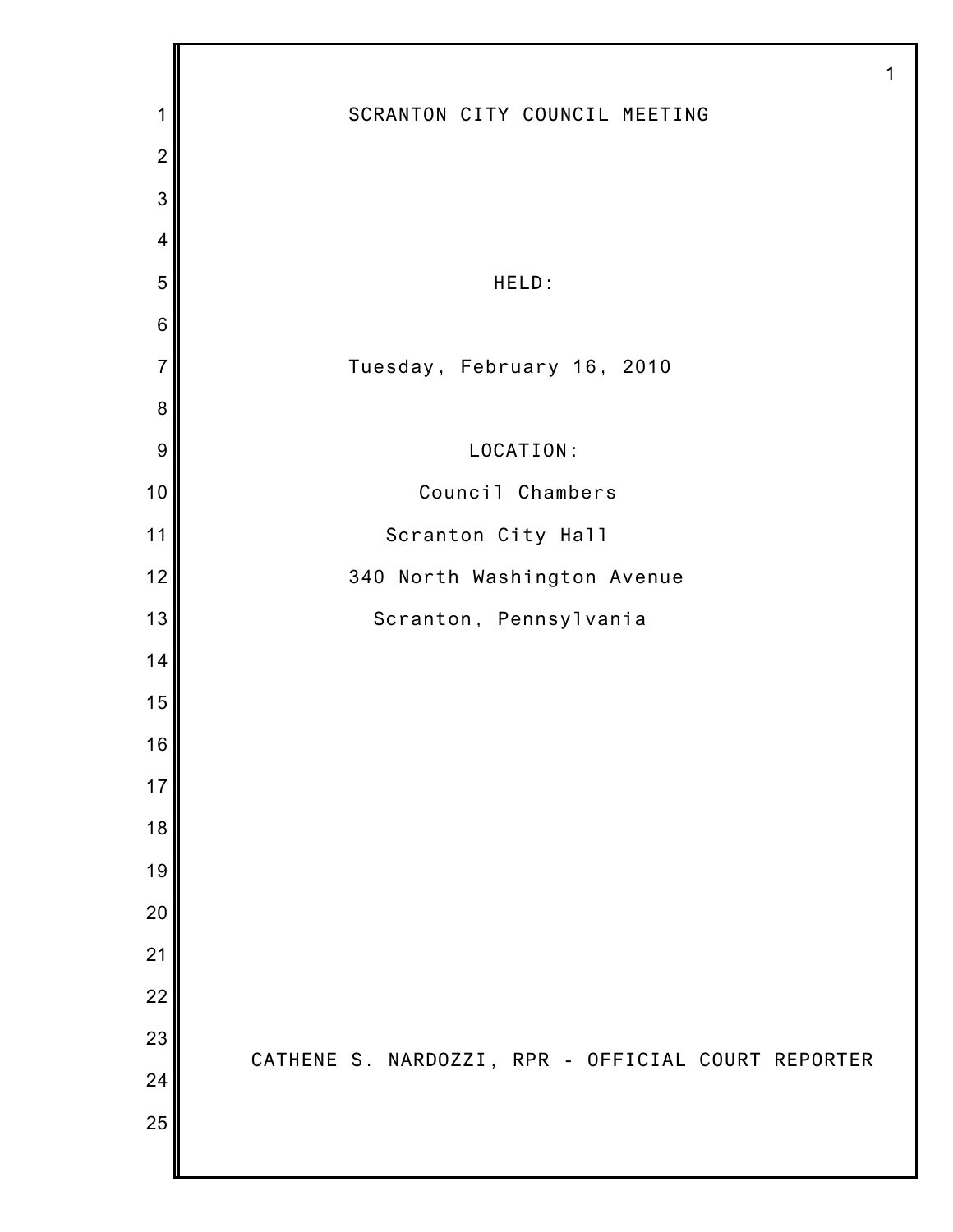| 1                                                                             |                                                                                                                                                                                                 |
|-------------------------------------------------------------------------------|-------------------------------------------------------------------------------------------------------------------------------------------------------------------------------------------------|
| $\overline{2}$                                                                | CITY OF SCRANTON COUNCIL:                                                                                                                                                                       |
| 3<br>4<br>5<br>6<br>$\overline{7}$<br>8<br>$\boldsymbol{9}$<br>10<br>11<br>12 | JANET EVANS, PRESIDENT<br>PAT ROGAN, VICE-PRESIDENT<br>ROBERT MCGOFF<br>FRANK JOYCE<br>JOHN LOSCOMBE<br>NANCY KRAKE, CITY CLERK<br>SUE MAGNOTTA, ASSISTANT CITY CLERK<br>BOYD HUGHES, SOLICITOR |
| 13<br>14                                                                      |                                                                                                                                                                                                 |
| 15                                                                            |                                                                                                                                                                                                 |
| 16                                                                            |                                                                                                                                                                                                 |
| 17                                                                            |                                                                                                                                                                                                 |
| 18                                                                            |                                                                                                                                                                                                 |
| 19                                                                            |                                                                                                                                                                                                 |
| 20                                                                            |                                                                                                                                                                                                 |
| 21                                                                            |                                                                                                                                                                                                 |
| $\overline{22}$                                                               |                                                                                                                                                                                                 |
| 23<br>24                                                                      |                                                                                                                                                                                                 |
| 25                                                                            |                                                                                                                                                                                                 |
|                                                                               |                                                                                                                                                                                                 |

I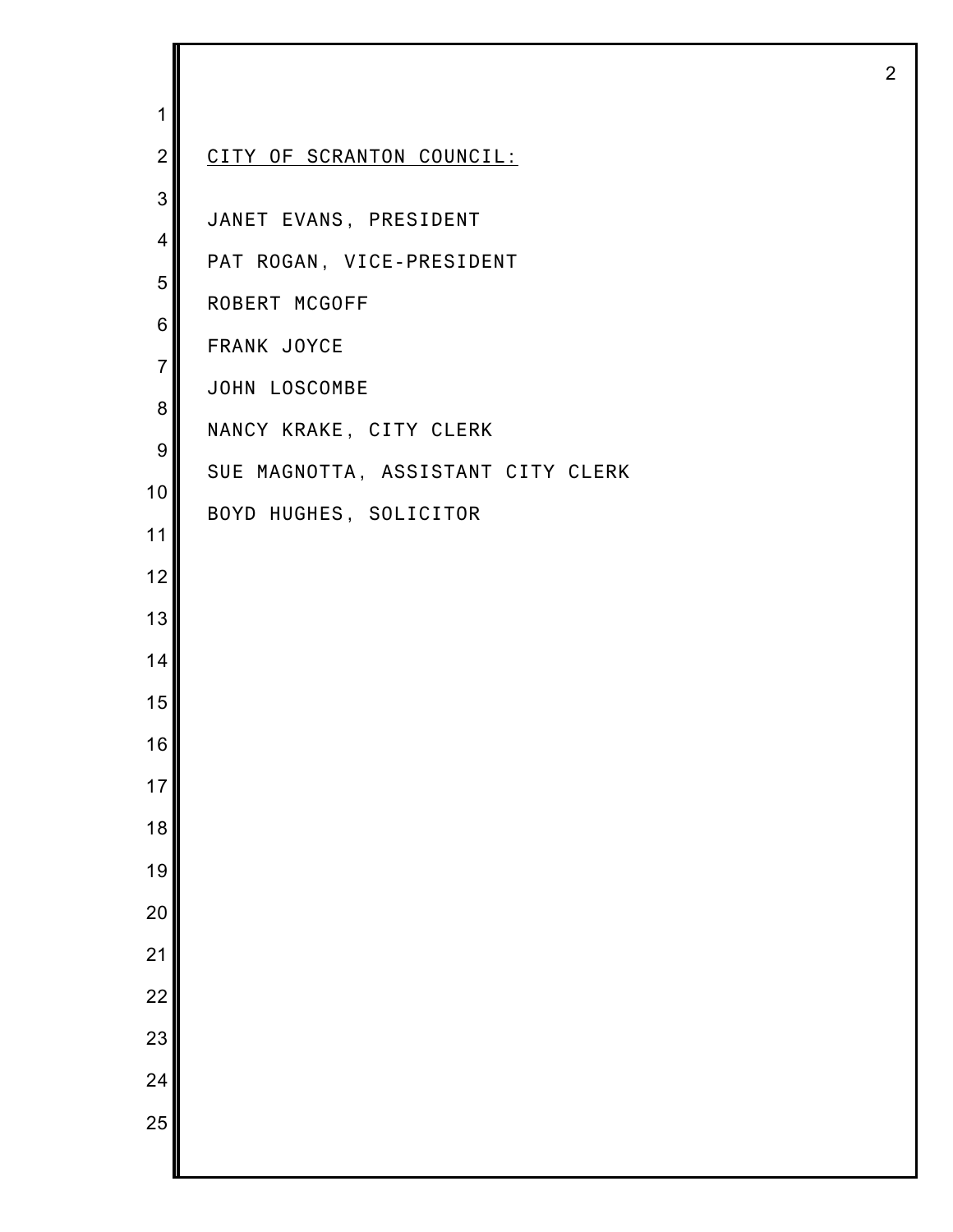1 2 3 4 5 6 7 8 9 10 11 12 13 14 15 16 17 18 19 20 21 22 23 24 25 3 (Pledge of Allegiance recited and moment of reflection observed.) MS. EVANS: Roll call, please. MS. MAGNOTTA: Mr. McGoff. Mr. Rogan. MR. ROGAN: Here. MS. MAGNOTTA: Mr. Loscombe. MR. LOSCOMBE: Here. MS. MAGNOTTA: Mr. Joyce. MR. JOYCE: Here. MS. MAGNOTTA: Mrs. Evans. MS. EVANS: Here. Dispense with the reading of the minutes. MS. KRAKE: THIRD ORDER. NO BUSINESS AT THIS TIME. MS. EVANS: Do we have clerk's note for this evening, please, Mrs. Krake. MS. KRAKE: Yes. First, I would like to say the Councilman McGoff will be joining us, he is just slightly delayed. MS. EVANS: Thank you. MS. KRAKE: We have many responses this week. The first is from Charles Jefferson. He is a partner in the Scranton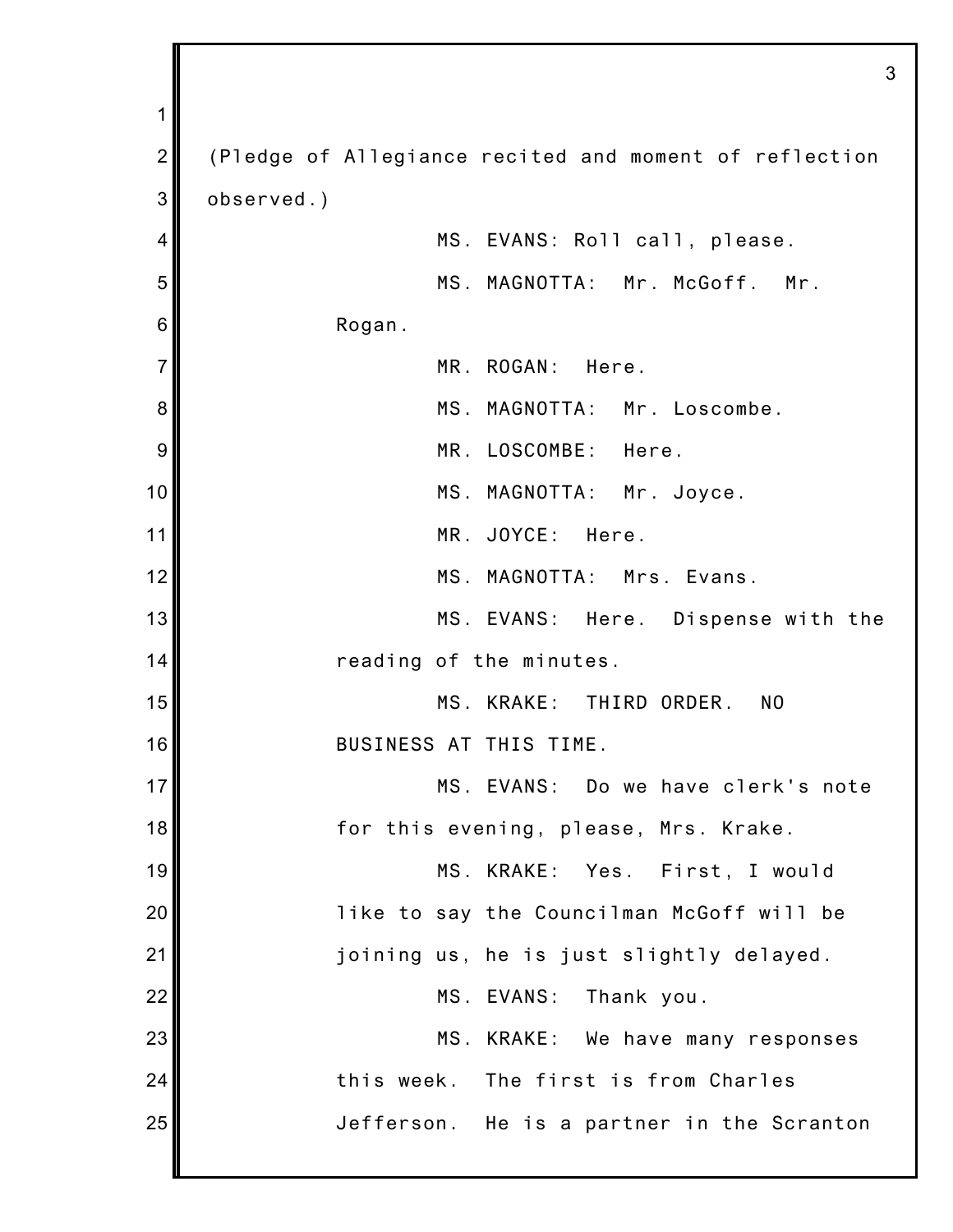Connell, L.P., Incorporation. He is in receipt of our letter of January 21 regarding the dumpsters in front of the Connell building. He tells us that the dumpsters are currently in use and have been since the beginning of January. He anticipates that the demolition work will continue into March. If we have any further questions we can contact him.

4

1

2

3

4

5

6

7

8

9

10

11

12

13

14

15

16

17

18

19

20

21

22

23

24

25

MS. EVANS: Thank you.

MS. KRAKE: Our next response is a part of the ongoing story about the handicap accessible curb cuts. Even though we reported last week PennDOT's response we since received a different response from a different department at PennDOT. The gentleman that answered is Dennis Giordono, assistant district executive of maintenance. He is a answering two parts here actually. First he says, "Regarding the status of the River Street overpass project that project has a completion date of July 22, 2010."

> In regards to the handicap accessible curb and sidewalk at Spruce and Wyoming, he tells us that the maintenance of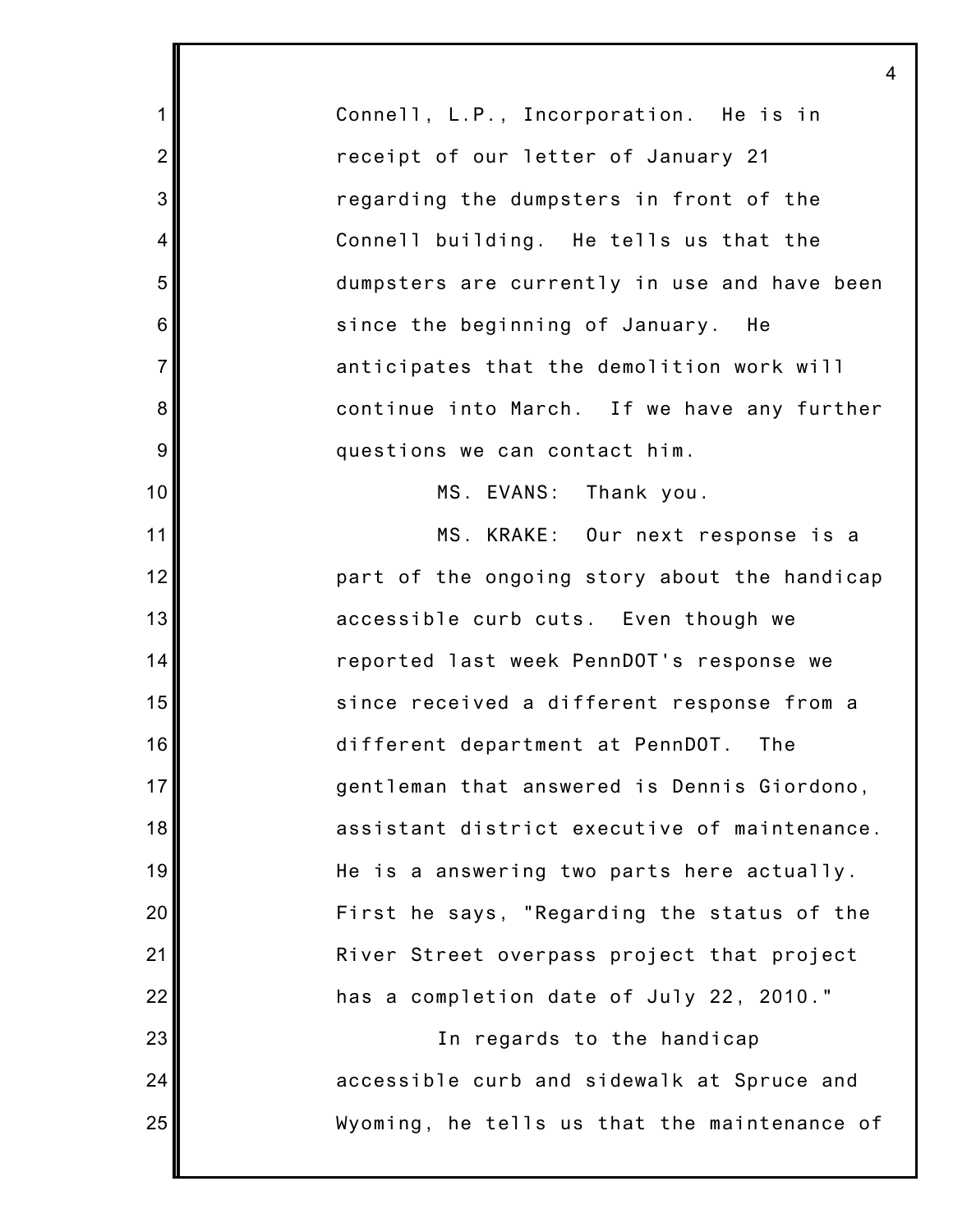the curb and sidewalks is the responsibility of the municipality. He also says the Department of Transportation may replace noncompliant ADA curb and sidewalks in conjunction with a roadway and construction project, but once again, maintenance of such remains with the municipality.

1

2

3

4

5

6

7

8

9

10

11

12

13

14

15

16

17

18

19

20

21

22

23

24

25

And also, part of our complaint that the gentleman -- the handicapped gentleman told our office was that the handicap entrance at the city -- that the city has in the alley need to be addressed. The operation of the door and the signs posted do not correlate with each other and this has been going on for well over a year.

MS. EVANS: Well, Mrs. Krake, can we please then send a letter to the appropriate department of city government to address that issue and to the DPW as well to get to work done on the handicapped portions of the curbs and if you would attach our responses received from PennDOT --

MS. KRAKE: Yes.

MS. EVANS: -- to that letter so that they know we have confirmed with the state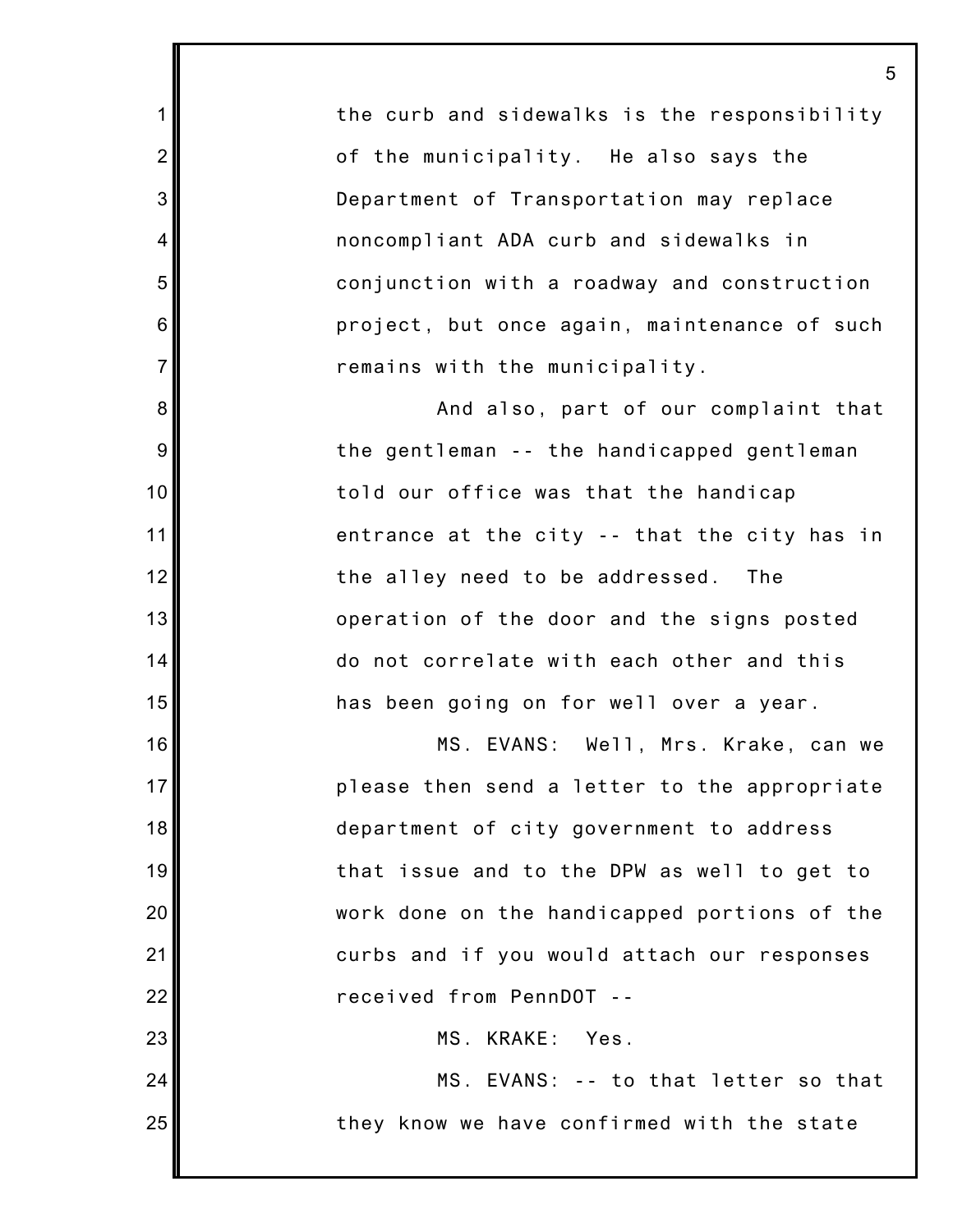1 2 3 4 5 6 7 8 9 10 11 12 13 14 15 16 17 18 19 20 21 22 23 24 25 that it is not a state responsibility, it is our responsibility that needs to be addressed immediately. MS. KRAKE: The next response is from the Scranton Parking Authority. We had sent them a letter about illegal parking. They tell us that the 50 minute parking spot at 504 Lackawanna Avenue is theirs to enforce and they have issued tickets there. They also tell us that the 900 block of Prescott Avenue, which was parking in front of the business for 30 minutes -- or, excuse me, a few vehicles parked in those three spots all day and they're 30-minute parking, that that is not enforced by the Parking Authority, but at the same time we sent this letter we sent one to the police who they recommend we send it to and we have not heard a response from Chief Elliott concerning that. MS. EVANS: I think we need to send a second reminder to the chief that council requests a response to this and action on it. MS. KRAKE: Our next two responses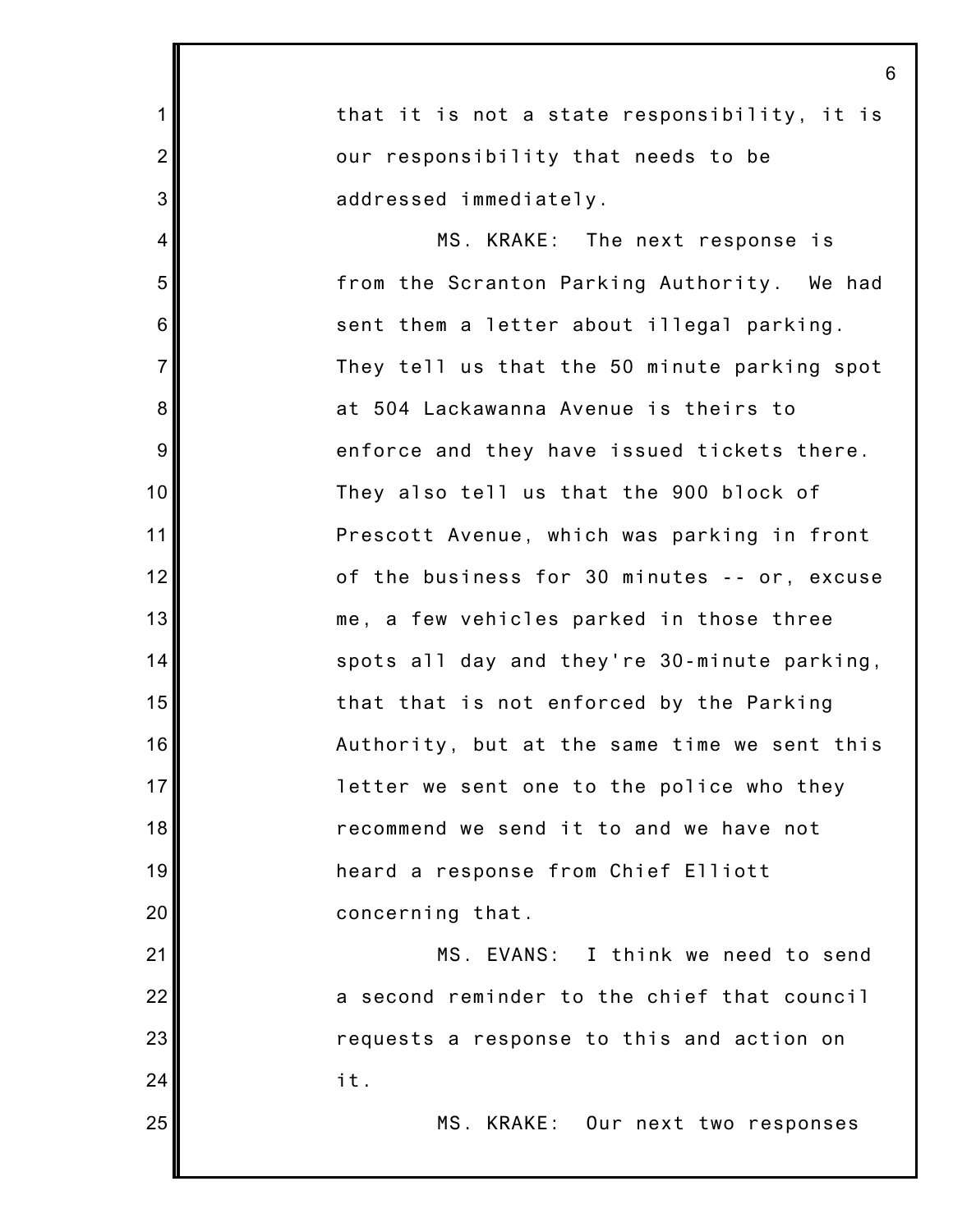are from the Stu Renda, business administrator, this letter is in response to our letter of January 13 regarding deregulation of public electricity rates for 2010 as well as a follow-up from another question of December 30.

1

2

3

4

5

6

7

8

9

10

11

12

13

14

15

16

17

18

19

20

21

22

23

24

25

It says, "Currently a request for proposals is being drafted with the intention to seek competitive proposals by the end of February, 2010. It is premature to provide an advertisement date of this moment. We will forward a copy of all pertinent documents and dates," to us, "to provide full disclosure and corporation."

Next, he says, "Based on Scranton's PPL electric service invoice for the traffic signals, the distribution charge,

transmission charge and generation charge is based on .64 per watt, .002 per watt and . 073 per watt respectively."

I know we asked him what the cost was, but I don't know that we had said specifically for traffic signals.

> MS. EVANS: That is correct, although, certainly it's useful to receive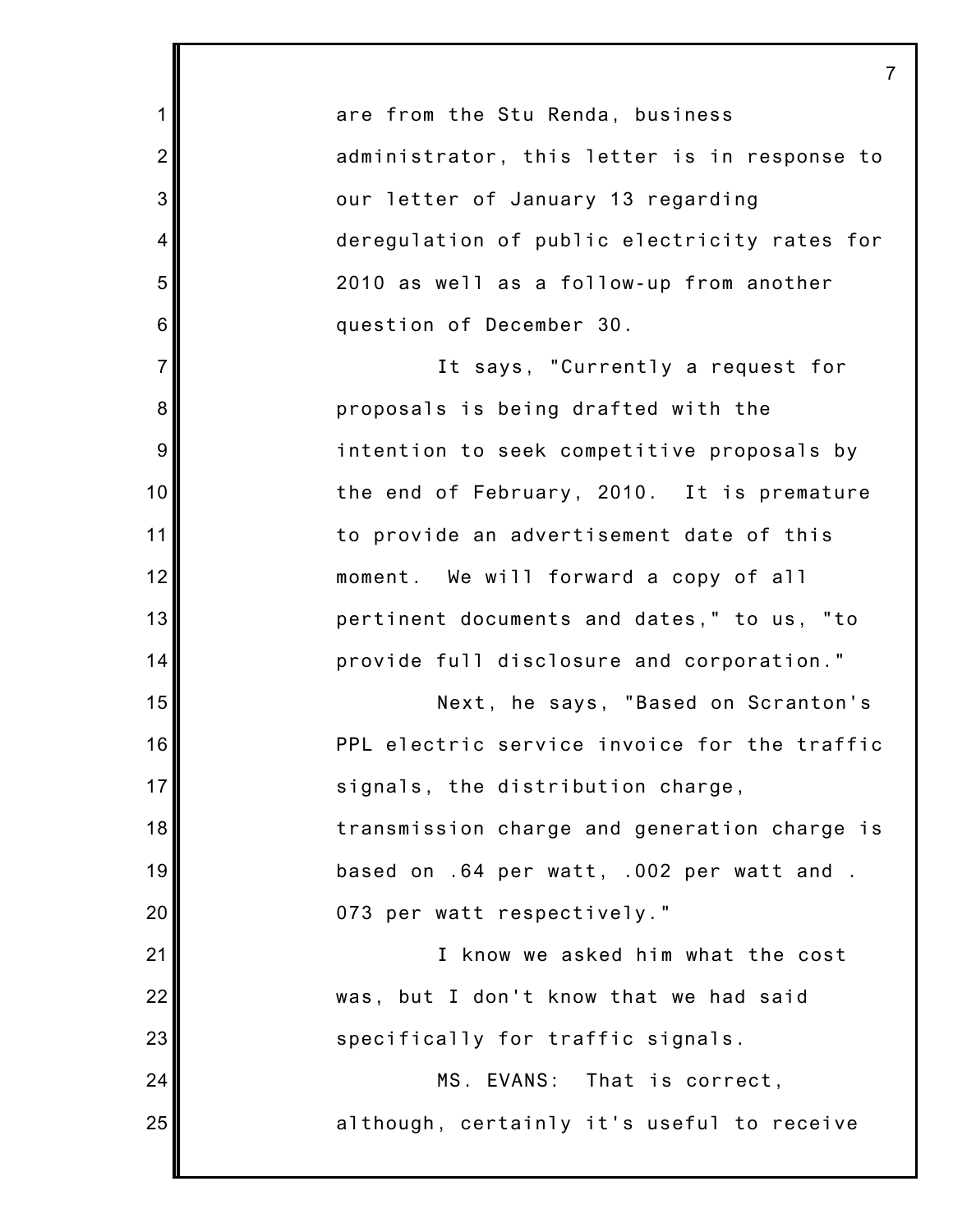that information, my original concern was the utility costs for city hall and the other buildings owned by the city and so I would like him now to provide that cost and if we get from him a report as soon as he has done all of the work that he is outlined for the end of the month of February I just want to double check that that indeed is happening because as we -- as we tarry, we are losing money.

1

2

3

4

5

6

7

8

9

10

11

12

13

14

15

16

17

18

19

20

21

22

23

24

25

MS. KRAKE: The next response is in reference to our request about Rossi's audit. He tells us that Robert Rossi & Company, this is Stu Renda once again, has provided a detailed outline concerning the timely completion of the report aside from any unforeseen events and permanent staffing reductions, it appears as though this timeline will be adhered to.

MS. EVANS: Just so that everyone understands, Rossi & Sons, the accounting firm hired by Scranton City Council to produce an annual independent audit of the City of Scranton, begins it's work for the upcoming audit usually in December and that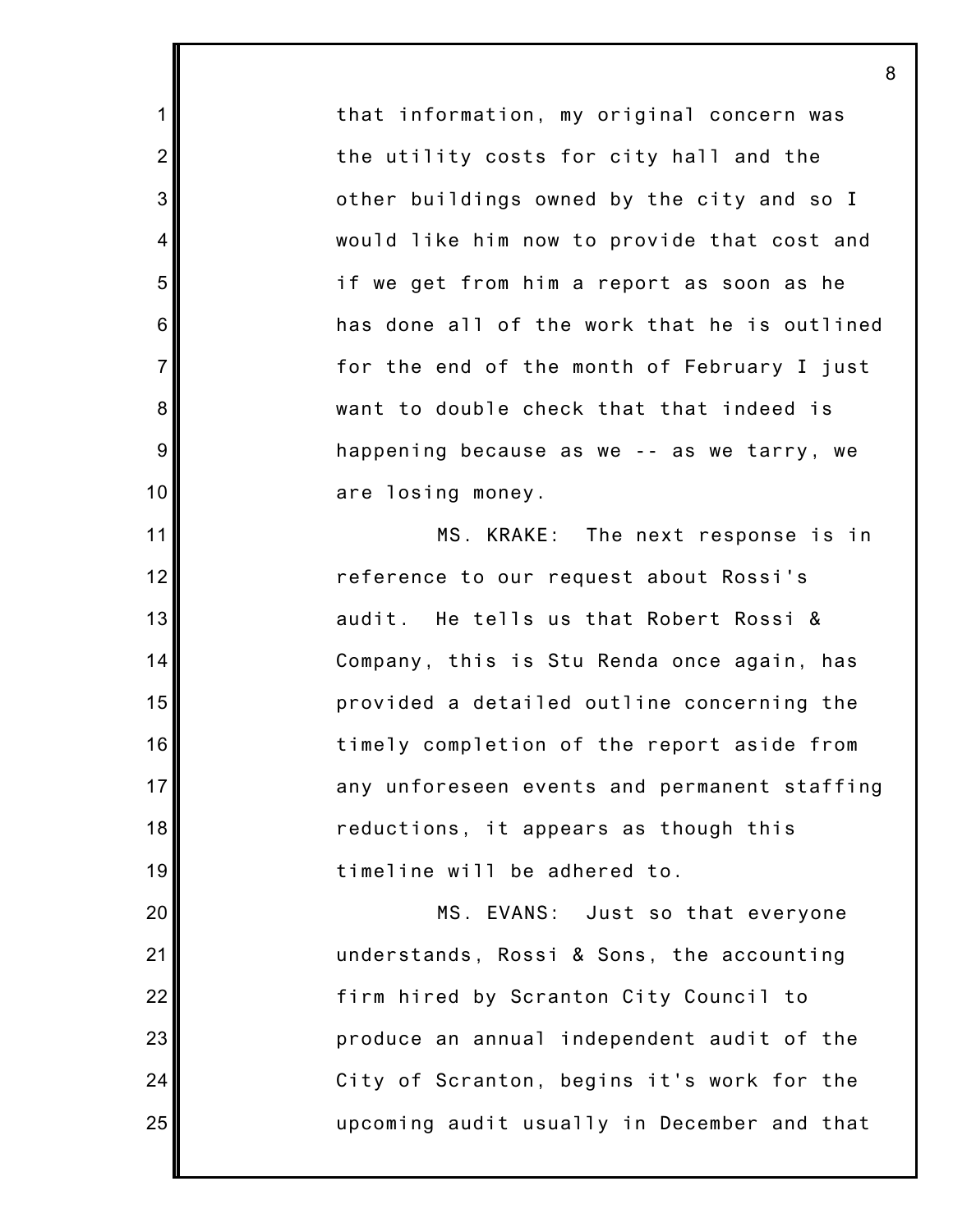was the case this year. They were up and on the job late December 2009. Each year they also provide the business administrator with a timeline for information to be submitted to them from not only the business administrator, but from the various departments of city government and the authorities of the City of Scranton. That timeline is usually May 31 in keeping with the city's Home Rule Charter, however, we have never received an audit by that date.

1

2

3

4

5

6

7

8

9

10

11

12

13

14

15

16

17

18

19

20

21

22

23

24

25

Now, in the six years that I have served on council, we have received audits typically in the month of September and in the last two years we are not received these audits until November and that is inexcusable, then it has very little impact on budget planning throughout the year, and so the mere fact that the business administrator might suggest or imply that his ability to meet the requests of the auditor might be hindered by a reduction in staff is laughable because he has yet to produce that audit to cooperate with the auditors in a timely fashion when he has had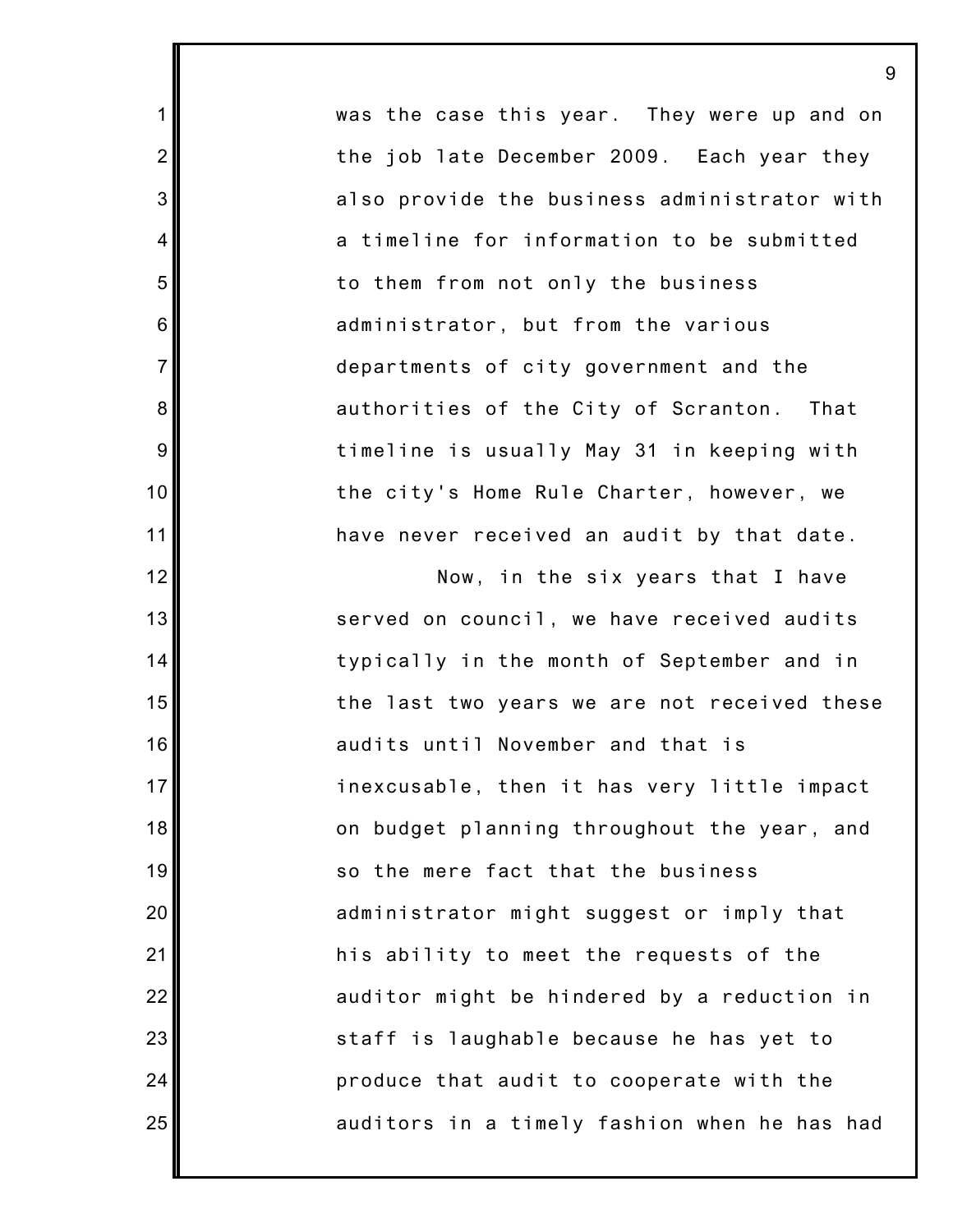|                | 10                                                        |
|----------------|-----------------------------------------------------------|
| $\mathbf 1$    | quite a contingency of workers in his                     |
| $\overline{2}$ | office.                                                   |
| 3              | MS. KRAKE: Our next response is                           |
| $\overline{4}$ | from Attorney Patterson. Our original                     |
| 5              | letter asked an update on the status of the               |
| 6              | money the city is owed by the Ice Box for                 |
| $\overline{7}$ | the property once used by the DPW on                      |
| 8              | Providence Road. This is their reply:                     |
| 9              | "Pursuant to File of Council No. 67, 2010,                |
| 10             | the city entered into a ground lease with                 |
| 11             | BRT Ice, LP, for the property situated along              |
| 12             | Providence Road and West Olive Street now                 |
| 13             | known as the Ice Box Complex.                             |
| 14             | By correspondence dated July 18,                          |
| 15             | 2006, BRT Ice forwarded a check to the city               |
| 16             | for \$198 representing an advance payment of              |
| 17             | the lease amount due under the lease                      |
| 18             | including the applicable option period.<br>0 <sub>n</sub> |
| 19             | July 6, 2006, legislation regarding a                     |
| 20             | redevelopment contract between the                        |
| 21             | Redevelopment Authority of the city and BRT               |
| 22             | Ice was introduced by Scranton City Council.              |
| 23             | This legislation was held by council and no               |
| 24             | further action has been taken on that                     |
| 25             | contract.                                                 |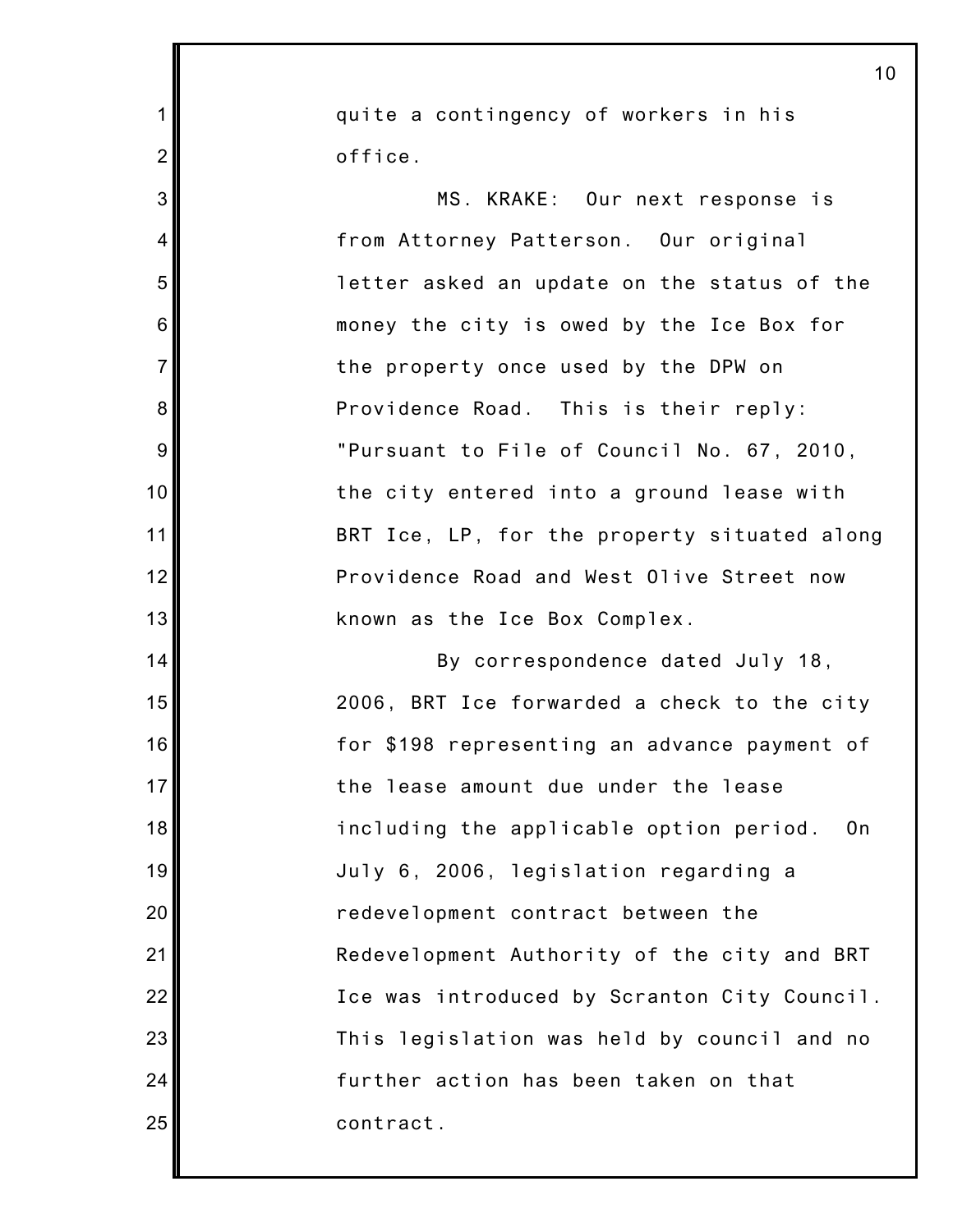| 1               | According to BRT counsel, the                 |
|-----------------|-----------------------------------------------|
| $\overline{2}$  | above-referenced check was sent after the     |
| 3               | legislation was held by council."             |
| 4               | And our office did verify that it             |
| 5               | was still in our records as held and that     |
| $6\phantom{1}6$ | was for purchase.                             |
| $\overline{7}$  | MS. EVANS: And I do recall that was           |
| 8               | held because the owner of the Ice Box has     |
| 9               | not provided the \$600,000 in a timely        |
| 10              | manner. He wanted to break his payments       |
| 11              | into manageable portions for himself over an  |
| 12              | extended period of time, meanwhile, the city  |
| 13              | is in financial difficulty and has remained   |
| 14              | distressed for 18 years. It's certainly       |
| 15              | \$600,000 for such a sizable portion of prime |
| 16              | city property is a bargain, to say the        |
| 17              | least, and so if our solicitor, Solicitor     |
| 18              | Hughes, might take a look at that agreement   |
| 19              | and any other correspondences and             |
| 20              | transactions that had occurred since the      |
| 21              | date of the original agreement and see if     |
| 22              | there is some way in which the city can       |
| 23              | finally now receive it's \$600.000.           |
| 24              | MR. HUGHES: I'll have all of the              |
| 25              | documents on this pulled by Mrs. Krake and    |
|                 |                                               |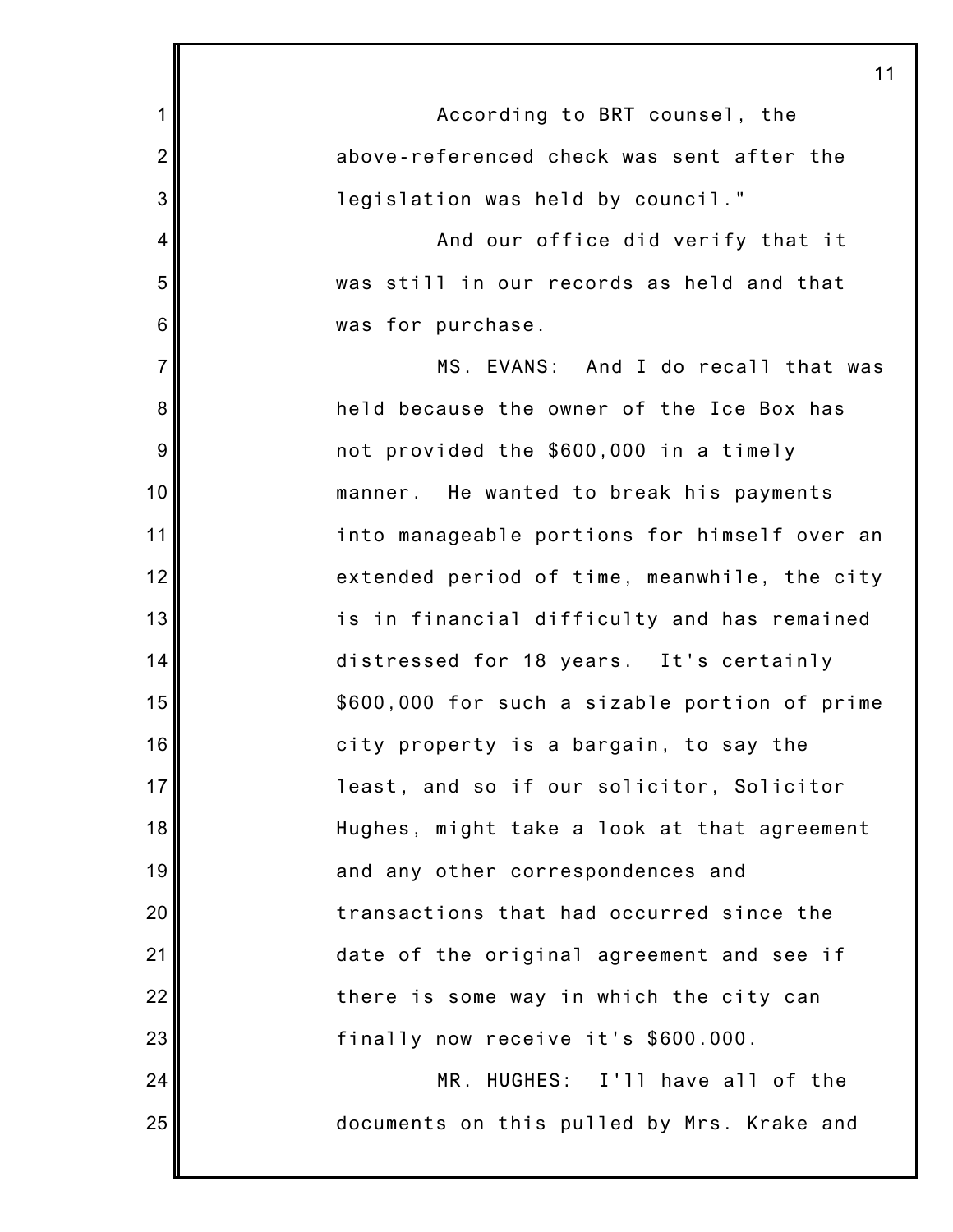|                  | 12                                           |
|------------------|----------------------------------------------|
| 1                | review them for the next meeting.            |
| $\overline{2}$   | MS. EVANS: Thank you.                        |
| 3                | MS. KRAKE: Our next response is              |
| $\overline{4}$   | also from Attorney Patterson. This is in     |
| 5                | reference to our question about the Murray   |
| $6\phantom{1}6$  | Insurance commercial parking lot. Their      |
| $\overline{7}$   | response is: "Murray Insurance currently     |
| 8                | owes the parking fee for the 2009. Murray    |
| $\boldsymbol{9}$ | Insurance's parking lot is 40 spaces at \$15 |
| 10               | per space they owe the city \$600 for 2009.  |
| 11               | The 2010 notices for payment lots --         |
| 12               | for commercial parking lots will be mailed   |
| 13               | shortly."                                    |
| 14               | I did call the solicitor on this             |
| 15               | because I thought -- I know that the law     |
| 16               | department in the past handled any claims    |
| 17               | for bankruptcy that came to the city and     |
| 18               | that perhaps this would be part of that and  |
| 19               | the monies that are owed to the city, I know |
| 20               | delinquent taxes and liens are, however, she |
| 21               | indicated she didn't believe so under the    |
| 22               | new bankruptcy laws, so it looks like        |
| 23               | perhaps that wouldn't apply to the           |
| 24               | bankruptcy timeline.                         |
| 25               | MS. EVANS: So we are going to lose           |
|                  |                                              |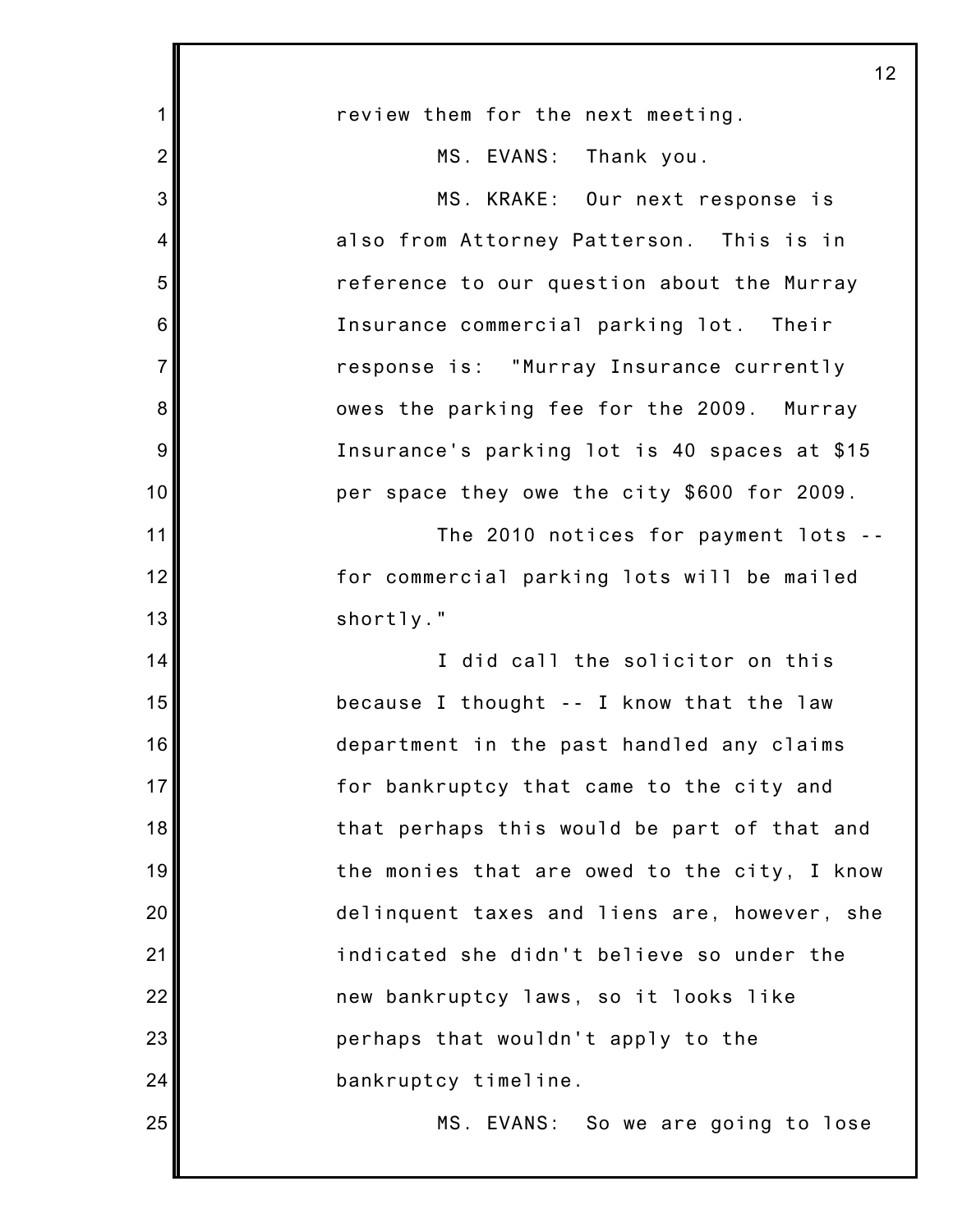that money and at the same time it was the previous council that agreed to subordinate it's position on a loan for Mr. Murray and that agency, and so the city has extended to him many courtesies, but now the city doesn't intend to pursue money that's owed to it by him. MS. KRAKE: I believe if I understood her correctly that as far as the bankruptcy aspect of it she may not be able to, but they certainly are sending him the bills. MS. EVANS: Well, I know that I had read that anyone -- any creditor, for

1

2

3

4

5

6

7

8

9

10

11

12

13

14

15

16

17

18

19

20

21

22

23

24

25

example, that would have been owed by the gentleman in this case had a deadline by which to I guess file for payment and that would be considered in this bankruptcy case and so it's a little difficult for me to understand why the city wouldn't wish to ask for what it's owed. Perhaps the city solicitor can provide us with evidence that the city has no right to collect what was owed under a bankruptcy case and, Attorney Hughes, if you might also just look into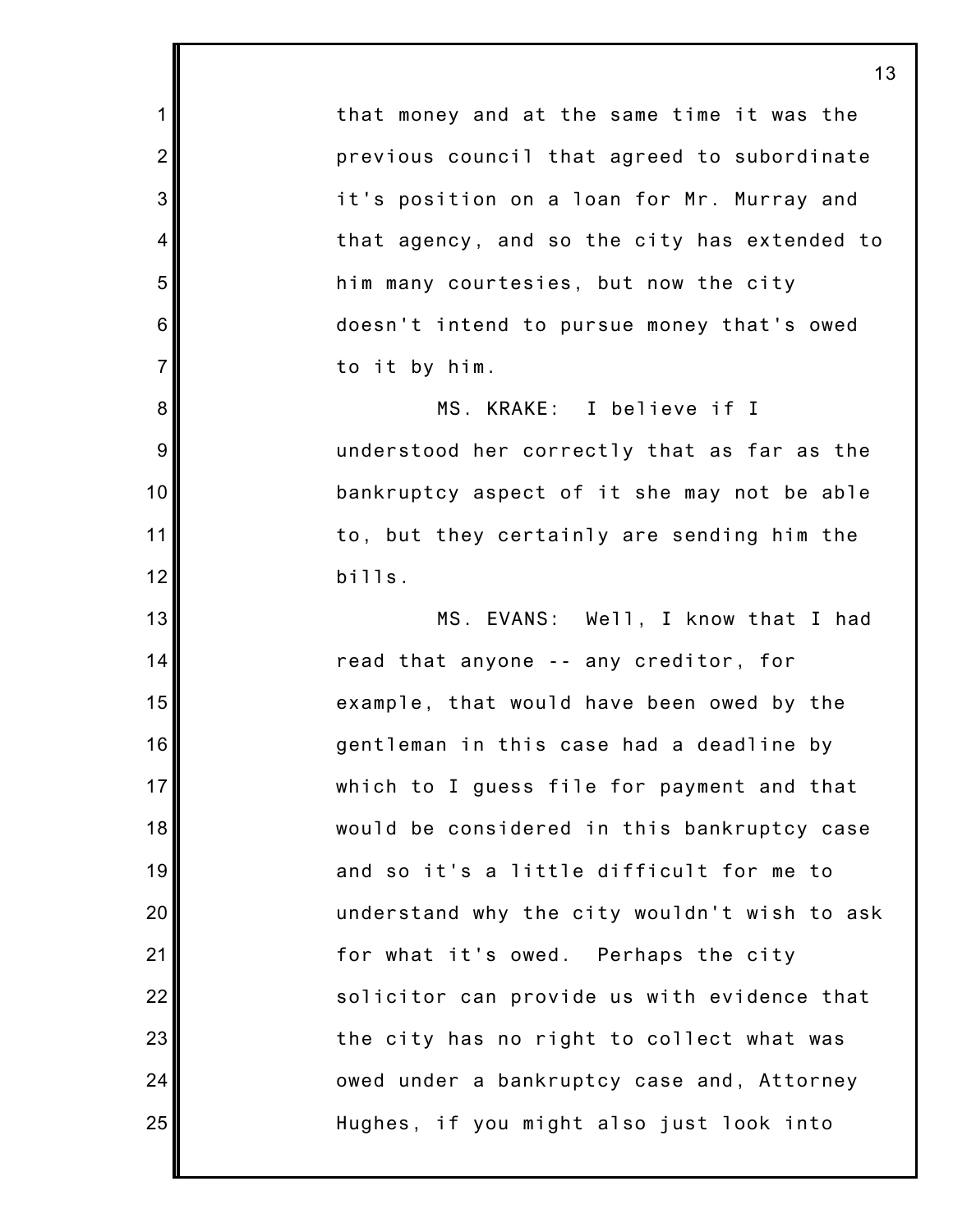that for us as well, what your opinion would be.

1

2

3

4

5

6

7

8

9

10

11

12

13

14

15

16

17

18

19

20

21

MR. HUGHES: It would depend on who the owner is and who filed the bankruptcy petition. I don't know who owns that land. If it's included within the Murray bankruptcy then, of course, it would depend on what our claim is. There is priority claims, that would be a general creditor. I don't know if the \$15 tax that the city has a right to lien it. If they could they could lien the real estate, but I'm not familiar with that, but in accordance with the bankruptcy the city is a general creditor, we would the last to be paid and probably would be a pro rate share depending on if it was the Murray Insurance Agency the filed the bankruptcy if they don't own the land, Mr. Murray in some other capacity might own it. I will have to look at look that.

22 23 24 25 MS. EVANS: Thank you. MS. KRAKE: Our next response is from Mark Seitzinger, the Director of License and Inspections. He is respond to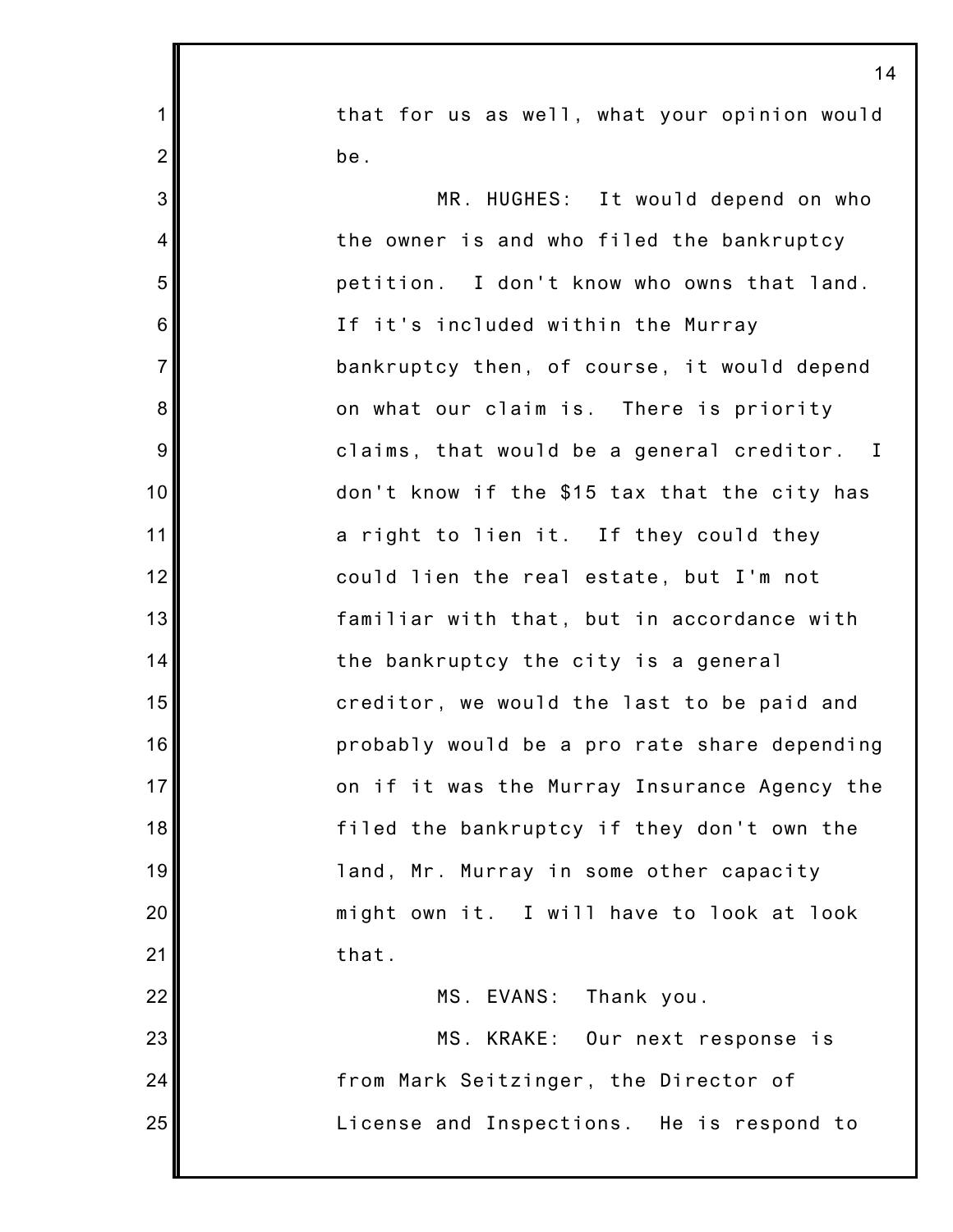go our request about the Grove Street. He tells us inspectors have been sent out to the location and he has personally seen the complaint during a driveway inspection. He has also called Shay Demolition regarding the machinery that is located on the site. He also tells me they are further investigating this and they will continue to apprise us of the situation.

1

2

3

4

5

6

7

8

9

10

11

12

13

14

15

16

17

18

19

20

21

22

23

24

25

MS. EVANS: Thank you.

MS. KRAKE: And the next response is also interest Director Seitzinger. We asked him at council about a vacant lot at 622 Pittston Avenue and as frequently happens the address of a property may not be the address in the assessment records, so he brought us the -- they went out and took a look, they could see if -- there is a vacant lot a 624 Pittston Avenue. He is pretty confident that this is the one that is everyone is referring to, you know, it wasn't the exact address, but he was right to respond in this way. He wouldn't want to accuse someone incorrectly of this, so he tells us as soon as the snow melts they will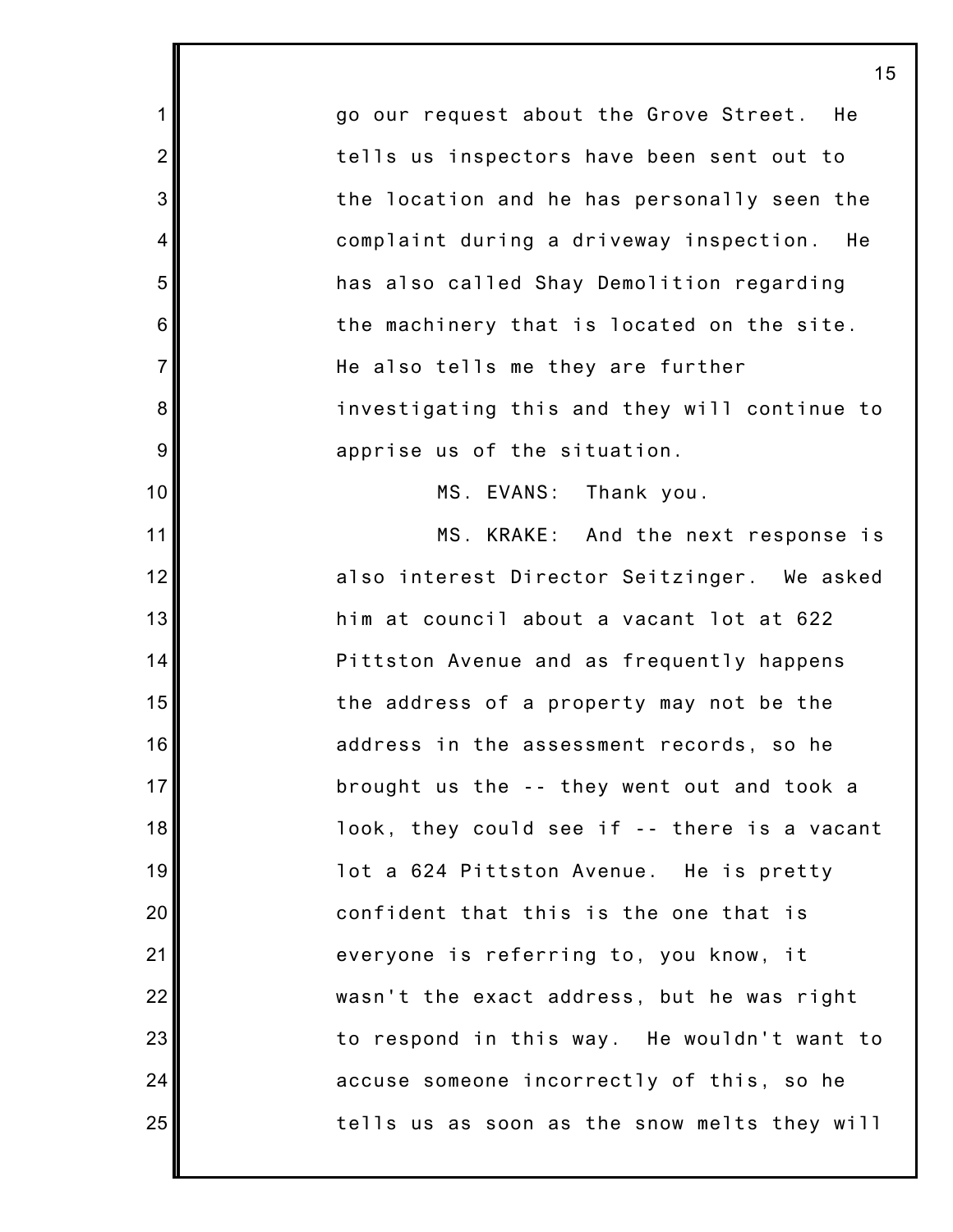be cited for garbage, the current owner of this property, and he will also post the signs and everything else that we have requested.

1

2

3

4

5

6

7

8

9

10

11

12

13

14

15

16

17

18

19

20

21

22

23

24

25

Next response is also from Director Seitzinger, this is in response to the property at 1023 Bunker Hill Street. He also states that the property is in deplorable condition and demolition notices have been sent to the property owner. All notices have been sent through certified and regular mail and all will come back to the city.

This is a common occurrence. It happened to me when I worked in the Treasurer's Office, so this is all part of the process that the city must do. Included in the letter sent to the owners, Sara Boyinski, was a demolition letter. That, too, was returned back to the City of Scranton with no acceptance of service from the owner. He does have the property slated for demolition and he will coordinate with Jeff Brazil, director of DPW, for said demolition.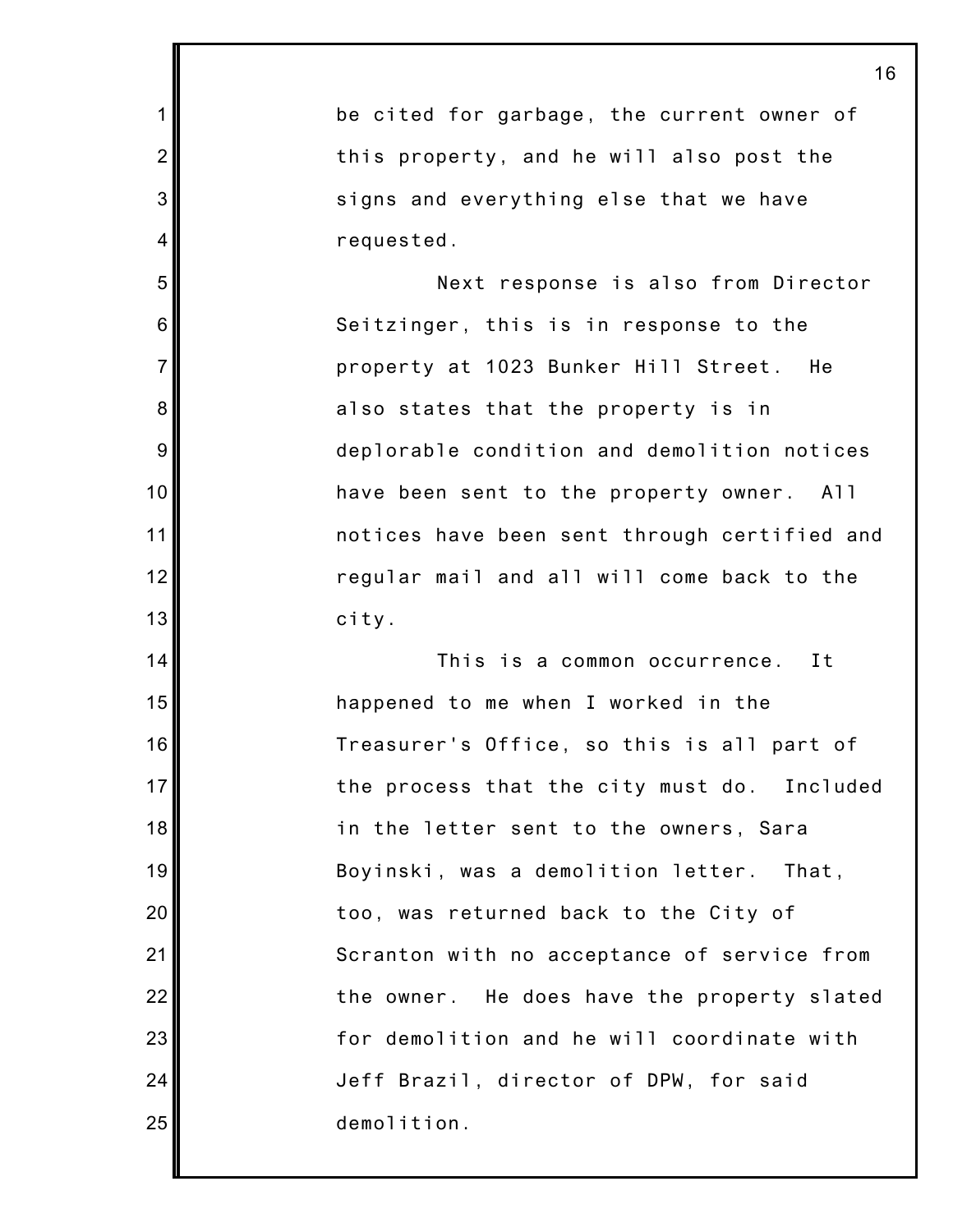|                | 17                                             |
|----------------|------------------------------------------------|
| $\mathbf{1}$   | He also wanted me to say that there            |
| $\overline{2}$ | is a legal process and timeline that the       |
| 3              | city must adhere to for demolition. Now, if    |
| $\overline{4}$ | the mayor -- we did request Mr. Seitzinger     |
| 5              | to come to a public caucus, and now that has   |
| 6              | to be at the pleasure of the mayor since he    |
| $\overline{7}$ | is under him, so if the mayor allows           |
| 8              | Mr. Seitzinger to come to a public caucus I    |
| $9$            | think he would be able to explain at that      |
| 10             | process fully and any question anyone would    |
| 11             | have because it is very detailed.              |
| 12             | MS. EVANS: Thank you.                          |
| 13             | MS. KRAKE: He also has agreed to               |
| 14             | meet weekly in our office to go over any of    |
| 15             | the requests that citizens have, but I know,   |
| 16             | Mrs. Evans, you have also had me specify       |
| 17             | that we still would require a written          |
| 18             | response from him.                             |
| 19             | MS. EVANS:<br>Yes.                             |
| 20             | MS. KRAKE: Our final response is               |
| 21             | from Paul O'Hora, the flood control project    |
| 22             | coordinator. Our original letter was in        |
| 23             | reference to the storm drain needs.<br>Because |
| 24             | of the problems with silt and log jams, the    |
| 25             | city is required to maintain these gates, so   |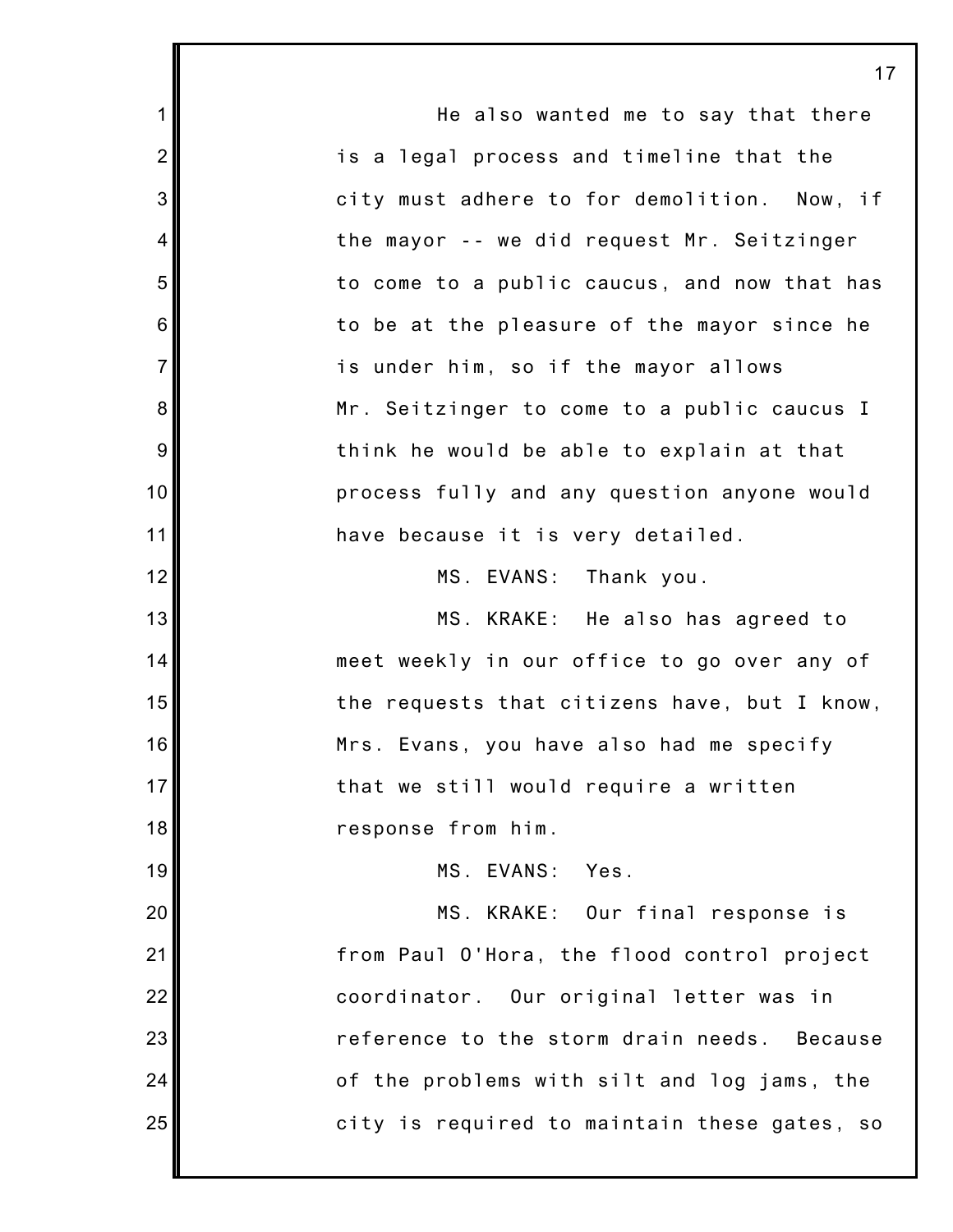we asked a lot of specific questions in reference to this, so this is his answer: He says, "There are four to six drainage structures throughout the south Scranton, Albright, Plot and Greenridge. These structures are required to be routinely maintained which includes cleaning, lubrication and annual exorcising as well as inspections before, during and after the high water events to ensure that they are properly maintained.

1

2

3

4

5

6

7

8

9

10

11

12

13

14

15

16

17

18

19

20

21

22

23

24

25

Note that the section of the Greenridge project between the Market Street Bridge and Poplar Street is still under construction and has not yet and turned over to the city for maintenance. This section contains an additional 18 drainage structures. With regard to the current maintenance status, all drainage structures have recently been exorcised and although some cleaning has either been performed or is in the process of being performed they are all functioning as required.

As you are aware, the flap gates are located on the river side of the levy and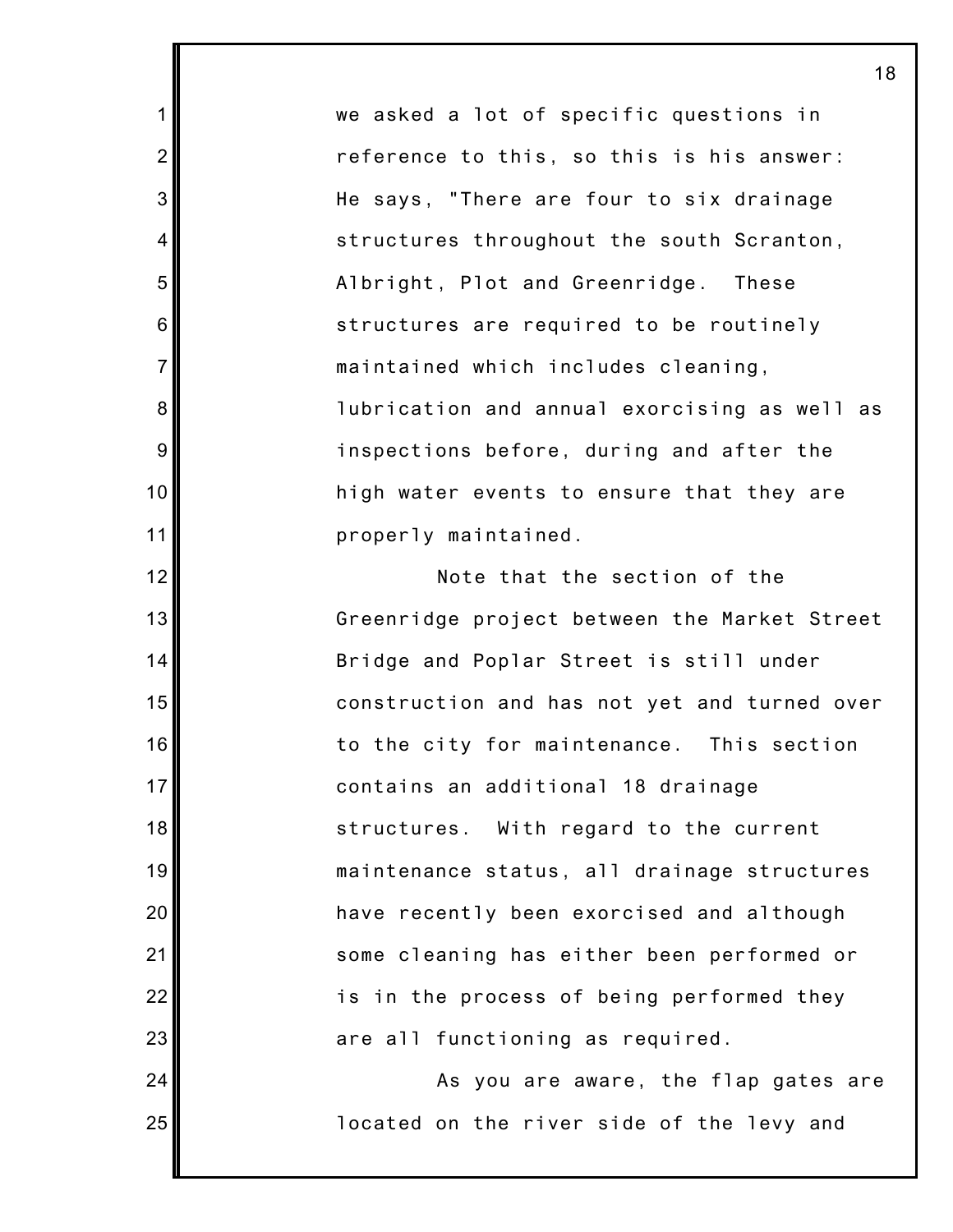1 2 3 4 5 6 7 8 9 10 11 12 13 14 15 16 17 18 19 20 21 22 23 24 25 are subject to the random accumulation of sediment and debris. However, there are no instances where the drainage structures have not functioned as required due to issues with sediment or debris. With regard to a map of the drainage structures, note that all of the structures are shown on the original drawings, however, due to a number of sheets that were required with production, we can do these drawings at Weston Field." MS. EVANS: Thank you. MS. KRAKE: And, Mrs. President, I'll leave it up to you, I do have several nonresponses, but I don't know if you feel too much time has been dedicated to this already. Would you like me to continue? MS. EVANS: Yes. MS. KRAKE: First, we have no response from Chief Elliott from a letter sent January 20 requesting what the status was of the citywide public surveillance cameras that are located throughout the city. We have no written response. MS. EVANS: That can be sent to him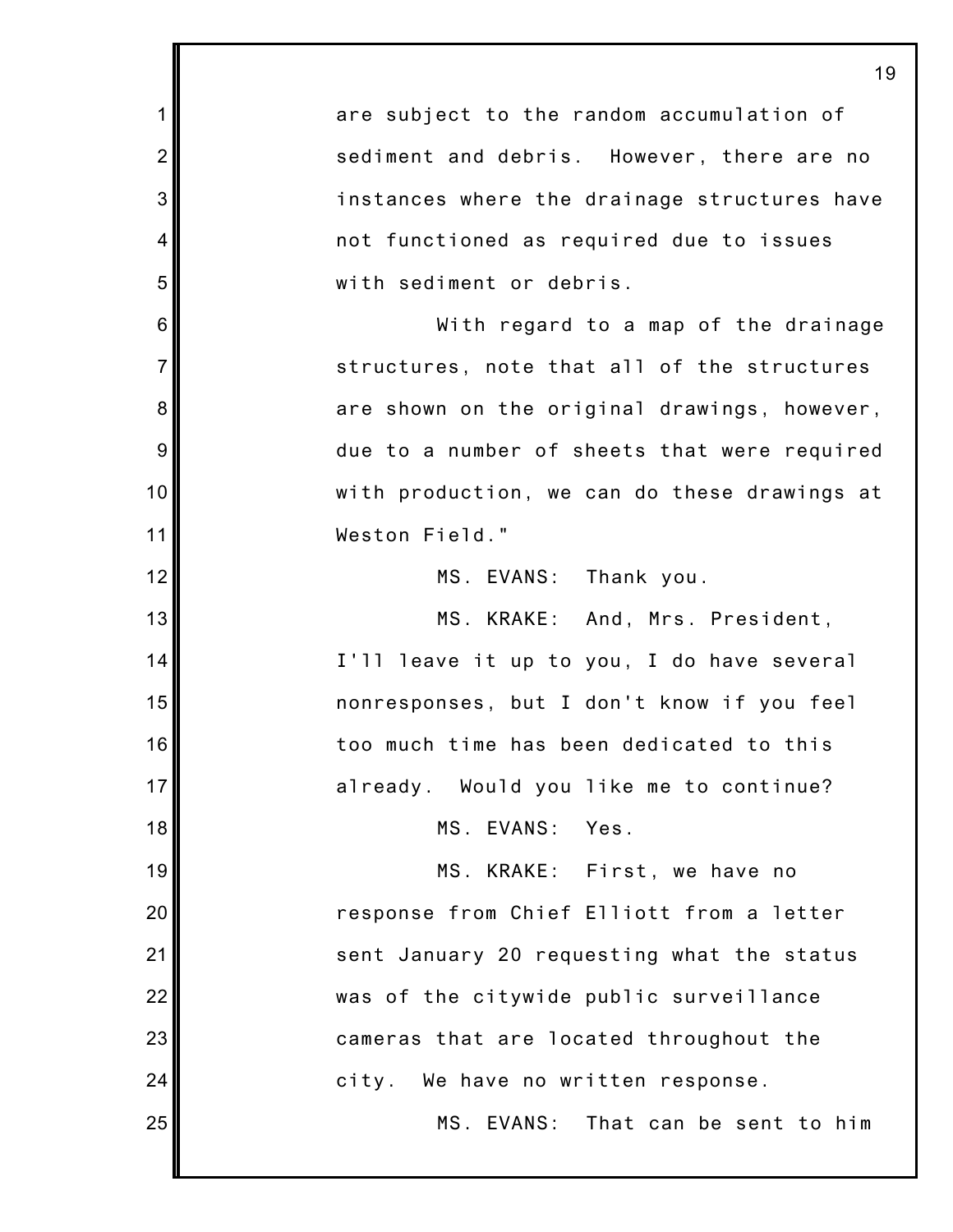1 2 3 4 5 6 7 8 9 10 11 12 13 14 15 16 17 18 19 20 21 22 23 24 25 20 again and we are asking for a response now by this Friday, and you can enjoin that with the previous requests for another reminder to him that I made earlier. MS. KRAKE: We have not received a response in writing concerning the intersection of Harrison Avenue and Pine Street. There is numerous accidents at this section in the past few years due to parked cars. The resident ask DPW if there signage could be larger, and I think what they mean by that would be a longer section designated "No Parking" on the corner to increase visibility, and also we'll do the final -- MS. EVANS: Yes. MS. KRAKE: This was a letter to Mr. Renda: "Is the city --" this is concerning Olive Street and Gordon Avenue. They may have answered some of this at the caucus, but I think we also might want something in writing. MS. EVANS: Yes, please. MS. KRAKE: Is investigating funding sources for the future flood protection program.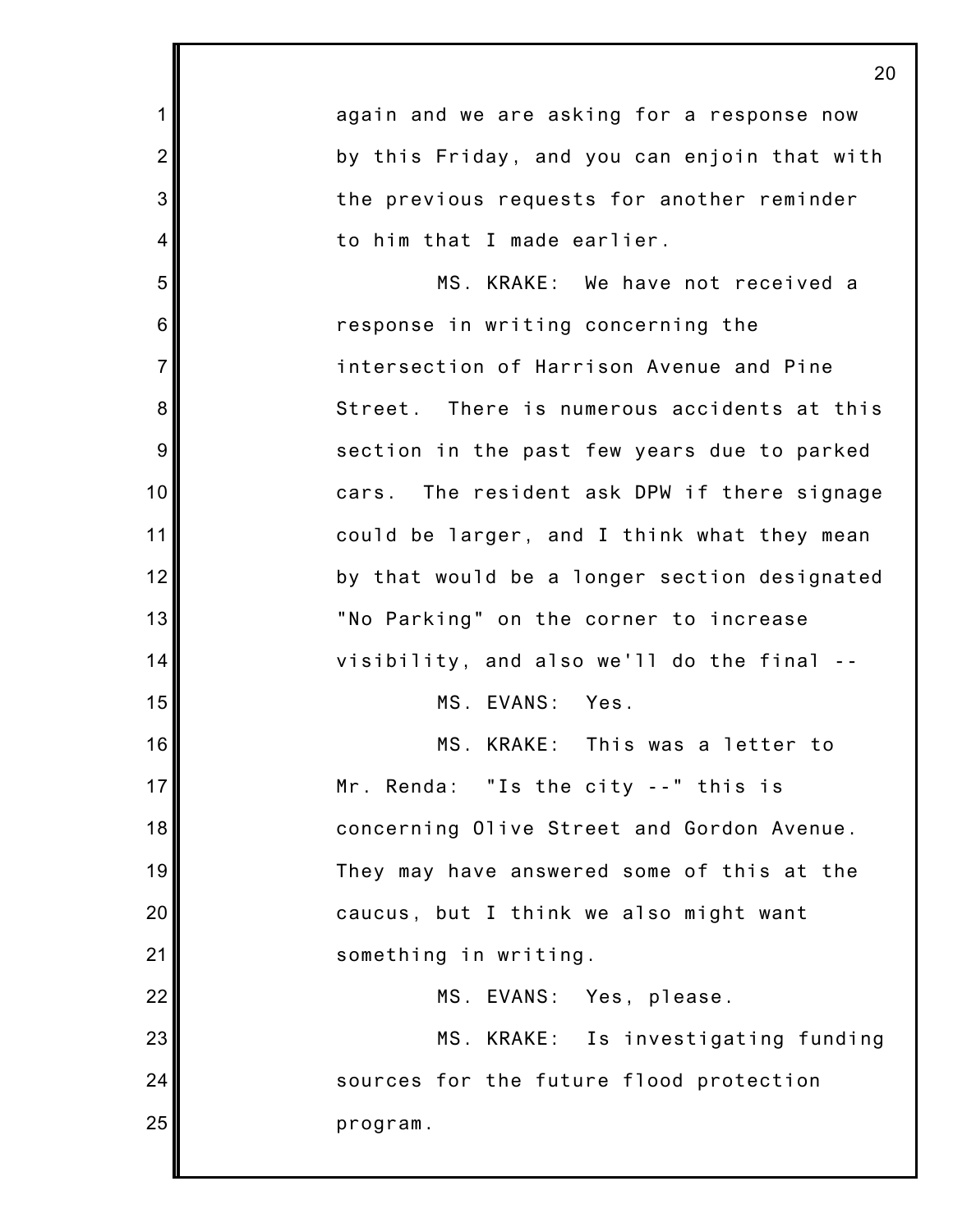|                 | 21                                           |
|-----------------|----------------------------------------------|
| $\mathbf 1$     | MS. EVANS: Yes.                              |
| $\overline{2}$  | MS. KRAKE: And this was a letter             |
| 3               | was sent to Mr. Rinaldi, 500 Lackawanna      |
| $\overline{4}$  | Development Company, January 22, 2010. We    |
| 5               | wanted answers to the following questions:   |
| $6\phantom{1}6$ | Is the 500 Lackawanna project completed? If  |
| $\overline{7}$  | not, when will it be done? Are there any     |
| 8               | tenants? If so, please list each of them     |
| 9               | and do they very a target date for full      |
| 10              | occupancy. Nothing in writing for this       |
| 11              | either.                                      |
| 12              | MS. EVANS: I think we'll resubmit            |
| 13              | that and should we not receive a response, I |
| 14              | think we will follow-up by inviting          |
| 15              | Mr. Rinaldi then to a public caucus.         |
| 16              | MS. KRAKE: This was a letter sent            |
| 17              | to Mr. Brazil, January 29, "Council received |
| 18              | reports from residents of East Mountain that |
| 19              | the street sweeper was hard at work in their |
| 20              | neighborhood. Council asks that in good      |
| 21              | weather all streets that are cindered should |
| 22              | also be swept.                               |
| 23              | And it was reported to council that          |
| 24              | a table and picnic bench were placed on the  |
| 25              | ice at Mountain Lake. Council asked that if  |
|                 |                                              |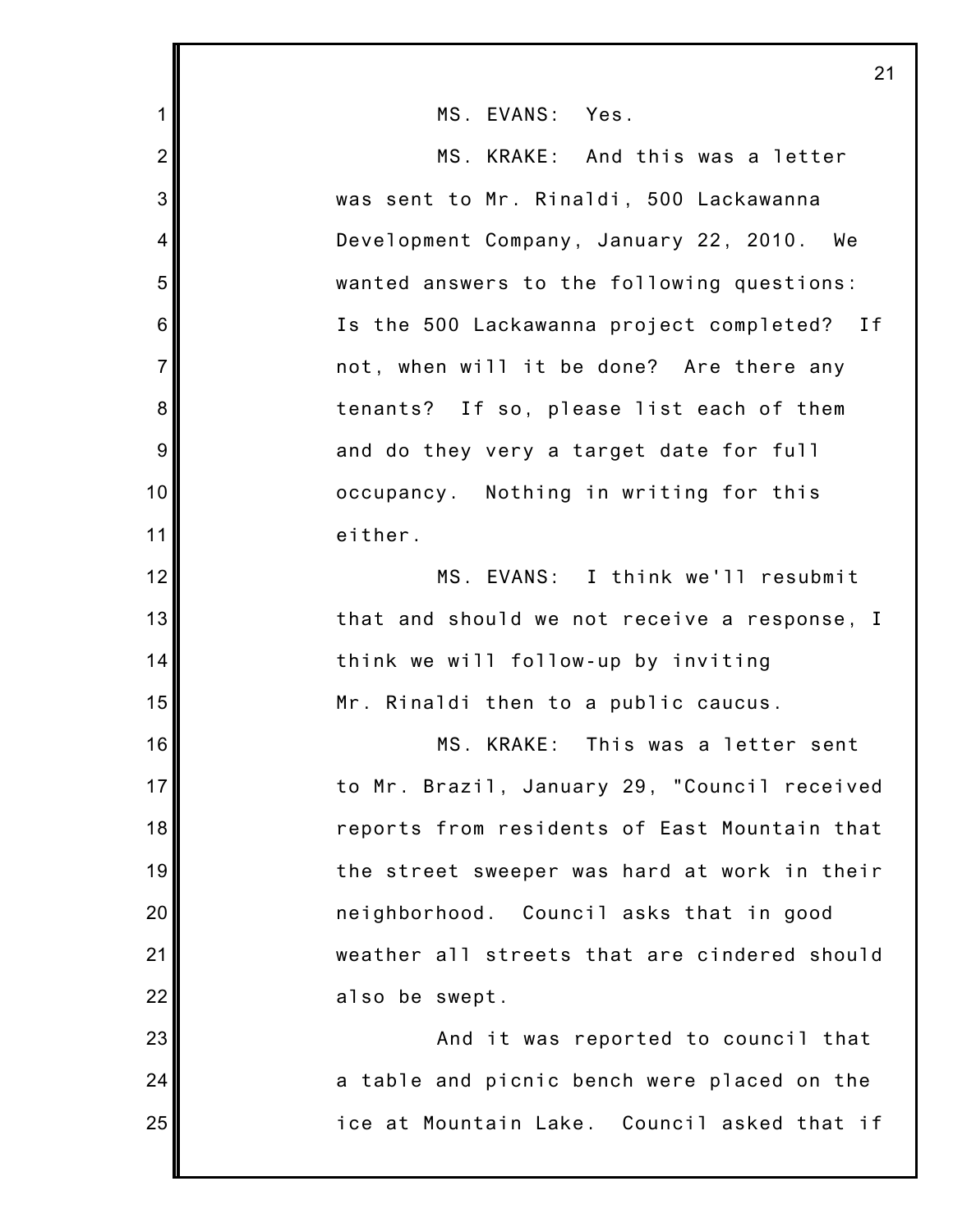|                | 24                                           |
|----------------|----------------------------------------------|
| $\mathbf{1}$   | has not already been submerged please remove |
| $\overline{2}$ | it before an accident occurs. We have        |
| 3              | nothing in writing on this either.           |
| 4              | MS. EVANS: Let's just resubmit that          |
| 5              | to Mr. Brazil, please, with an answer by     |
| $6\,$          | Friday as to what streets were taken care of |
| $\overline{7}$ | prior to the most recent snow fall.          |
| 8              | MS. KRAKE: And one last letter,              |
| $9\,$          | this was a two-page -- three-page letter, a  |
| 10             | very poignant letter from a concerned        |
| 11             | citizen and it was showing their frustration |
| 12             | with the Recreation Authority, and I don't   |
| 13             | want to read the entire letter, they state   |
| 14             | their case very strongly as many people have |
| 15             | done at the podium, and I know from past     |
| 16             | experience that if you do not word your      |
| 17             | letter correctly as far as Right-to-Know you |
| 18             | will not get an answer.                      |
| 19             | So this office has done a                    |
| 20             | Right-to-Know concerning the Recreation      |
| 21             | Authority and we did send that on January    |
| 22             | 26. Now, they did not respond in five days   |
| 23             | to say they would need the extension, I'm    |
| 24             | assuming that's what they have intended, but |
| 25             | we haven't heard from them, so would you     |
|                |                                              |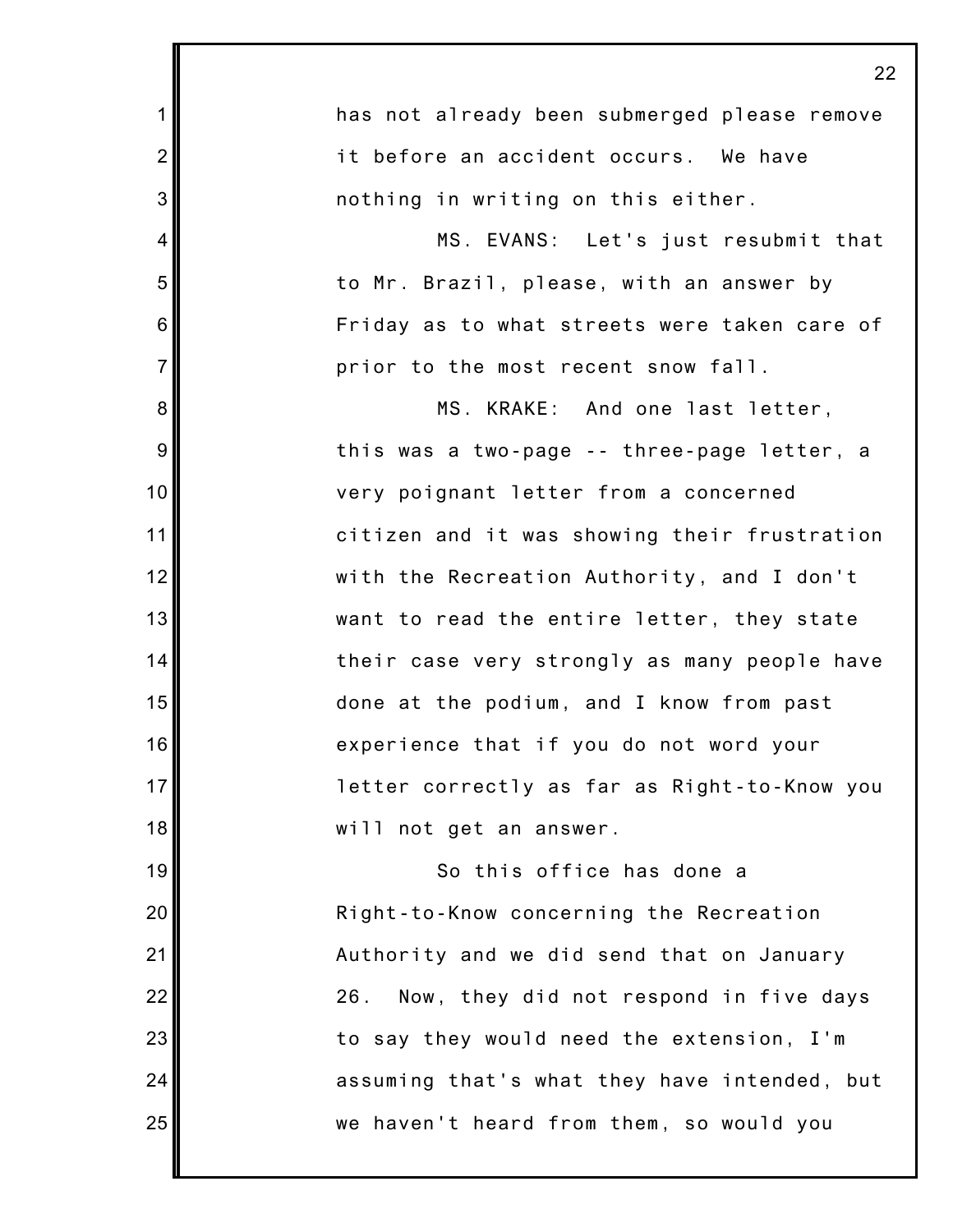|                | 23                                          |
|----------------|---------------------------------------------|
| $\mathbf 1$    | like us to follow-up and see why they       |
| $\overline{2}$ | haven't?                                    |
| 3              | MS. EVANS: Yes. And if they are             |
| 4              | not within their 30-day time limit then he  |
| 5              | would ask Attorney Hughes to step in and    |
| 6              | make sure that the Right-to-Know request    |
| $\overline{7}$ | information is supplied to city council.    |
| 8              | MR. HUGHES: In accordance with the          |
| 9              | Right-to-Know Act they would have to make a |
| 10             | response within five days and request the   |
| 11             | extra 30 days. Right now they are in        |
| 12             | default. They are in violation of the       |
| 13             | Right-to-Know law. I do not know if they    |
| 14             | have a solicitor.                           |
| 15             | MS. EVANS: Yes, they do.                    |
| 16             | MS. HUGHES: Who is the solicitor?           |
| 17             | MS. EVANS: I believe it's Attorney          |
| 18             | Paul Kelly. And perhaps we should notify    |
| 19             | them of what Attorney Hughes just stated,   |
| 20             | that they are currently in violation and    |
| 21             | they would expect the information to be     |
| 22             | received on the legally dictated date.      |
| 23             | MS. HUGHES: Well, that's passed,            |
| 24             | hasn't it?                                  |
| 25             | MS. KRAKE: Five days have passed,           |
|                |                                             |

Ш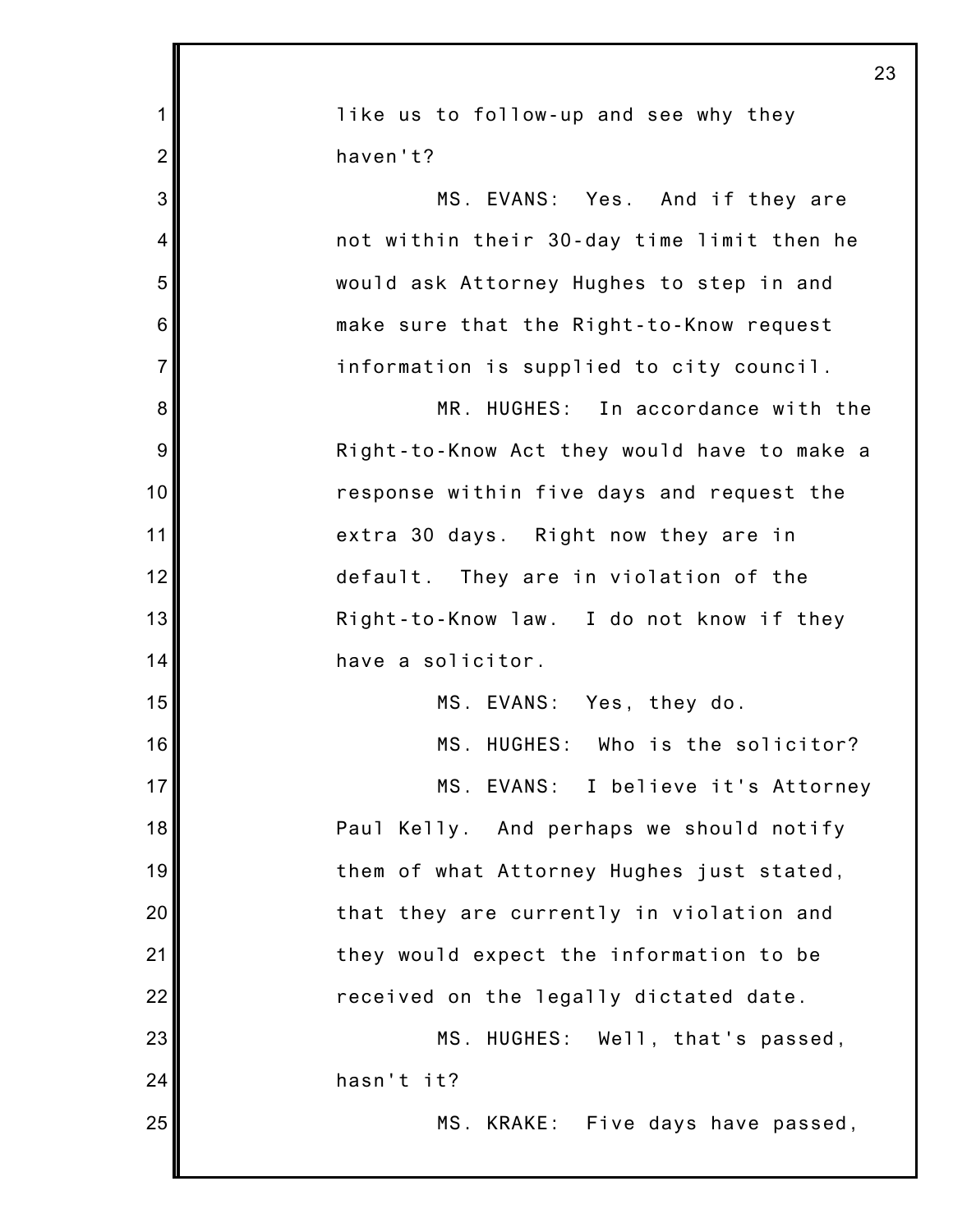|                | 24                                           |
|----------------|----------------------------------------------|
| 1              | they haven't requested the extension as of   |
| $\overline{2}$ | the five days.                               |
| 3              | MR. HUGHES: Then it's too late to            |
| $\overline{4}$ | request the extension. Tell them that they   |
| 5              | must submit the documentation forthwith or   |
| 6              | we are going to -- whether we can go to      |
| $\overline{7}$ | Court to enforce that or we would have to    |
| 8              | request the solicitor's office to do it, I   |
| 9              | believe Mr. Kelly is an assistant solicitor. |
| 10             | MS. EVANS: He should certainly be            |
| 11             | aware.                                       |
| 12             | MR. HUGHES: He would have to go sue          |
| 13             | himself.                                     |
| 14             | MS. KRAKE: That's all we have.               |
| 15             | MS. EVANS:<br>Thank you. Do any              |
| 16             | council members have announcements at this   |
| 17             | time?                                        |
| 18             | MR. LOSCOMBE: Yes. Thank you, Mrs.           |
| 19             | The annual Lenten food sale at St.<br>Evans. |
| 20             | Lucy's Church, 949 Scranton Street, West     |
| 21             | Scranton, Fridays through February 19 to     |
| 22             | March 26 from three to 6:30 p.m., clam       |
| 23             | chowder, pizza and weekly specials such as   |
| 24             | pasta fagioli, broccoli and shells, pasta    |
| 25             | marinara and polenta. There will be a        |
|                |                                              |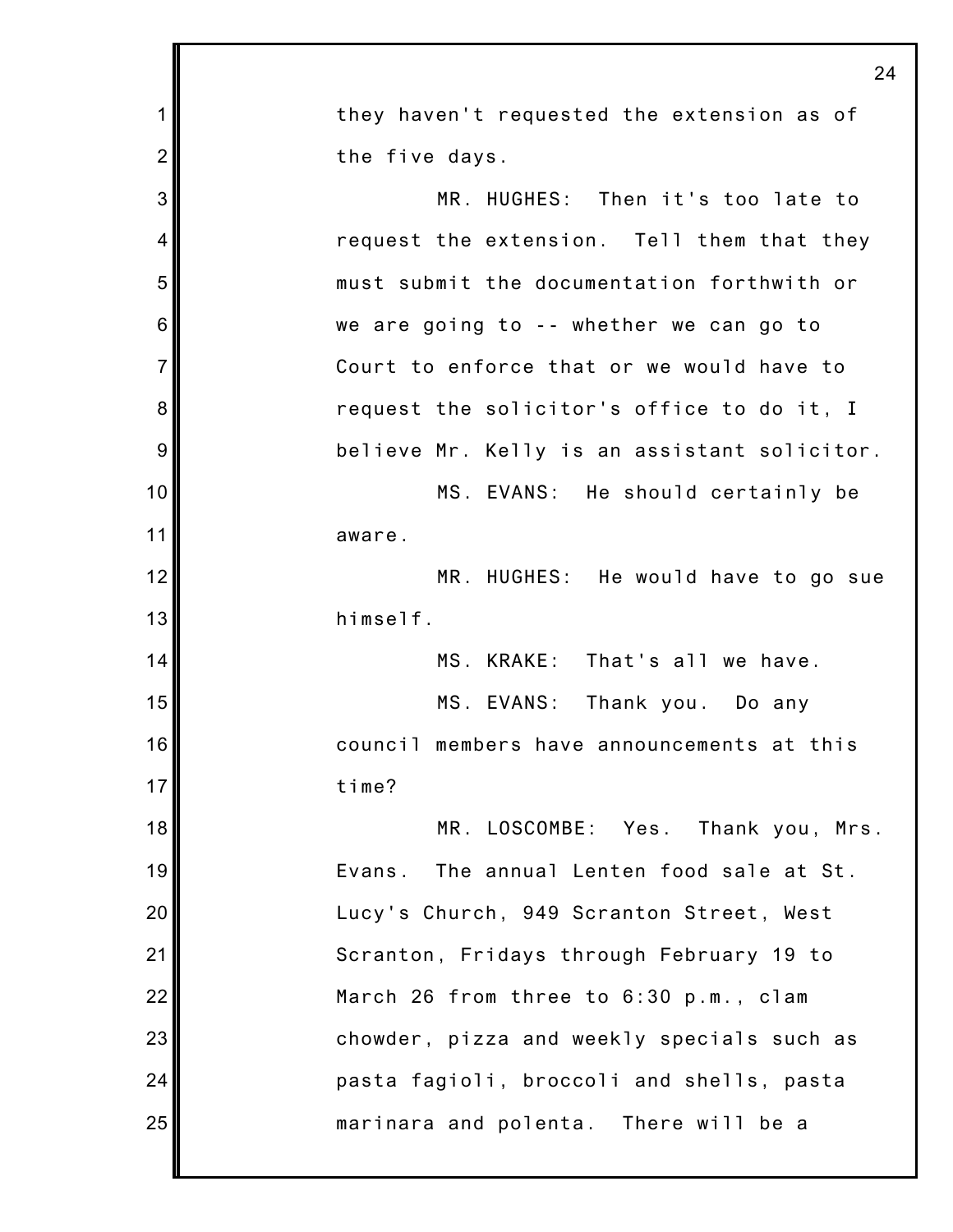special bake sale on March 19. For orders you can call 342-5981 and walk-ins are most welcome.

1

2

3

4

5

6

7

8

9

10

11

12

13

14

15

16

17

18

19

20

21

22

23

24

25

On March 13 the Area 314 Fraternal Order of Eagles is having a ham and cabbage dinner. The doors open at 1 p.m. and the dinner will be from 3:30 to 7:30. The cost will be \$8 and tickets can be bought at the door. T-shirts will be on sale that day various sizes and styles will be available, also. At 8 p.m. DJ "G-Daddy" will be playing various tunes, karaoke and maybe some Irish music. Just remember, everybody is Irish on parade day in Scranton where the party never stops. Hope to see you there. Thank you.

MS. EVANS: Are there any other announcements? A pasta fundraiser will be held in Friday, February 19 from 5 to 9 p.m. at the Eagle Hose Company, Eagle Lane, Dickson City to benefit the Blaskovic family who lost their home and possessions to fire on January 5. Tickets are \$10 for adults, \$5 for children and those 12 years of age and under are free. Enjoy a delicious pasta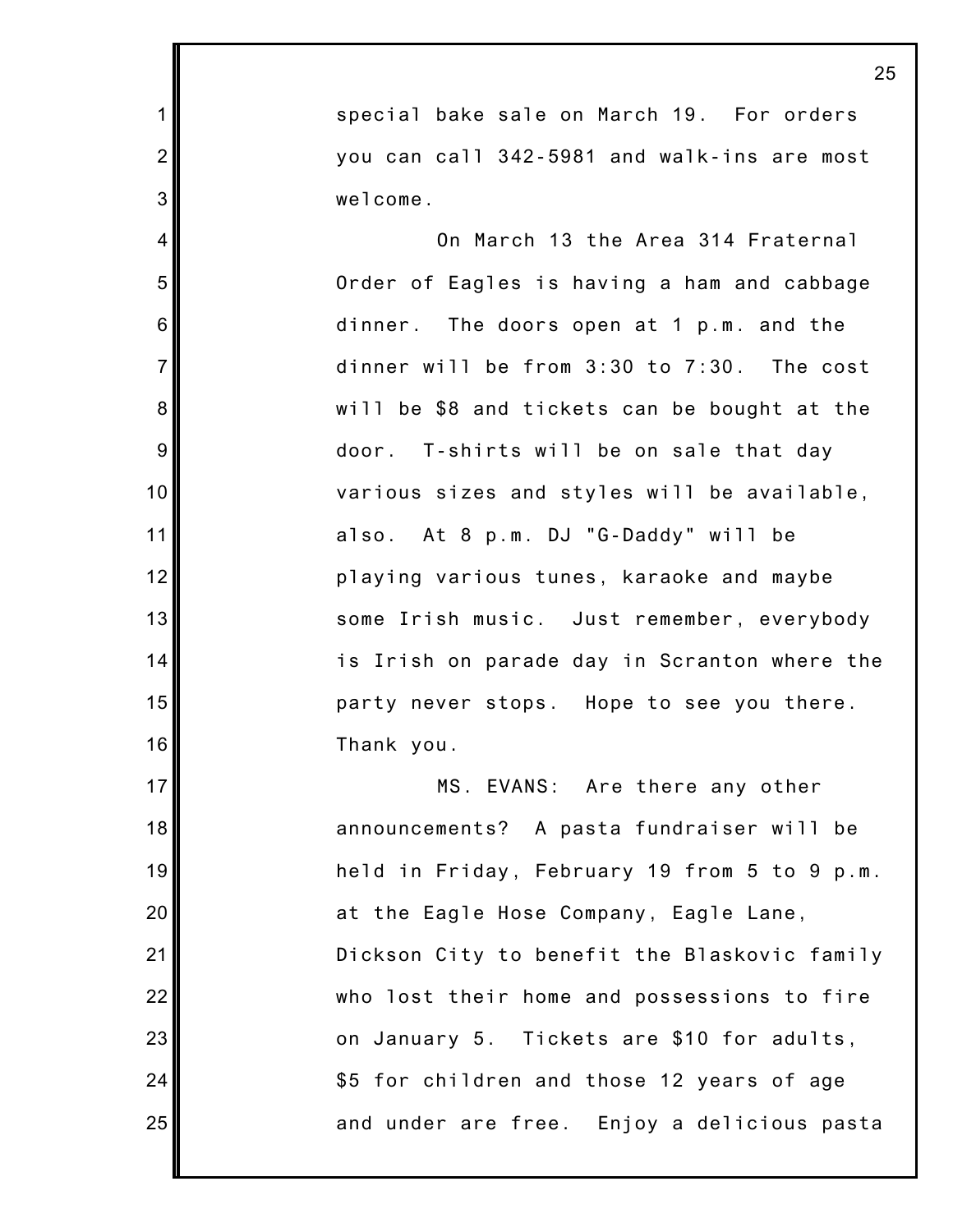|                | 26                                           |
|----------------|----------------------------------------------|
| $\mathbf 1$    | dinner and help a family in need.            |
| $\overline{2}$ | Finally, council asks for the                |
| 3              | cooperation of all speakers this evening.    |
| 4              | During citizens' participation, we ask that  |
| 5              | each of you be brief in order that council   |
| 6              | members can meet in executive session        |
| $\overline{7}$ | following Seventh Order to discuss cable     |
| 8              | franchise contract negotiations. Attorney    |
| 9              | Cohen has traveled from Pittsburgh to        |
| 10             | participate in this discussion and update    |
| 11             | council. This discussion cannot be           |
| 12             | conducted publically since it may jeopardize |
| 13             | the city's position in the negotiation       |
| 14             | process and all discuss must remain          |
| 15             | confidential. We would appreciate your       |
| 16             | understanding and assistance by shortening   |
| 17             | your remarks tonight, and that's it.         |
| 18             | MR. LOSCOMBE: Mrs. Evans, I'm                |
| 19             | sorry, I missed one.                         |
| 20             | MS. EVANS: Absolutely.                       |
| 21             | MR. LOSCOMBE: I received an e-mail           |
| 22             | on this, the city planning commission        |
| 23             | meeting, looks like the date has been        |
| 24             | changed to February 24, at 7:00 p.m. in the  |
| 25             | city council chambers. On the agenda under   |
|                |                                              |

 $\overline{\phantom{a}}$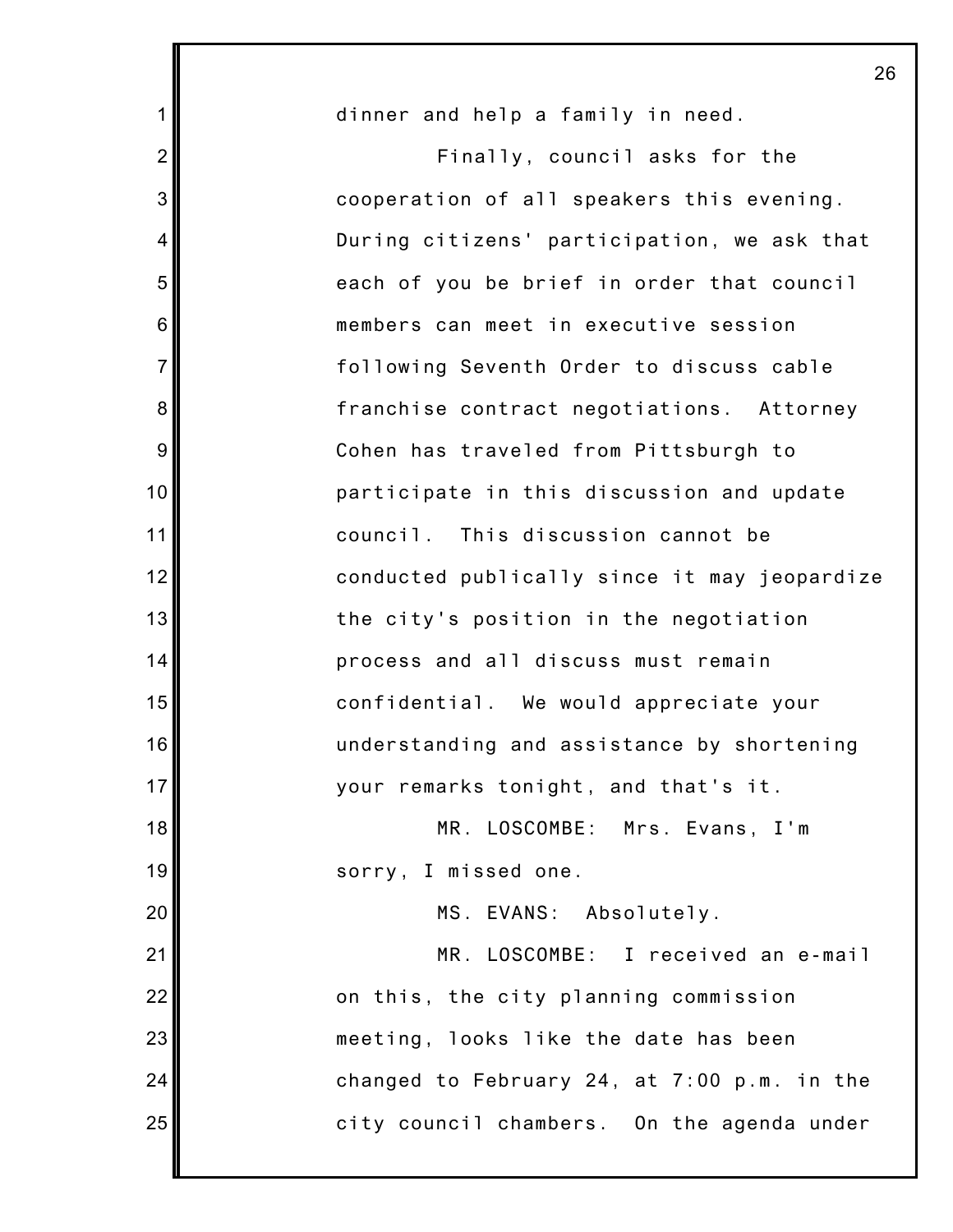|                | 27                                           |
|----------------|----------------------------------------------|
| 1              | new business is the review of preliminary    |
| $\overline{2}$ | major subdivision plan by Oakwood Homes of   |
| 3              | Scranton for the development of 51 lots      |
| 4              | known as Oakwood Estates Phase III.          |
| 5              | The second item on the agenda is the         |
| 6              | review of the land development plan for      |
| $\overline{7}$ | construction of a major convenience store by |
| 8              | BRT, Inc., at the Ice Box Complex,           |
| 9              | Providence Road and Olive Street. This is    |
| 10             | an open meeting. Thank you.                  |
| 11             | MS. EVANS:<br>Thank you. Mrs. Krake?         |
| 12             | MS. KRAKE: FOURTH ORDER. CITIZENS'           |
| 13             | PARTICIPATION.                               |
| 14             | MS. EVANS: Our first speaker is              |
| 15             | Mike Dudek.                                  |
| 16             | MR. DUDEK:<br>My name is Mike Dudek,         |
| 17             | 608 Depot Street, Scranton. I live down      |
| 18             | there in the Plot. Last week's council       |
| 19             | meeting probably was the most productive and |
| 20             | the most informative city council meeting I  |
| 21             | have ever seen. It was run wonderfully.      |
| 22             | Part of the meeting involved Mr. McGoff in   |
| 23             | presenting the case for the city as far as   |
| 24             | the budget was concerned and it took about   |
| 25             | 90 minutes for that portion of the meeting   |
|                |                                              |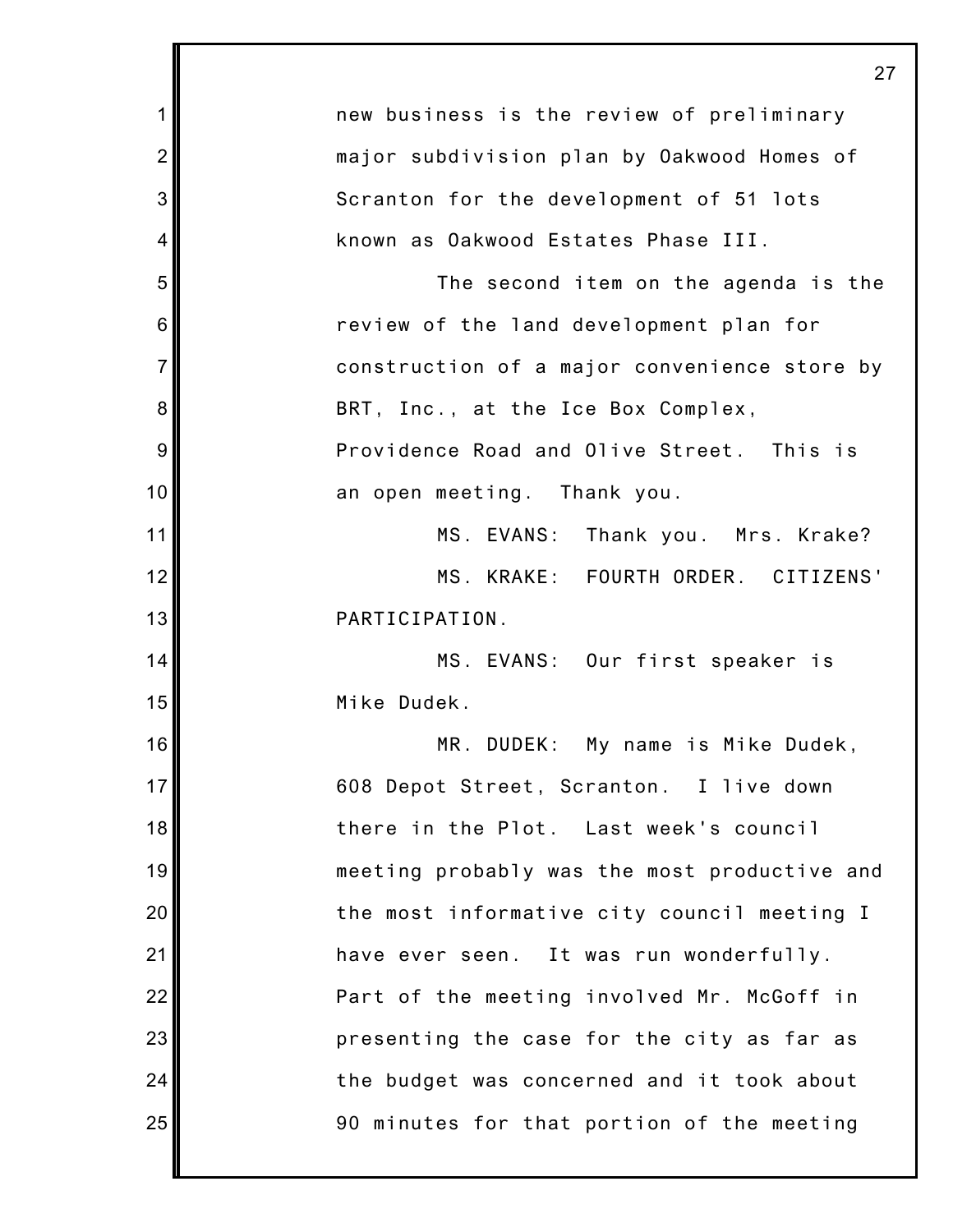to take place, by the time that meeting was over, that portion of it was over, that 90 minutes, it kind of -- it kind of reminded me of a participant in a world cup soccer match, not as a participating player, but by the time it was over he kind of reminded me of what the ball might have looked like. I have never seen anything quite like this council being so prepared and so knowledgeable as to what is going on with the city budget.

1

2

3

4

5

6

7

8

9

10

11

12

13

14

15

16

17

18

19

20

21

22

23

24

25

Now, with the mayor, he's really beginning to come apart of the seams. I mean, here's a man who in October was running for mayor while he was running for governor, he had two separate campaign committees. Then with his popularity vote was only 3 percent in a poll that had a plus or minus 4 percent error ratio, he now tries to run for lieutenant governor and Mr. Onatorio didn't want him, now he is running for state senate and Mr. Cochran already told him he might as well get out of the race, just sit down, shut up and be a good boy.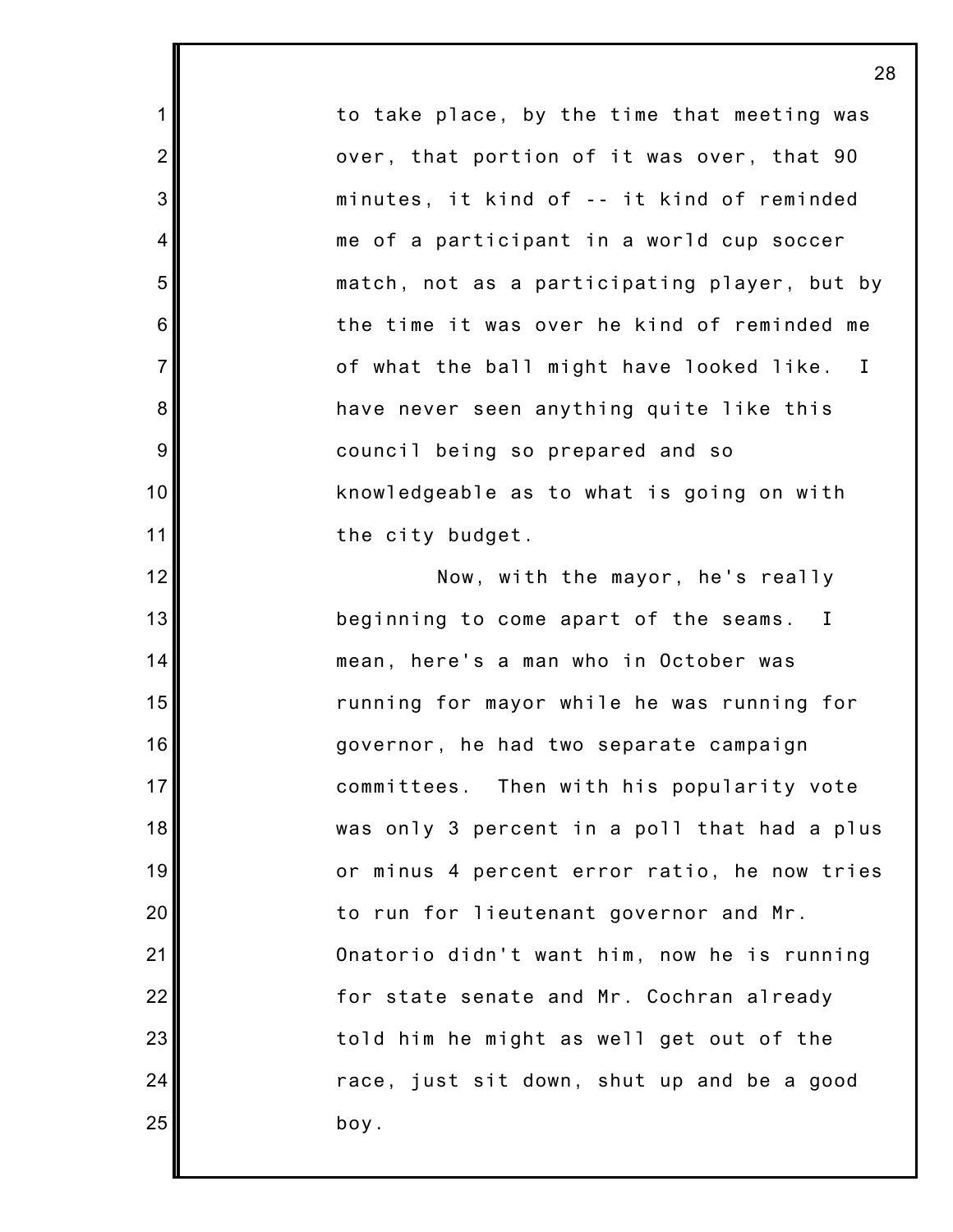Now, he is trying to sue council. He is having a very busy week and I'm beginning to wonder if the wheels aren't coming off of Mr. Doherty. To me he is acting like somebody who is aching to become a member of the rubber room Bellevue-bound Looney Tune nut bin. There is something wrong with the man. He is behaving extremely erratic, and this is going to put pressure on you four as a council because now you are going to have to look at your job in a completely different way. If he is becoming delusional it may occur that you as a council may have to take over a bit more of the work. The Scranton Times today in their editorial calls our form of government the city's strong mayor form of the government. No, no, absolutely no. It is a strong mayor, strong council form of government and if you have to use your power to veto or legislate our whatever and you constantly vote together that's the proof of it. A strong mayor, strong council government. That's what we have here.

1

2

3

4

5

6

7

8

9

10

11

12

13

14

15

16

17

18

19

20

21

22

23

24

25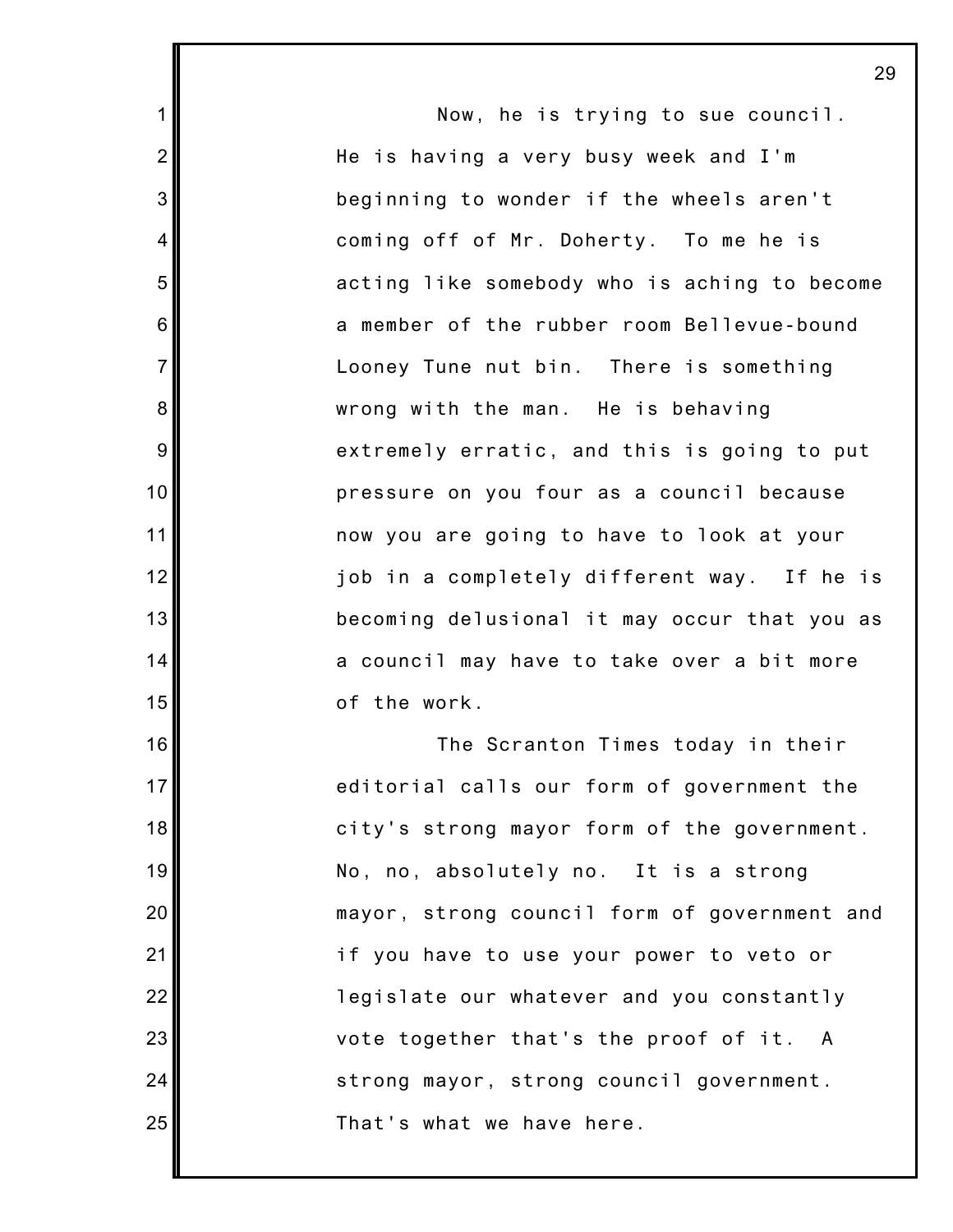Now, as to the integrity of today's editorial, and this has to be pointed out, I'm going to read word for word what it says. "Now, the same politicians and their handful of followers who have whined incessantly about the city's legal costs for pursuing a badly needed Recovery Plan, they are referring to you, Les Spindler, me and most of these people, will instigate a protracted legal battle over the budget that could well eliminate even the marginal savings the costs would produce." They are saying that Council President Evans wants to sue Council President Evans when in yesterday's paper it says that Chris Doherty is going to institute a lawsuit against City Council President Evans. I can't make this stuff up. It's in today's paper. Absolutely ridiculous. The point that I want to make is that things are beginning to happen in this city at that aren't right. The mayor is beginning to embarrass both himself and this city with his behavior and it may become

1

2

3

4

5

6

7

8

9

10

11

12

13

14

15

16

17

18

19

20

21

22

23

24

25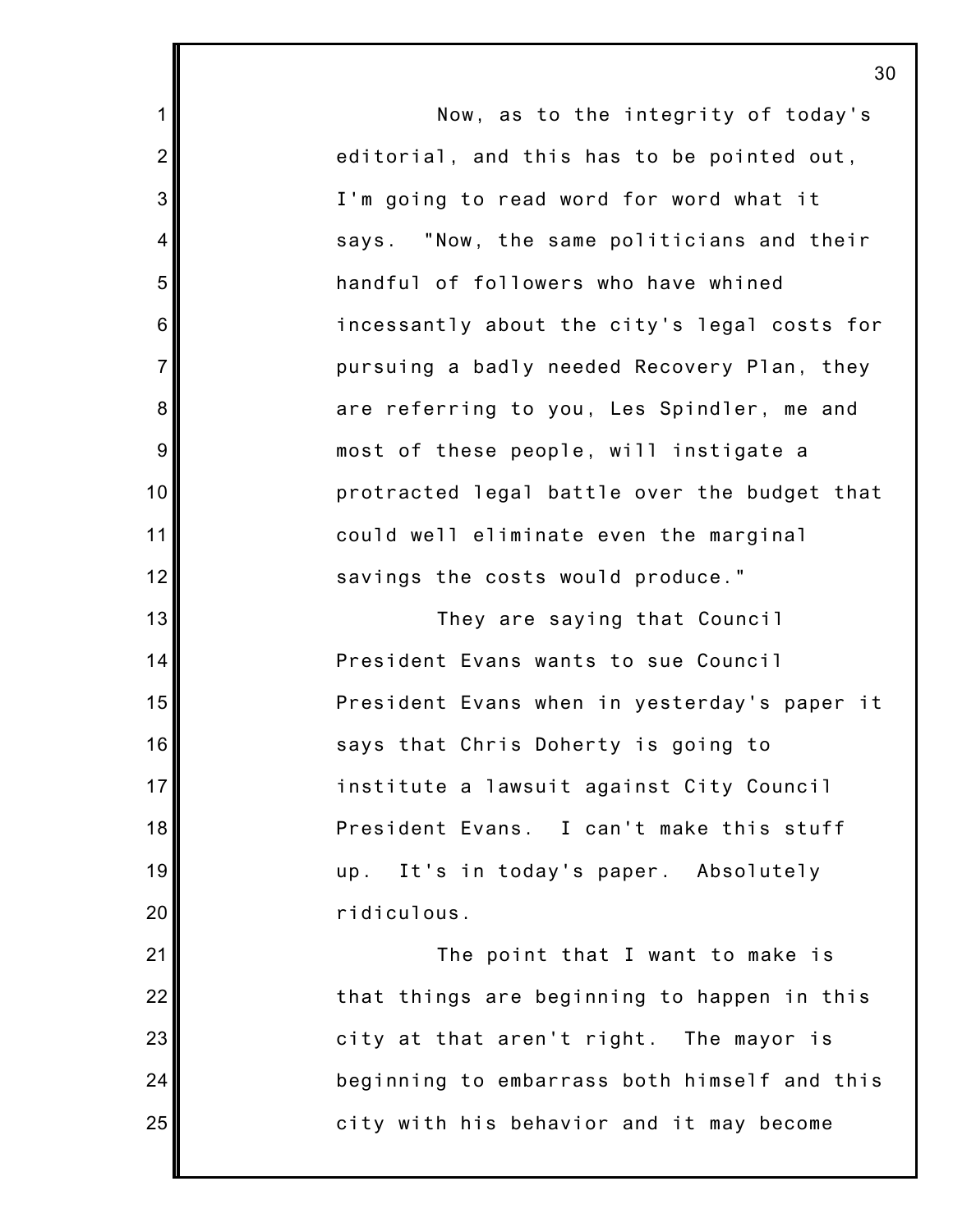1 2 3 4 5 6 7 8 9 10 11 12 13 14 15 16 17 18 19 20 21 22 23 24 25 31 incumbent upon all of you to hang together, to work together, and I hope you are not going to find yourselves having a full-time job doing this, but it's a remarkable time in our city's history and I hope that you are ready and you keep on being prepared. And again, Mr. Joyce, I want to again commend you for what you did last week. MR. JOYCE: Thank you very much. MR. DUDEK: That was phenomenal. Thank you. MS. EVANS: Thank you. Andy Sbaraglia. MR. SBARAGLIA: Andy Sbaraglia, citizen of Scranton. Fellow Scrantonians, I'll keep my remarks short. The Ice Box, we brought that up again. The first contract there was no money involved, the 198 years was in there. That \$198 that he sent is for 198 years for that parcel of land. The problem is the liability. Why should we take any responsibility for a liability if that man has the lease? It should be his responsibility for his liability on that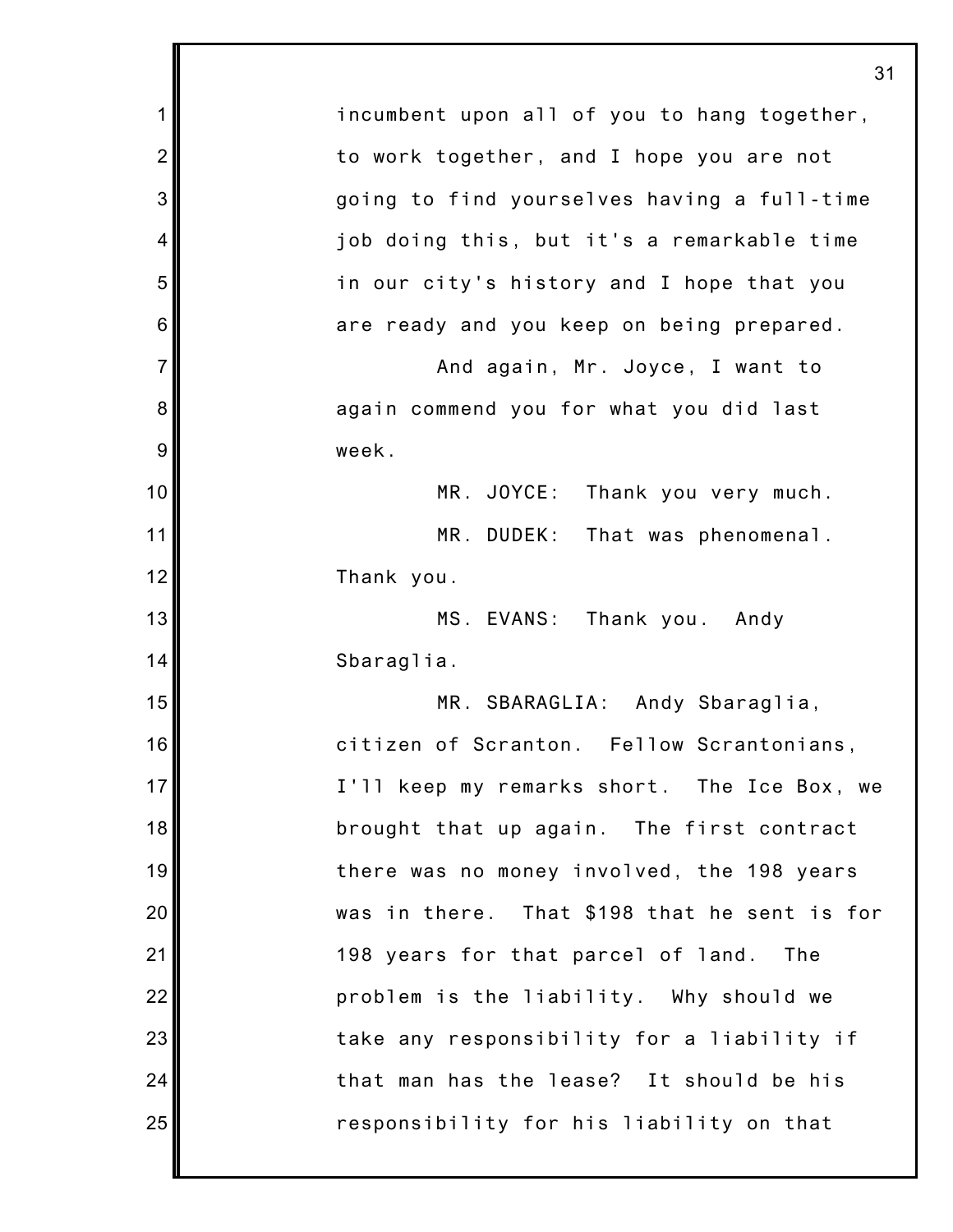piece of property, not ours, so I wish you could put, you know, the little things, especially if they are going to build on it. Are you going -- are we going to respond, pull from next door if somebody gets hurt in the parking lot? This is ridiculous. Well, the whole thing was ridiculous. I don't want to get into it because -- I still boil when I think about it.

1

2

3

4

5

6

7

8

9

10

11

12

13

14

15

16

17

18

19

20

21

22

23

24

25

Okay, Lackawanna Avenue being that was brought up again, there is no office building. How could the project be complete without the office building that was in the original plans? You got to remember, he promised an office bidding and it's not there.

And as far as Mr. Doherty going to sue, well, that makes sense. He would like an injunction to prevent this from -- his - how does he put it, his administrators to get a decrease in salary. I understood why he is asking for an injunction, I can understand that, but you should have realized he was going to do it anyway because he sued the police, he sued the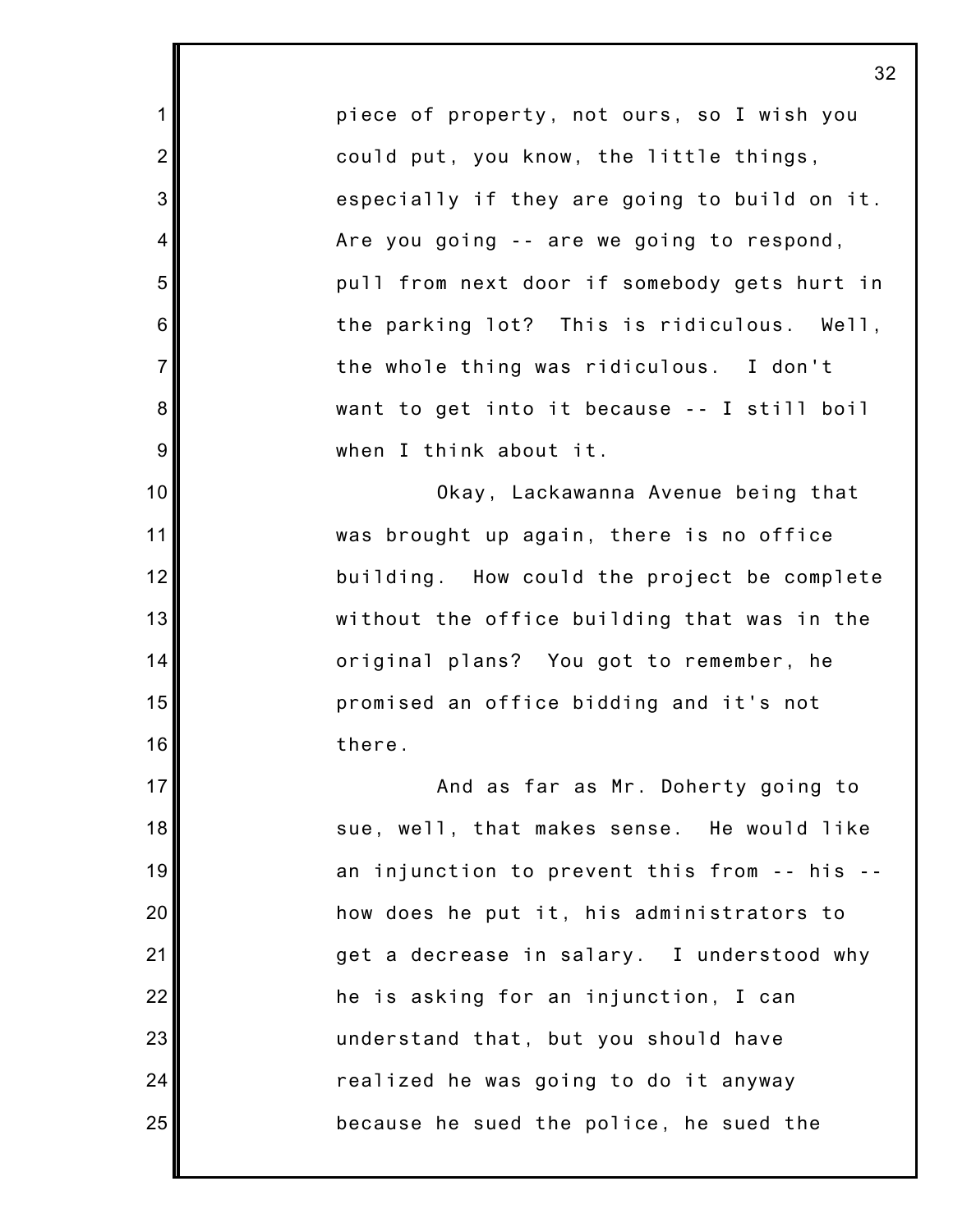|                | 33                                          |
|----------------|---------------------------------------------|
| 1              | firemen, why not you? Bye.                  |
| $\overline{2}$ | MS. EVANS: Thank you. Bill                  |
| 3              | Jackowitz.                                  |
| 4              | MR. JACKOWITZ: Bill Jackowitz,              |
| 5              | South Scranton resident and member of the   |
| 6              | Taxpayers' Association. What I am going to  |
| $\overline{7}$ | say this evening is fact not supposition.   |
| 8              | Moses Taylor Hospital starts layoff of      |
| 9              | emergency room personnel. These people save |
| 10             | lives, treat your children and you when     |
| 11             | there is an emergency, but they are being   |
| 12             | laid off starting today. Governor Rendell   |
| 13             | states that the state government runs more  |
| 14             | efficiently since the Commonwealth laid off |
| 15             | 5.6 percent of their work force. Throughout |
| 16             | the United States workers are being laid    |
| 17             | off, all 50 states have cut their budgets,  |
| 18             | cities and townships throughout the United  |
| 19             | States have made cuts in their budgets and  |
| 20             | laid workers off, reduced salaries to       |
| 21             | administrative workers.                     |
| 22             | "Mayor to sue council. Doherty will         |
| 23             | go right to Court if budget cut passes."    |
| 24             | Council, pass the budget cuts. Do not back  |
| 25             | down.<br>We have a lame duck mayor. If this |
|                |                                             |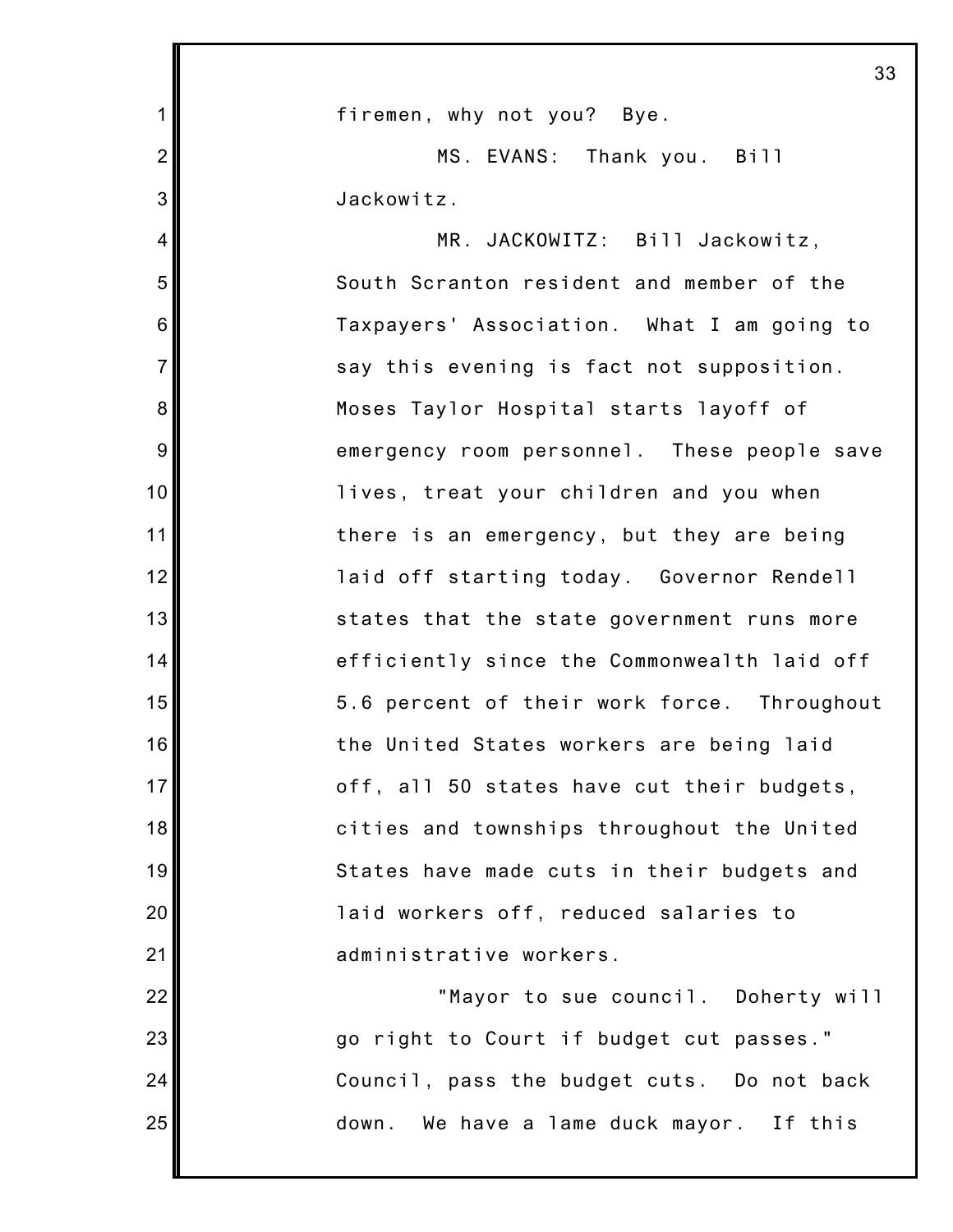situation was not so serious it would be laughable. The executive branch is suing the legislative branch of a distressed city that has been distressed for 18 years. In other words, the mayor is going to sue the taxpayers who pay the legal bills unless the mayor will open up his wallet and pay the legal bills. Whatever happened to negotiations and talking between government bodies?

1

2

3

4

5

6

7

8

9

10

11

12

13

14

15

16

17

18

19

20

21

22

23

24

25

Mr. Mayor, the last time you appeared at a city council was when you mysteriously showed up to cast the deciding vote to appoint Mr. McGoff as a city council member. Since then you have been a no-show. Mr. McGoff has repaid you many times when his votes that have hurt the people of Scranton. I understand that you feel uncomfortable in city council chambers because you are not capable of defending your policies and records as mayor for eight years. That is why you go to the Times-Tribune. They will write anything you say whether it is accurate or not.

Roger and Pat McKenna, you must tell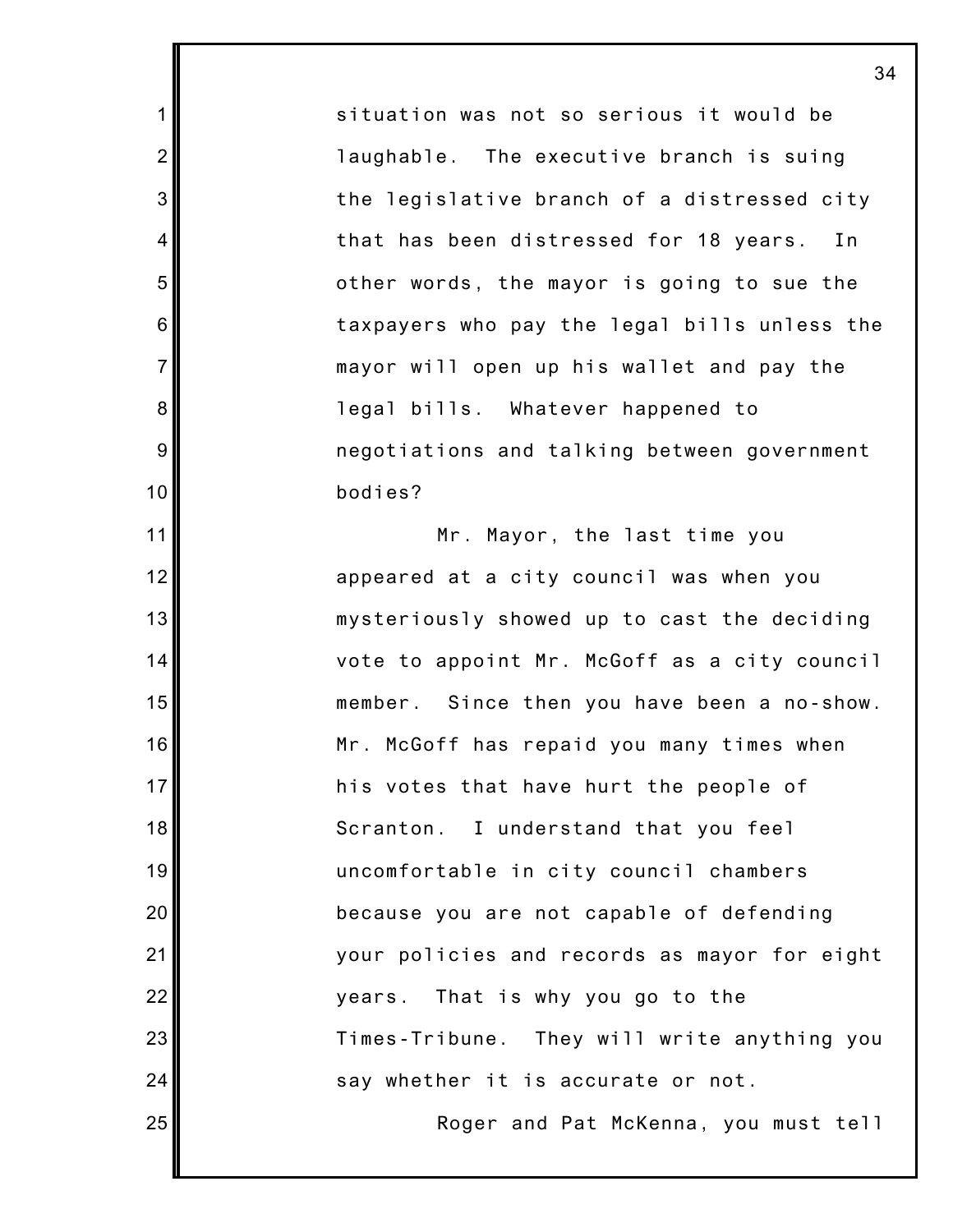both sides. Tomorrow's headline should be, Pat McKenna and Roger, "Mayor sues taxpayers." That should be tomorrow's headline. But, yet, Mayor Doherty, you wanted to be governor and lieutenant governor, now state senator. Harrisburg sent you packing back to Scranton. No endorsement votes for either governor or lieutenant governor. You can and try to say that you withdrew, but you have no credibility.

1

2

3

4

5

6

7

8

9

10

11

12

13

14

15

16

17

18

19

20

21

22

23

24

25

Remember, the sixth council member, 9,000 invisible jobs and wage cuts, wage tax cuts. I find it very immature on the mayor's part to immediately suggest suing. This sounds to me like a little spoiled boy who is not chosen by any team to play and takes his ball and bat home crying.

Mr. Mayor, you are the chief executive of a distressed city. Remember the Recovery Plan, PEL, and 25 percent tax hikes, the fines and penalties applied to the delinquent taxpayers? Mr. Mayor, Mr. McGoff, and the other two ex-Doherty three, were you aware of the fact that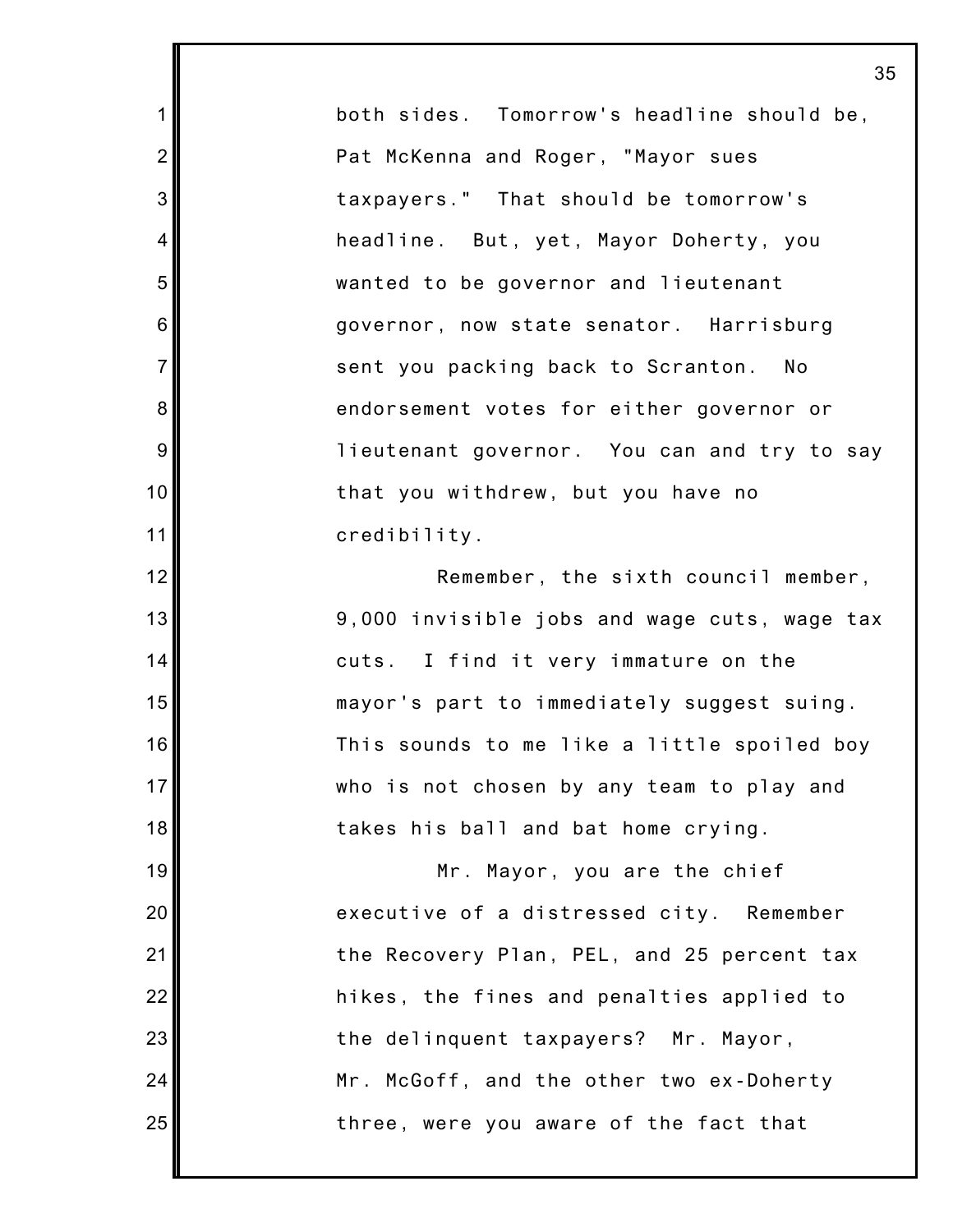Lackawanna County has a department setup to collect delinquent taxes? Their collection rates are much less than the collection agency and the money goes back to the county. The only municipality in Lackawanna County who does not use the county agency is the City of Scranton. I wonder why.

1

2

3

4

5

6

7

8

9

10

11

12

13

14

15

16

17

18

19

20

21

22

23

24

25

Mr. Mayor, do you remember saying if you pay your taxes you do not have to worry about the fines? Well, I say to you, Mr. Mayor, if you use the county agency you do not have to pay the fines either. The mayor and Doherty three hurt the people of Scranton with the passage of this legislation.

"I created 9,000 new jobs in Scranton in my eight years of mayor."

Mr. McGoff, you were wrong last week when you stated that Mr. Brazil was Superman. Mayor/ex-Governor, Lieutenant Governor, State Senator Doherty is Superman. He created 9,000 invisible, is running for three state offices and still finding time to sue the city council. Now, that's Superman.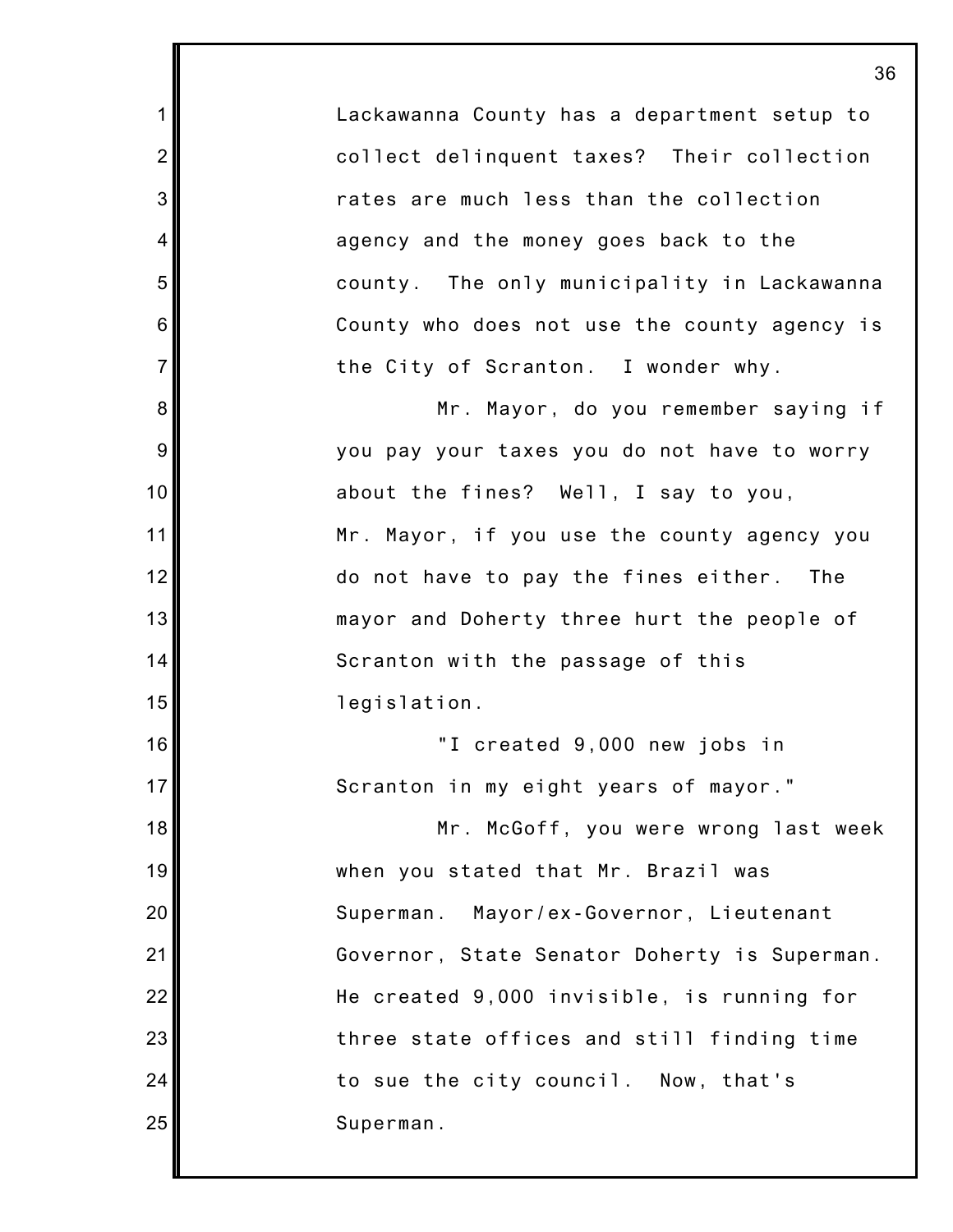"I am not going to allow them to hurt the people." What people are you speaking about, the eight Doherty real people who were given jobs without qualifications? Ex councilwoman Gatelli once said, "Qualifications do not matter. Well, Scranton and Mayor Doherty follows that rule. How about the 100 city workers you were forced into early retirement. Are they not people? How about the firefighters and police officers who have not received a raise from you in eight years, are they not people? The fire chief and police chief received a \$13,000 a year raise two years ago while their workers received nothing. Take it back, Council, until the rank and file get their raise for Mayor/ Ex-Governor/Lieutenant/State Senator Doherty.

1

2

3

4

5

6

7

8

9

10

11

12

13

14

15

16

17

18

19

20

21

22

23

24

25

Scranton police officer and firefighters are the lowest paid full-time departments. The people who reside in the district pay attention to Mayor Doherty's record, but more importantly take a good look at the fact that he ran straight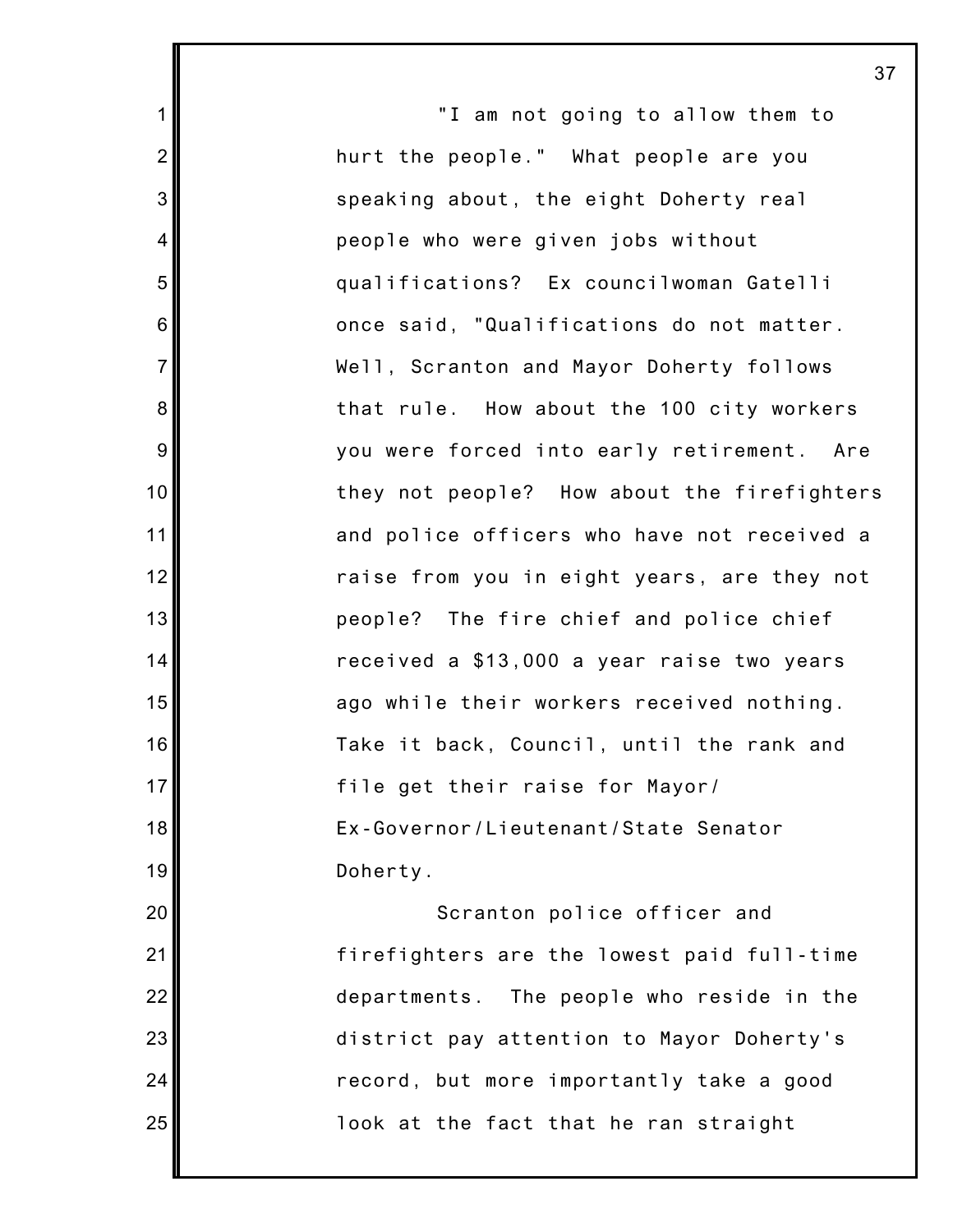through the Court system without any negotiations or talks. No wonder why Harrisburg sent him packing. Mayor/State Senator Doherty, you are a lame duck politician at the very least and have no leadership, management abilities whatsoever. Take it to Court and hurt the citizens of the Scranton even more.

1

2

3

4

5

6

7

8

9

10

11

12

13

14

15

16

17

18

19

20

21

22

23

24

25

Mr. Joyce, some constructive criticism. Why did you not ask Mr. McGoff if he was aware of the importance of the work, who the workers were and did he check with the department heads sooner. It would have saved a lot of time. If you notice, Mr. McGoff's microphone was off when he weakly answered "No," but his facial expression said it all. What an embarrassment. He was caught in his own trap.

Mr. Mayor, you believe Nay Aug Park-- you love Nay Aug Park. Why did you allow the Park and Recreation Authority and Mr. Dougher to lease the Wildlife Center to Lackawanna College for \$1 a year for 25 years with the option of five more 25 year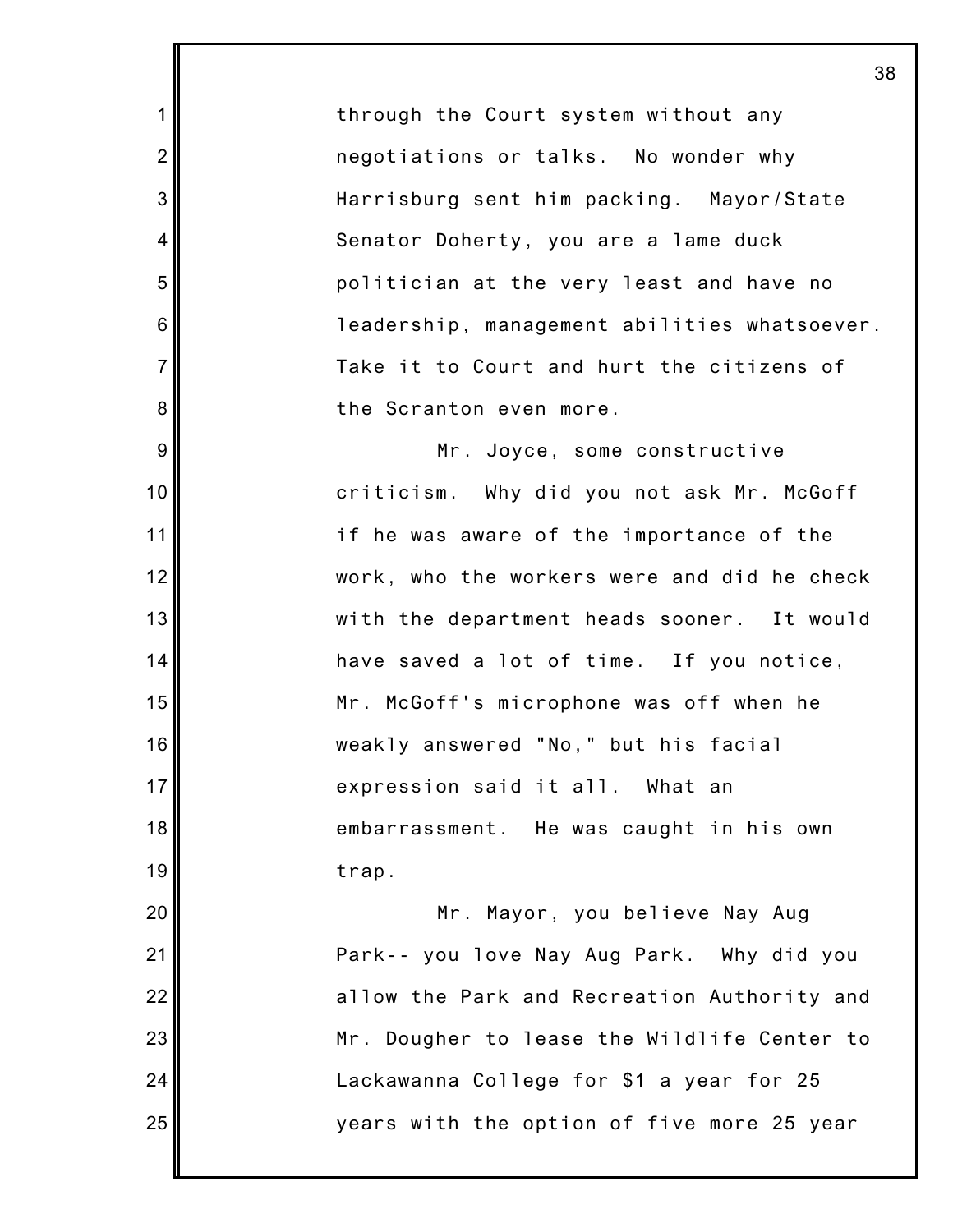leases for a total of 150 years for \$150, but yet Mr. Dougher and the Authority sees nothing wrong with charging kids 6 to 15 years old \$3 a day to swim. They also want to charge the children of the poor \$3, but I understand, Mr. Mayor, that you and Mr. Dougher and the Park and Recreation Authority do not believe that there are any poor people in Scranton.

1

2

3

4

5

6

7

8

9

10

11

12

13

14

15

16

17

18

19

20

21

22

23

24

25

. Again, this is why you were sent packing by Harrisburg and the district will do the same. You have embarrassed Scranton once again. Why do you think the majority council is elected and the Doherty two were defeated. Number three is next if he decides to seek re-election.

(Mr. McGoff entered council chambers and took the dais while Bill Jackowitz was speaking.)

MS. EVANS: Thank you. Just one quick bit of information that I think will piggyback on your original statements concerning Moses Taylor Hospital, I was contacted today by Mr. Michael Costello, one of the officials of Moses Taylor Hospital to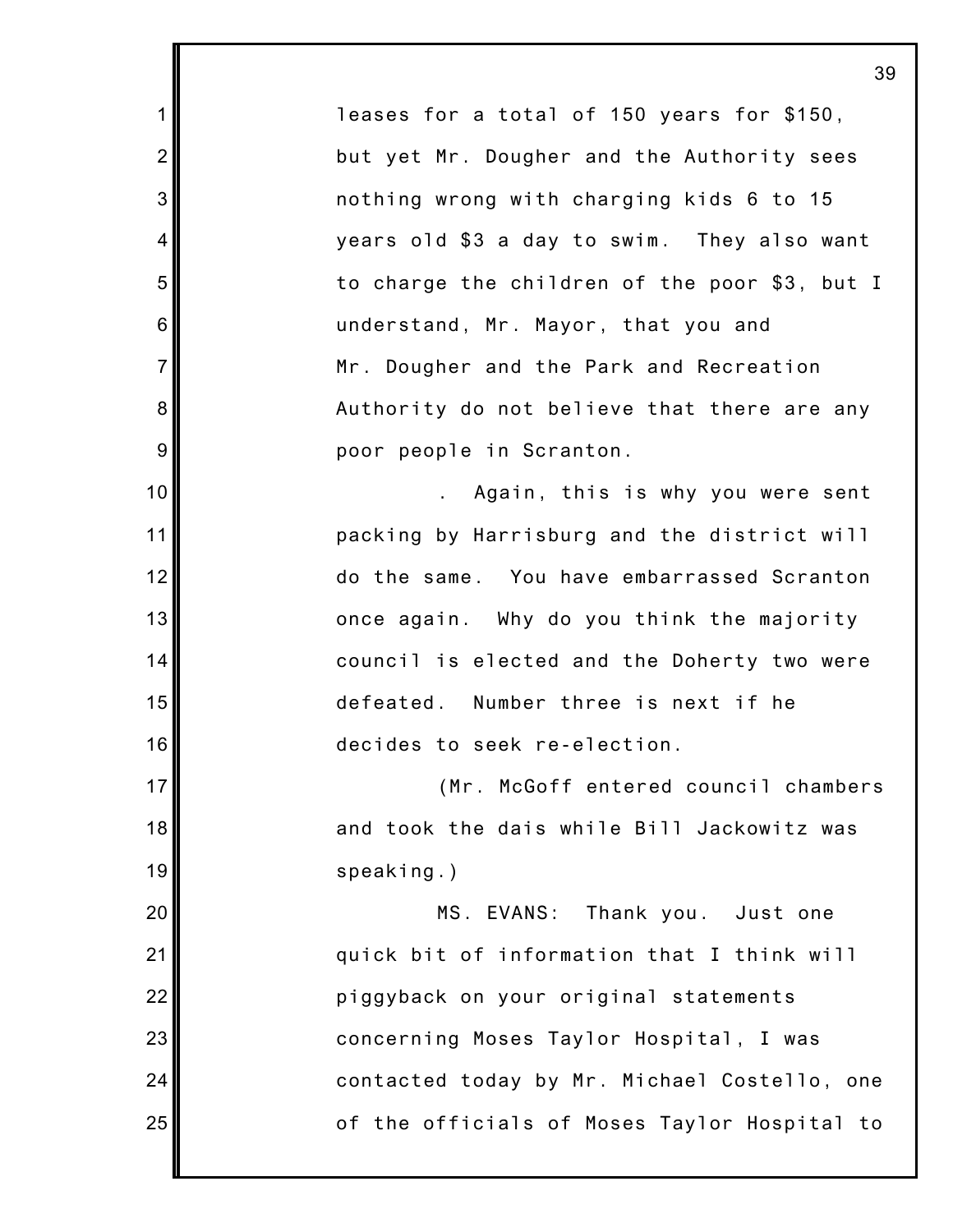apprise me of the situation. He told me another article will appear in tomorrow's paper. There will be a total of 45 individuals laid off at Moses Taylor Hospital and quite a number of other individuals who will be reassigned to other job duties and responsibilities. This is due in part to the current state of the economy.

1

2

3

4

5

6

7

8

9

10

11

12

13

14

15

16

17

18

19

20

21

And I did tell Mr. Costello that I was very sorry to hear this news, but that I did understand since business and all levels of the government are sharing that pain, and I thought it was just important for all of the public to know that positions are being cut in places other than city government. They are being cut, as you know, on the county level, on the state level and within business and industry, and very sadly it's now even affecting our health institutions in this city. Les Spindler.

22 23 24 25 MR. SPINDLER: Good evening, Council. Les Spindler, Scranton resident and homeowner and taxpayer. Mrs. Evans, can I ask Attorney Hughes a question?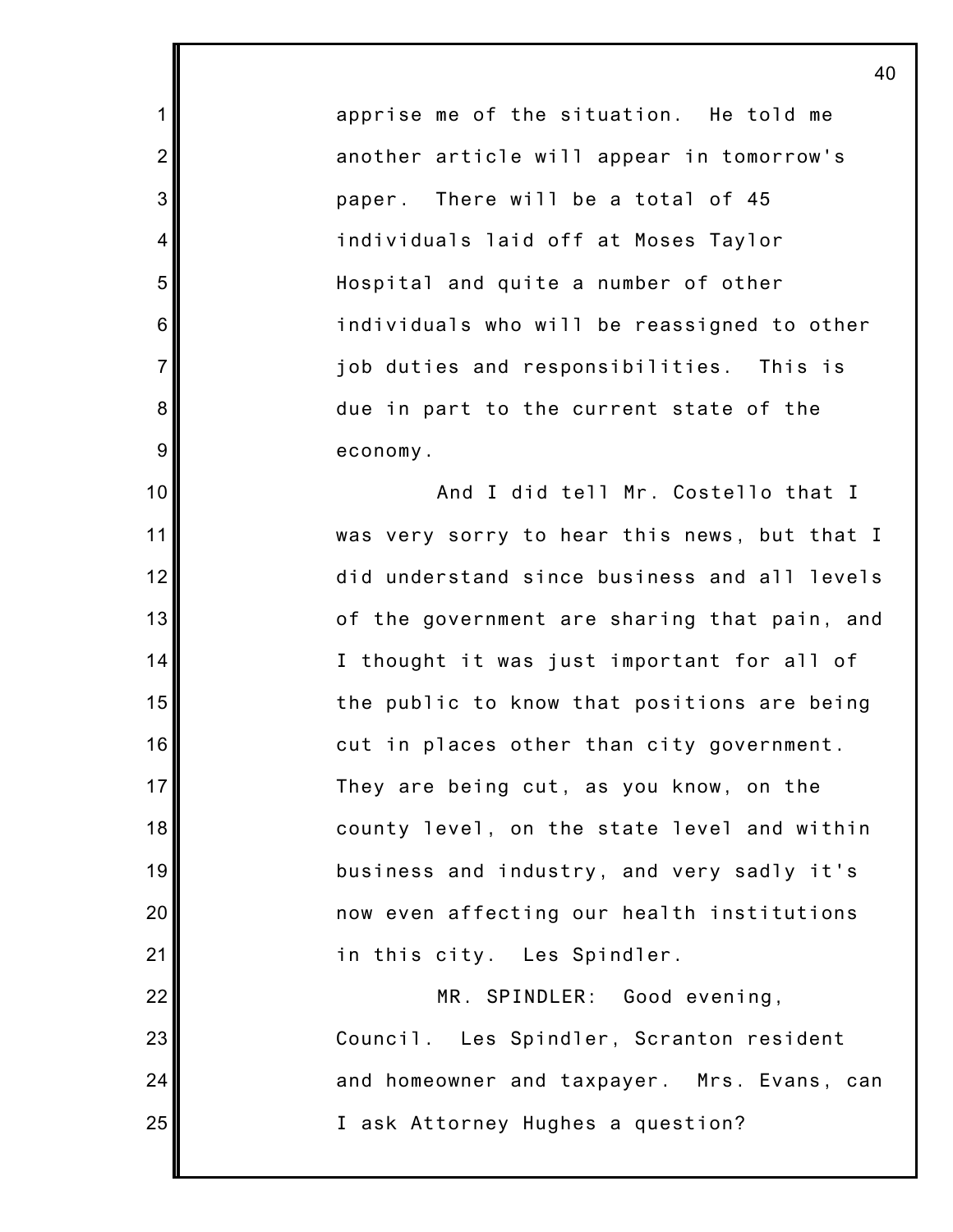|                | 41                                           |
|----------------|----------------------------------------------|
| $\mathbf 1$    | MS. EVANS: Yes.                              |
| $\overline{2}$ | MR. SPINDLER: Attorney Hughes, last          |
| 3              | week after council voted to veto the Library |
| $\overline{4}$ | Authority you said the Library Authority     |
| 5              | must cease now, what if they don't? What's   |
| 6              | the next course of action?                   |
| $\overline{7}$ | MR HUGHES: The next course of                |
| $\bf 8$        | action that I would recommend is that        |
| $\overline{9}$ | council would pass a resolution to have the  |
| 10             | solicitor's office take action against the   |
| 11             | Library board to compel them to file a       |
| 12             | dissolution of papers with the Secretary of  |
| 13             | State. Council cannot file the action on     |
| 14             | behalf of the city, that would have to be up |
| 15             | the solicitor's office. Right now the        |
| 16             | Library Authority really has no legal basis  |
| 17             | to conduct any business in my opinion.       |
| 18             | MR. SPINDLER: I was just curious.            |
| 19             | MR. HUGHES: Or there could be                |
| 20             | taxpayers' actions against the authority     |
| 21             | because the ordinance that created the       |
| 22             | authority has now been overruled, you know,  |
| 23             | has now been rescinded so the authority      |
| 24             | board, while it's still there, has no legal  |
| 25             | authority to function.                       |
|                |                                              |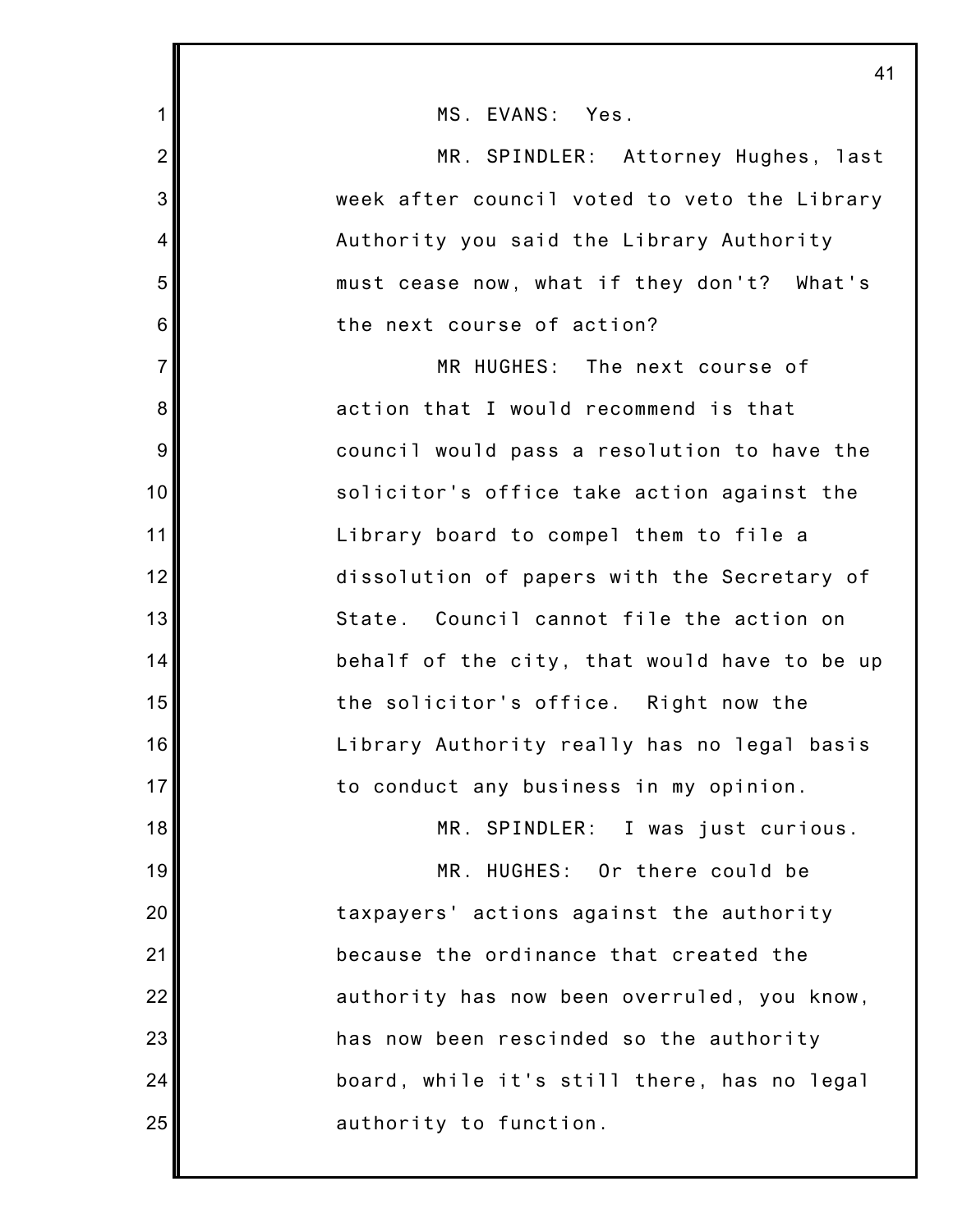1 2 3 4 5 6 7 8 9 10 11 12 13 14 15 16 17 18 19 20 21 22 23 24 25 42 MR. SPINDLER: Being the mayor wants the authority I have no confidence they are going to cease. I was just curious. Thank you. I brought this up about four years ago, Mrs. Evans, you might remember when my dog was attacked by two pit bulls about four years. Thank God she was okay, and I asked for council to look into maybe a dangerous dog legislation, well, Mrs. Gatelli looked into it and there was supposed to be meetings and I guess Beth Thursby was involved, to this date nothing has been done. I would respectfully ask council if maybe they could look into maybe starting something so I could get a dangerous dog legislation started? MS. EVANS: We'll take that under advisement, Mr. Spindler. MR. SPINDLER: Thank you. I, too, want to talk about the mayor saying he was going to sue city council. In essence, I guess he is suing the city that he is supposed to running. Notice I said supposed to be running because he is too busy doing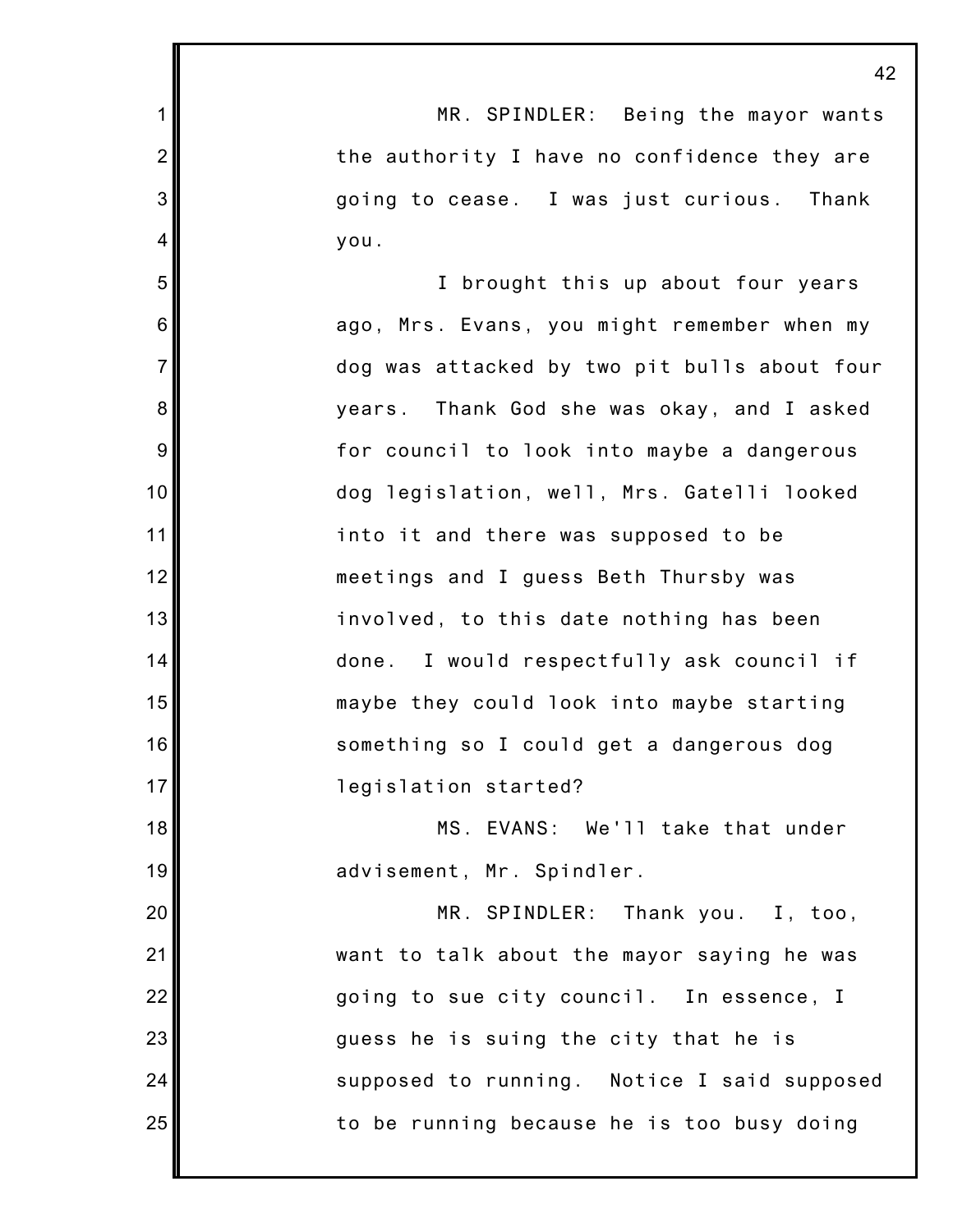other things, but for eight years this mayor had his own way because he had his rubber stampers on city council. Now that he has a city council that's going to hold his feet to the fire he is like a spoiled brat that's not getting his own way so is taking his ball and running home with it.

1

2

3

4

5

6

7

8

9

10

11

12

13

14

15

16

17

18

19

20

21

22

23

24

25

And I want to read something from the Doherty newsletter. Mayor Doherty said, "I'm not going to allow them to hurt the people of our city."

Well, as a matter of fact, Mayor, you have hurt this city in many years ways and one is to this day you cost the taxpayers \$1.4 four million in loss arbitration appeals and now he is going to cost the taxpayers more money suing city council, so where does it stop with this man? He just doesn't want to hurt the people, but he is really doing it. He doesn't know what he is doing.

And something else, he says talking about the fire chief and police chief having their salaries cut. It says, "Mr. Doherty took particular exception to the cuts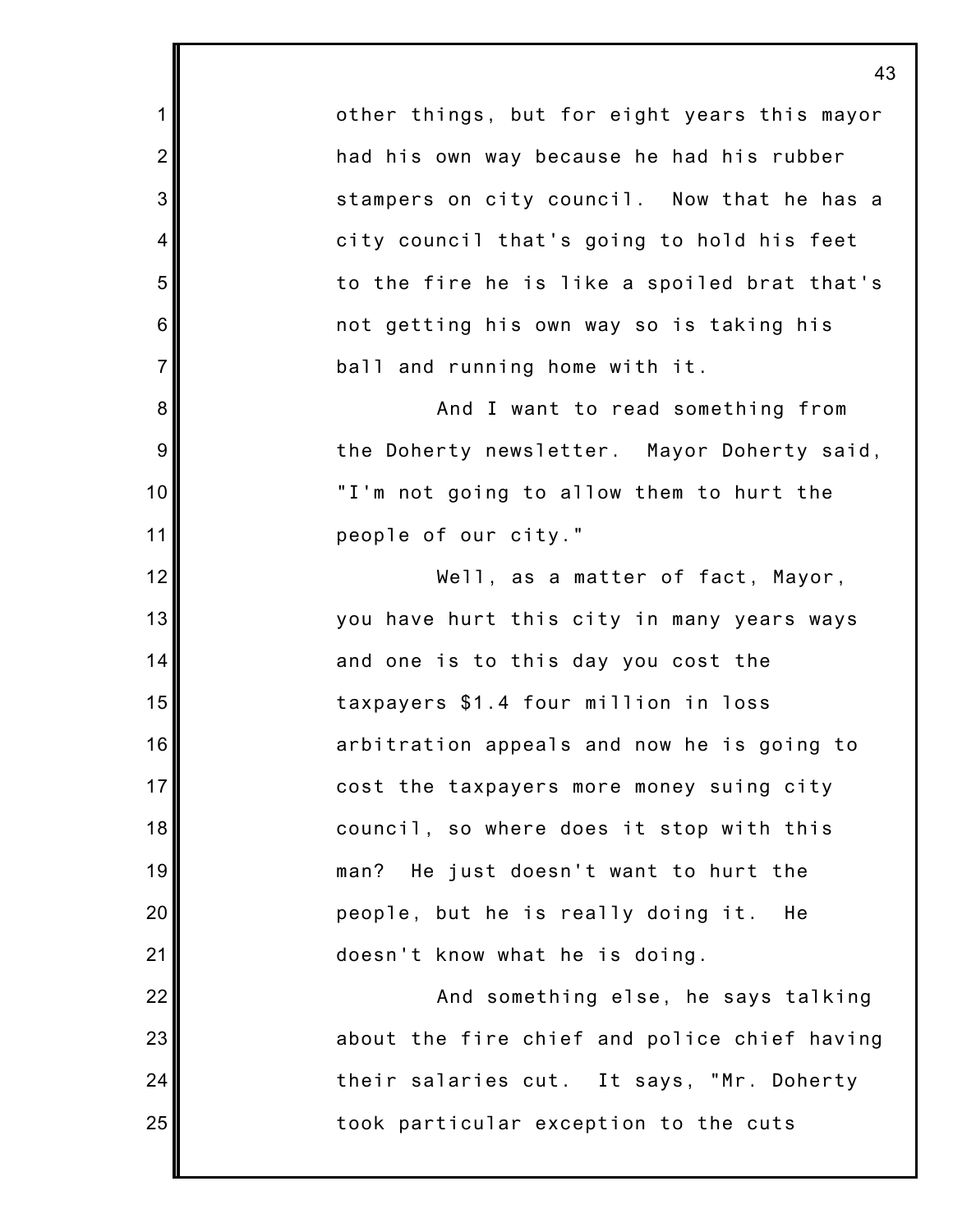affecting the police and fire chiefs who would be making significantly less than their counterparts of many surrounding communities. We are one of the safest cities in the state." Well, that's funny. I could just remember I think it was maybe two Sundays ago the headline in the paper was "Violent crime up 19 percent in Scranton" so if that's a safe city I think I'm going to move somewhere else. And, Mrs. Evans, when -- if this does goes to Court and he holds his promise, I would bring up about how Mayor Doherty violates his own Recovery Plan

1

2

3

4

5

6

7

8

9

10

11

12

13

14

15

16

17

18

19

20

21

22

23

24

25

hiring cronies, giving the police chief and the fire chief raises where the Recovery Plan plainly calls for no raises after 2002, so I hope this brought up if it does go to Court because I have read the Recovery Plan and I know what it says. That's all I have to say. Have a good night.

MS. EVANS: Thank you. Jean Suetta. Mr. Patilla, I am so sorry. I just noticed thanks to vice-president Rogan that I skipped over your name and so when Ms.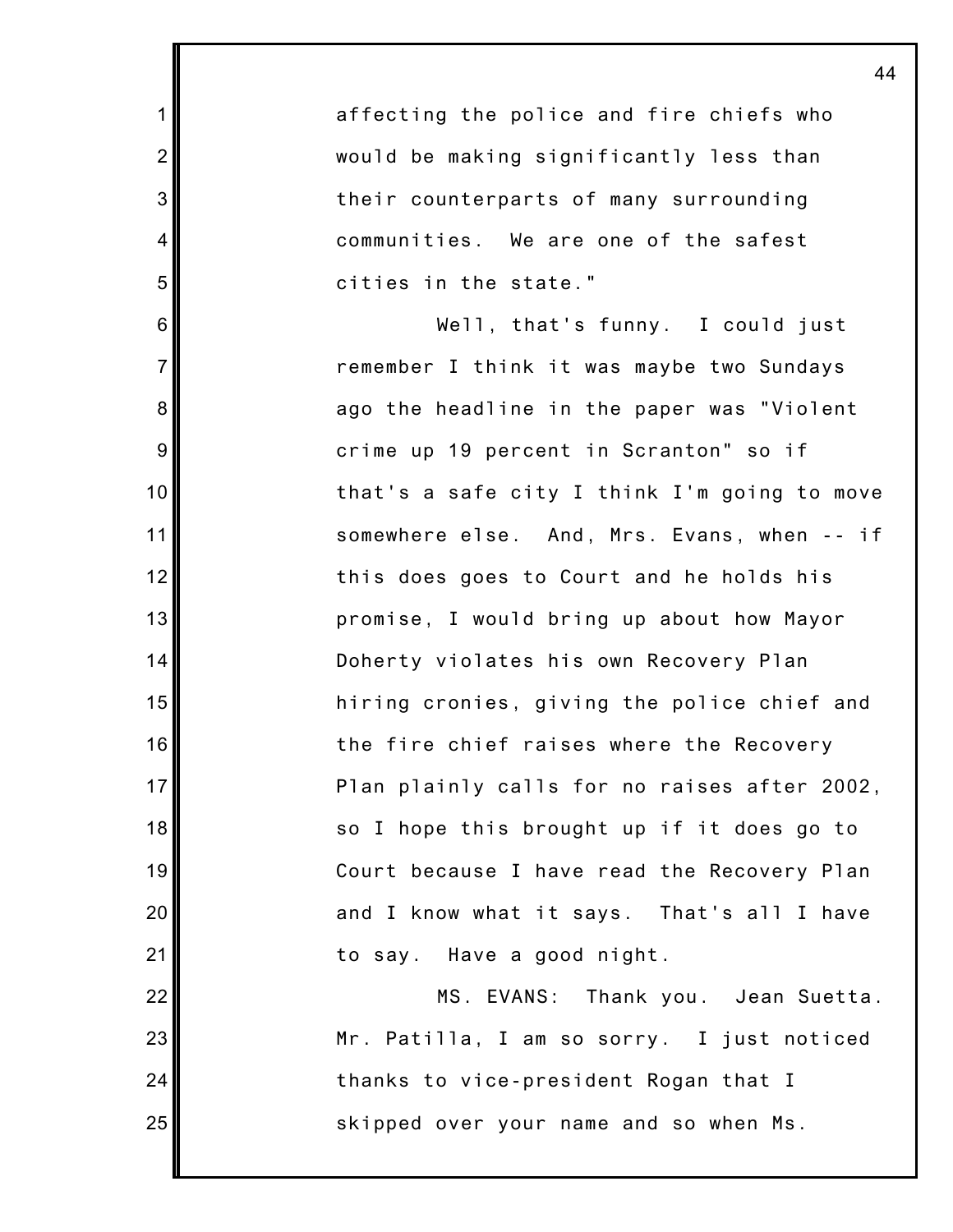Suetta finishes please proceed to the podium.

1

2

3

4

5

6

7

8

9

10

11

12

13

14

15

16

17

18

19

20

21

22

23

MS. SUETTA: Jean Suetta. I have a couple of questions to ask you. You know, the University of Scranton owns half of the Hill and they put all their students and they rent them out to the students. Now, once the University of Scranton owns the building it's tax exempt. How come we are not getting taxes from them? Now, Duquesne University tried to pull a -- say the right word, Jeannie, don't curse, to the people out there, they bought a complex next door and they were renting the complex to the students, Duquesne, the city, sued the University and they won and now they are back on the tax rolls. Why can't we do something like that?

MS. EVANS: Well it's certainly something we can look into.

MS. SUETTA: You know, because they own half the city. And, Mr. McGoff, how are you?

24 25 MR. MCGOFF: I'm fine, Jean. Yourself?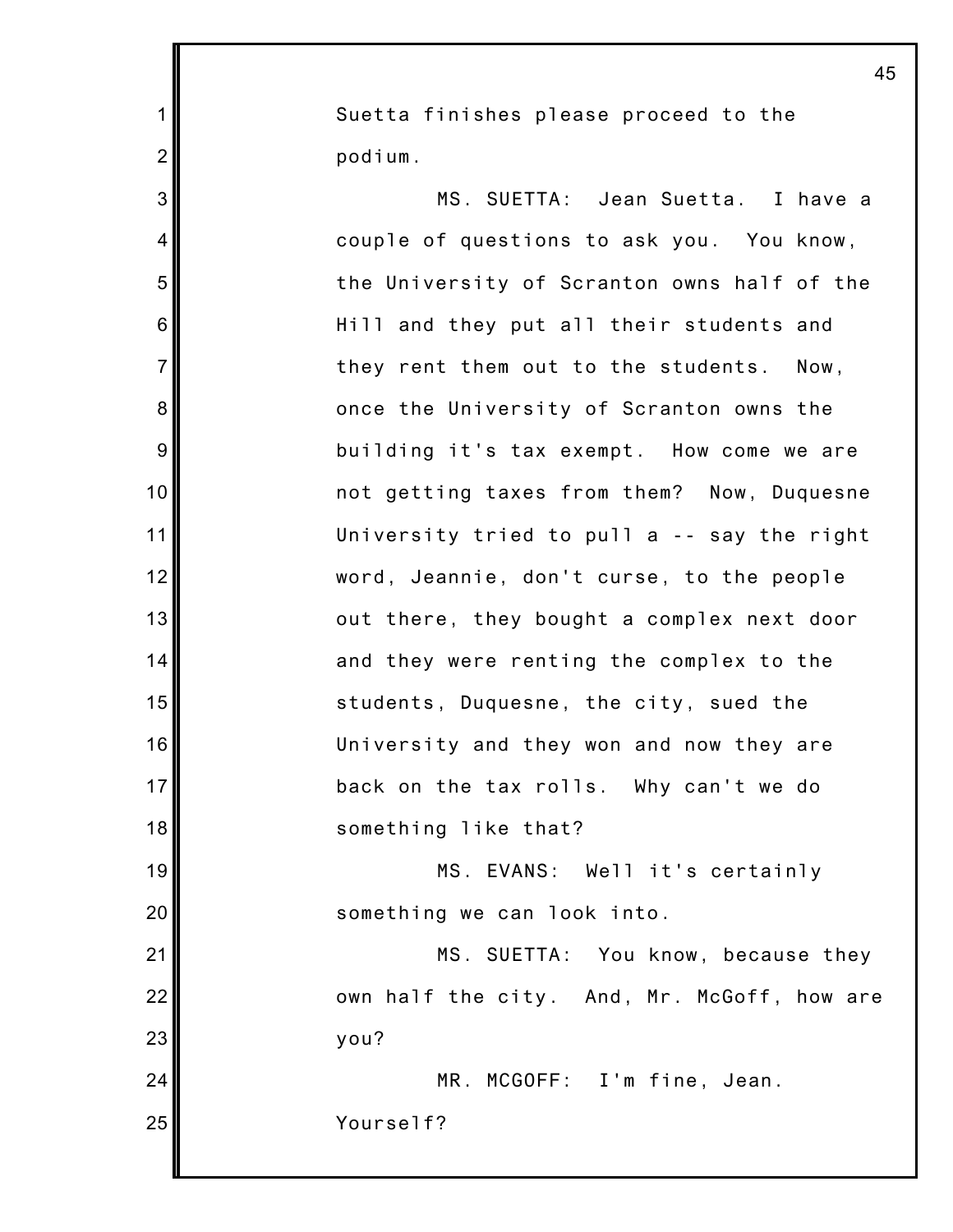1 2 3 4 5 6 7 8 9 10 11 12 13 14 15 16 17 18 19 20 21 22 23 24 25 46 MS. SUETTA: Pretty good. I have a little problem over on Albright Avenue, when you first come up to new bridge -- up to the wall on Albright Avenue, there is like a hole. When you hit it you think you are going down into the mines and then when you go around the bend and you go down Albright Avenue you are on Ho Chi Minh Trail. It's bad over there, really bad, but that one spot is real bad. Janet, the University of Scranton don't pay no taxes. Now, they have a state-of-the-art library. Are us peons allowed to go up there and use it? MS. EVANS: I would think so, yes. MS. SUETTA: At any given time or are we limited to certain hours? MS. EVANS: I would think the library has established hours of operation and I think if you spoke with the individual on duty at the circulation desk explaining that, of course, you are not a student rather a resident of Scranton I'm sure they can provide you with answers to all of your questions.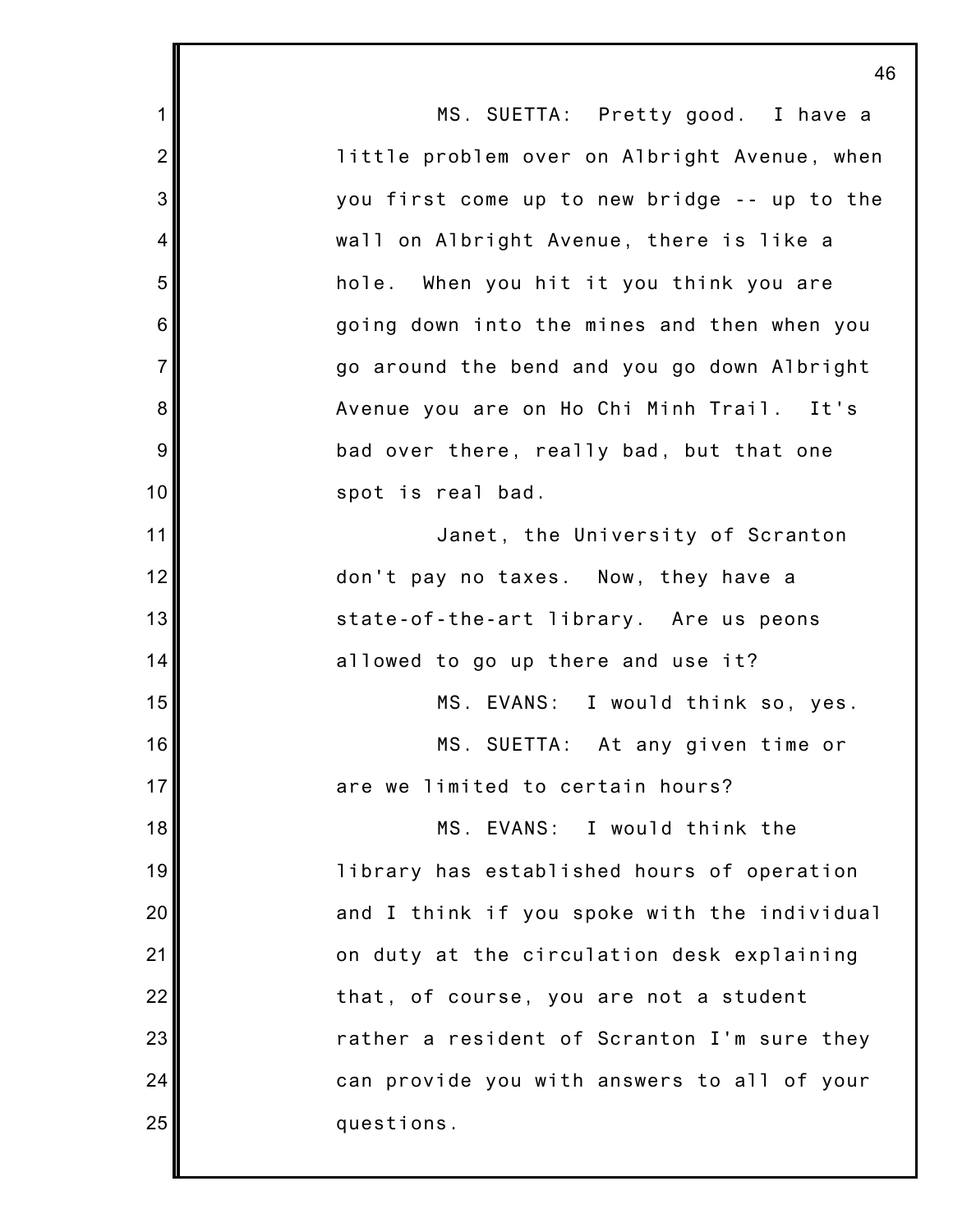|                | 47                                          |
|----------------|---------------------------------------------|
| 1              | MS. SUETTA: Oh, all right.                  |
| $\overline{2}$ | MR. ROGAN: It is open to the                |
| 3              | public.                                     |
| 4              | MS. SUETTA: It is up open to the            |
| 5              | public?                                     |
| 6              | MR. ROGAN: Yes.                             |
| $\overline{7}$ | MS. SUETTA: And I'd like to say             |
| 8              | hello to Ziggy Levandowski and Bobby        |
| 9              | Szymanski. Bobby is home not feeling good,  |
| 10             | but other than that I'm making it short     |
| 11             | tonight. Bob, you are going to look into    |
| 12             | Albright Avenue? He is looking down at      |
| 13             | nothing.                                    |
| 14             | MS. EVANS: Mr. McGoff?                      |
| 15             | UNKNOWN AUDIENCE MEMBER: He is              |
| 16             | ignoring you.                               |
| 17             | MS. SUETTA: Yeah, I know he is              |
| 18             | ignoring me. Oh, and I want to thank Kevin  |
| 19             | Murphy's office again. They were very       |
| 20             | helpful. Anybody has any questions go see   |
| 21             | Kevin Murphy, and now that you've got me up |
| 22             | and here and I'm talking what the hell. I'm |
| 23             | sorry. What about our mayor? He is like a   |
| 24             | cockroach. He wants to be a governor, he    |
| 25             | wants to be the lieutenant governor, now he |
|                |                                             |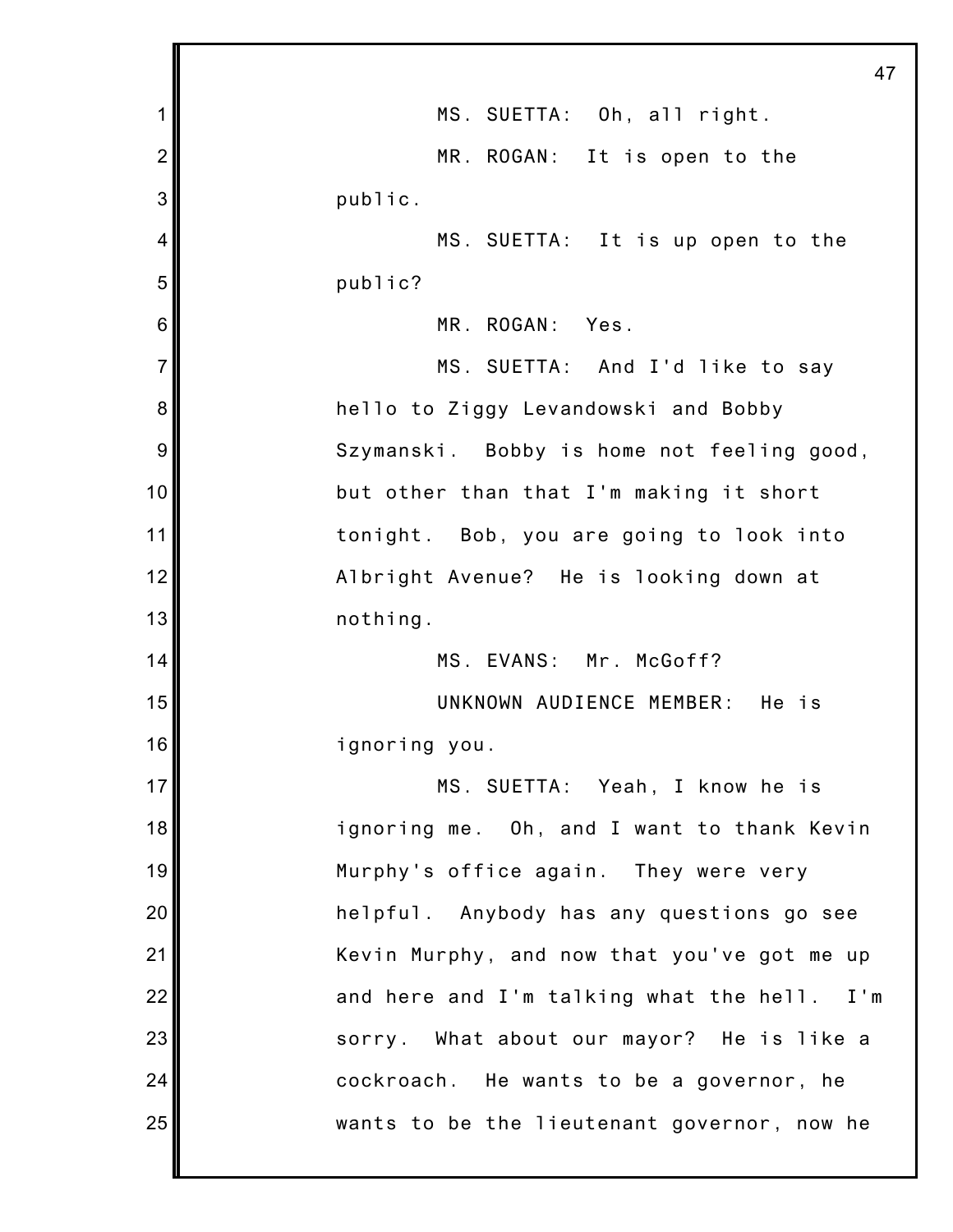|                | 48                                           |
|----------------|----------------------------------------------|
| 1              | wants to be a senator, he is like slippery   |
| $\overline{2}$ | Sam, don't know what he wants, and he wants  |
| 3              | to run our city?                             |
| 4              | MS. EVANS: Thank you, Mrs. Suetta.           |
| 5              | MS. SUETTA: All right. Have a good           |
| $\,$ 6 $\,$    | night.                                       |
| $\overline{7}$ | MS. EVANS: Mr. Patilla.                      |
| 8              | MR. PATILLA: Sam Patilla, South              |
| 9              | Side resident, member of the                 |
| 10             | Scranton/Lackawanna County Taxpayers'        |
| 11             | Association. Madame President, the City of   |
| 12             | Scranton finally has something they didn't   |
| 13             | have eight years. They have a strong         |
| 14             | taxpayer base and they voted overwhelming to |
| 15             | seat the majority of Scranton City Council,  |
| 16             | all right? The only people that Chris        |
| 17             | Doherty was trying to save is the minority   |
| 18             | because the majority of the people in this   |
| 19             | city voted for this city council to lead us  |
| 20             | back on the road of recovery. The only       |
| 21             | thing I can recall Chris Doherty doing is    |
| 22             | 25, 25, 25, 56. A dollar a year for 68       |
| 23             | years; a dollar a year for 25 years for      |
| 24             | language that stipulates it can be extended  |
| 25             | for another one 25 years, all right?         |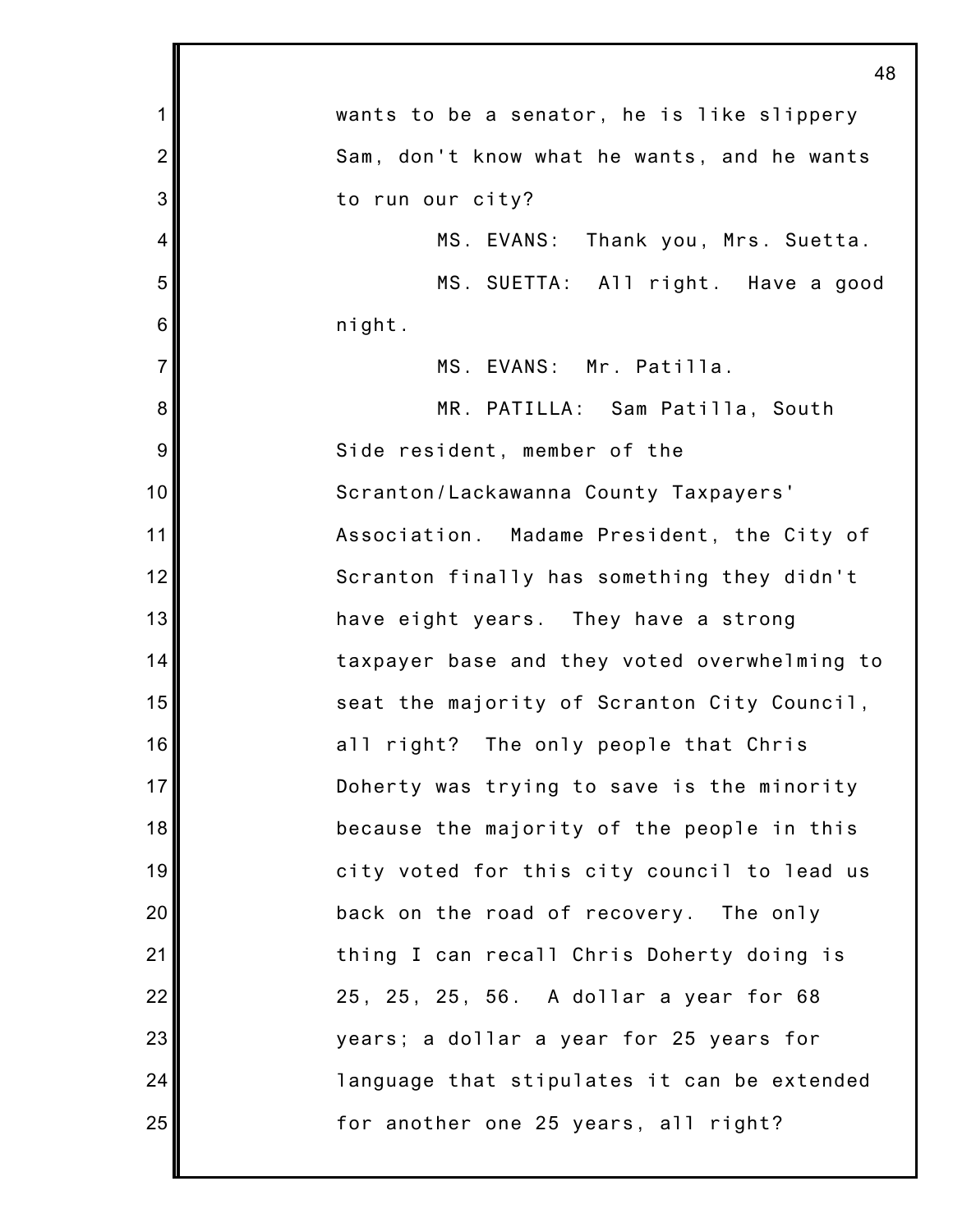As I've stated in the past, I have nothing against the "U", I have nothing against Lackawanna College, all right, but both of those institutions, for example, are expanding. They have money. There is nothing that could prevent this city from entering into an honest lease agreement with them where we are getting market value for properties that they are using.

1

2

3

4

5

6

7

8

9

10

11

12

13

14

15

16

17

18

19

20

21

22

23

24

25

You know, I kind of find it kind of difficult for somebody who is running for all of these different offices to say that he has the best interest of anybody at heart other than himself. You are spending -- he spends too much time on road. You might not even be fully aware of the implications that his decision and his past administration have had on the taxpayers in this city. We cannot stand it.

Like was stated earlier, the county is cutting back, the state is cutting back, the federal government is cutting back, all right? I suggest that the council move Item 6-B to the Seventh Order tonight because we as taxpayers, we're behind you. The small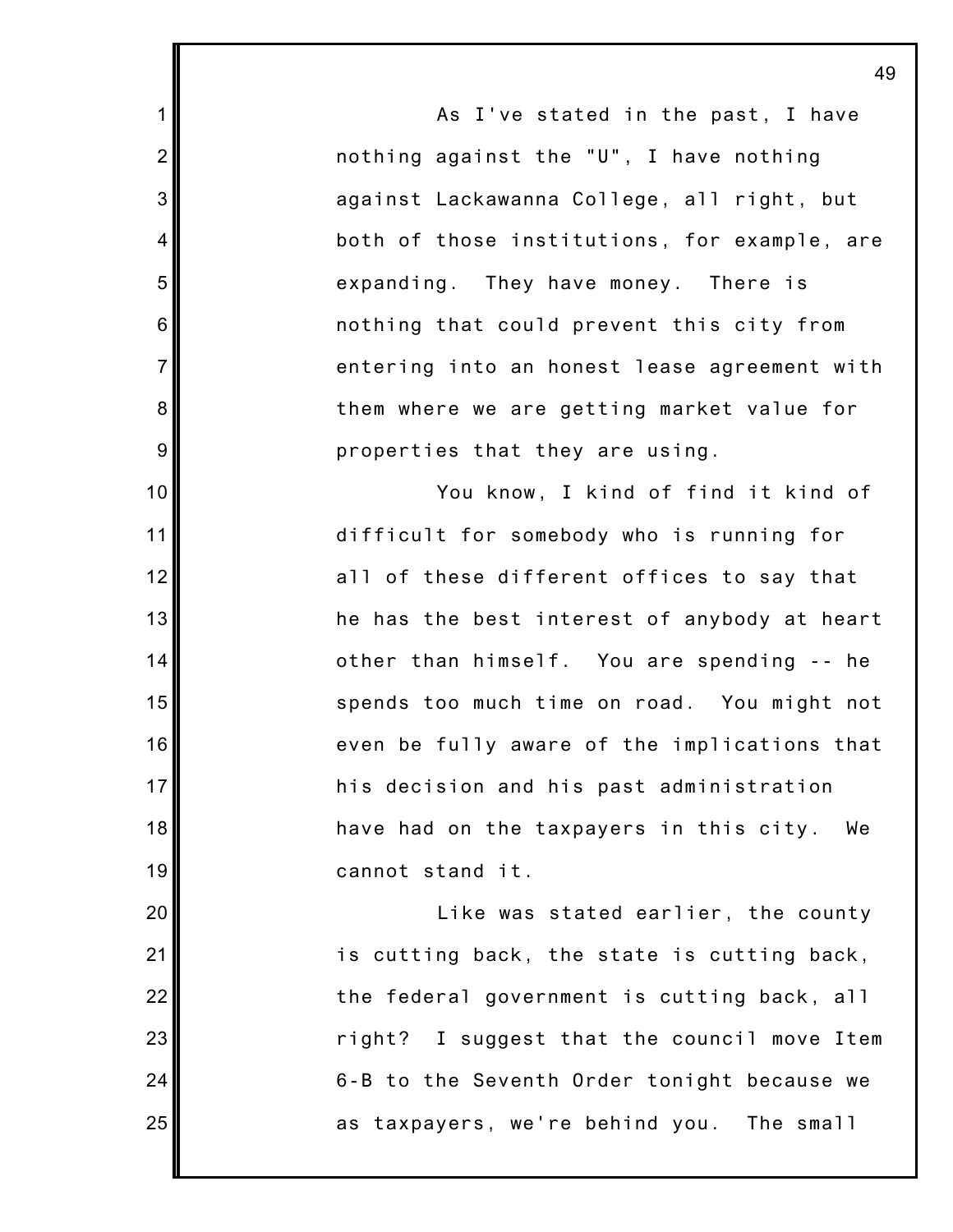business owners are behind you. You know, a couple of weeks ago or a couple of months, whenever it was, when the taxpayers were receiving those fraudulent notices from NCC in regards to the sewer bills, you know, he didn't run to the Courts to see them and protect those citizens. I had a gentleman I spoke with a couple of days ago, who is having a the same type of problem, but only this time instead of the sewer bill it's his mortgage, you know, where they are not doing their work to insuring that these payments are being received, the mortgage company and escrow company they are saying the payments have been made, here's the proof, front, back, check, what else do you want, it's here.

1

2

3

4

5

6

7

8

9

10

11

12

13

14

15

16

17

18

19

20

21

22

23

24

25

You know, so evidently the problem lies within that company and I just strongly want to get behind the council and do not, do not back away, all right? These people are faltering, okay, and was stated by Mr. Jackowitz earlier and some of the other speakers, the state doesn't want him. Harrisburg doesn't want him. The majority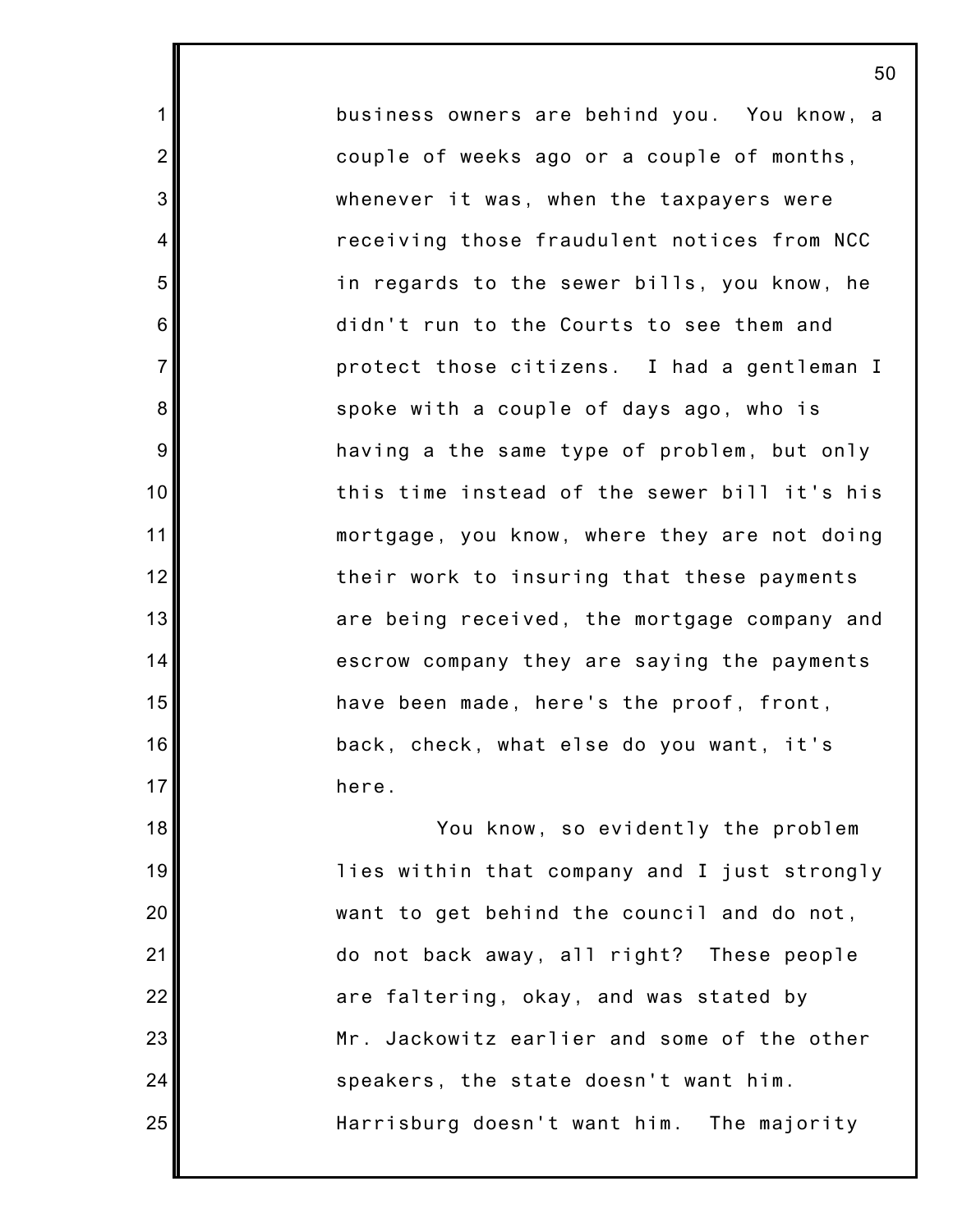|                | 51                                           |
|----------------|----------------------------------------------|
| 1              | the citizens of the Scranton do not want the |
| $\overline{2}$ | way he has been leading us for the last      |
| 3              | year, that tax, borrow spend, tax, borrow,   |
| $\overline{4}$ | spend policy. It's not the way to go. We     |
| 5              | all realize that because we are affected by  |
| 6              | it.                                          |
| $\overline{7}$ | You know, don't back away from him.          |
| 8              | You know, stand your ground, do what you got |
| 9              | to do, we are behind you 125 percent.        |
| 10             | MS. EVANS: Thank you. Bob Bolus.             |
| 11             | MR. BOLUS: Good evening, Council.            |
| 12             | Bob Bolus, Scranton.                         |
| 13             | MS. EVANS: Good evening.                     |
| 14             | MR. BOLUS: I was out of town, I was          |
| 15             | down south, and it was interesting to read   |
| 16             | in one of the Florida newspapers about the   |
| 17             | Commonwealth college and a kid trying to get |
| 18             | into 30 schools and they found Commonwealth  |
| 19             | College here in Scranton, Pennsylvania, so   |
| 20             | it was written up in one of the papers down  |
| 21             | there and I found it a little bit amusing.   |
| 22             | But what it did tell me is that if           |
| 23             | you have the money to get into a college     |
| 24             | that college should be able to pay taxes or  |
| 25             | pay it's fair share in the community it's    |
|                |                                              |

Ш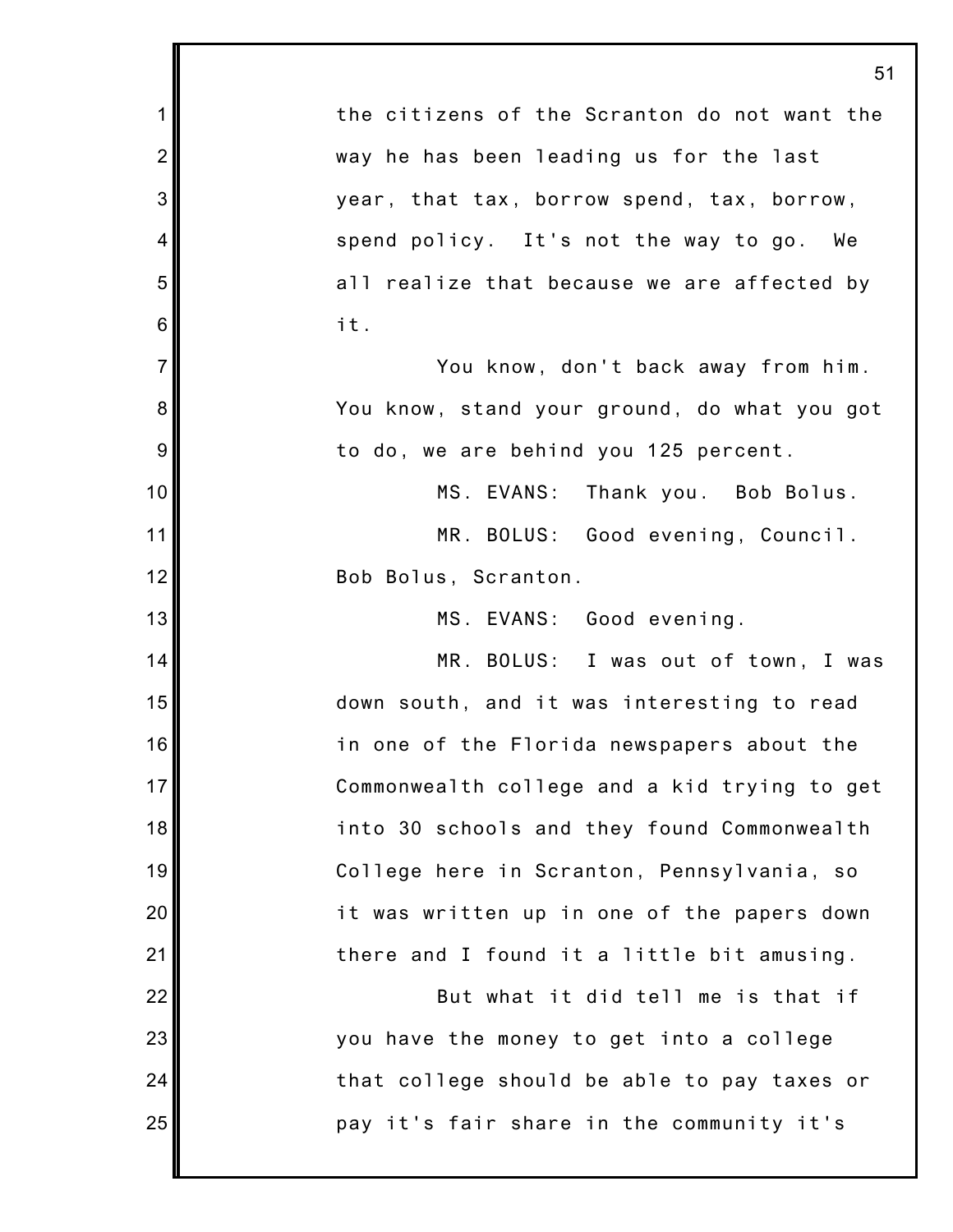located in. Which brings up the same issues that I brought up here for the last eight, nine years. I know council has a task before them, but one of the issues you need to do is finally create a fee not just in lieu of taxes or how much token money do you want to give us, I think Mr. Hughes will agree with me in order to impose a fee it has to go across the board from the lowest paying citizen to the highest paying business in the city so it's fair and equitable, and each one pays that percentage. That's where you need to be, that's where it needs to get done.

1

2

3

4

5

6

7

8

9

10

11

12

13

14

15

16

17

18

19

20

21

22

23

24

25

We don't have to keep pushing to be the ground upon plate here all day long. We know what we need to do. There is a leachate line I brought up for years, you need to work on it, but you need to get it done. There is millions and millions of dollars available to the people of this city. Past councils and past administrations because of the political atmosphere here have ignored it because who owns it, who controls who.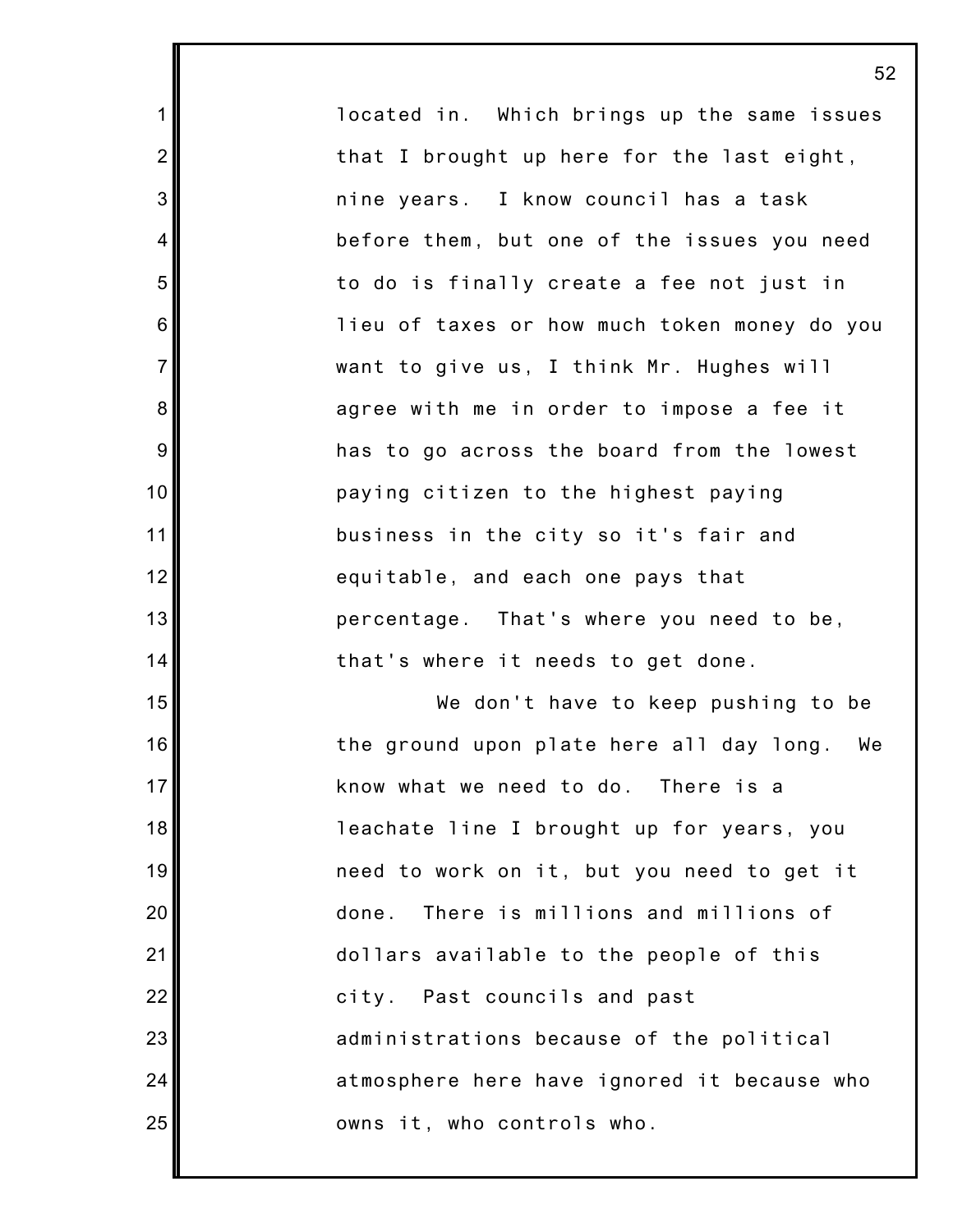What I have seen in this council, and I haven't been here, I have watched a little, I have been traveling quite a bit, but what I have seen so far has impressed me and I'm willing to support this council. I have seen you take the bull by the horn, but the idea is hang onto the bull and that's where you need to be. You know, you are going to hear criticism one way the other, if you believe everything you read in the Scranton Times you would really wonder what goes on in the city.

1

2

3

4

5

6

7

8

9

10

11

12

13

14

15

16

17

18

19

20

21

22

23

24

25

What you need to do is continue where you are going. I will support this council. I have an issue that I've always had and that was the golf course money, \$3 million plus the interest that was taken from that fund and squandered on the mayor's pet projects in this city to balance the budget. I would like to have council's commitment that whether it comes from fees, whether it comes from the leachate line or the gas line or wherever we get this extra money that comes in here that that money is replaced. It didn't belong to the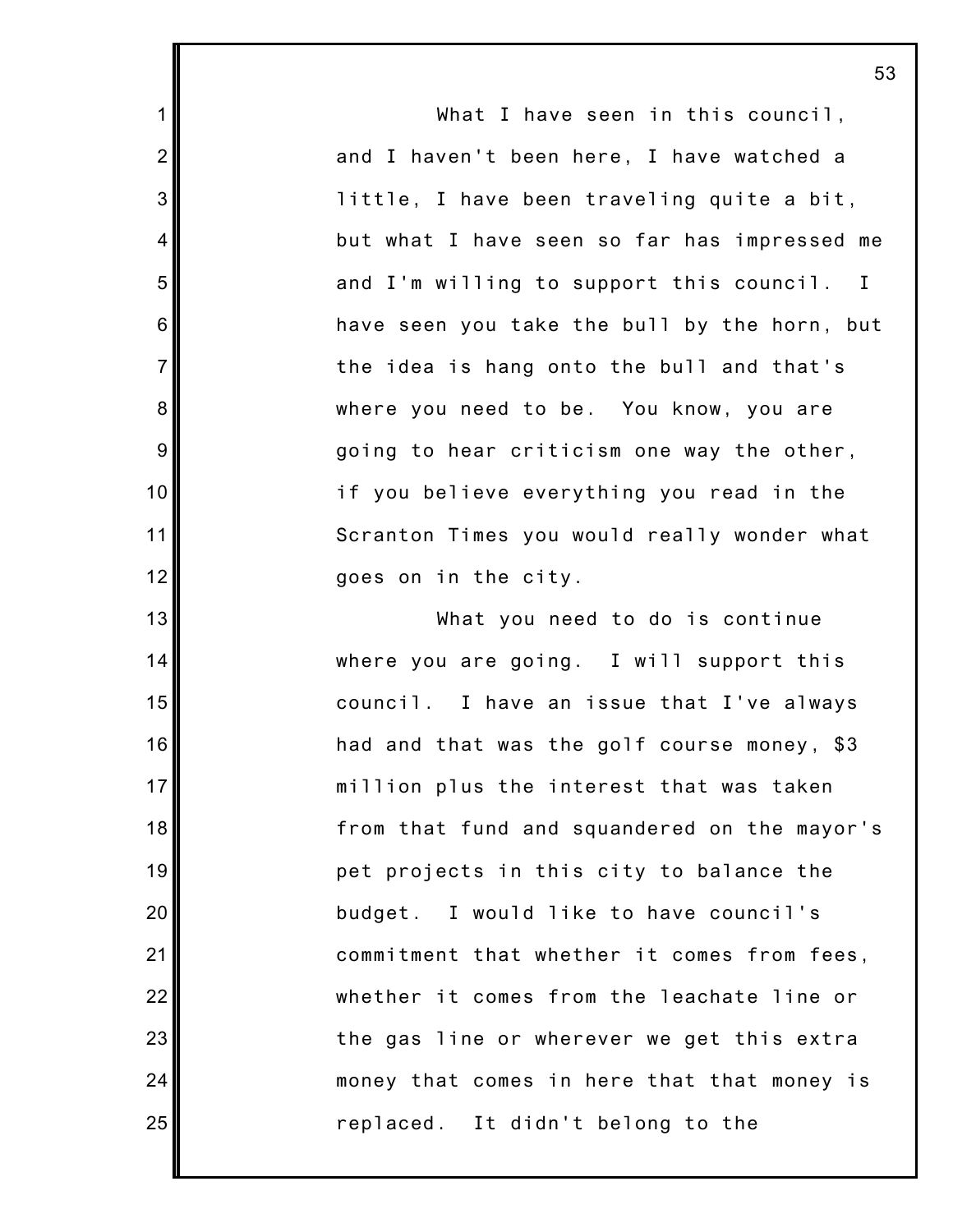administration, the council or anybody else. It belonged to the people and future generations of this city for parks and recreation where only the interest was to be used and to replace that money. It's a duty, it's a responsibility and it's an obligation that needs to be done back to the kids of the future when we are not here to guard them or help them and I would like to see that happen with council.

1

2

3

4

5

6

7

8

9

10

11

12

13

14

15

16

17

18

19

20

21

22

23

24

25

You know, where we are heading in this city, it hasn't been fun. I have an issue on East Mountain which everybody is aware of. I'm charged with assaulting a 17-year-old kid who I never laid a hand on. I was called in Florida and told it was in the newspaper. I have been charged on my own property because this issue grew out of proportion because of the laxity on the city's solicitor who was told by our attorneys the city owned the piece of property. It's a water right-of-way that goes from the dam on East Mountain, that went through a subdivision. People were allowed to build their homes on this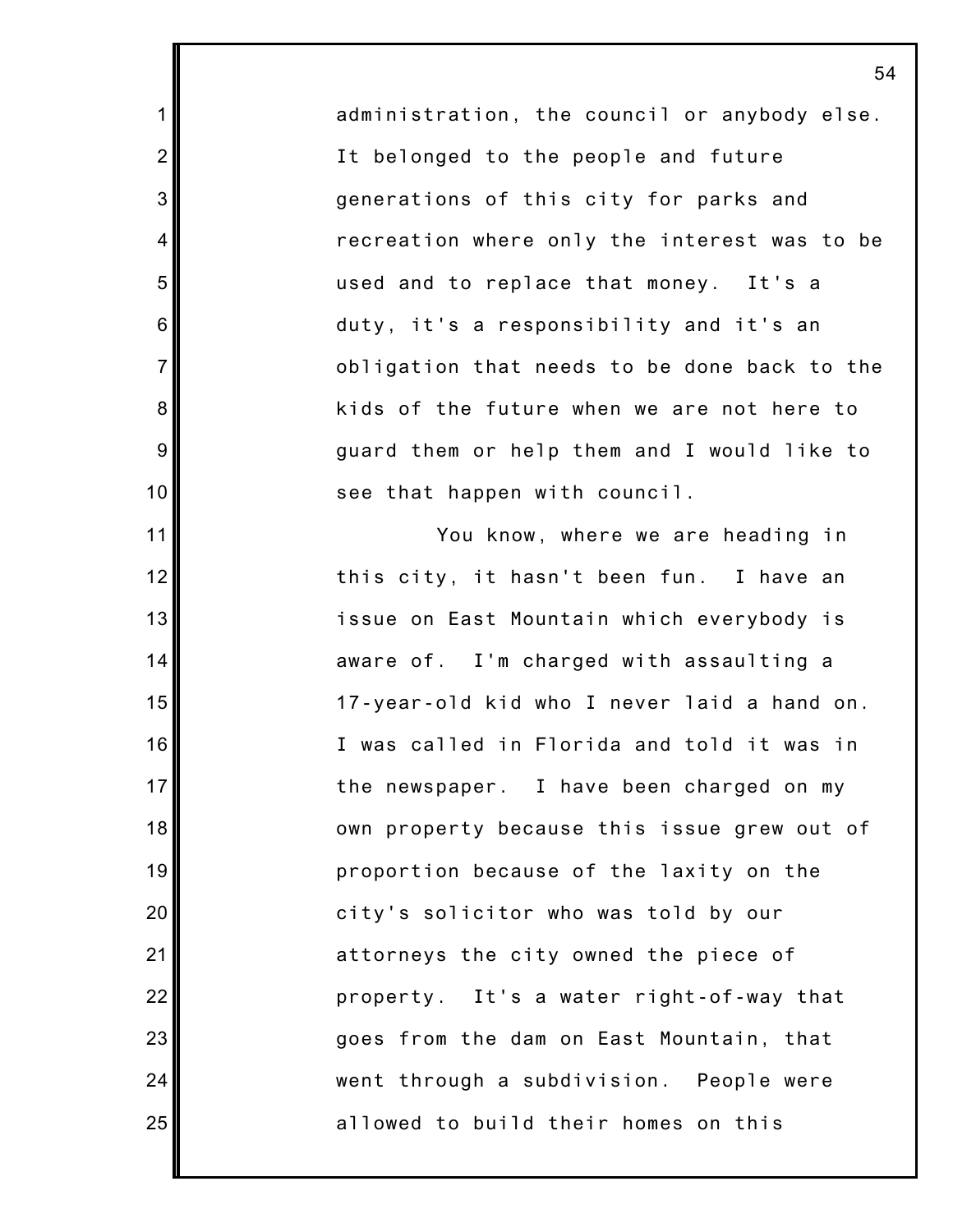property that's owned by the City of Scranton. It's illegal. They couldn't do what they did, but it was ignored by the solicitor.

1

2

3

4

5

6

7

8

9

10

11

12

13

14

15

16

17

18

19

20

21

22

23

24

25

You have budget cuts here you are looking at. Let me tell you, that's one budget cut I'd like to see happen is to the solicitor because of her actions by not enforcing what was there and the harassment we have gone through the invasion of my privacy on that mountain, she has cost me thousands of dollars in litigation right now and it's going to continue.

To protect my property I had to put containers there because signs didn't mean anything. They were torn down. The police didn't do the arrest that they should have did, so we've had a lot of issues there and they are going to continue, but I'm the last guy that's going to back down on walk away from bullies that think they can infringe on people's privacy and their right. Photographing me in my driveway, invading my privacy, yeah, I'm going to take it to the task and I'm going to take it to the mat,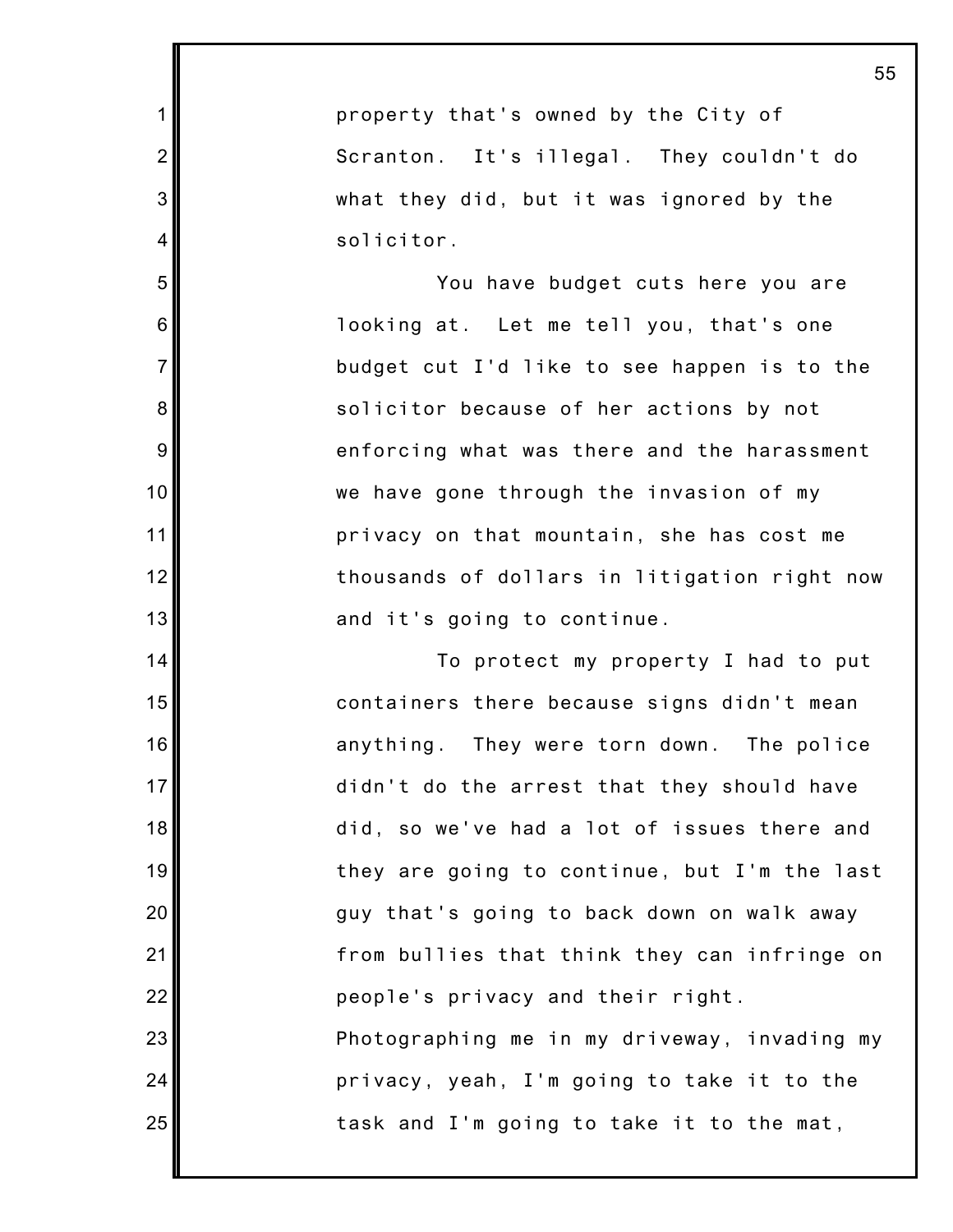but it started because the solicitor did not do her job. She ignored it. That's city owned property, they should have never been issued a building permit and if they were there should have been rescinded until this litigation was resolved. You can't take city-owned property, build on it and not put it up for sale by public bid or public auction to get the highest value for the city as we have in other vacant land in the city.

1

2

3

4

5

6

7

8

9

10

11

12

13

14

15

16

17

18

19

20

21

22

23

24

25

We saw the issue that went on with Holy Cross Church where the city was going to spend a dollar and tear something down for 380 something there.

The Sewer Authority, I have a question for them why the individuals are allowed to use Sewer Authority vehicles for their own personal use, and that we are paying it out of tax dollars yet they want tax increases.

As I said, I will support this council as long as you go in the right direction. I think it was time that the mayor was put in his place and I applaud you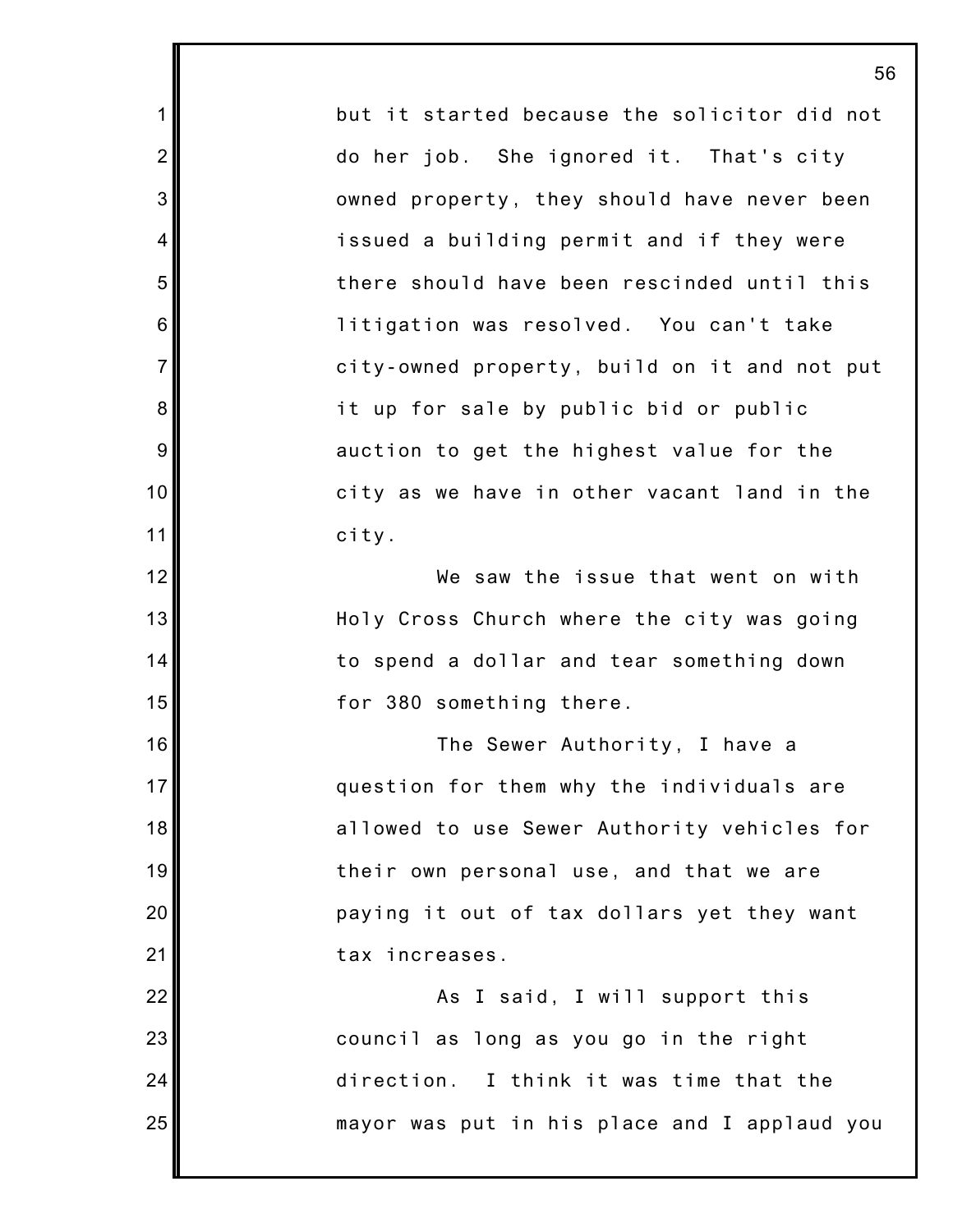|                  | 57                                           |
|------------------|----------------------------------------------|
| $\mathbf 1$      | for doing that, but don't waiver, stay the   |
| $\overline{2}$   | course, and I believe Scranton at one point  |
| 3                | will stop being distressed and be a place    |
| 4                | we're proud to call home because everything  |
| 5                | is paid for. Thank you.                      |
| $6\phantom{1}6$  | MS. EVANS: Thank you. Doug Miller.           |
| $\overline{7}$   | MR. MILLER: Good evening. Doug               |
| $\bf 8$          | Miller, Scranton.                            |
| $\boldsymbol{9}$ | MS. EVANS: Good evening.                     |
| 10               | MR. JOYCE: Good evening.                     |
| 11               | MR. MILLER: I'd just like to                 |
| 12               | address the budget tonight, Agenda Item 6-B, |
| 13               | you know, we take a look at the million of   |
| 14               | dollars spent on the administration salaries |
| 15               | and unnecessary projects across this city    |
| 16               | and now we find out that the administration  |
| 17               | wants to sue council. You know, who is       |
| 18               | giving away assets in this city? It's gone   |
| 19               | on for years and a prime example is up Nay   |
| 20               | Aug Park. We are giving away the zoo, an     |
| 21               | asset to this city to Lackawanna College for |
| 22               | nothing. I mean, it's a joke and, you know,  |
| 23               | now the administration wants to come in and  |
| 24               | sue council.                                 |
| 25               | You know, for the first time in              |

Ш

┃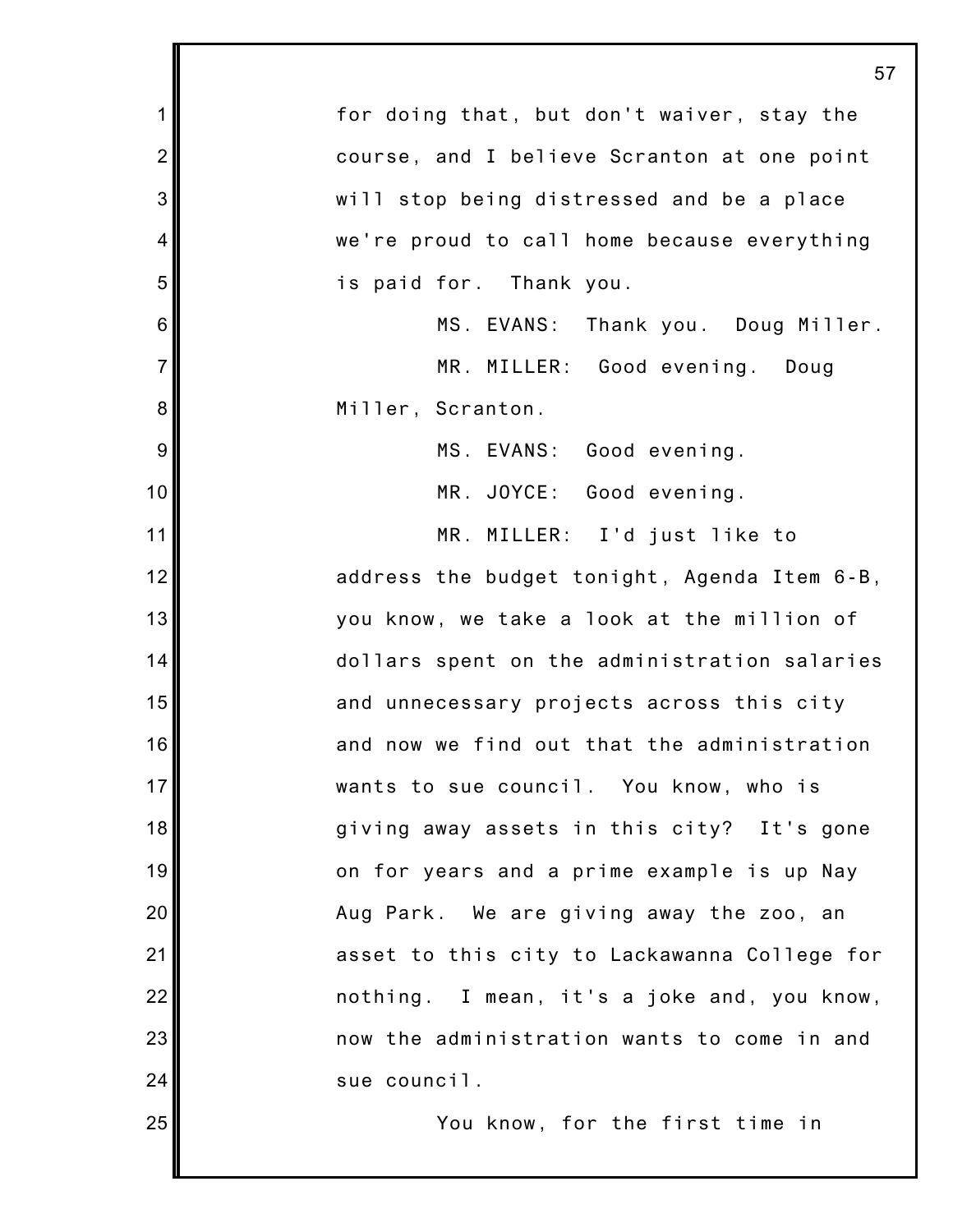eight years the administration is being held accountable and I applaud this council for taking the appropriate action. We need to keep looking into ways to alleviate the tax burden placed on our citizens. We must create a fee on KOZ's and nonprofits, and I have brought this up before. I brought it up to the previous council and it went in one ear and out the other like many things did, but we need to create a fee that holds everyone accountable just like the garbage fee. Everyone needs to pay their fair share around here. Enough is enough already.

1

2

3

4

5

6

7

8

9

10

11

12

13

14

15

16

17

18

19

20

21

22

23

24

25

You know, critics argue that only a small percentage of money was saved, however, what they failed to mention is that this council has stated on numerous occasions that this measure is only the first of many efforts to improve Scranton's financial woes.

I have sat back and I have observed this council for the last few weeks and I have become very impressed by your leadership and the bold actions you have taken to protect the taxpayers. You know,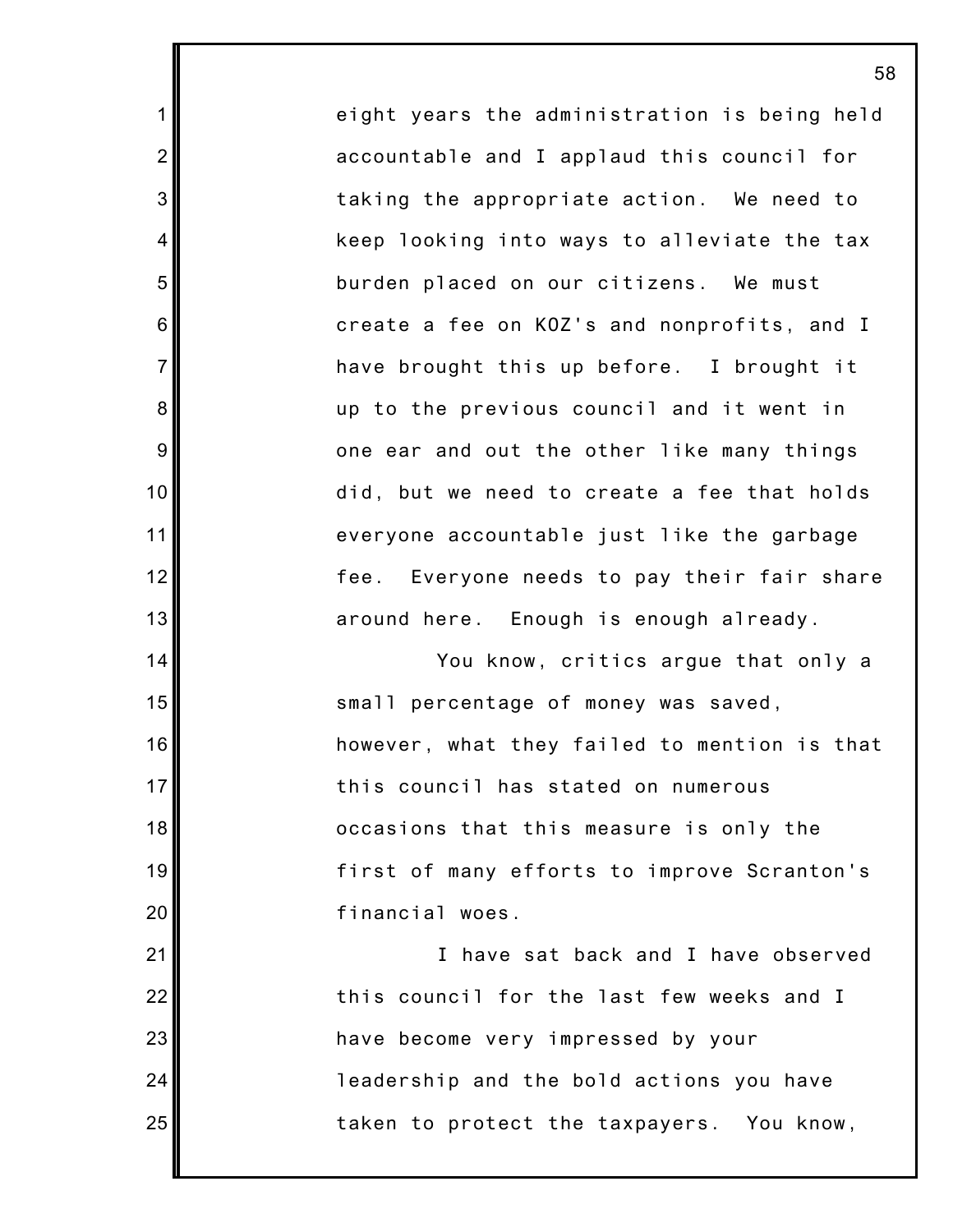we may have ran against each other in the election and things may have gotten personal at times, but we move on, and I stand here tonight ready to work with this council in any capacity and last week I proposed the idea of a revenue task force and, Council President Evans, with your consent I would like to lead the efforts to make this group a reality and I believe it's time that every concerned resident who believes in good and honest open government stand up and get involved because this council can't do it on it's own. Thank you.

1

2

3

4

5

6

7

8

9

10

11

12

13

14

15

16

17

18

19

20

21

22

23

24

25

MS. EVANS: Thank you. Lee Morgan. MR. MORGAN: Good evening, Council. I am glad to see that there are going to be some discussions today on the franchise agreement and I just like to say that I think that that franchise agreement needs to be removed from the budget and the money needs to be divided between Channel 61 to fund that remedial education and youth programs in the city and a third to go to senior citizens' centers located inside of the city to help them meet their funding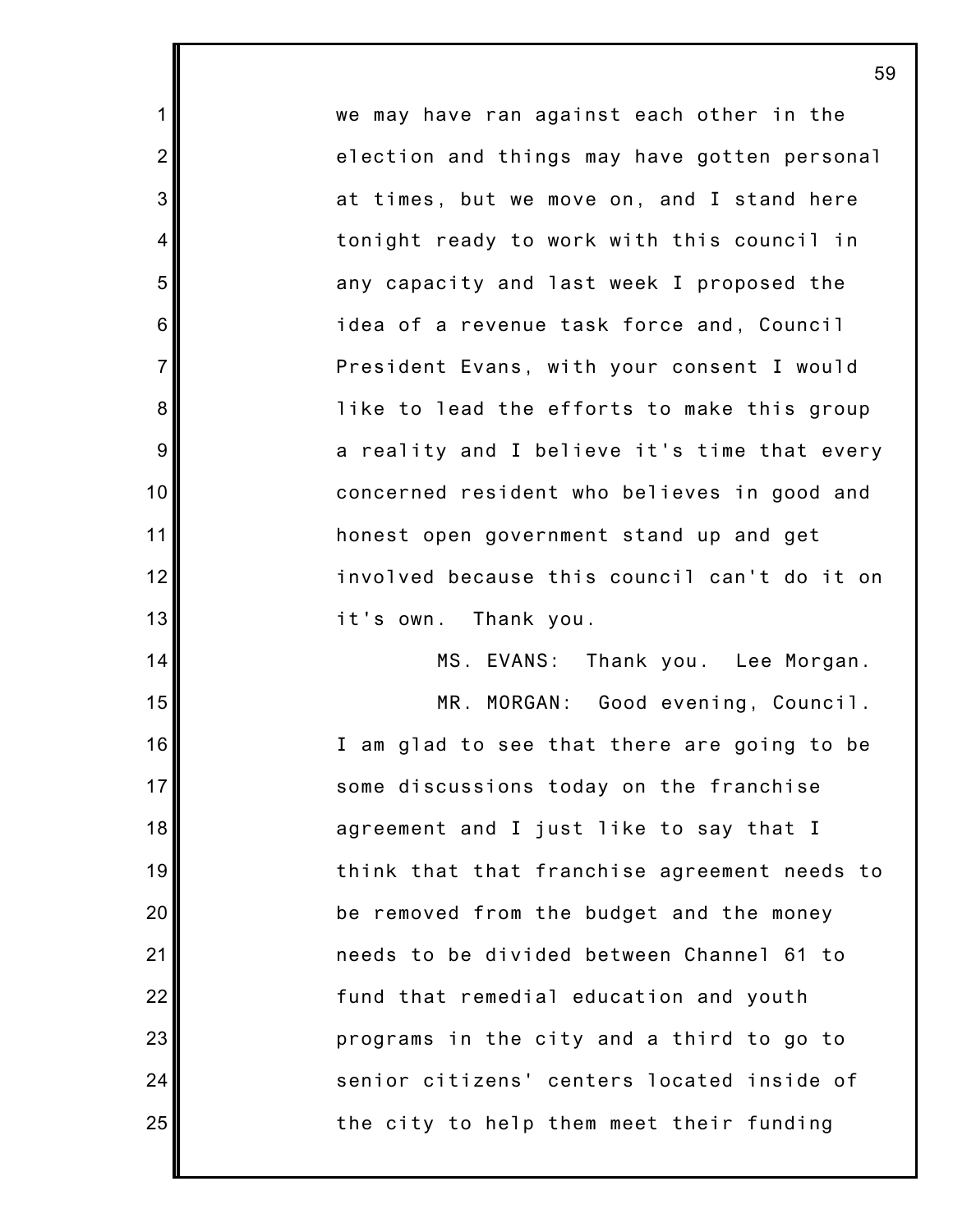requirements for meals and whatever outreach they do for seniors.

1

2

3

4

5

6

7

8

9

10

11

12

13

14

15

16

17

18

19

20

21

22

23

24

25

Now, you know, I think my opinion on 6-B is probably totally different from everyone in this room, but that shouldn't surprise anyone to be honest. I am of the opinion that it should be tabled and I have a lot of reasons for that. The first one being that I think we don't want to spin ourselves into litigation, I think it's counterproductive. I think the next budget will be in ten months or less. I think -- I really think what should happen here, and I don't know if the five members of council have actually broken the budget into five sections or if the five council members have decided to work together to look at the budget, restructure the budget, I mean, it's possible to cut the mayor's budget by 10 percent next time. I don't see any real legitimate reason to chase \$700,000 and litigate against ourselves. It just doesn't make any sense to me whatsoever.

I think the most -- I mean, when we get ourselves into litigation there is going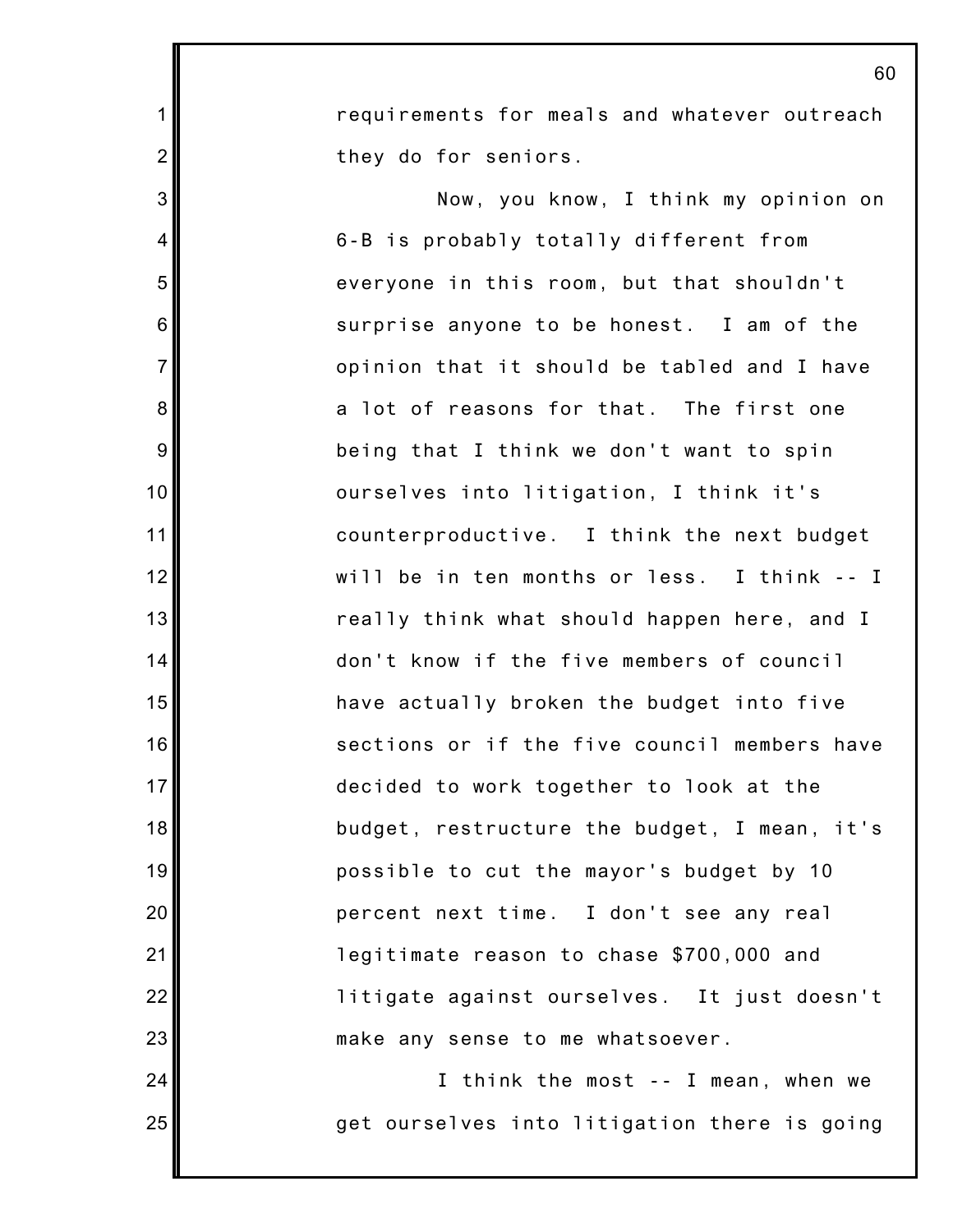to be a continuance possibly, there is going to be appeals, there is going to be all kind of legal things, the judges are going to decide what's relevant and what's not. It's going to leave your hands and it may not be settled in a year.

1

2

3

4

5

6

7

8

9

10

11

12

13

14

15

16

17

18

19

20

21

22

23

24

25

And then you have to realize one thing, the cost to the taxpayers. There is no doubt that this council wants to move in the best interest of the taxpayers, but is it possible that the best interest of the taxpayers lays in waiting for the mayor to submit his next budget and be prepared at that time to make a cut of 10 percent to that budget? A seven million dollar cut instead of a \$700,000 cut? I mean, it only makes common sense. Why fight amongst ourselves because the truth of the matter is the people that are counting on you, are the people that are walking through these neighborhoods. A lot of them have no job and have no money. They are struggling day-to-day. Do we want to take their hard earned money to fight against our own government?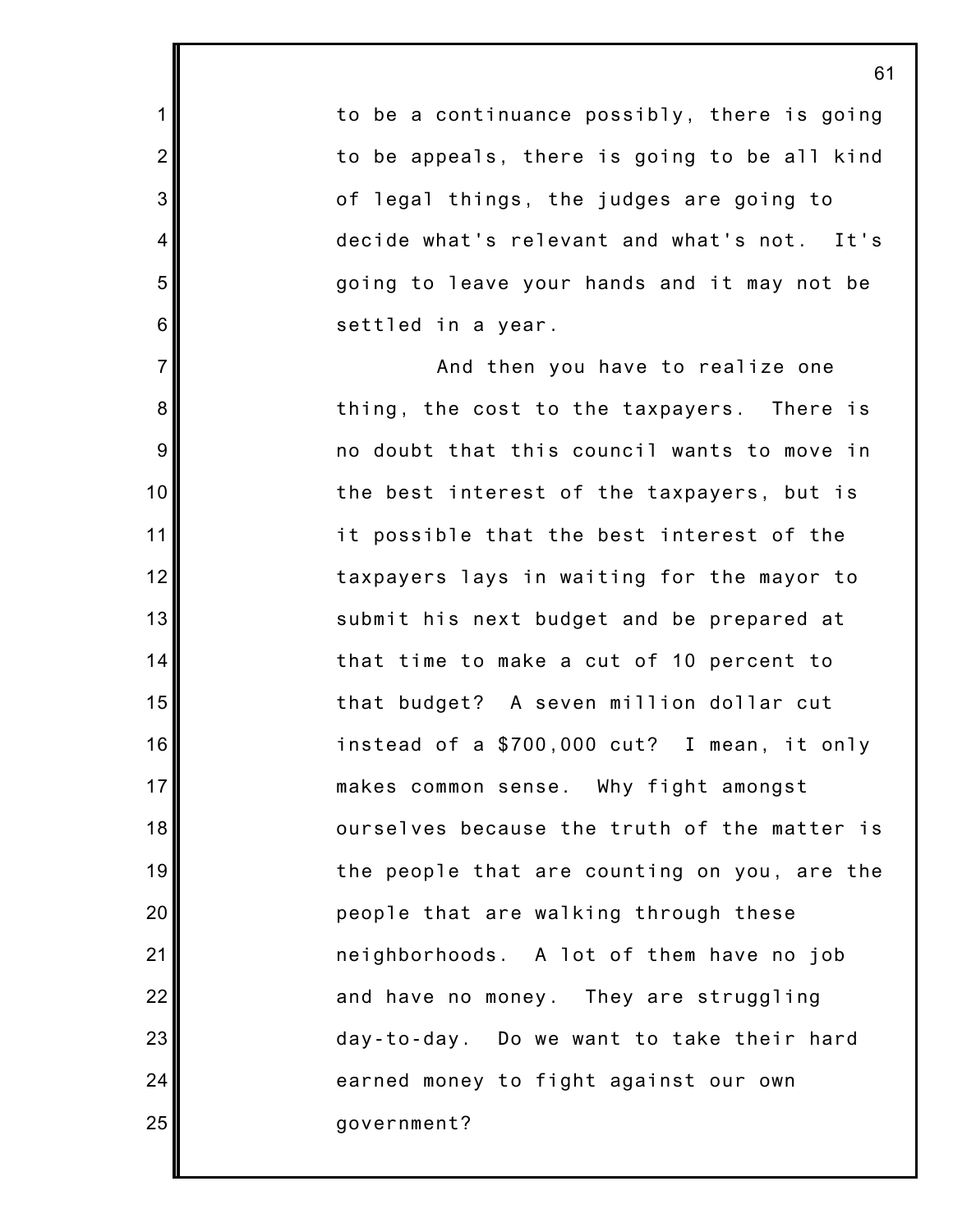I think it's counter productive. I think the best possible thing is to function inside of the parameters that you can function within and that's to cut the next budget by 10 percent, seven million dollars instead of taking us into litigation. Litigation serves no one and this mayor is not afraid to go into litigation, he has done it many times, and I just like to say we need to take a very good close look at the amount of litigation we have spun in regards to the fire department and the police department and is that where this council wants to take us? It makes no sense at all and whether anybody here agrees with me or not I really don't care. I have been coming a long time and I have seen a lot and I think if you use that charter to your advantage you can win.

1

2

3

4

5

6

7

8

9

10

11

12

13

14

15

16

17

18

19

20

21

22

23

24

25

I could see opening the budget to restore four or five jobs in the traffic department and a sign writer, okay, but even if that's not possible wait until the next budget and break the budget down amongst yourselves and figure out what road you are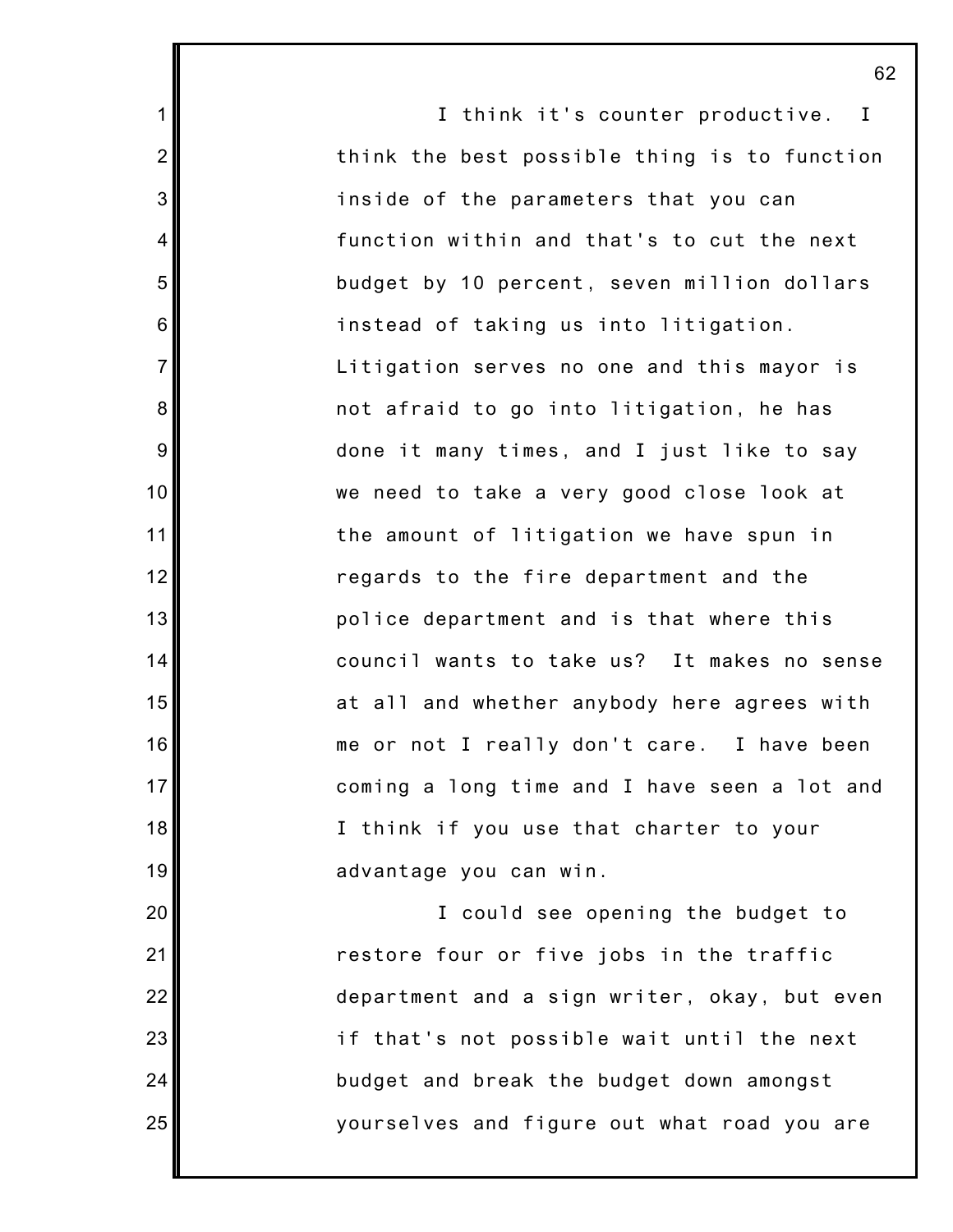going to take because the important thing here is this a new beginning or the same rhetoric.

1

2

3

4

5

6

7

8

9

10

11

12

13

14

15

16

17

18

19

20

21

22

23

24

25

We need reality here and the reality is we need smart decisions that aren't going to lead us into litigation because when it goes into litigation it's out of your hands, it's in the judge's hands and after it leaves that judge it goes to another judge. How many judges do we have to see? I think the police and fire union have seen plenty of judges. How many millions of dollars of litigation did they suffer through? How much did it cost the taxpayers? You know, it's time to use common sense, that's what you were elected for. You know, it's one thing to be informed, but you have to decide where you are going to put your assets and where you are going to fight. Anybody can fight in a circle, it leads no where. Thank you.

MS. EVANS: Mr. Morgan, I just wanted to say this council is about solutions and if you do have any solutions to the structural deficit --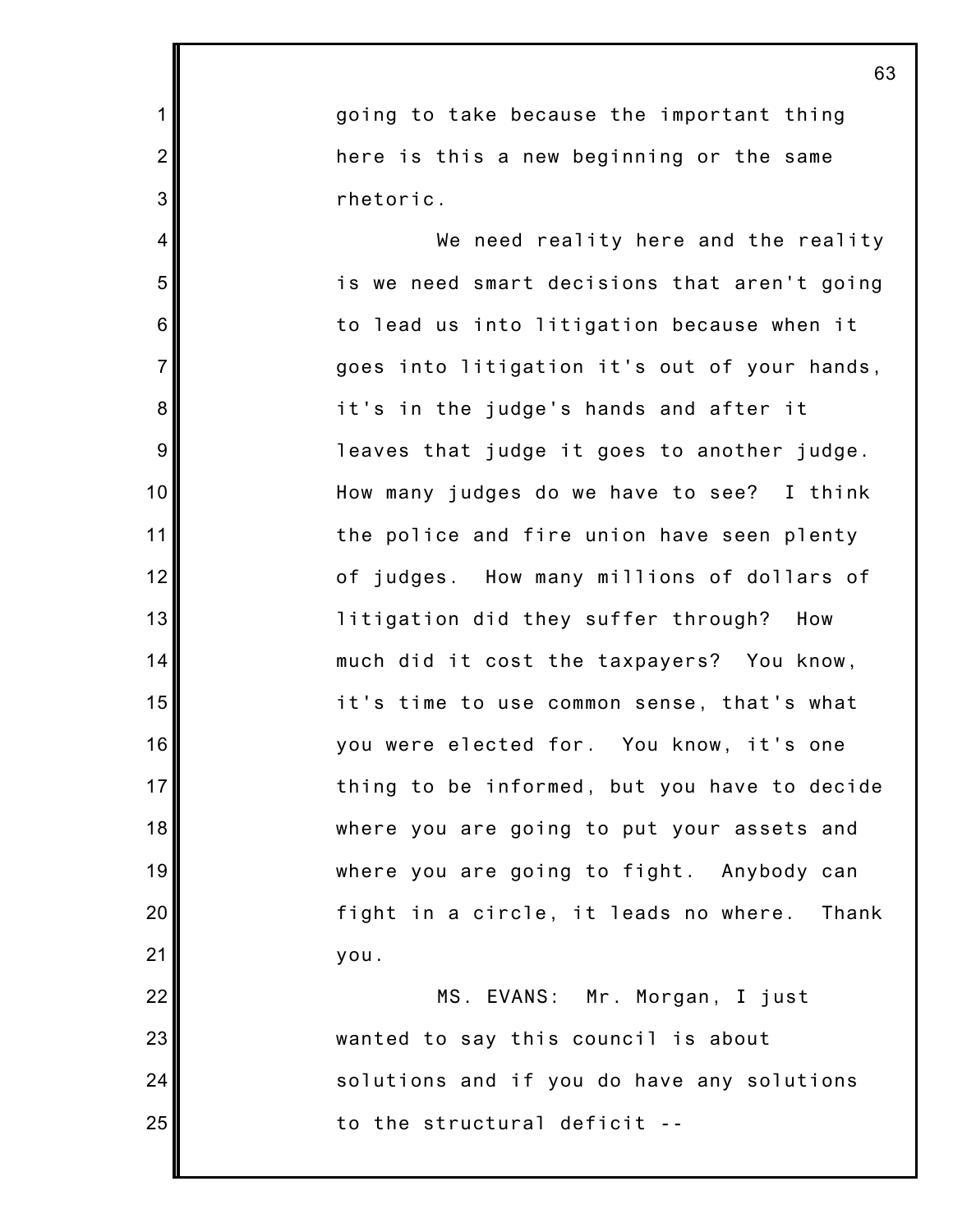|                | 64                                           |
|----------------|----------------------------------------------|
| 1              | MR. MORGAN: I just gave you one.             |
| $\overline{2}$ | MS. EVANS: -- we'll listen and try           |
| 3              | to work with you, but when you state you     |
| 4              | would cut 10 percent from the budget --      |
| 5              | MR. MORGAN: I would cut 10 percent.          |
| 6              | MS. EVANS: -- that would be                  |
| $\overline{7}$ | approximately $7.7 -$                        |
| 8              | MR. MORGAN: Seven million dollars.           |
| 9              | MS. EVANS: -- dollars --                     |
| 10             | MR. MORGAN: Absolutely.                      |
| 11             | MS. EVANS: -- and yet I know that I          |
| 12             | think perhaps last week you were opposed to  |
| 13             | cutting positions and you were looking       |
| 14             | toward creating new programs. I don't see    |
| 15             | how $-$                                      |
| 16             | MR. MORGAN: No, I'm against -- let           |
| 17             | me be quite clear here. I think that if      |
| 18             | departments aren't functioning the way you   |
| 19             | think personally, in my opinion, you can't   |
| 20             | have the district attorney and people        |
| 21             | running out talking about gang activity when |
| 22             | you are going to go down to Weston Field and |
| 23             | just roll rough shot over parks and          |
| 24             | recreation. I think that really what we      |
| 25             | need to do is decide where we are going to   |
|                |                                              |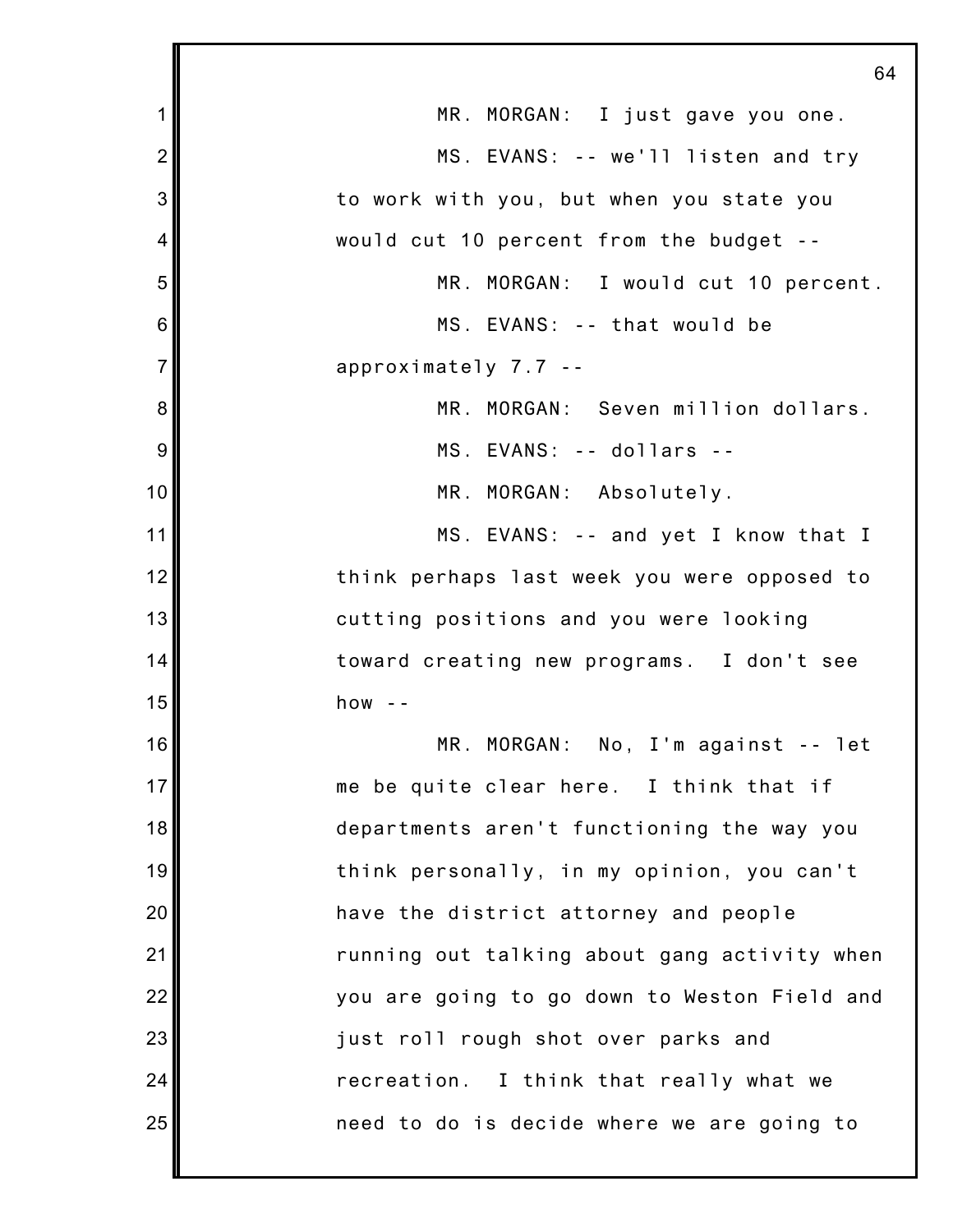1 2 3 4 5 6 7 8 9 10 11 12 13 14 15 16 17 18 19 20 21 22 23 24 25 65 put our assets and decide how we are going to direct and restructure our government. It's an absolute fact that we can cut ten million -- we can cut more than ten million dollars out of this budget, but you know what it takes? You have to break that budget down and know where you are going, okay? Now, we listen to all of this, I don't know, grandstanding about the money from the golf course and in the end it never got into a trust it was spent by this council, so you know what -- MS. EVANS: No, it wasn't spent by this council. MR. MORGAN: Well, not this council, but by council itself and by this administration and the truth of the matter the money was interjected into the budgets and it never should have happened, so you know what, when we are going to talk about things let's speak in reality. MS. EVANS: Exactly, so what I'm asking you to do though because, as I said, we are about solutions, when you have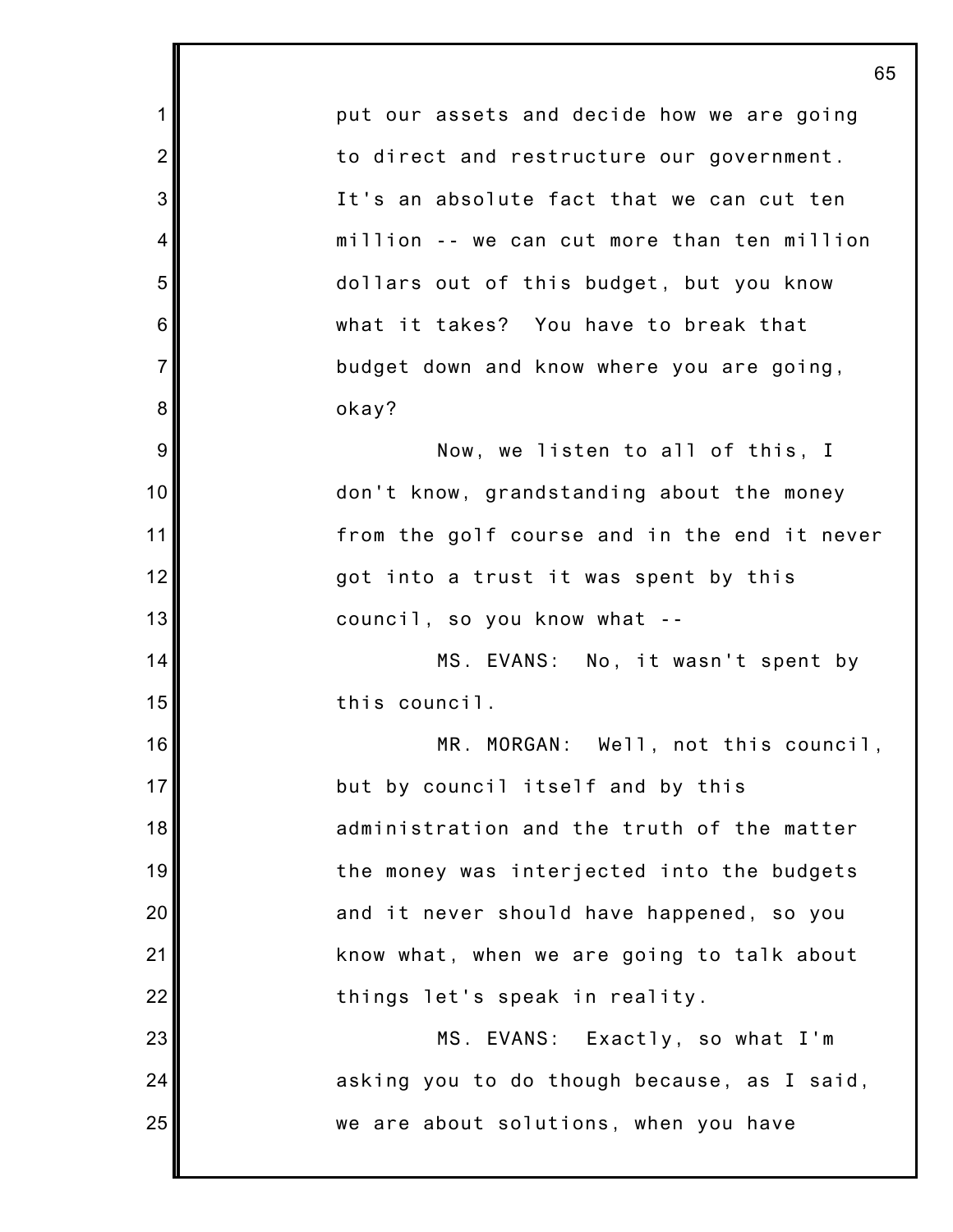specific solutions we would be very anxious to entertain those.

1

2

3

4

5

6

7

8

9

10

11

12

13

14

15

16

17

18

19

20

21

22

23

24

25

MR. MORGAN: I have no problem with that, but you know what, my whole theory here is this, this council has come forward and talked about saving \$700,000 when in truth you can cut the next budget by 10 percent and I think that's in the best interest of the citizens of this city because I think you need to realize that we don't all make \$80,0000, Mrs. Evans. There are people here living on \$600 a month and if we spin ourselves into litigation how does that help them?

We need to look at the blight in this city, the amount of empty apartment houses because people don't live here because of the wage tax, we have a lot of problems and the last thing we need is council fighting with the mayor, going in spending tons of money on litigation. We saw what happened with the fire and police, tat hasn't lead us anywhere.

Now, if council decides to cut the mayor's next budget by 10 percent you can do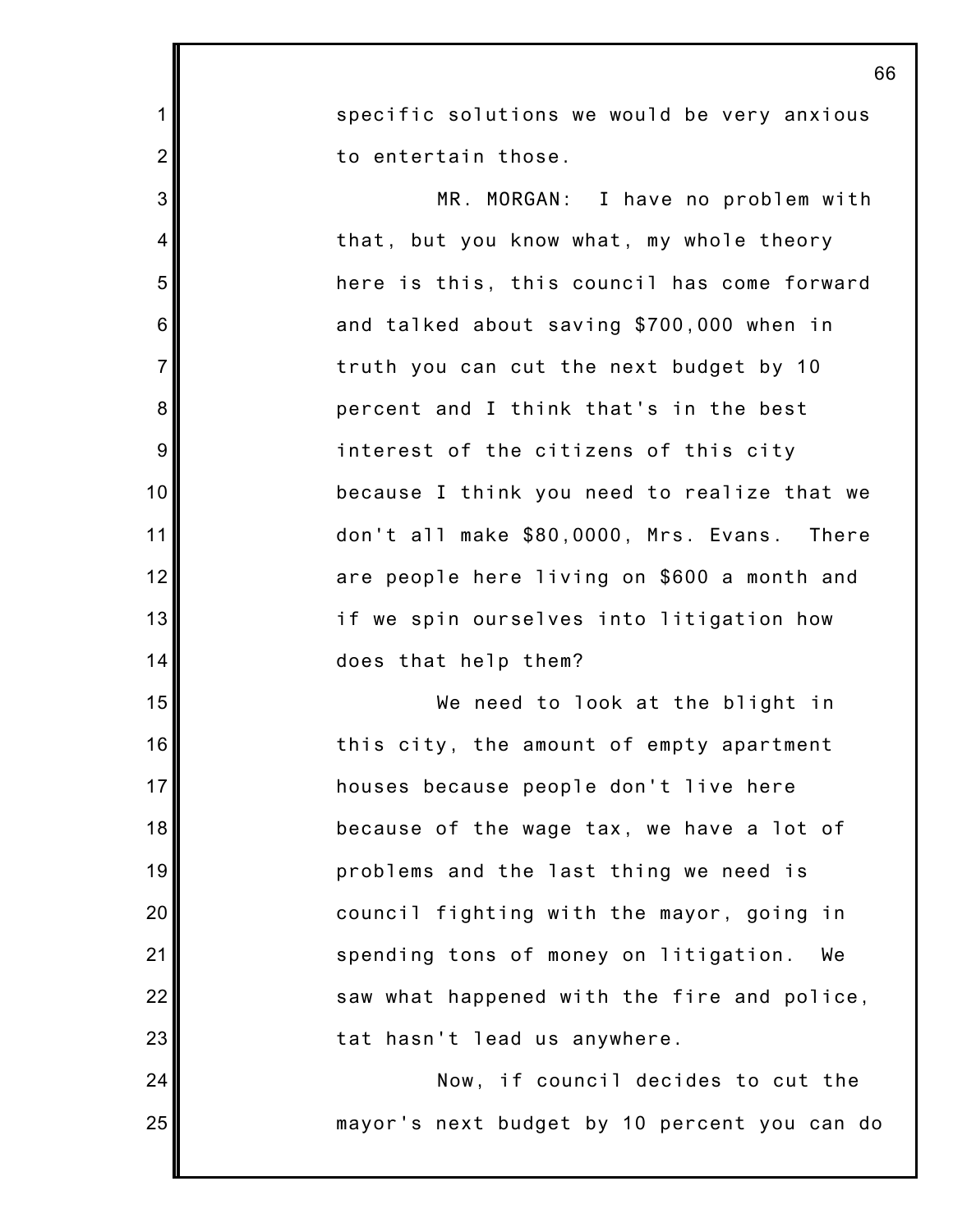|                | 67                                           |
|----------------|----------------------------------------------|
| $\mathbf 1$    | that by law. That's all I have. Thank you.   |
| $\overline{2}$ | MS. EVANS: Thank you. Ozzie Quinn.           |
| 3              | MR. QUINN: Ozzie Quinn, President            |
| $\overline{4}$ | of the Scranton/Lackawanna County Taxpayers' |
| 5              | Association. Good evening, Madame            |
| 6              | President, members of the council. Since     |
| $\overline{7}$ | the mayor took office he has received almost |
| 8              | between 35 and 40 million dollars in         |
| 9              | Community Development Block Grant funds and  |
| 10             | he has compromised the neighborhoods. Our    |
| 11             | neighborhoods have gone to pot. There is no  |
| 12             | doubt about it. He has spent a lot -- all    |
| 13             | of this money on revitalization of downtown  |
| 14             | and his commercial loans while just          |
| 15             | neglecting the neighborhoods.                |
| 16             | Now, these commercial loans he               |
| 17             | claims he's got thousands of jobs and,       |
| 18             | Mr. Rogan, you should look into that. You    |
| 19             | should go over to OECD and ask them to pull  |
| 20             | out the records and see where these jobs are |
| 21             | because I think what he is doing a lot of    |
| 22             | hyperbole and he is going around from the    |
| 23             | state government for the lieutenant          |
| 24             | government to governor, to the secretary, to |
| 25             | the senator and actually I think the posse   |
|                |                                              |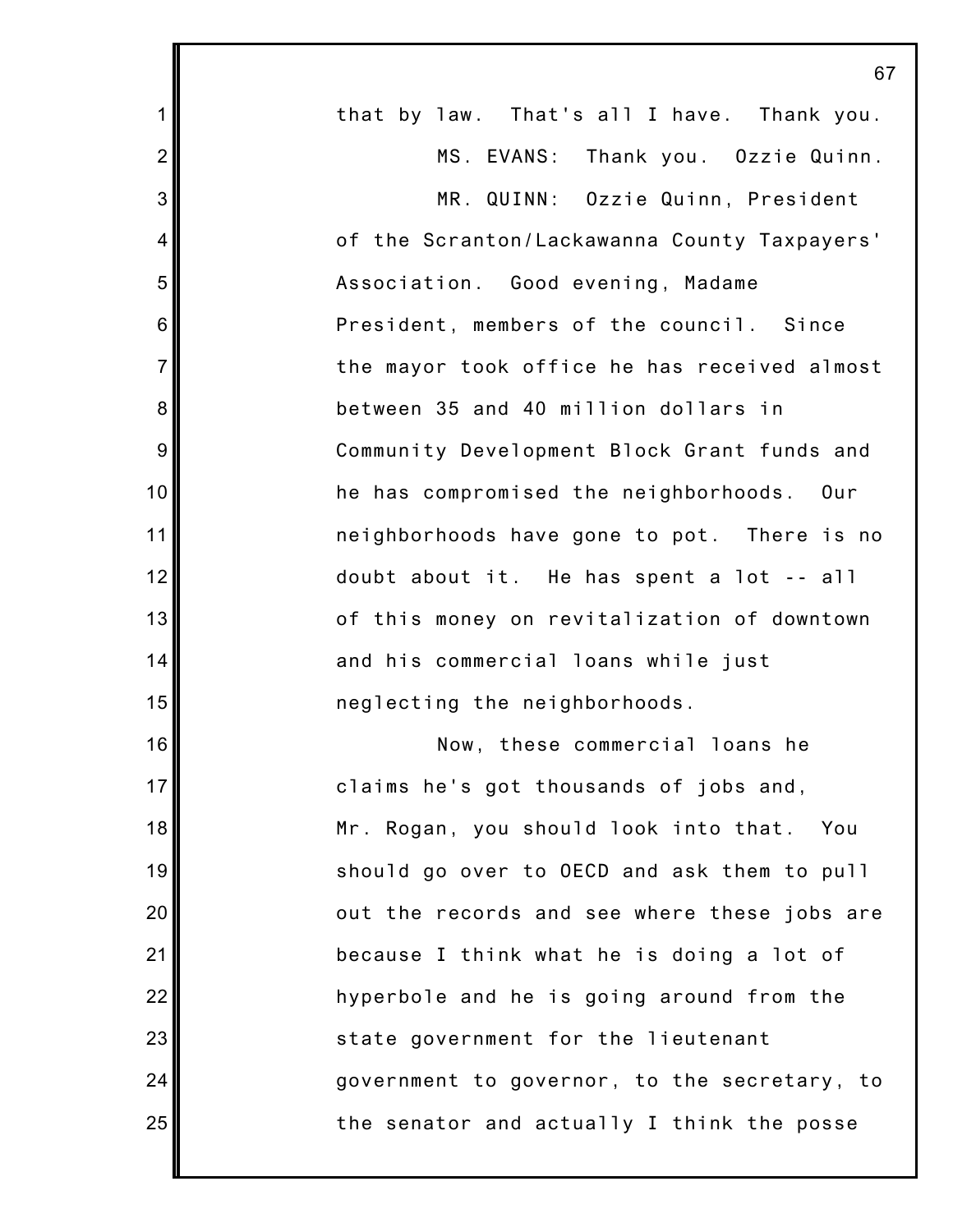| 68                                           |
|----------------------------------------------|
| is after him and he's running, so I'm a      |
| little worried about the fact.               |
| So what I would like to do, I'm              |
| concerned about the neighborhoods, about the |
| people in the neighborhoods, about the       |
| people who have to get up every day and if   |
| they have a job to get their lunch pail and  |
| they have to get to that bus and have to go  |
| to work, okay?                               |
| And you will see their homes being           |
| run down because they can't keep their homes |
| up. You'll see their furnaces breaking       |
| down, they can't keep their furnaces fixed.  |
| It's just a terrible situation, and what I'd |
| like to do with -- I'm inviting you to come  |
| on a tour with the Taxpayers' Association    |
| officers in April, at our expense, we'll     |
| tour the neighborhoods in the City of        |
| Scranton so you can get a good luck at these |
| neighborhoods and how the mayor has          |
| compromised these neighborhoods for what he  |
| says is economic development, and economic   |
| development doesn't exist in the City of     |
| Scranton. And I'd appreciate it if sometime  |
| in April you'll set a date that you can      |
|                                              |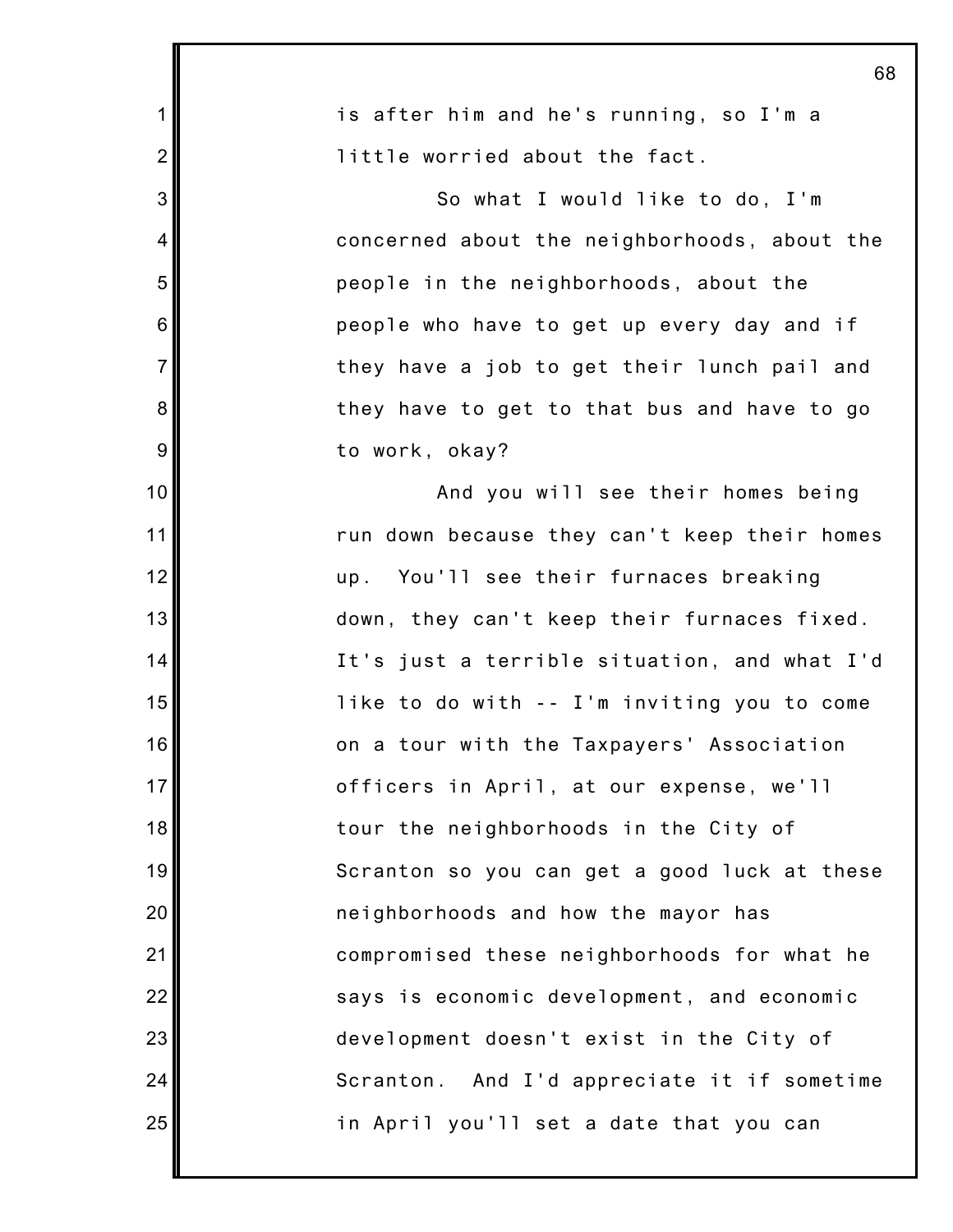|                | 69                                           |
|----------------|----------------------------------------------|
| $\mathbf 1$    | count out for two or three hours, we'll tour |
| $\overline{2}$ | the city, look at the neighborhoods and just |
| 3              | see what can be done in the next CDBG        |
| $\overline{4}$ | application. Thank you very much.            |
| 5              | MS. EVANS: Thank you. Jack                   |
| 6              | Witnoski.                                    |
| $\overline{7}$ | MR. ROGAN: Mr. Quinn, I would love           |
| 8              | to take you up on that offer. We could       |
| 9              | definitely talk after the meeting about      |
| 10             | that.                                        |
| 11             | MR. WITNOSKI: Good evening.                  |
| 12             | MS. EVANS: Good evening.                     |
| 13             | MR. WITNOSKI: My name is Jack                |
| 14             | Witnoski, long lifetime resident here in     |
| 15             | Scranton. When I was little kid there        |
| 16             | wasn't too many choices like they are today  |
| 17             | on TV or what to watch, but one of my        |
| 18             | favorite programs I remember was called the  |
| 19             | Untouchables. These were good guys. It was   |
| 20             | real easy to see that from the first         |
| 21             | episode, but I was still a little confused   |
| 22             | by why were they called by that name until a |
| 23             | little later on I realized that this group   |
| 24             | no matter how many times they were           |
| 25             | approached with bribes, I mean, good bribes. |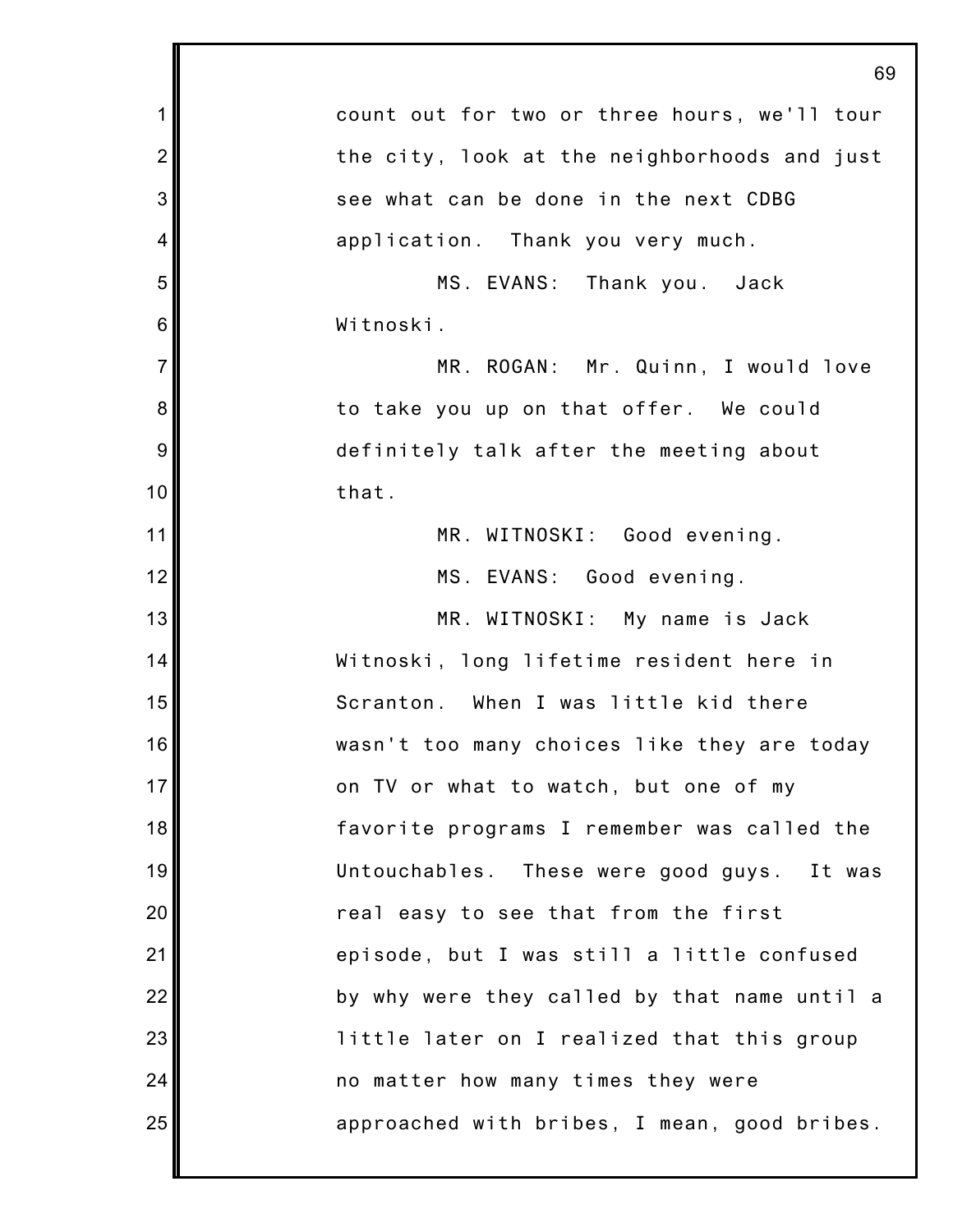| 70                                           |
|----------------------------------------------|
| A lot of money, jobs, good things, and when  |
| that didn't work they were threatened, and   |
| they were threatened with their lives, their |
| family's lives and even though this happened |
| they couldn't be scared off and they         |
| couldn't be bought. Mr. Hughes,              |
| Mr. Loscombe, Mr. Joyce, Mr. Rogan and Mrs.  |
| Evans, you are the good guys. Thank God and  |
| thank you.                                   |
| MS. EVANS: Thank you. Jerry                  |
| Chazan.                                      |
| MR. CHAZAN: I apologize for being            |
| here, I didn't know you had a time limit.    |
| Last week was my first one. I just want to   |
| finish a few thoughts.                       |
| MS. EVANS: Yes. Please address               |
| council though rather than the audience.     |
| MR. CHAZAN: Sorry. A couple of               |
| answers to some of the problems that we had. |
| One is let's use arbitration rather than     |
| through the lawyers or through the judges.   |
| If you are going for binding arbitration     |
| it's finished, it's done with, you don't     |
| necessarily have to have this present venue, |
| you can go out and get the American          |
|                                              |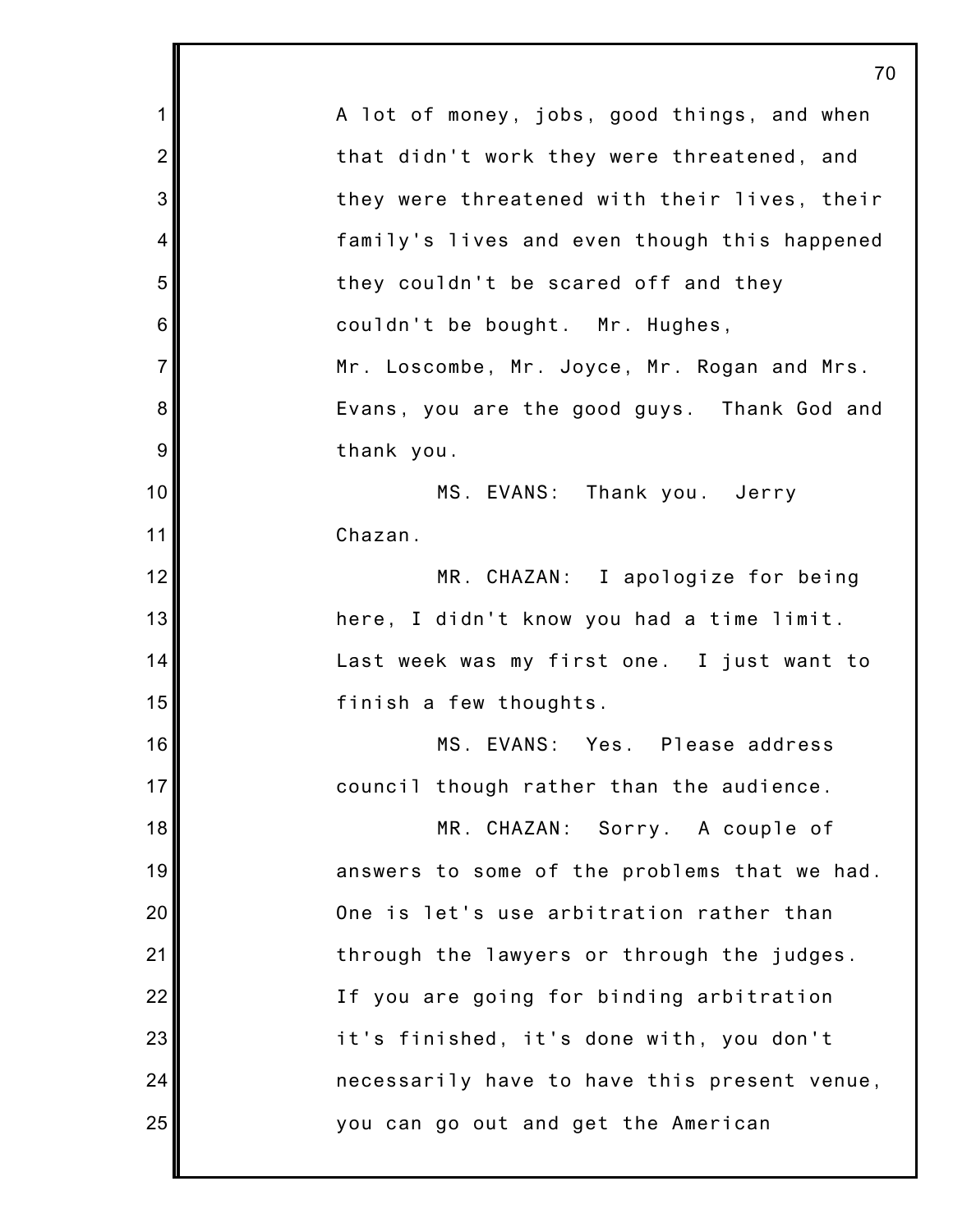Management Association and they will be more than happy to give you people that you can pick from and whoever is on the other side can pick from them as well and it will save a lot of money all of the way around.

1

2

3

4

5

6

7

8

9

10

11

12

13

14

15

16

17

18

19

20

21

22

23

24

25

Another way to save money is by using volunteerism. There is lot of people that are retired that would probably love to work with kids. I understand part of the deficits that -- part of the people that we laid off were parks people and toward the recreation department. If we could take some of these people that are retired that love kids and take three, four, five per park, number one, we'd have parks open; and, number two, we could cut down on lot of the garbage that's around there. Anybody that lives in the city that's either fireman or a policeman, and that should be mandatory they live in the city should -- MS. EVANS: It is. MR. CHAZAN: Excuse, it is mandatory?

> MR. EVANS: Yes, it is. MR. CHAZAN: Well, then they need to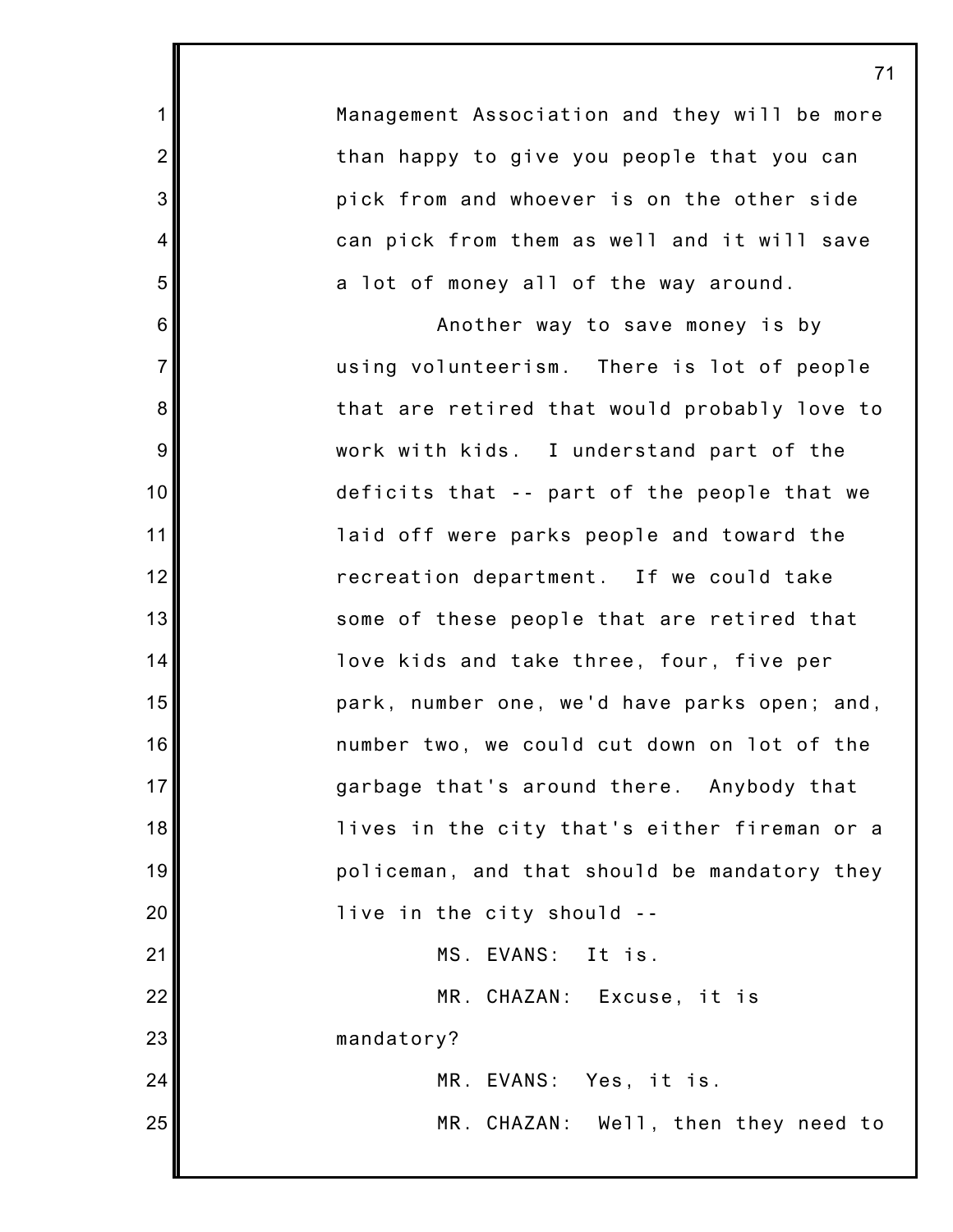work 24 hours, 24/7 because if they are all over the place we wouldn't have as much of the stuff that we do have going on because on the block that I happen to own four apartments there is a policeman, but things still happen and it really shouldn't.

1

2

3

4

5

6

7

8

9

10

11

12

13

14

15

16

17

18

19

20

21

22

23

24

25

The last five days I received three calls from various people about apartments. Now, two of them were for a sister and a brother from Puerto Rico coming into Scranton. Now, that really peaked my interest to be quite honest with you is why someone from Scranton should be asking their brothers or sisters to come in here when there aren't enough jobs by itself.

Now, I would like the council, first I thought an ad was appropriate, but then it's not. All you guys got to do is pass a resolution and the Times has to basically publish it. The resolution would say something like this: We do not have enough local jobs, let alone extra jobs for others not presently here. Our own people are struggling to make ends meet. Please do not come here unless you have jobs waiting for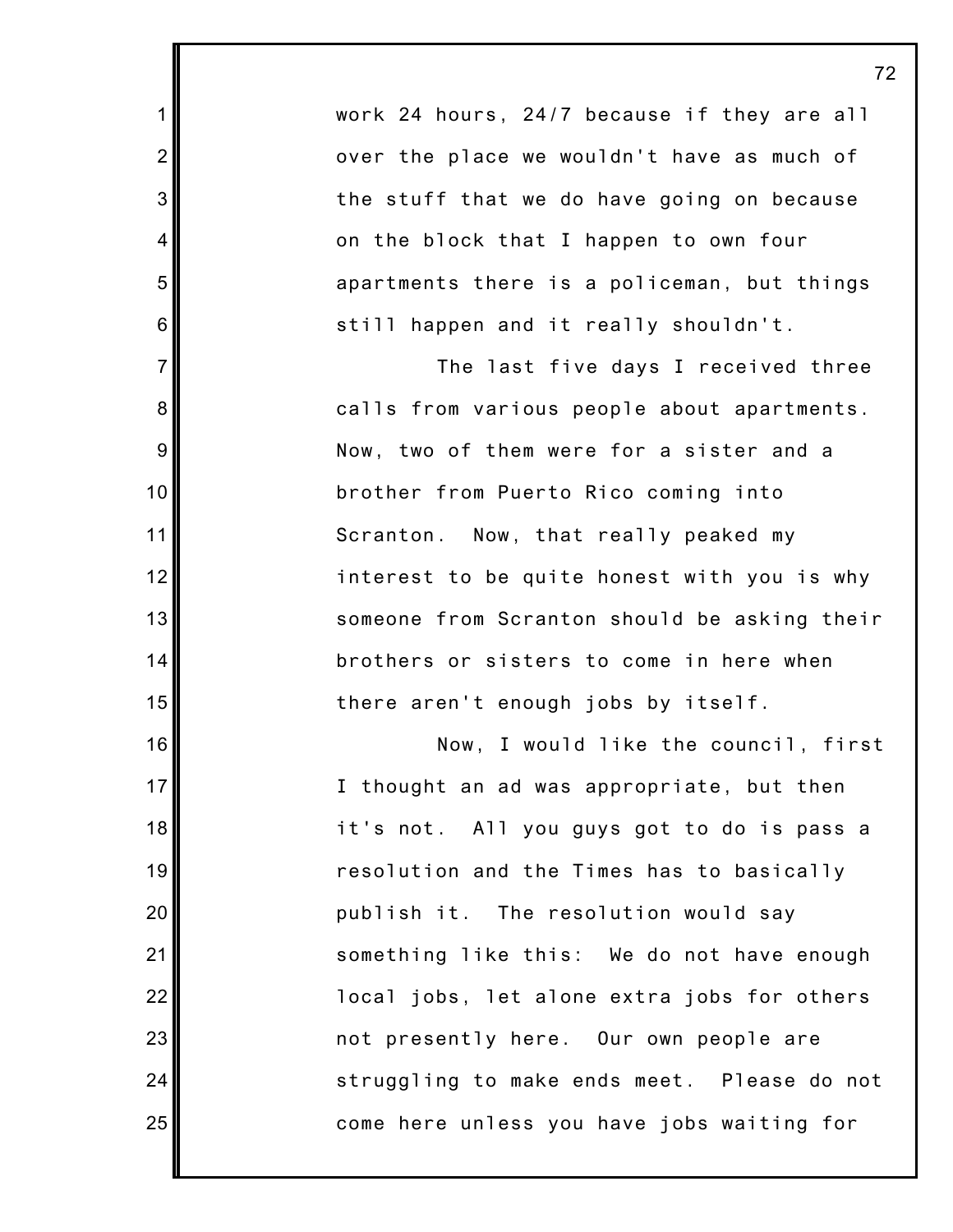| 1               |                               | you. We are no longer the open Scranton      |
|-----------------|-------------------------------|----------------------------------------------|
| $\overline{2}$  |                               | that we were. And there is nothing illegal   |
| 3               |                               | about saying that. We are a distressed       |
| 4               |                               | city. We don't want people coming from all   |
| 5               | over and asking for freebies. |                                              |
| $6\phantom{1}6$ |                               | One of the things that I'd like to           |
| $\overline{7}$  |                               | get off my chest, I looked at what the word  |
| 8               |                               | justice and fairness is according to         |
| $\overline{9}$  |                               | Webster's dictionary and in the city I found |
| 10              |                               | that very hard to correlate with what        |
| 11              |                               | Webster's said. Webster's says justice and   |
| 12              |                               | fairness are being righteous, being fair,    |
| 13              |                               | being truthfulness, reward or punishment as  |
| 14              |                               | deserved, impartiality, even handedness as   |
| 15              |                               | it ought to be, the use of an authority to   |
| 16              |                               | uphold what is just, and then the last four  |
| 17 <sub>l</sub> |                               | words really got to me, it's poetic,         |
| 18              |                               | unblemished and clean, attractive and        |
| 19              | beautiful.                    |                                              |
| 20              |                               | Do these words describe our laws or          |
| 21              |                               | the intent of our laws in the city?<br>Do    |
| 22              |                               | these words describe our region as it's      |
| 23              |                               | being governed? And I understand you guys    |
| 24              |                               | can only do so much. I think it's time to    |
| 25              |                               | take back the sense of justice, truthfulness |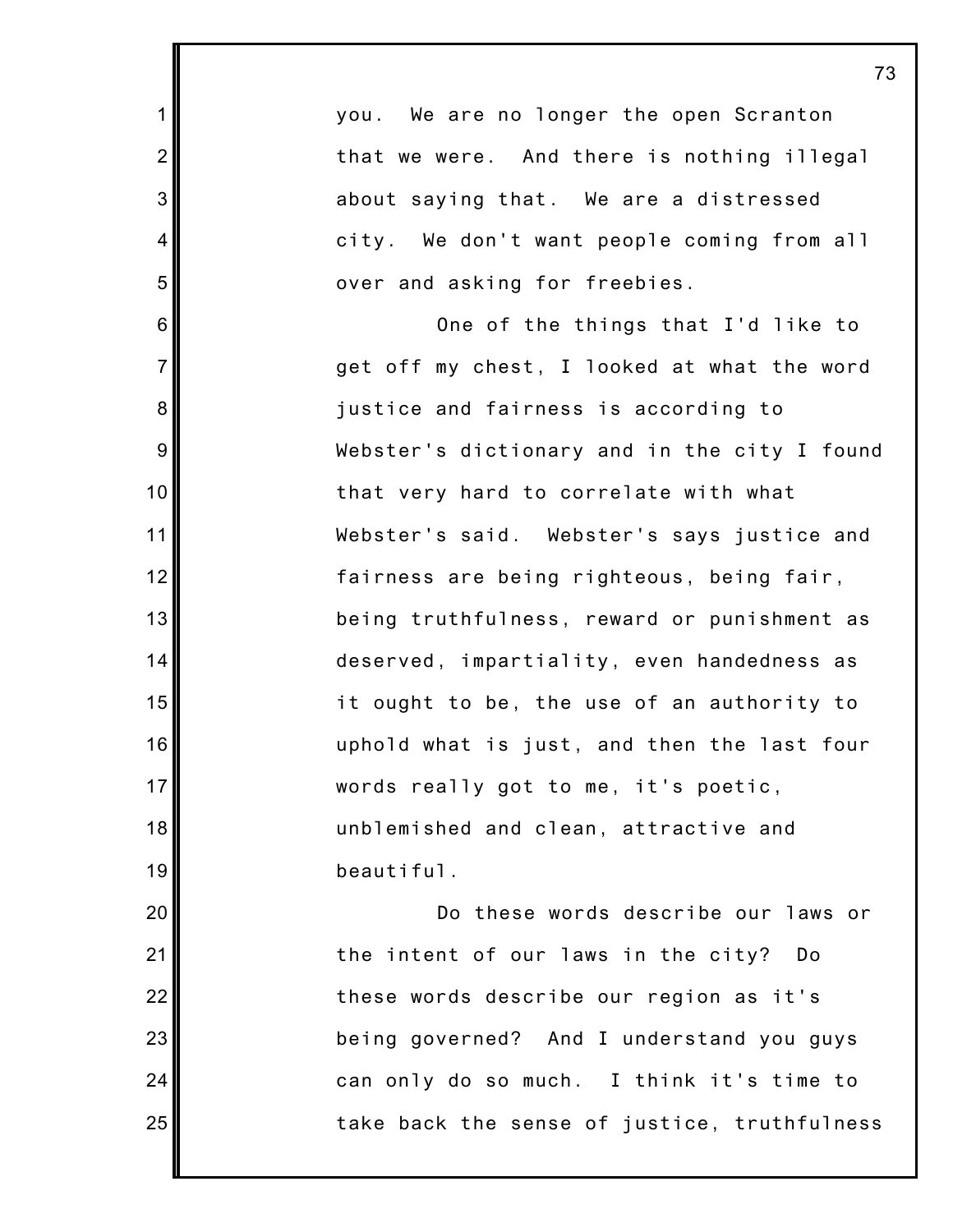and common sense. Let us protect the victims, not the perpetrators. Let us make Scranton a better place to life even if it means cutting down to 50,000 people rather than the 75 or 85, but whoever will be here will have a better place to live.

1

2

3

4

5

6

7

8

9

10

11

12

13

14

15

16

17

18

19

20

21

22

23

24

25

Starting today, right now, let's make politicians care more about their responsibilities than enriching their own pockets. Let us again become a government of the taxpayer, for the taxpayer, and by the taxpayers.

Urine tests are required for many, many jobs in the public field as well as some in state government. What I would like to know is why the Scranton Housing Authority's apartments are not subjecting their tenants, quote/unquote, to drug testing. Now, if these people fail the drug testing then it should be publicized so that apartment owners like myself are forewarned who we are taking in as tenants. Drug  $use - -$ 

MS. EVANS: Thank you. MR. CHAZAN: -- or selling is a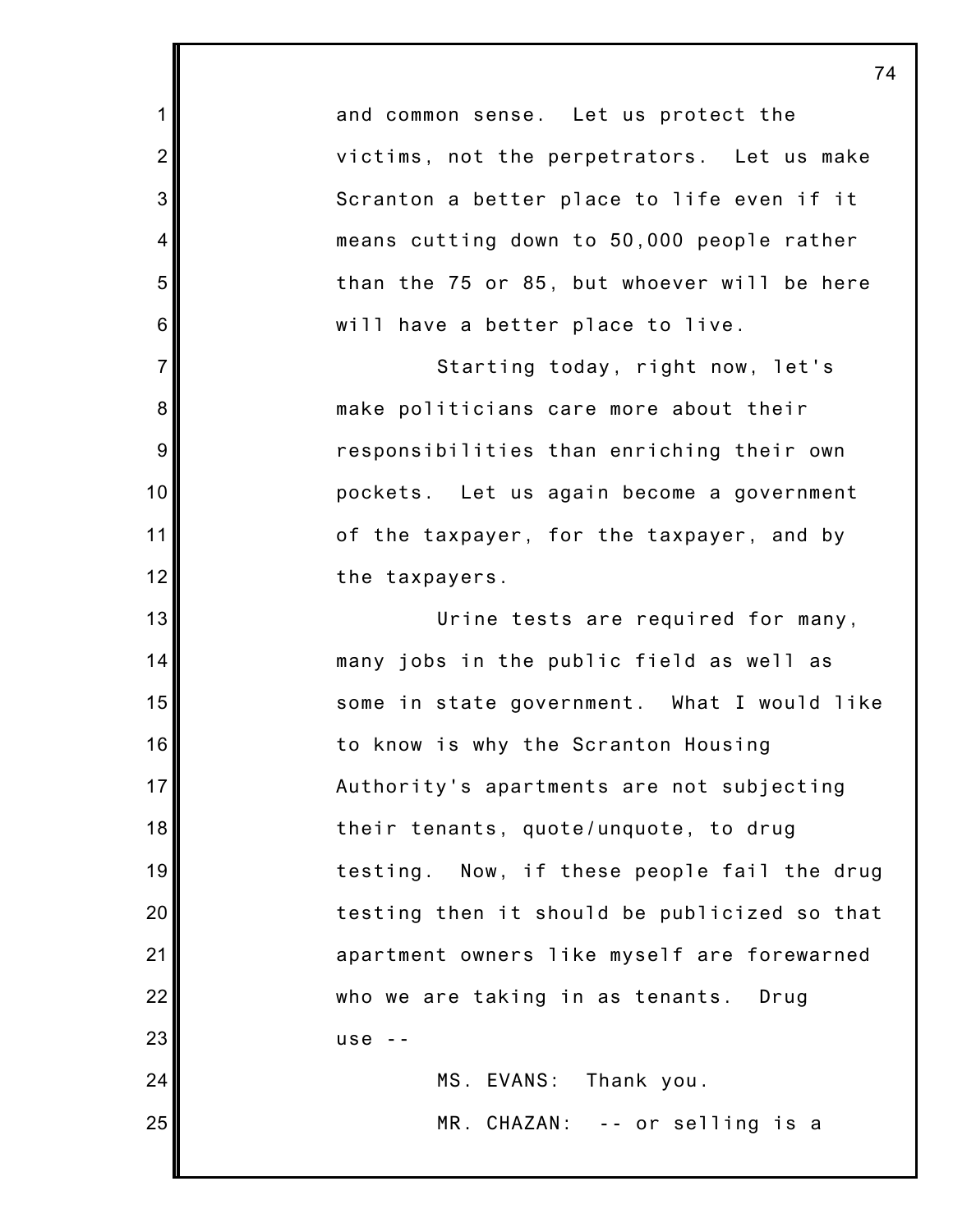|                | 75                                           |
|----------------|----------------------------------------------|
| 1              | criminal offense and it's destroying this    |
| $\overline{2}$ | city. It is a cancer. Lackawanna College     |
| 3              | needs to be investigated. This is a          |
| 4              | disgrace and it's right across from a public |
| 5              | library.                                     |
| 6              | MS. EVANS: Thank you, sir.                   |
| $\overline{7}$ | MR. CHAZAN: Okay.                            |
| 8              | MS. EVANS: You can come back next            |
| 9              | week and continue. Thank you. Sir? Jerry?    |
| 10             | Could you come back please and provide your  |
| 11             | name to Mrs. Magnotta.                       |
| 12             | MR. CHAZAN: Jerry Chazan,                    |
| 13             | $C-H-A-Z-A-N$ . Thank you.                   |
| 14             | MS. EVANS: Thank you. Dave                   |
| 15             | Dobrzyn.                                     |
| 16             | MR. DOBRZYN: Good evening, Council,          |
| 17             | Dave Dobrzyn. Member of the taxpayers,       |
| 18             | resident of the Scranton, so forth. I would  |
| 19             | like to question also on this deal at Nay    |
| 20             | Aug if that could at all be rescinded in the |
| 21             | future. I feel that too many of these        |
| 22             | public buildings are being -- plans are      |
| 23             | being -- wrestling them away from the public |
| 24             | and it's not right. We spent a lot of money  |
| 25             | up there and basically I could say I support |
|                |                                              |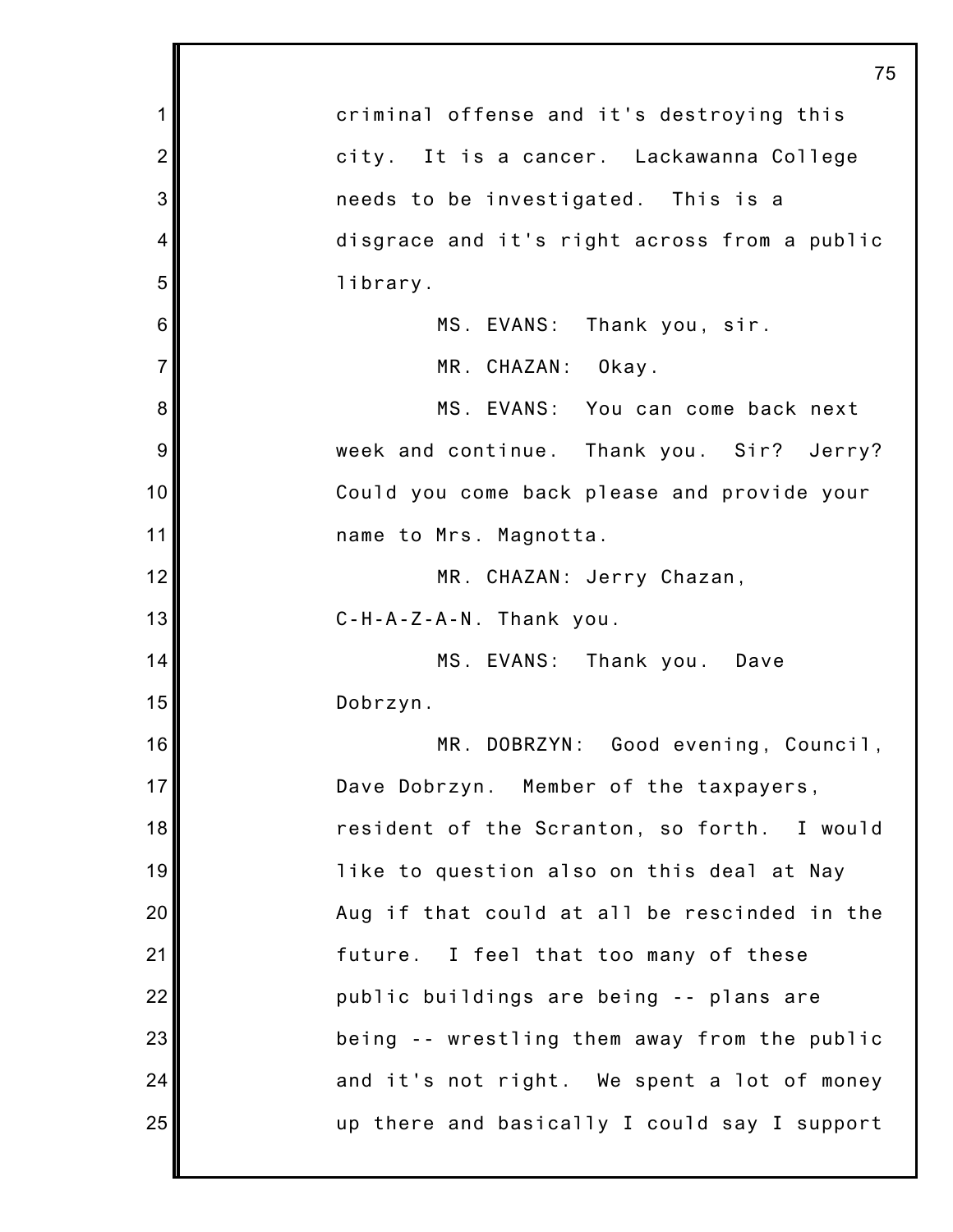green space in the town, so, you know, I could give the mayor a pass on that, but if we are going to pass it out to private concerns and let people walk off with it then that's not right, so anything you people can do on that deal with the zoo, if anybody thinks that we don't see through the fact that people connected with Lackawanna Junior College started to complain about the zoo and all of a sudden we have use for it and so forth, I mean, it doesn't make take the Pink Panther to figure that out.

1

2

3

4

5

6

7

8

9

10

11

12

13

14

15

16

17

18

19

20

21

22

23

24

25

Also, I would like to mention Mr. Murphy, Representative Murphy on ECTV with the hearings, if it's aired at all please watch out for it and offer your support on that issue because it's a very important issue, like we said before, we have one town that collects taxes in this way and if somebody gets stuck with \$2,300 over a 100 remaining bill how are they going to pay their taxes next year. You know, we're actually shooting ourselves in the foot, so lucky we don't all have rights to gun ownership. I mean, you know.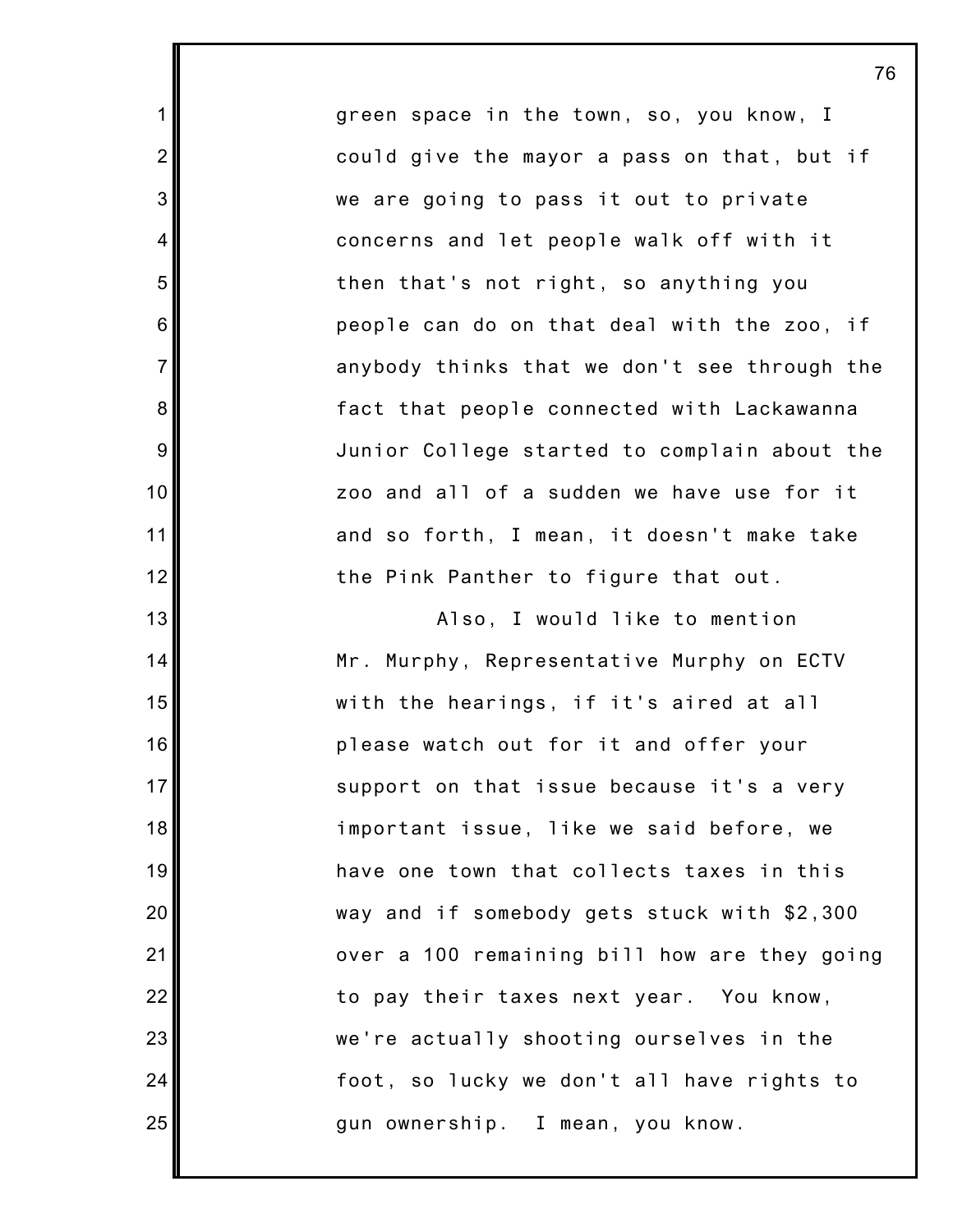|                | 77                                           |
|----------------|----------------------------------------------|
| 1              | It's senseless to have people be charged     |
| $\overline{2}$ | this.                                        |
| 3              | And I would like to announce finally         |
| 4              | that after six years NCC had the decency to  |
| 5              | get a black mark off of my record when they  |
| 6              | had mailed to the wrong address for two      |
| $\overline{7}$ | years they -- so I finally have a AAA credit |
| 8              | rating instead --                            |
| 9              | MS. EVANS: Very good.                        |
| 10             | MR. DOBRZYN: -- after six years, so          |
| 11             | I'll let the rest go for tonight, I know you |
| 12             | have that meeting and catch you next week.   |
| 13             | MS. EVANS: Thank you, Mr. Dobrzyn.           |
| 14             | Is there anything else who wishes to address |
| 15             | council?                                     |
| 16             | MR. TALIMINI: Joe Talimini,                  |
| 17             | Scranton. I only have one thing to say and   |
| 18             | it will be very brief, I have it on higher   |
| 19             | authority and, Roger, you can quote me on    |
| 20             | this, our mayor will not be running for Pope |
| 21             | this year. Thank you very much.              |
| 22             | MS. STULGIS: I'm Ann Marie Stulgis           |
| 23             | and I'm a resident of the city. I'd love to  |
| 24             | be able to watch council meetings at home,   |
| 25             | however, I don't have Comcast and like a lot |
|                |                                              |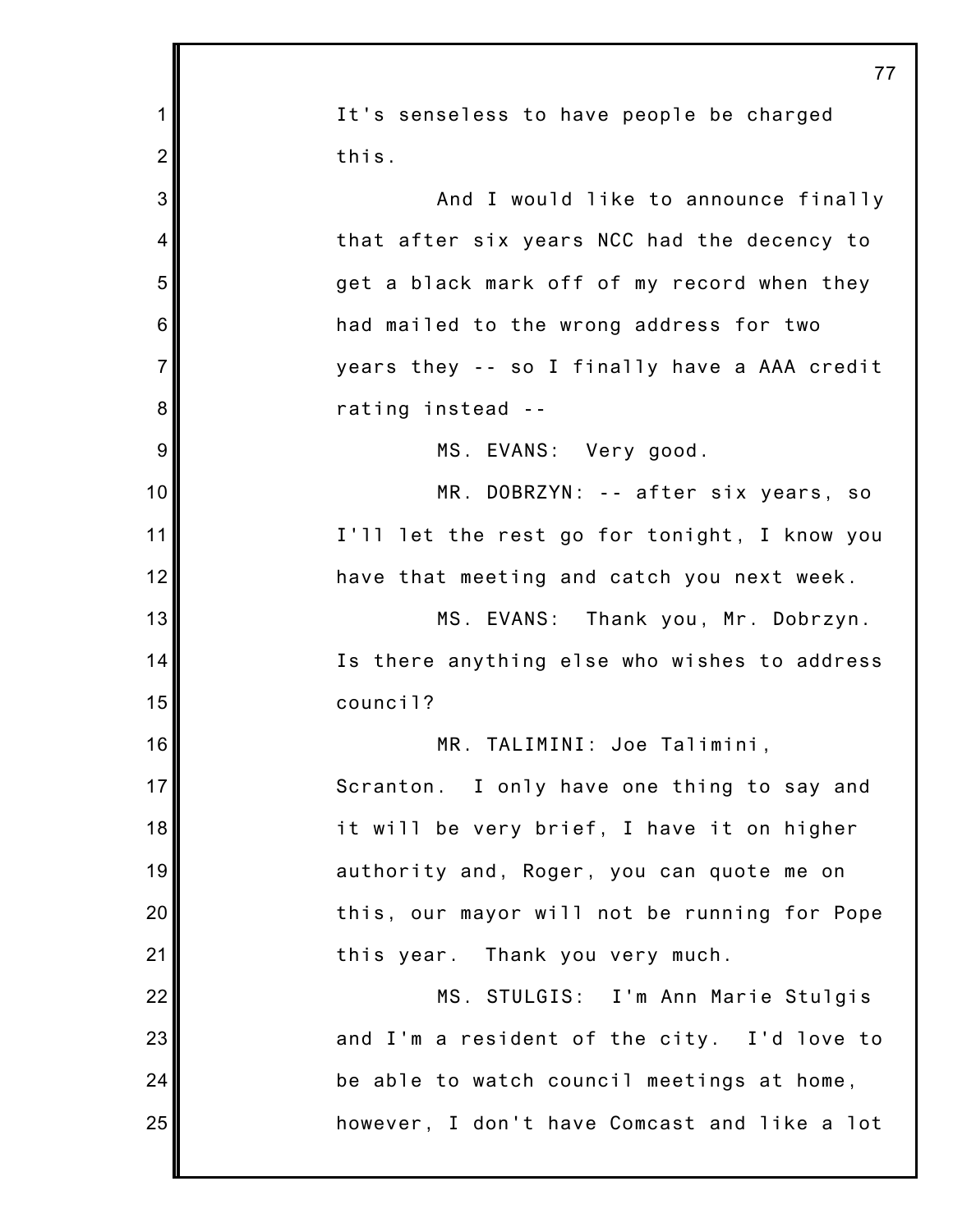of other residents ECTV has failed to provide the stream with computers as they had originally promised, so anyone with an antenna or dish doesn't get to see this and that's most unfortunate, and I do understand that one of the primary reasons they were chosen was because they promised to have the computer streaming which, of course, they don't have.

1

2

3

4

5

6

7

8

9

10

11

12

13

14

15

16

17

18

19

20

21

22

23

24

25

Also, I don't know if you are aware of it, and I'm sure our illustrious police chief will deny it in the paper, but are you aware that less than two weeks ago there was 13 police patrol cars out of service at the same time? Thirteen cars out of service and they wonder why we have crime.

In the interest of time I'm just going to touch on a few things, but primarily I think it's important for people to realize that we are over \$300 million in debt and our debt service including the TANS is \$23 million. That's just shy of the total of what it cost to run the police and fire departments combined. That's for paying debt service. We could have the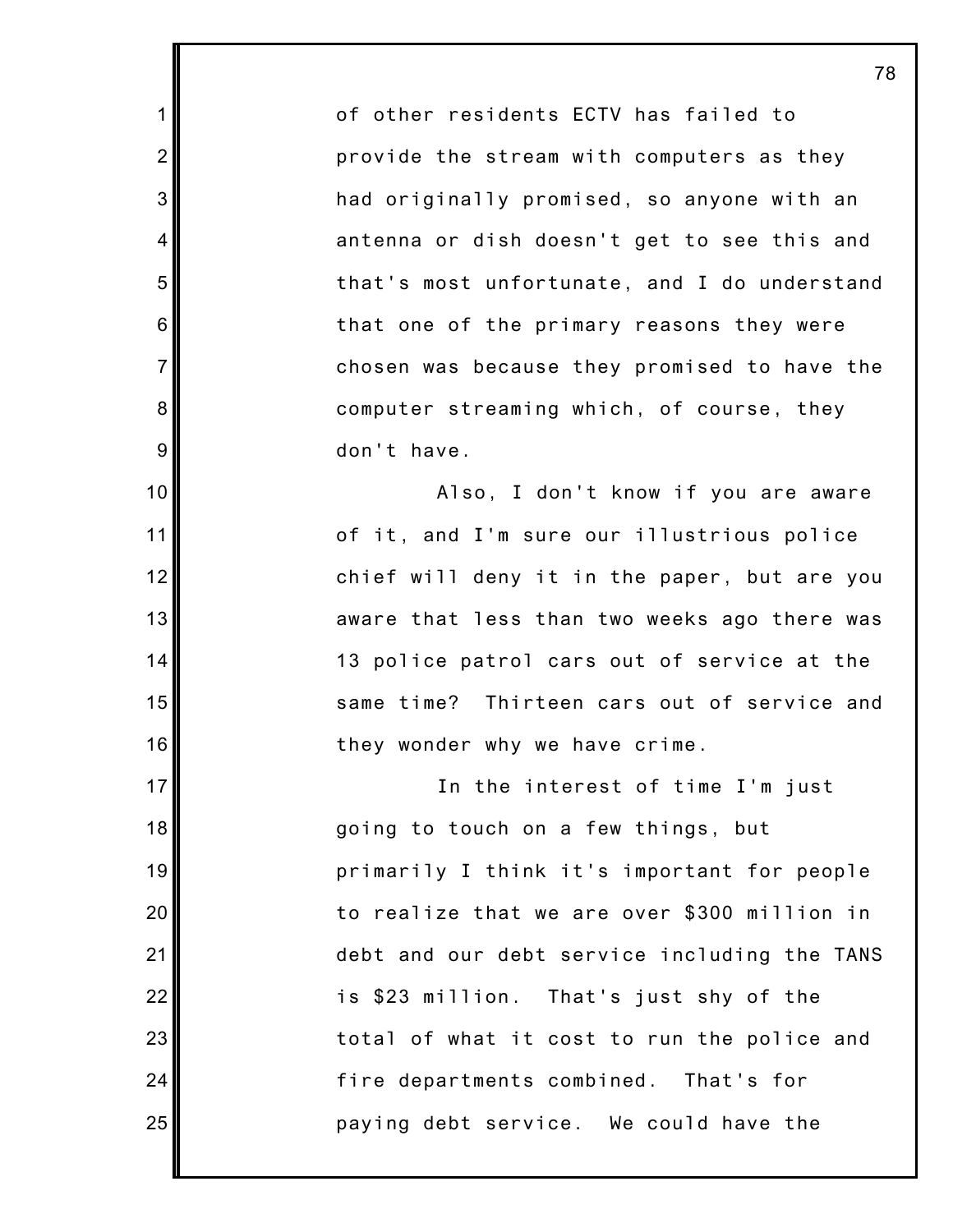twice the size of the fire department and the twice the size of the police department if we don't have this ridiculous debt service and it's an embarrassment and it's a shame and it's certainly unfair to the taxpayers what's been done it them.

1

2

3

4

5

6

7

8

9

10

11

12

13

14

15

16

17

18

19

20

21

22

23

24

25

We have been in distressed status for 18 years and PEL has absolutely no intention of ever taking us out. They have let this mayor in eight years multiply the debt over and over and over again while they sat by and collected terrific salaries on the back of all of the state taxpayers because they are paid by state tax money, so we're paying them to keep us distressed so the mayor can continue to beat the devil out of us with more and more taxes and more 25 percent tax increases and it's absolutely ridiculous.

As for the elimination of jobs, and I'll only say a little bit of what I had prepared to say, those are jobs that the city for the most part got along with just fine and dandy since time and eternity. They aren't necessary positions, they aren't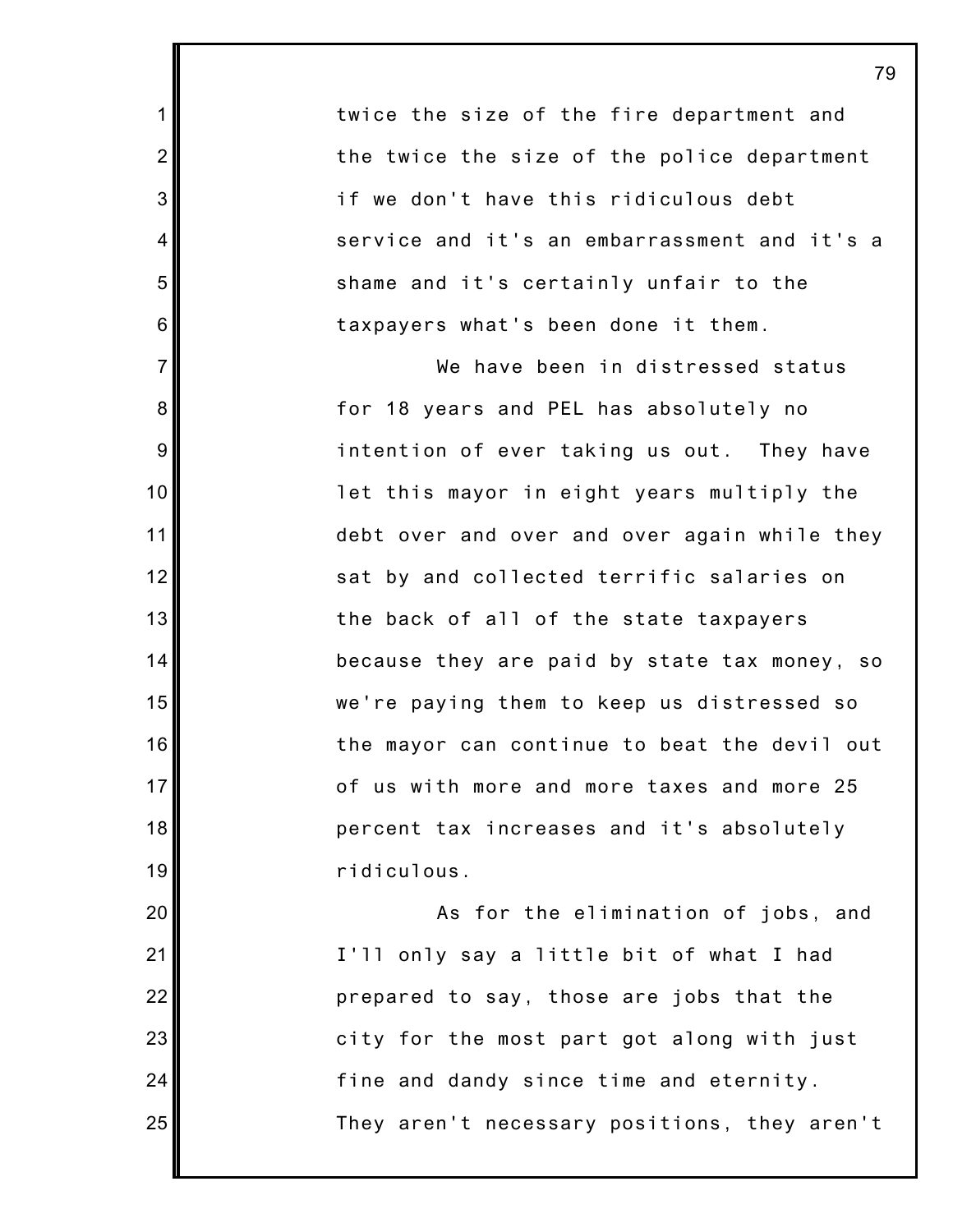1 2 3 4 5 6 7 8 9 10 11 12 13 14 15 16 17 18 19 20 21 22 23 24 25 positions that anybody is going to suffer from the loss of. They were created specifically to take care of people and that's the bottom line. As for the mayor suing you, may I say that binding arbitration doesn't work because the police and firefighters did go to binding arbitration which is and unappealable to get a contract in 2003. They still don't have that contract, so you can see how quick binding arbitration is in the Court system, it simply doesn't work. Now, as for the salary cuts, we have heard a lot of whining and reasons why the salaries shouldn't be cut, and I like the mayor's reasoning most especially because he says if you cut these salaries you will put the people -- the safety of the citizens of the City of Scranton in jeopardy. I question how cutting Stu Renda's salary is going to put anybody in jeopardy. I question how cutting the salary of the police and fire chief is going to put anybody in jeopardy and, in fact, the mayor himself has proved that isn't a fact because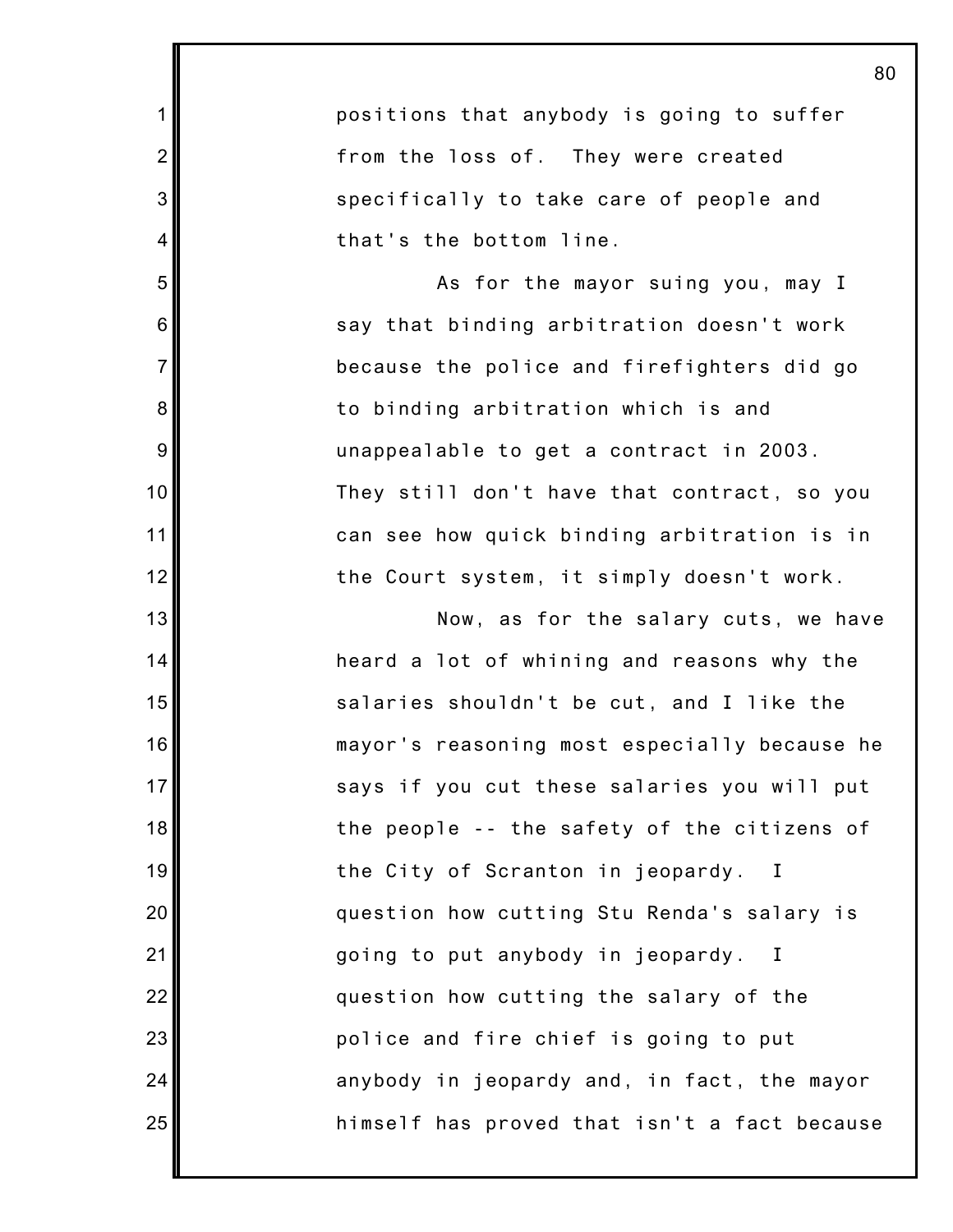years ago when the city was cutting police and firefighters and many of us stood up here and said, "Don't do it, crime will rise, you will have more problems with crime and there are gangs in the city and there are drug problems in the city," and the mayor and the police chief came forward and said, "Absolutely not. There are no gangs. There are no crime. This is a safe city."

1

2

3

4

5

6

7

8

9

10

11

12

13

14

15

16

17

18

19

20

21

22

23

24

25

So we were a safe city back then and then the police chief got a great big, fat pay raise and what happened? Our crime went up 19 percent. So perhaps if we cut the chief's salary back to where it was crime will go away. Thank you.

MS. HUMPHRIES: City council, Cardinals and priests, the City of Scranton, and the Mulberry Tower, God bless you's and may the peace of Jesus Christ be with you through the righteousness that we deserve in the City of Scranton and in our apartment complexes.

> I'm on another side of the landlord deal here, everybody is getting their papers, I got my papers. I will not be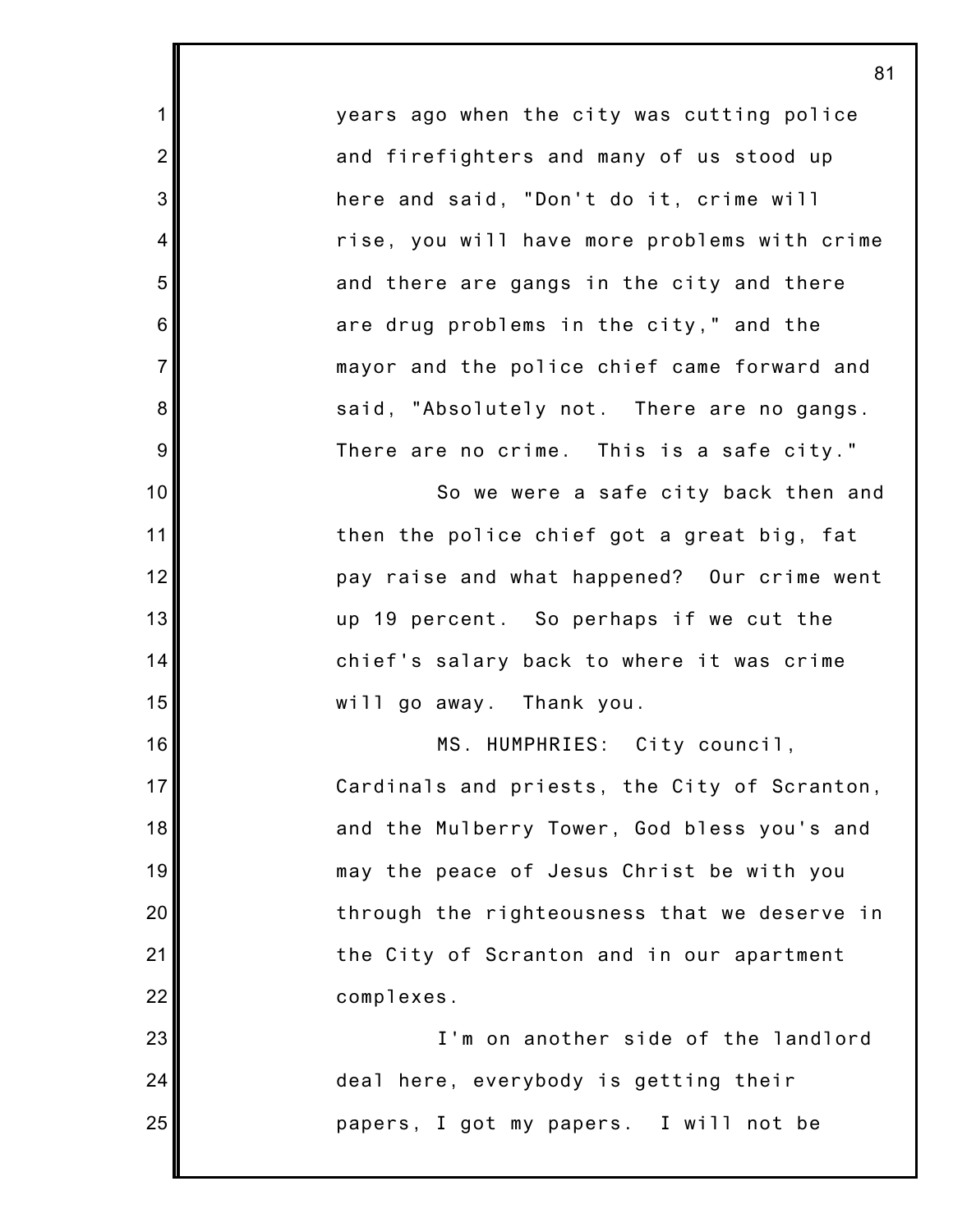intimidated by anyone. Anyone. When there was corruption, when you are being ran out for your faith and your religious beliefs, in the commandments there is a -- the ten commandments, five is honor of a God, five is honor of a man. Slander to me is when you lie. You lie. It's considered slander. I will not be intimidated by saying I slandered, I brought bugs into the place, I slandered Mulberry Tower.

1

2

3

4

5

6

7

8

9

10

11

12

13

14

15

16

17

18

19

20

21

22

23

24

25

What has happened here is people aren't getting their money. People are getting rich and this is how it works, okay, here it goes. You get the court fed bugs and you put them in the person's apartment and they start piling up. You ask them to come in, it takes three months, but you are also allergic to the poisonous, I'm an environmentalist. Then you get plastic covers are coming. Yeah, buy our plastic bed covers, 69 to \$125, Boscov's got them for 25. Then they start providing the mattresses for you, they throw out your mattresses, they check to see what you got, if you got if from the Salvation Army or any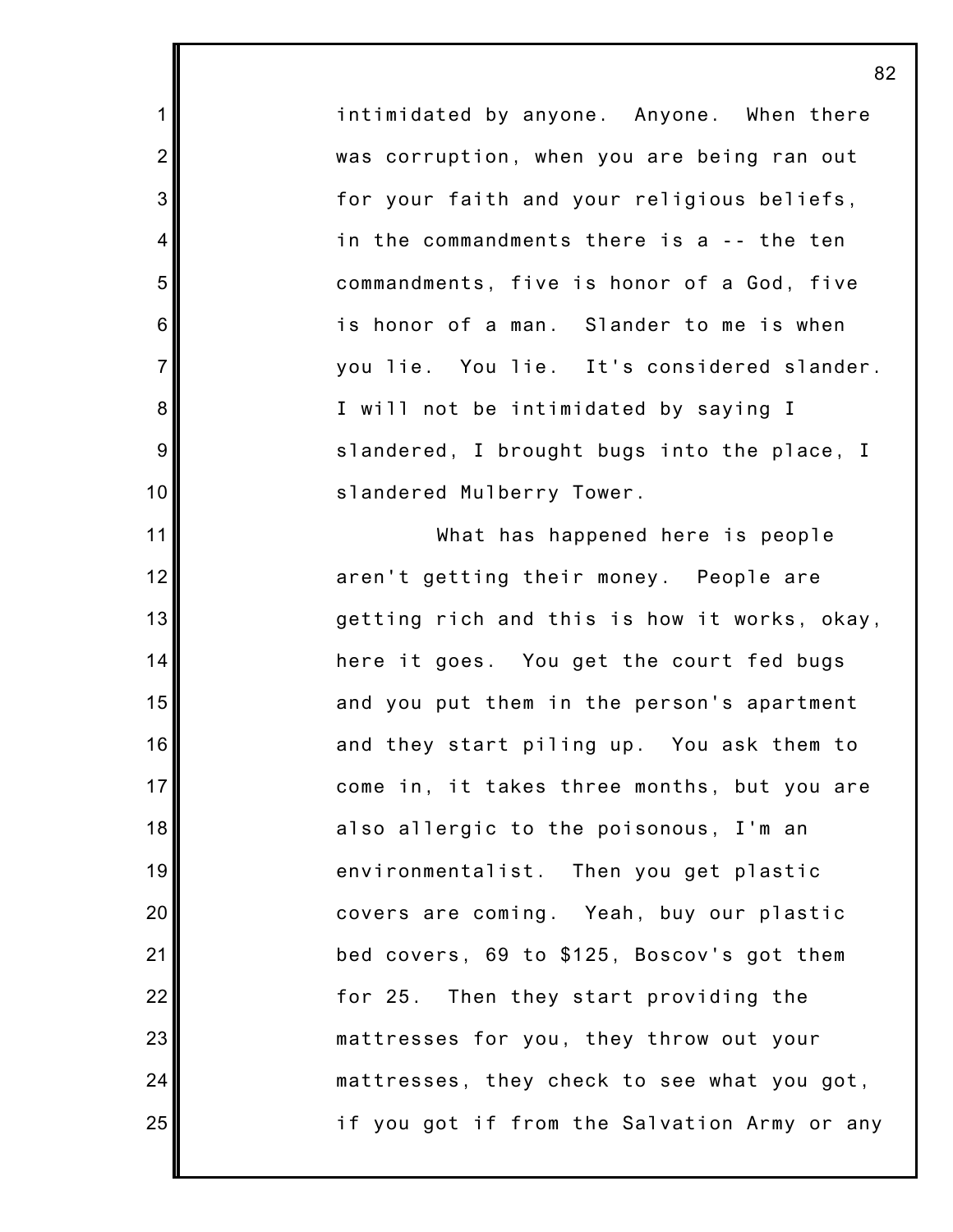other place before you even go inside of the buildings or and then when they start selling mattresses. Yeah. The landlords are selling mattresses. Then when the bugs come in the mattress, guess what? They put elderly women out on the street and men, which is dangerous with shunts in their head that are disintegrated not knowing they have relatives from way, way back from the police and the detective department. Isn't that interesting. Isn't that interesting.

1

2

3

4

5

6

7

8

9

10

11

12

13

14

15

16

17

18

19

20

21

22

23

24

25

I was told when I spoke at this public forum, one of the persons, I won't say her name, and she ran underneath the table and hid herself. Well, guess what? I will not hide myself, I will go to Court, and this is where also it goes. I want this to be checked.

I brought documents, pictures and all, I am a smart cookie and a hillbilly. Yes. Our government is in a financial disaster. We do have to cut corners. Well, where does it come to landlords that are ripping off these people then pulling them in the streets. I have been evicted but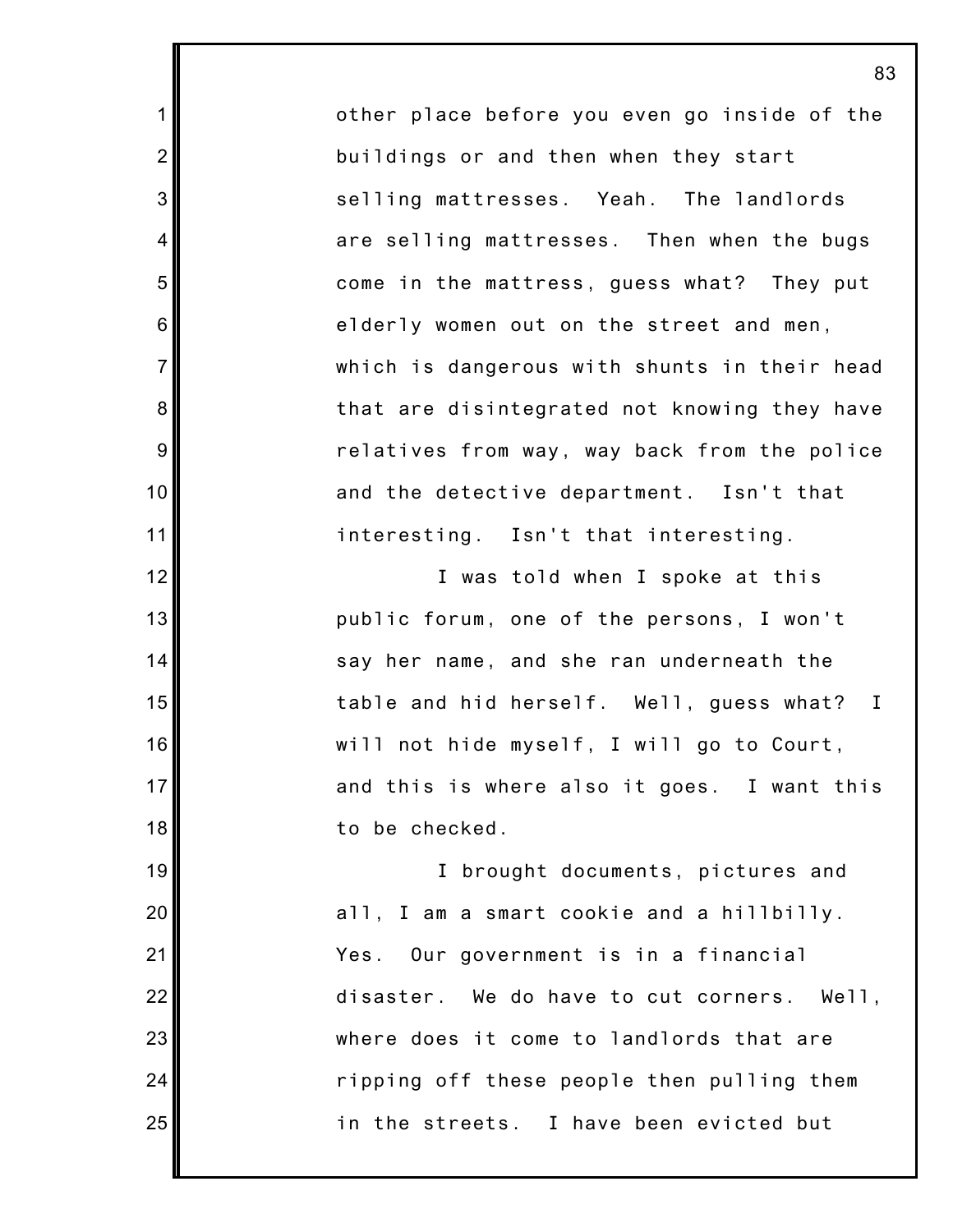when it came to the eviction I went and I spoke in front of Mrs. Farrell. I said I would go in any own accord. My life, my mental, physical and psychological health is in danger.

1

2

3

4

5

6

7

8

9

10

11

12

13

14

15

16

17

18

19

20

21

22

23

24

25

Here is a fork. This isn't delusional. Mayor Connor -- or Mayor Doherty I spoke to him, he does this listen I have to say. I am doing a split between the Republicans and the Democrats. Where you want to cut corners, this is what they have done. They have broke numerous - almost every week to make me look like paranoid schizophrenic. Bent these. Now, I'm walking down the street, I have a stopper and I come out getting a telephone copying card and in the process there is another one.

So I went to Abe's, he is wonderful man, and I went to his restaurant there, and in the process he had the same silverware. In the knew -- in the Jewish religion if something is desecrated it is not broughten back into a restaurant or Kosher, so I thought what I would do is we'll put --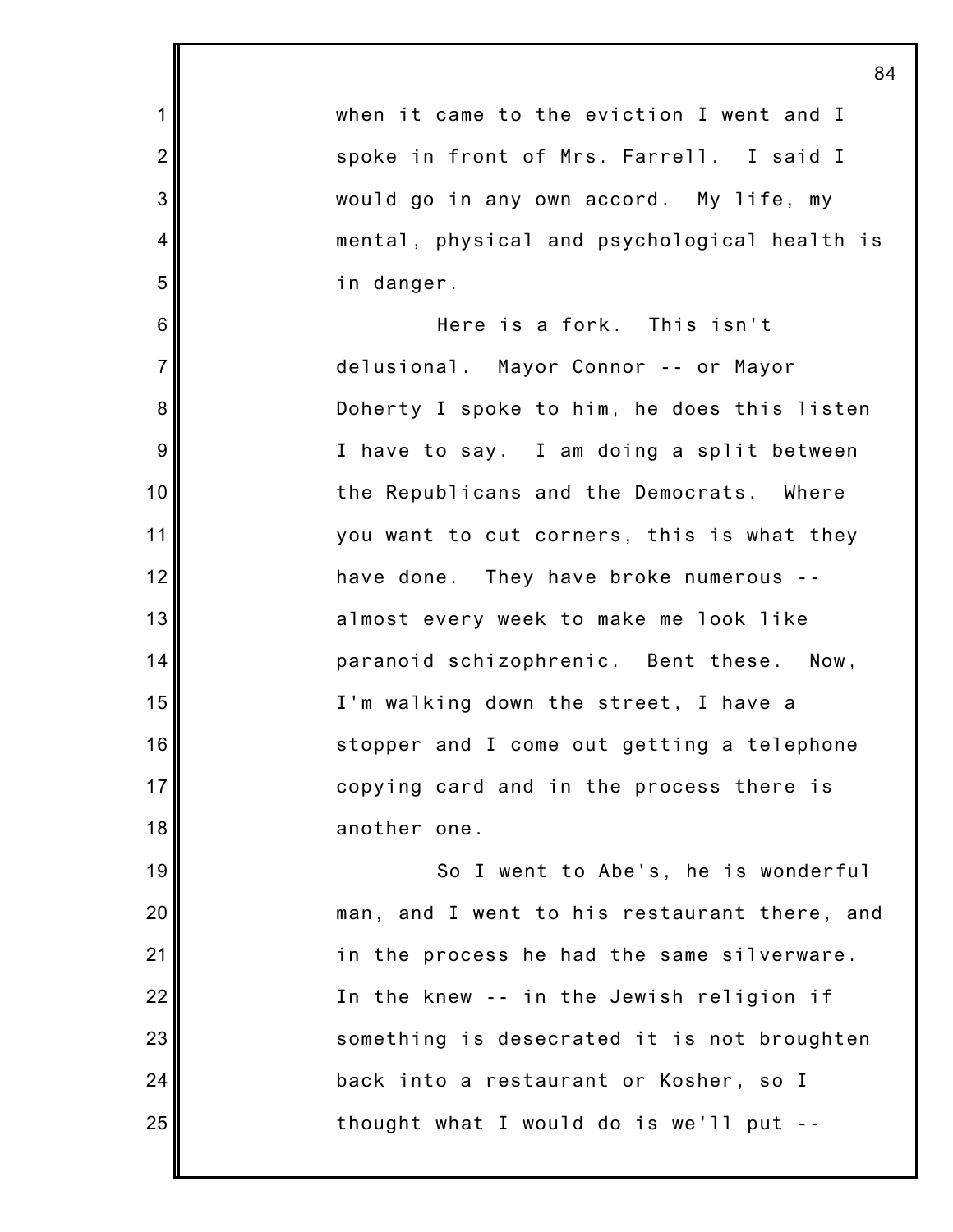|                | 85                                           |
|----------------|----------------------------------------------|
| 1              | where can we put these?                      |
| $\overline{2}$ | MS. EVANS: You know, just leave              |
| 3              | them on the desk there.                      |
| 4              | MS. HUMPHRIES: I would like these            |
| 5              | to be put here. Some of the -- a lot of the  |
| 6              | police are wonderful, the firemen, because   |
| $\overline{7}$ | of what I am entailing to do very soon I     |
| 8              | said I would go to the United Nations.       |
| 9              | People have blocked me from breaking and     |
| 10             | damaging cars, destroying -- right now I     |
| 11             | have a window in a Jeep it's in honor of the |
| 12             | fire department in New York City.            |
| 13             | MS. EVANS: Yes.                              |
| 14             | MS. HUMPHRIES: And I don't know if           |
| 15             | it's going go or what, but I will tell you,  |
| 16             | I will help on a bus Gus and I will speak.   |
| 17             | I want to $-$                                |
| 18             | MS. EVANS: Thank you, Phyllis.               |
| 19             | MS. HUMPHRIES: -- thank you, Mr.             |
| 20             | Jack Loscombe, sounds French. I want to      |
| 21             | thank you and every one of yous. We have     |
| 22             | the good, the bad and the ugly, I am so      |
| 23             | proud to see this here.                      |
| 24             | MS. EVANS: Thank you, Phyllis.               |
| 25             | MS. HUMPHRIES: And I have one more           |
|                |                                              |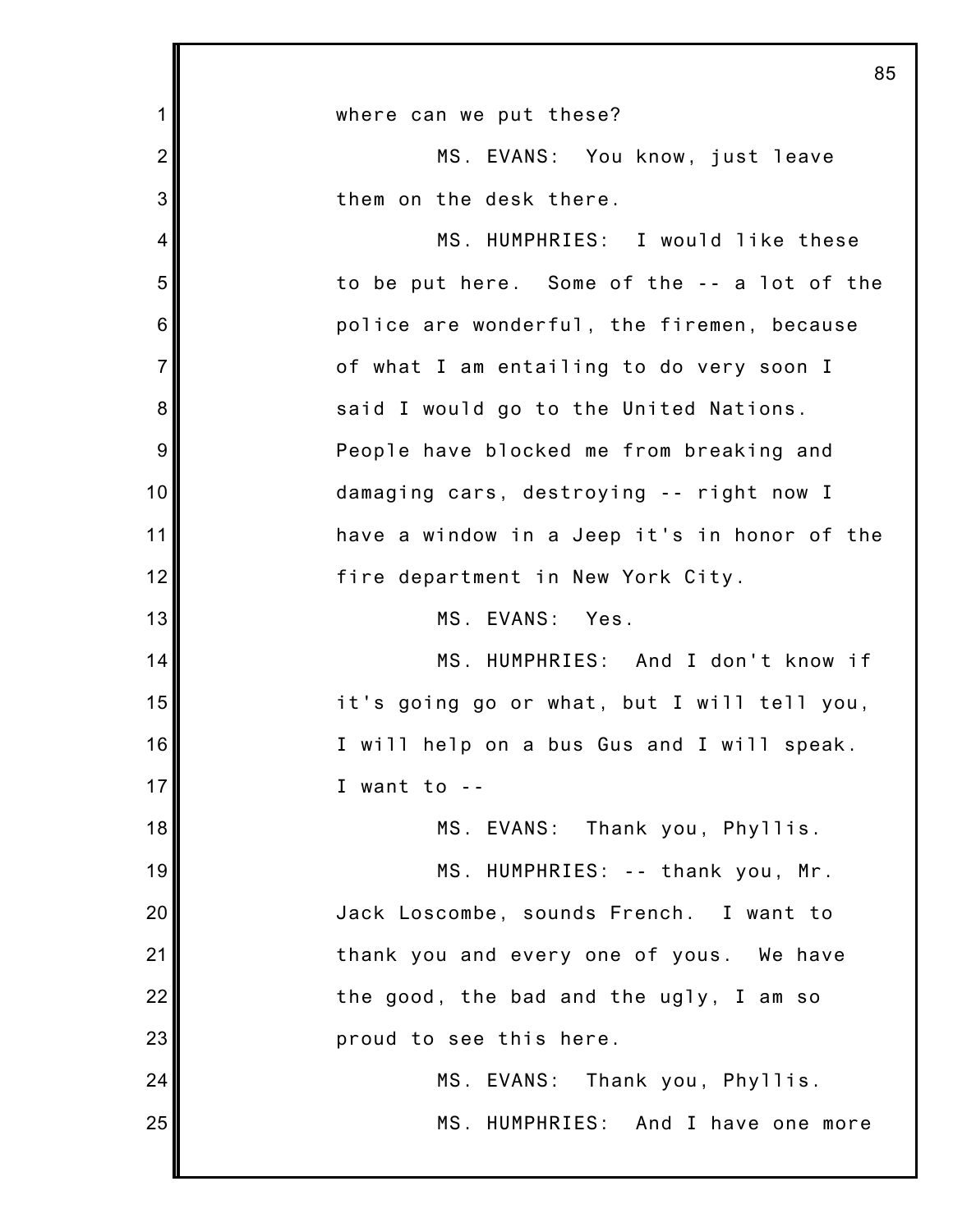|                | 86                                           |
|----------------|----------------------------------------------|
| $\mathbf{1}$   | thing before the thank you. Ashes is on      |
| $\overline{2}$ | Wednesday and I am leaving this here. I      |
| 3              | know this is city business, but this is city |
| 4              | business because we want to be God's         |
| 5              | business.                                    |
| 6              | MS. EVANS: Thank you. Next.                  |
| $\overline{7}$ | MS. HUMPHRIES: I wish you expose             |
| 8              | this, and this and this, and please come to  |
| 9              | my home to see the truth because the truth   |
| 10             | will set us all free.                        |
| 11             | MS. EVANS: Thank you.                        |
| 12             | MS. HUMPHRIES: God bless you.                |
| 13             | MS. EVANS: Next.                             |
| 14             | MS. FRANUS: Fay Franus, Scranton.            |
| 15             | The mayor stated last week that in order for |
| 16             | the council to open the budget it had to     |
| 17             | have an emergency. Well, I don't know who    |
| 18             | in their right mind would think that the     |
| 19             | mayor would allow this council, one that's   |
| 20             | opposed to taking the mayor's marching       |
| 21             | orders, that he would allow you to go into   |
| 22             | his office and open his budget and examine   |
| 23             | it to make the necessary cuts in his         |
| 24             | political base. It's not going to happen,    |
| 25             | so I don't know what it's going to take for  |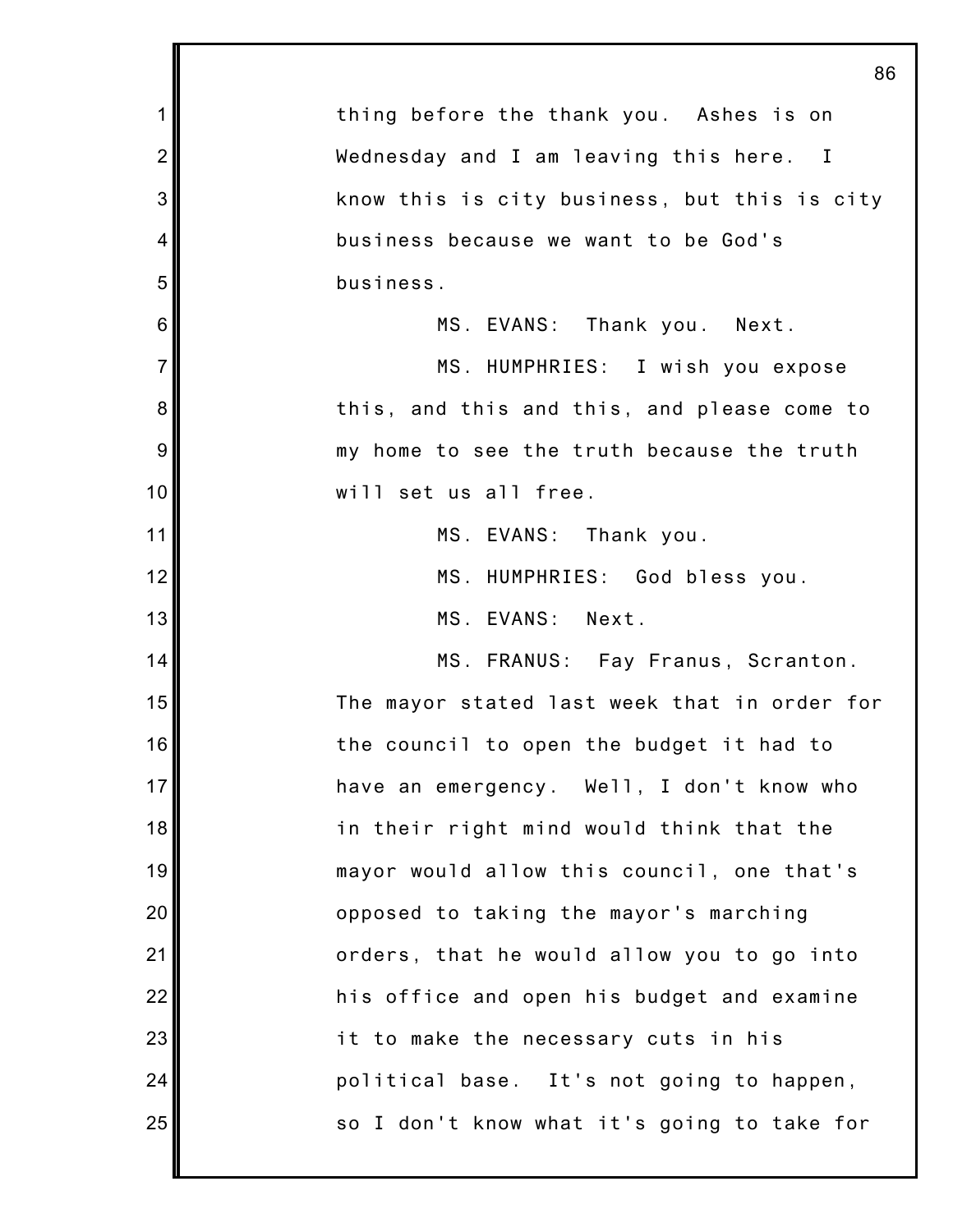1 2 3 4 5 6 7 8 9 10 11 12 13 14 15 16 17 18 19 20 21 22 23 24 25 the mayor to realize that we are where we are and in a financial mess, but by the time he realizes it the ship is going to be at the bottom of the see. I'll give you a couple of examples of why we are in a financial mess. There is a six million dollar annual infrastructure deficit. We are in 360 million long-term debt, 24 percent poverty level, okay? There is \$1.6 million from the tax office that the mayor put in the budget but we didn't get that money yet, so how does he put the money in a budget and how does he plan on spending that money that we don't have? I mean, I don't know where that's going to come from. Putting money in the budget for the tax office 1.6 million that we never even got yet. There is low revenue come into this city, lots of foreclosures, a lot of unemployment, 18 years in distressed city status. I just don't get it. PEL is keeping on begging to raise the taxes around here. The mayor already indulged them in 2007 and gave the city a 25 percent tax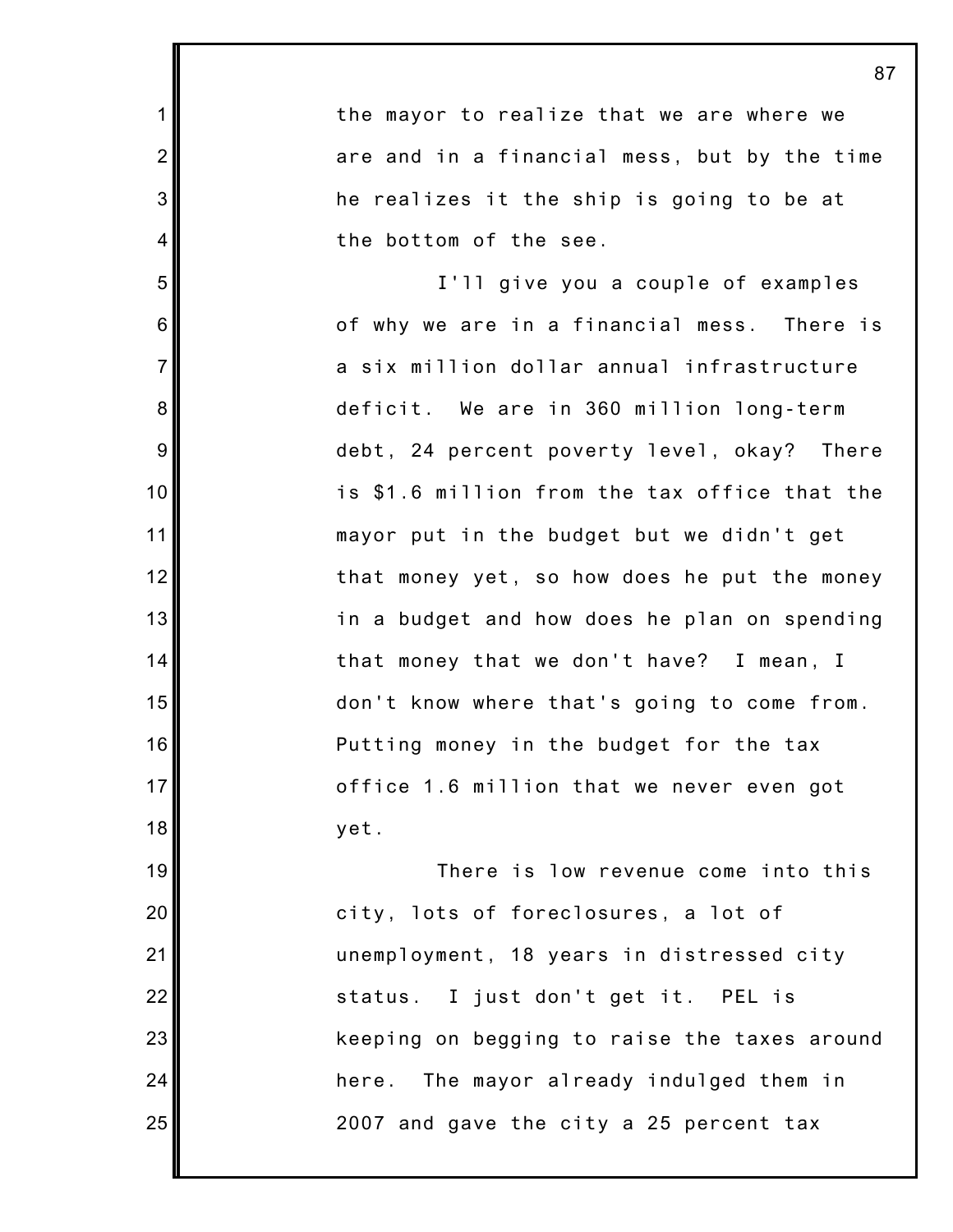increase. I don't know what could be worse. The mayor would rather bite off his nose despite his face than let you guys open the budget. I just don't get it.

1

2

3

4

5

6

7

8

9

10

11

12

13

14

15

16

17

18

19

20

21

22

23

24

25

But I guess his grandiose visions and his state senator campaigning I guess he can't see the financial mess that we are in. He is too busy campaigning, he should stay in the city and pay attention to the bills.

The city, the taxpayers, they saw the emergency, they declared a state of emergency on November 3 when they went out and voted. They voted the supermajority in to take over the city and put it back in good financial straights and to override the mayor's vetoes and to stand up for the people and do what's right for the people. The people spoke. That should be loud and clear, that's why you are there. You are finally here after eight years of the abuse we have taken. We finally have someone to care for the people and I hope you stand your ground.

Mrs. Evans, I know you have taken a lot of flack about going against the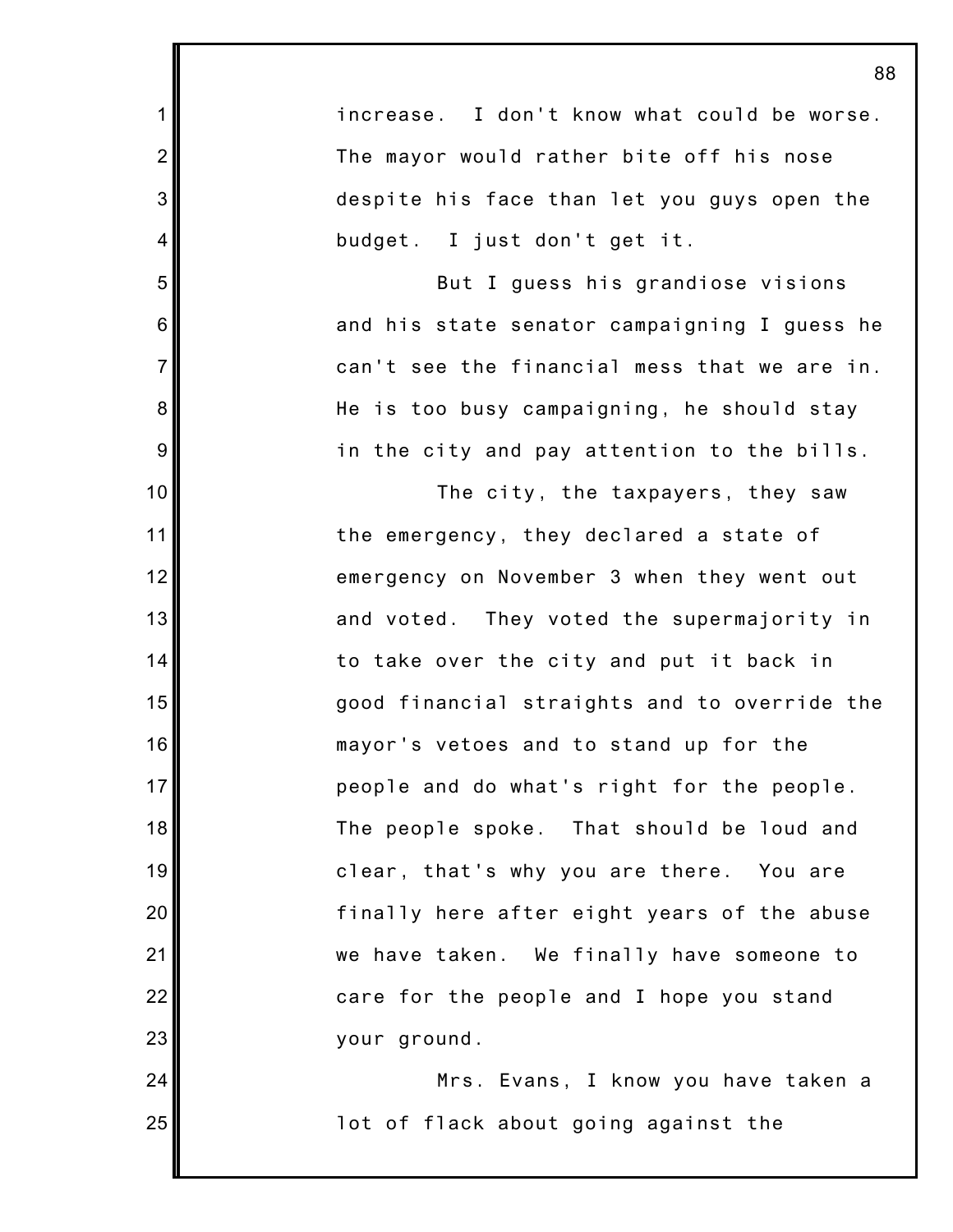administration and being in favor of all of the unions, well, that's not true and the reason I say that is because not that you are against the unions, but not that you are for them either. Your hands are tied. The unions are under contract. You can't make cuts as far as the unions, so I hope the people are aware of that, not that you wouldn't if there was a place to do it, but your hands are tied, so it's not like you are just favoring one over the other, it's not true. And even with the cuts that you made, my own family was affected by the cuts that you made, but that's fine. I mean, certain people are just going to have to take it, it's going to affect me even though people won't understand that, but I know it, but you are doing the right thing, so I'm not going to sit here and complain about it. I can't because we all have to tighten our belts and we have to trust you to know what you're doing.

1

2

3

4

5

6

7

8

9

10

11

12

13

14

15

16

17

18

19

20

21

22

23

24

25

That's why we elected you. We finally have a chance to get back to where -- it's going to take time, but not don't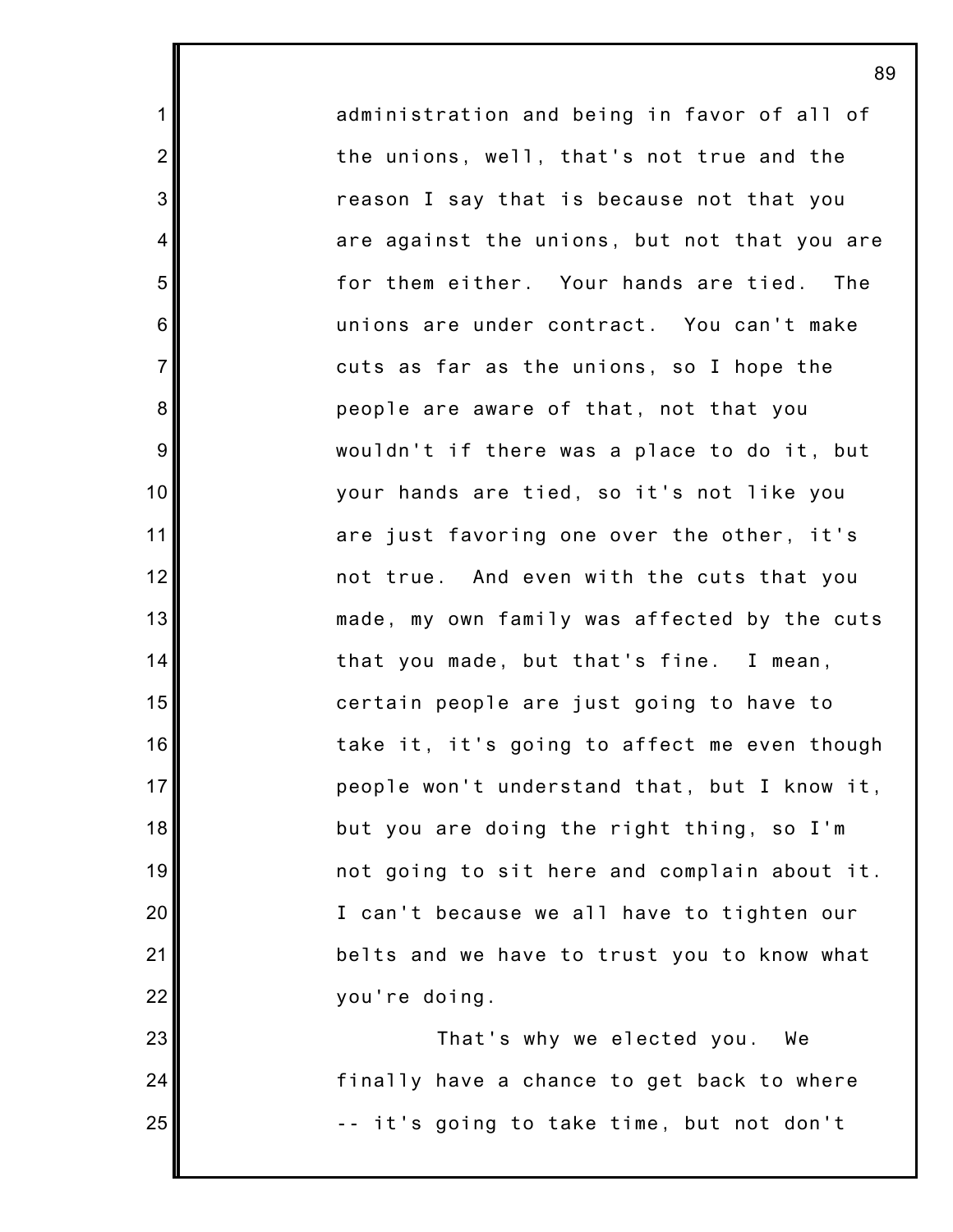|                 | 90                                           |
|-----------------|----------------------------------------------|
| 1               | give in. Just don't give in and we           |
| $\overline{2}$  | appreciate all you are doing. It's about     |
| 3               | time. Thank you very much.                   |
| $\overline{4}$  | MS. EVANS: Thank you. Is there               |
| 5               | anyone else who would like to address        |
| $6\phantom{1}6$ | council?                                     |
| $\overline{7}$  | MS. KRAKE: 5-A. MOTIONS.                     |
| 8               | MS. EVANS: Mr. McGoff, do you have           |
| 9               | any motions or comments?                     |
| 10              | MR. MCGOFF: Yes, please. Sorry for           |
| 11              | being tardy, I had another engagement to     |
| 12              | attend prior to the meeting. Just one very   |
| 13              | brief comment, there has been things said    |
| 14              | about the Nay Aug Zoo and/or what was the    |
| 15              | Nay Aug Zoo, the building and it's lease to  |
| 16              | Lackawanna College, I think it should also   |
| 17              | be mentioned that Lackawanna College has     |
| 18              | agreed to make I think it's over \$1 million |
| 19              | in improvements in the building the parking  |
| 20              | lots around the building. They are also      |
| 21              | responsible for the yearly maintenance and   |
| 22              | operational costs of the building and when   |
| 23              | it is completed it will be open to the       |
| 24              | public as an educational venue, so I think   |
| 25              | that there are is benefit to the lease of    |
|                 |                                              |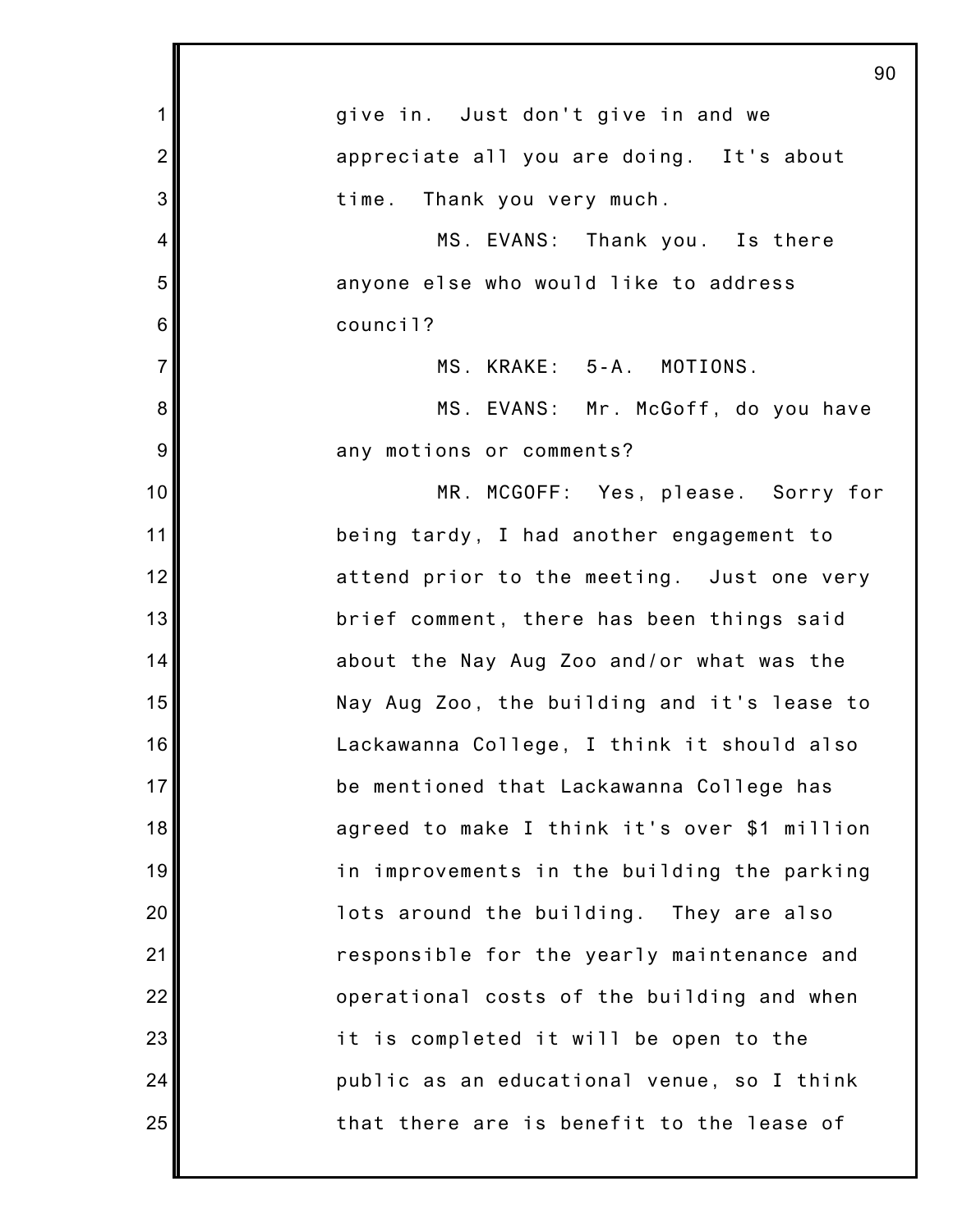|                 | 91                                           |
|-----------------|----------------------------------------------|
| 1               | the building to the school and benefit to    |
| $\overline{2}$  | the city and to the general public. And      |
| 3               | that's all. Thank you.                       |
| $\overline{4}$  | MS. EVANS: Thank you, Mr. McGoff.            |
| 5               | Mr. Rogan, do you have any comments or       |
| $6\phantom{1}6$ | motions at this time?                        |
| $\overline{7}$  | MR. ROGAN: Yes. Last week, I                 |
| 8               | received January's report from the Office of |
| $9\,$           | Economic and Community Development and I     |
| 10              | would like to provide my colleagues and the  |
| 11              | public at home with some of the highlights   |
| 12              | from the report. The homebuyer's program     |
| 13              | from the month of January four applications  |
| 14              | were received, three were approved and two   |
| 15              | were closed.                                 |
| 16              | Lackawanna Neighbors, the HOME               |
| 17              | Program, Lackawanna Neighbors, Incorporated, |
| 18              | purchased 208 Pittston Avenue on November 6, |
| 19              | This home is being funded with an<br>2009.   |
| 20              | HOME grant in order to continue the          |
| 21              | rehabilitation of homes in the South         |
| 22              | Scranton revitalization area. The lead       |
| 23              | paint testing was performed on November 2009 |
| 24              | and the bid notice was advertised also in    |
| 25              | November of 2009. The pre bid conference     |
|                 |                                              |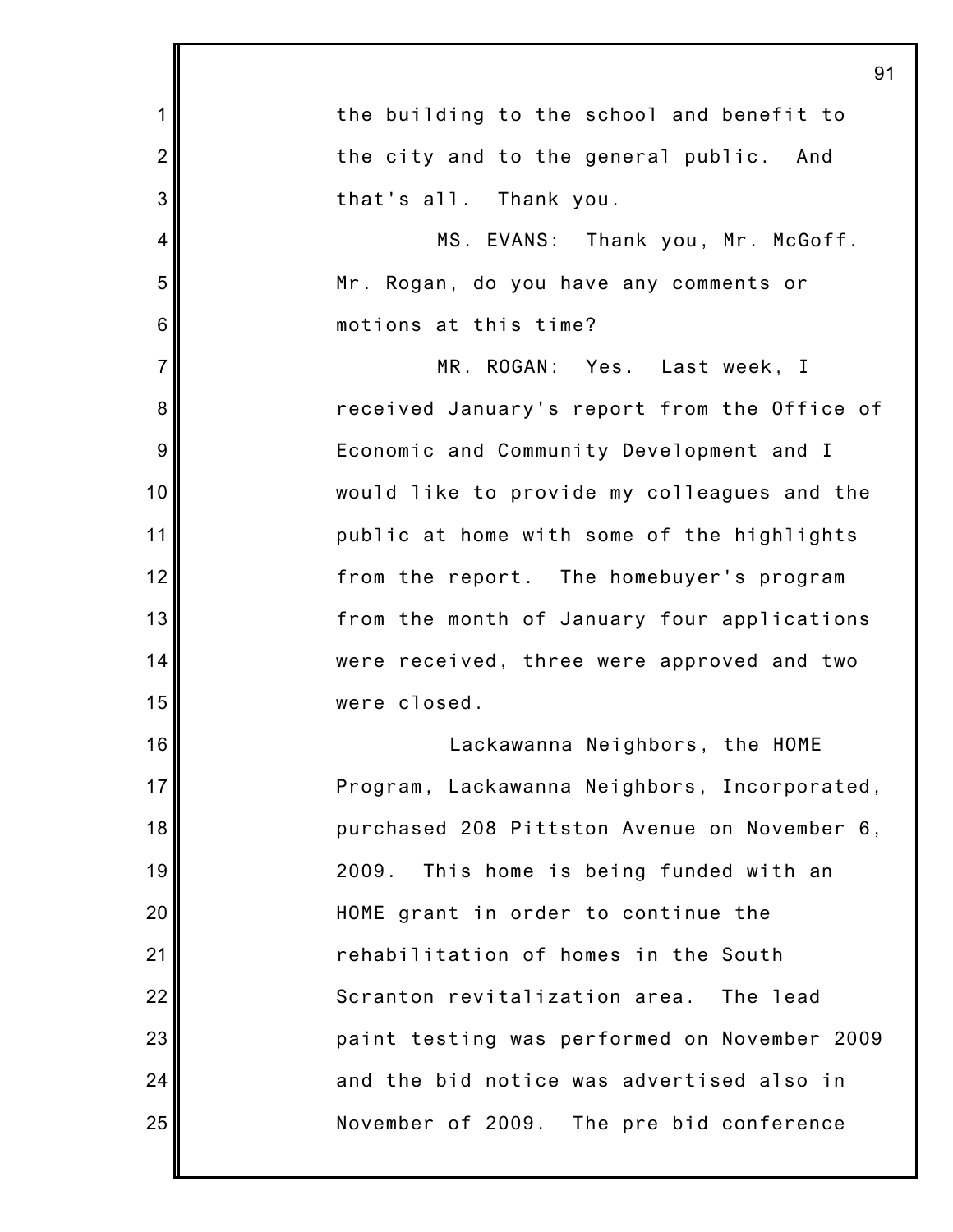was held in December with five contractors attending. The bid was opening was held on December 16, 2009, with four contractors submitting bids. After completions of renovations, this home will be sold to an eligible participant in the City of Scranton Homebuyer's program.

1

2

3

4

5

6

7

8

9

10

11

12

13

14

15

16

17

18

19

20

21

22

23

24

25

Homeless Prevention and Rapid Rehousing Program. The Homeless Prevention and Rapid Rehousing Program agreement between the United States Department of Housing and Urban development, HUD, and the City of Scranton was executed on September 2, 2009, in the amount of \$1,401,868. This funding is part of the American Recovery and Reinvestment Act of 2009.

The Community Development Block Grants. The Community Development Grant Recovery between the US Department of Housing and Urban Development and the City of Scranton was executed on September 1, 2009, in the amount of \$916,485. The funding is part of the American Recovery and Reinvestment Act of 2009.

The legal ad for CDBG-R paving was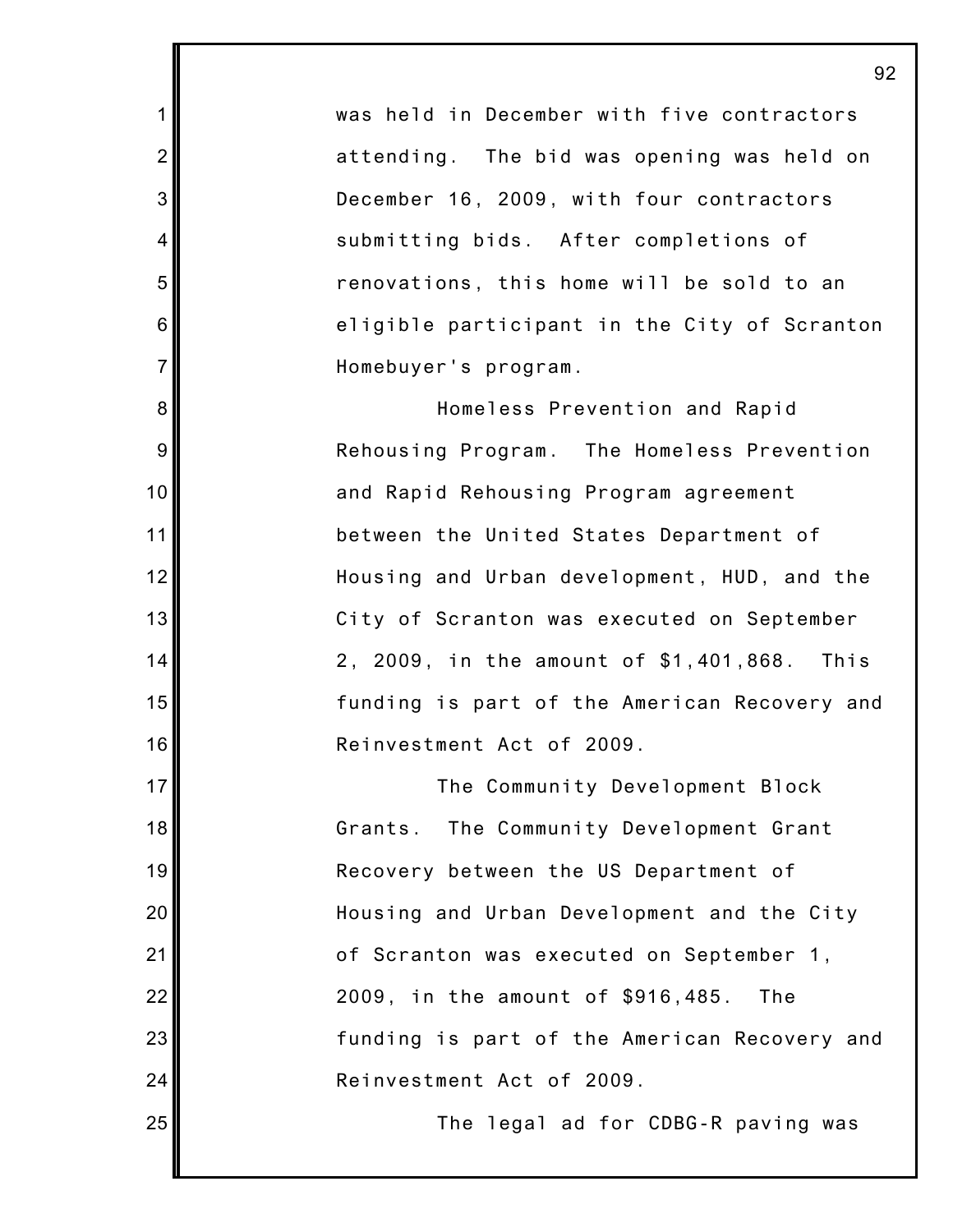advertised in the Scranton Times on September 14 and September 15, 2009. A pre bid conference was held on September 21, 2009, at OECD and the bid openings was held in city council chambers on September 29, 2009. The bids were reviewed by OECD solicitor for accuracy and compliance. A contract was executed on November 18, 2009, with Locust Ridge Construction. Due to the time of year it was necessary to delay payment until the Spring of 2010, so we will be looking forward to seeing more roads in the neighborhoods paved.

1

2

3

4

5

6

7

8

9

10

11

12

13

14

15

16

17

18

19

20

21

22

23

24

25

The Castle Deli, LCC was provided with \$25,000 of CDBG-R funding. The closing took place on December 23, 2009.

And Lackawanna Neighbors are a sub recipient for the NSP funding purchased their first foreclosed property at 718 Cedar Avenue on January 20, 2010. The environmental and SHEO clearance application were sent to the Commonwealth of Pennsylvania and received clearances on January 27, 2010. The lead paint testing was performed on January 25 and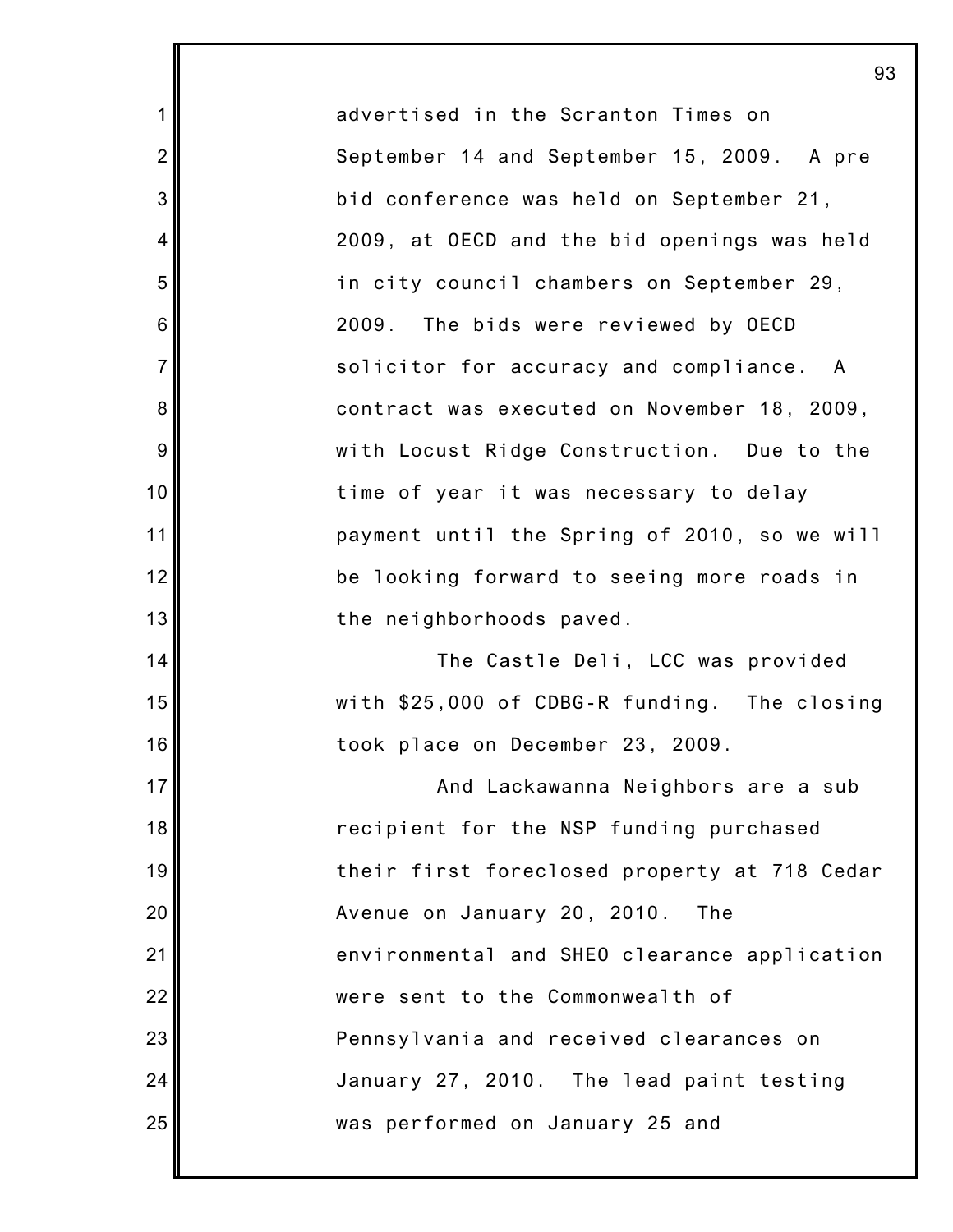rehabilitation specifics will be prepared very shortly. Rehabilitation work will begin once the begin notice is advertised and the pre bid conference is held. The house is already gutted and needs everything.

1

2

3

4

5

6

7

8

9

10

11

12

13

14

15

16

17

18

19

20

21

22

23

24

25

Additionally, environmentally friendly building materials and energy conservation and official products will be used for this rehabilitation.

Hyde Park senior baseball parking lot has been paved and water retention has been solved. Also, wall hanging units were installed on the South Scranton Little League to prevent pipes from freezing and an eight-foot gate was installed to let the mowing tractor enter the field.

In other business, Mrs. Krake, can you please send a letter to the Licensing Department asking them what the current process is it for landlords to come to city hall to pay the rental registration fee? And that is all I have for today.

> MS. EVANS: Thank you, Mr. Rogan. And, Mr. Loscombe, do you have any motions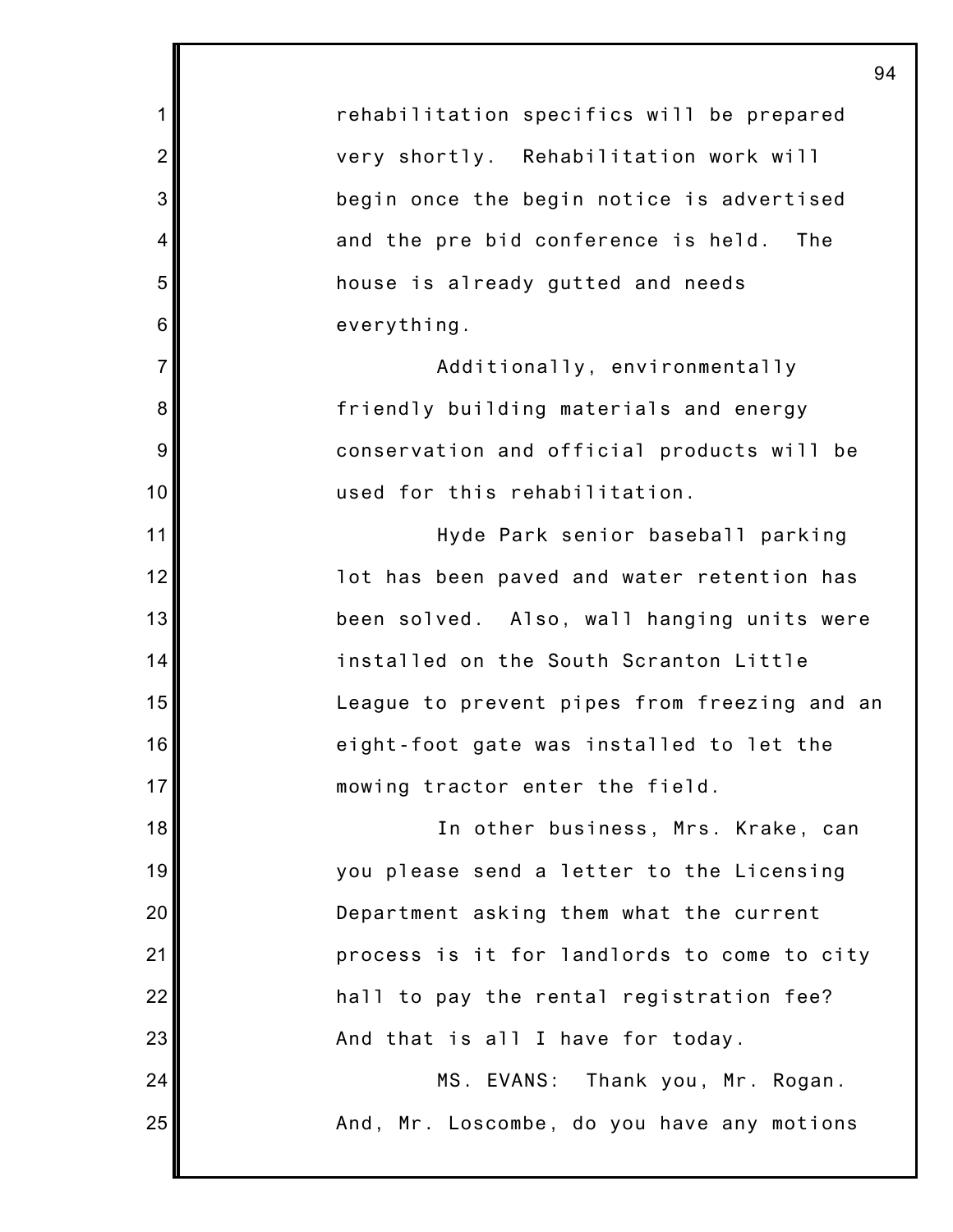or comments?

1

2

3

4

5

6

7

8

9

10

11

12

13

14

15

16

17

18

19

20

21

22

23

24

25

MR. LOSCOMBE: Yes, Mrs. Evans. Thank you. First thing, we will be introducing legislation this evening accepting the donation of five AED's or automatic external defibrillators. For those who don't know what that is, that's the heart thing with the paddles to give you a shock if you have a heart attack, okay? These were donated to the Scranton Fire Department by Sanofi-Pasteur and this donation was possible through one of the firefighter's connections with an employee of Sanofi-Pasteur and the agreement by the city to provide any necessary repairs that the units might incur through their use.

I would hope that the city would also work with the firefighters in an effort to enhance the public safety of our residents by coming to some sort of agreement to allow COM Center to dispatch the closest available unit in the event of a cardiac incident. Again, I would like to thank the firefighters for taking the initiative on this and if it's okay with the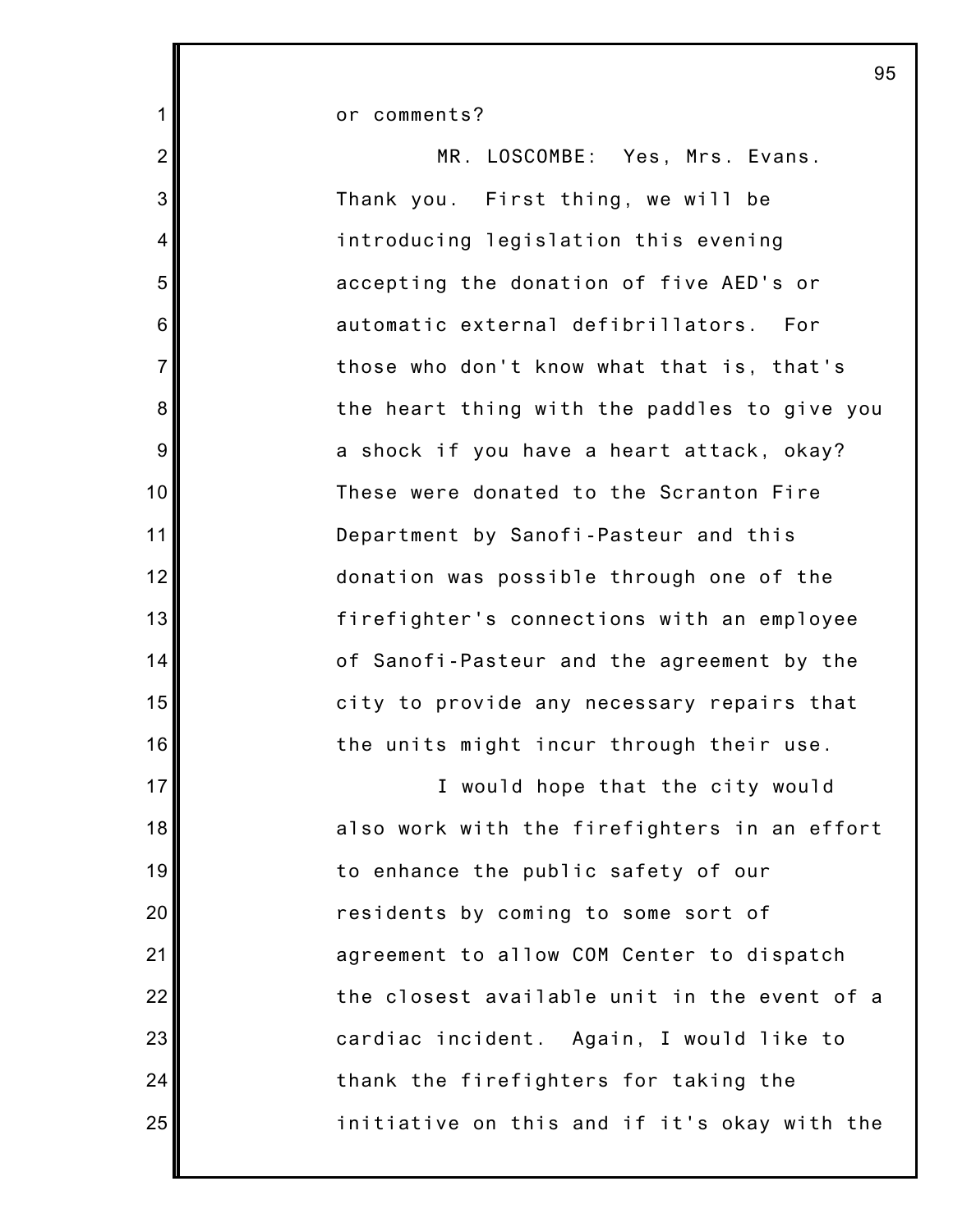|                | 96                                           |
|----------------|----------------------------------------------|
| $\mathbf 1$    | council I would like to ask Mrs. Krake if    |
| $\overline{2}$ | she can send a letter to Sanofi-Pasteur on   |
| 3              | our behalf --                                |
| 4              | MS. EVANS: Thank you.                        |
| 5              | MR. LOSCOMBE: -- thanking them for           |
| 6              | their generous donations.                    |
| $\overline{7}$ | Next is budget cuts. Pretty much             |
| 8              | I'll repeat what I said last week regarding  |
| 9              | the budget cuts. Again, this is -- it's a    |
| 10             | hard decision for us. It's probably one of   |
| 11             | the hardest decisions when we have to        |
| 12             | perform as councilmen to cut anybody's job   |
| 13             | or salaries. I do know and admire many of    |
| 14             | the personnel that will be affected by the   |
| 15             | decisions, also. And contrary to what the    |
| 16             | printed media would have you believe, we are |
| 17             | not out to hurt anyone. Our decisions are    |
| 18             | not personal or politically motivated.       |
| 19             | In my interview for my appointment I         |
| 20             | made a commitment to open a budget if there  |
| 21             | was an opportunity for additional cost       |
| 22             | savings. I believe that a cost savings is    |
| 23             | possible and necessary in these economic     |
| 24             | times. If city council does not start        |
| 25             | tightening the budget belt immediately, we   |
|                |                                              |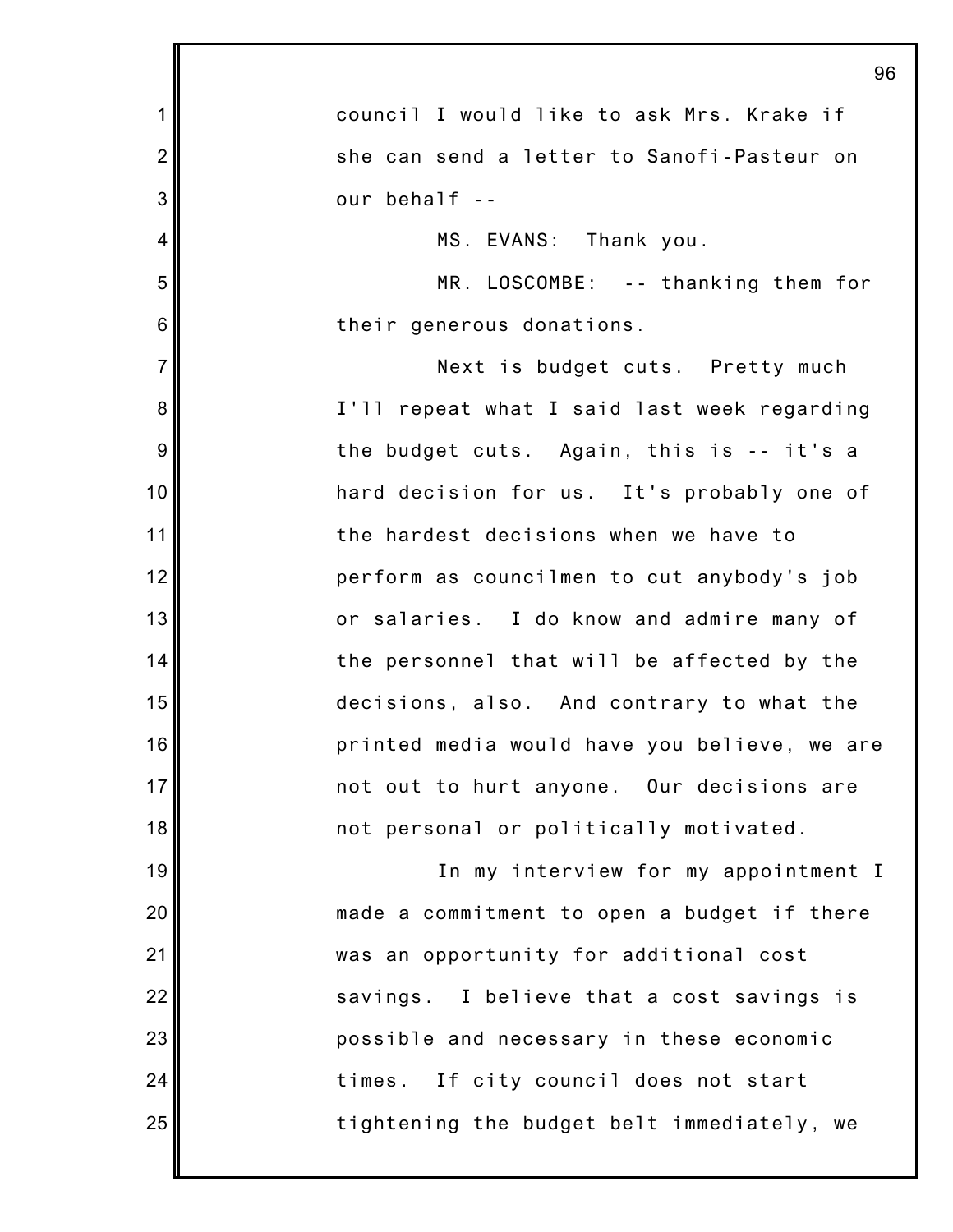are only going to prolong the inevitable. There is little that we can do today but look at the areas that have increased in cost and personnel over the last eight years. It was mentioned tonight about the Moses Taylor Hospital. The state government and the county government in our own backyard here have taken measurements that have made tough decisions to bring financial stability to their respective governments and it's time for the city through city council with or without the mayor's cooperation at this point to attempt to bring financial stability to Scranton and this is, once again, our first step toward recovery.

1

2

3

4

5

6

7

8

9

10

11

12

13

14

15

16

17

18

19

20

21

22

23

24

25

Next, I just have a couple of questions for Mr. McGoff, I wasn't on council prior to this here, but you had asked a few questions last week and it got peaking my interest in a few things here. Since the time you are appointed to city council you voted in favor of the 2007, '8, '9 and '10 budgets. The mayor's 2007 budget cut department director's salaries by 5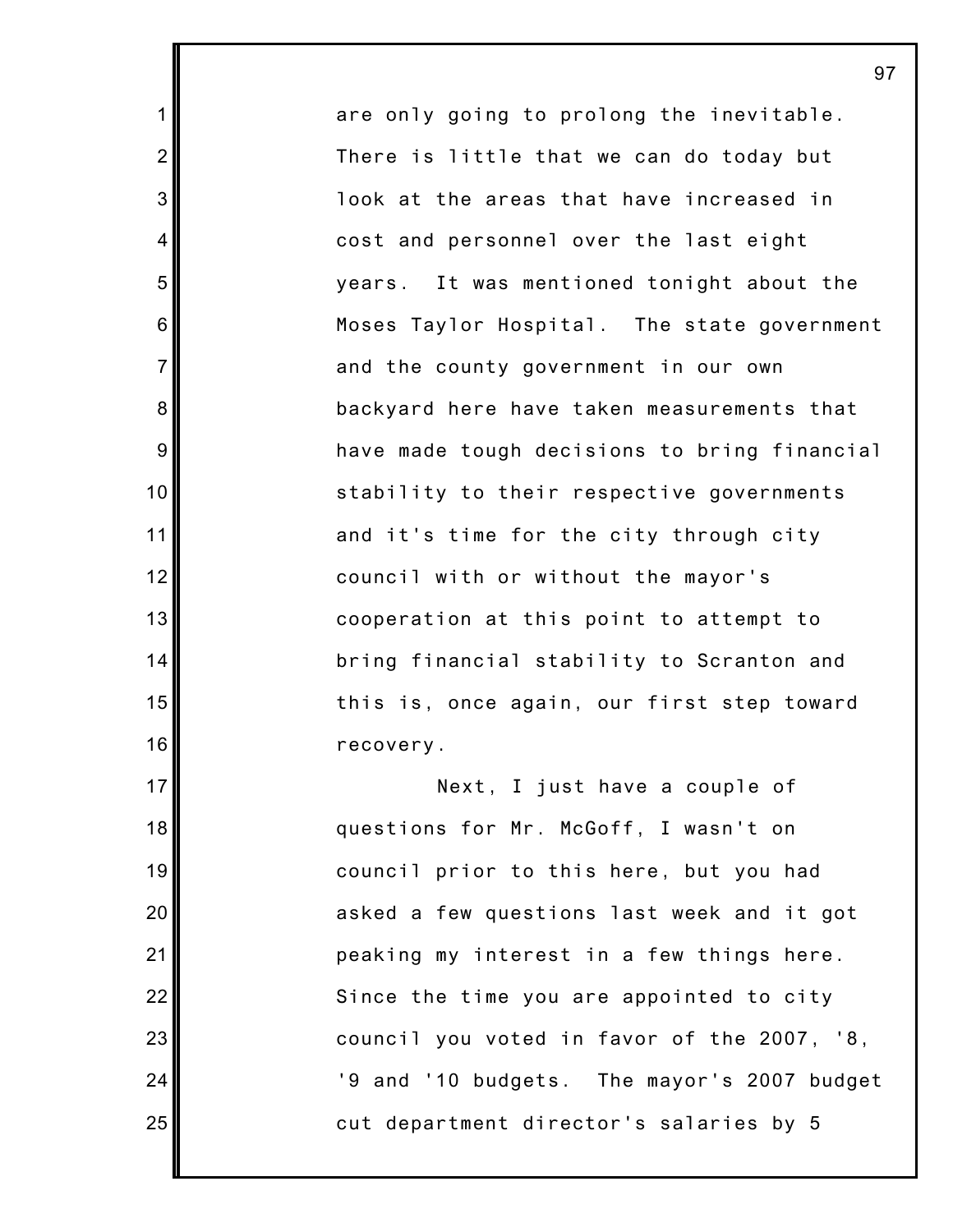percent, but also awarded raises to nonunion employees. I'm sorry, in the mayor's 2008 budget he not only restored those raises, but he also awarded raises to the nonunion employees in middle management whose salaries had not been decreased. I just have a few questions related to these budgets.

1

2

3

4

5

6

7

8

9

10

11

12

13

14

15

16

17

18

19

20

21

22

In the 2007 budget the mayor had six SIT clerks and deleted six cops ahead from the police department. Can you justify those additions and deletions, please, and what are the duties and responsibilities and the SIT clerks and members of the Cops Ahead Program.

MR. MCGOFF: I'm sure I was here for that budget.

MR. LOSCOMBE: For 2008, seven and eight.

MS. EVANS: Uh-hum.

MR. MCGOFF: Was I? At this point in time, I don't remember.

23 24 25 MR. LOSCOMBE: Do you know how many SIT clerks the city current employees? MR. MCGOFF: I do not.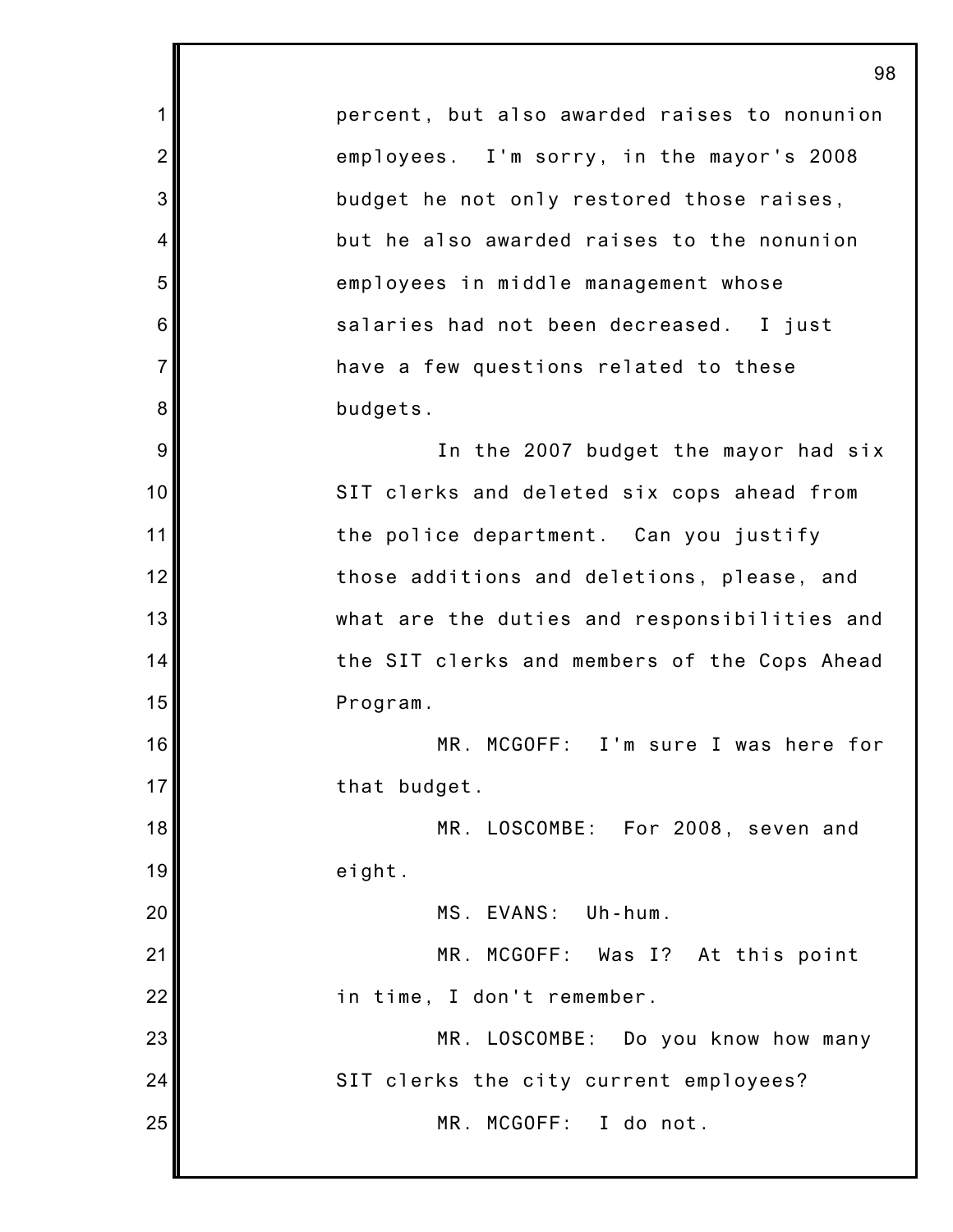1 2 3 4 5 6 7 8 9 10 11 12 13 14 15 16 17 18 19 20 21 22 23 24 25 99 MR. LOSCOMBE: In the 2007 budget the mayor eliminated the real estate coordinator and the KOZ coordinator loan assistant from OECD. How are the OECD employees able to absorb the duties and responsibilities of those eliminated positions? MR. MCGOFF: I have no idea. MR. LOSCOMBE: In the 2007 budget the mayor deleted the BOCA review enforcement officer. How are the duties and responsibilities of this position absorbed by the Department of Licensing, Inspection and permits? MR. MCGOFF: I don't know. MR. LOSCOMBE: In the 2007 budget, the contingency fund was increased from \$395,361 to \$504,634 for a total increase of \$109,272. This is the contingency fund. Do you know where the additional funds came from and for what purpose it was used? MR. MCGOFF: That's three years ago, I don't know. MR. LOSCOMBE: In the 2008 budget the mayor increased the salary of his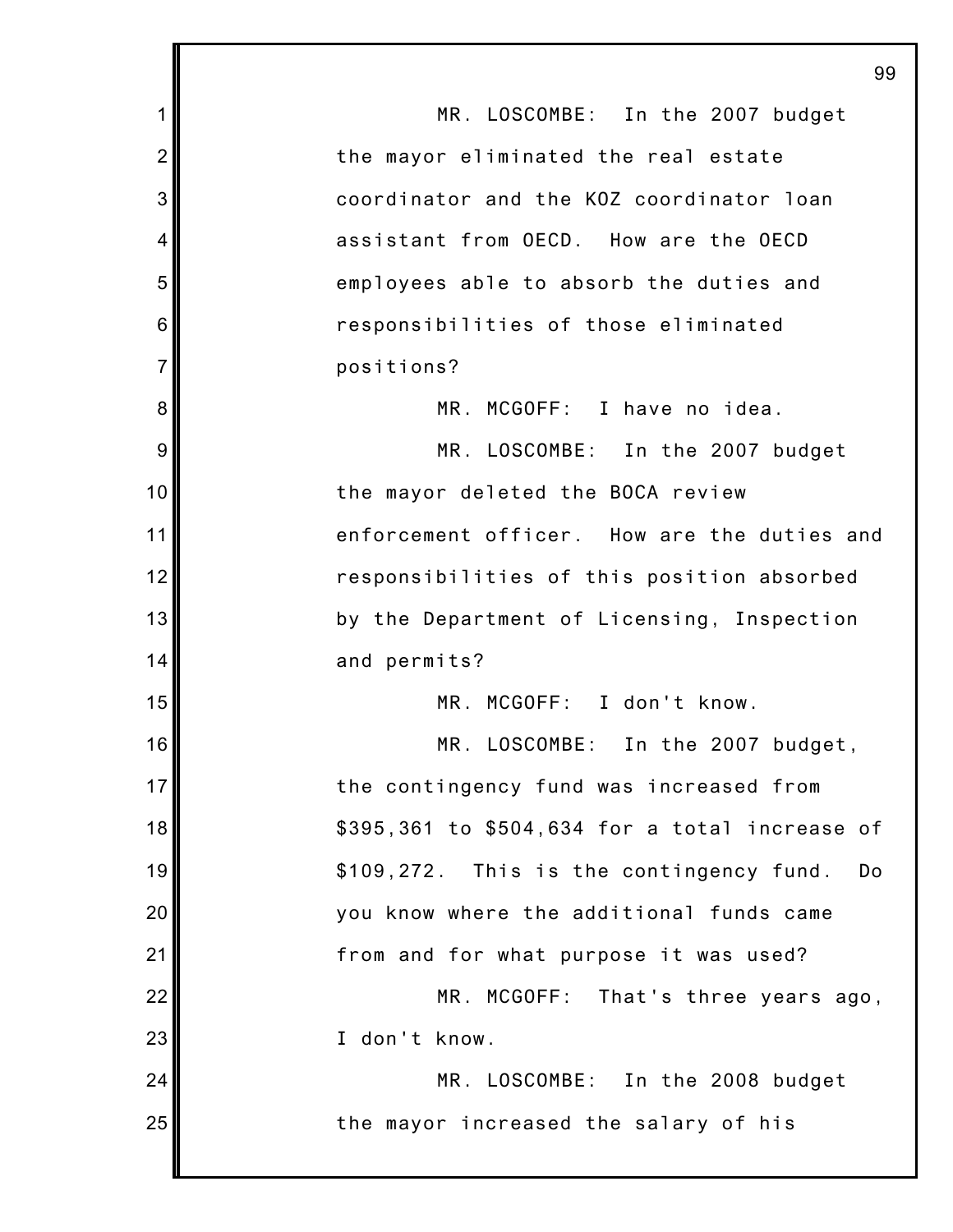|                | 100                                            |
|----------------|------------------------------------------------|
| $\mathbf 1$    | confidential secretary from \$29,000 to        |
| $\overline{2}$ | \$32,000 while at the same time the position   |
| 3              | of clerical administrative assistant paid      |
| 4              | only \$23,946. Do you know what formula was    |
| 5              | used in the justification for this salary      |
| 6              | increase?                                      |
| $\overline{7}$ | MR. MCGOFF: I would guess that it              |
| 8              | was to put it into some congruence with        |
| $9\,$          | union salaries, but I again, you are asking    |
| 10             | me something that happened --                  |
| 11             | MR. LOSCOMBE: I just have a few                |
| 12             | more here.                                     |
| 13             | MR. MCGOFF: -- two years ago. I                |
| 14             | think two years ago, aren't we?                |
| 15             | MR. LOSCOMBE: In the 2008 budget               |
| 16             | the mayor increased the salaries of the        |
| 17             | business administrator from \$80,750 to        |
| 18             | \$85,000; the finance manager from \$40,000 to |
| 19             | \$44,000; the senior accountant from \$34,000  |
| 20             | to \$37,400; and the financial analyst from    |
| 21             | \$34,000 to \$35,0000. What was the basis      |
| 22             | used to determine their raises and the         |
| 23             | justification for each and do you know what    |
| 24             | the duties and responsibilities are for each   |
| 25             | of those positions?                            |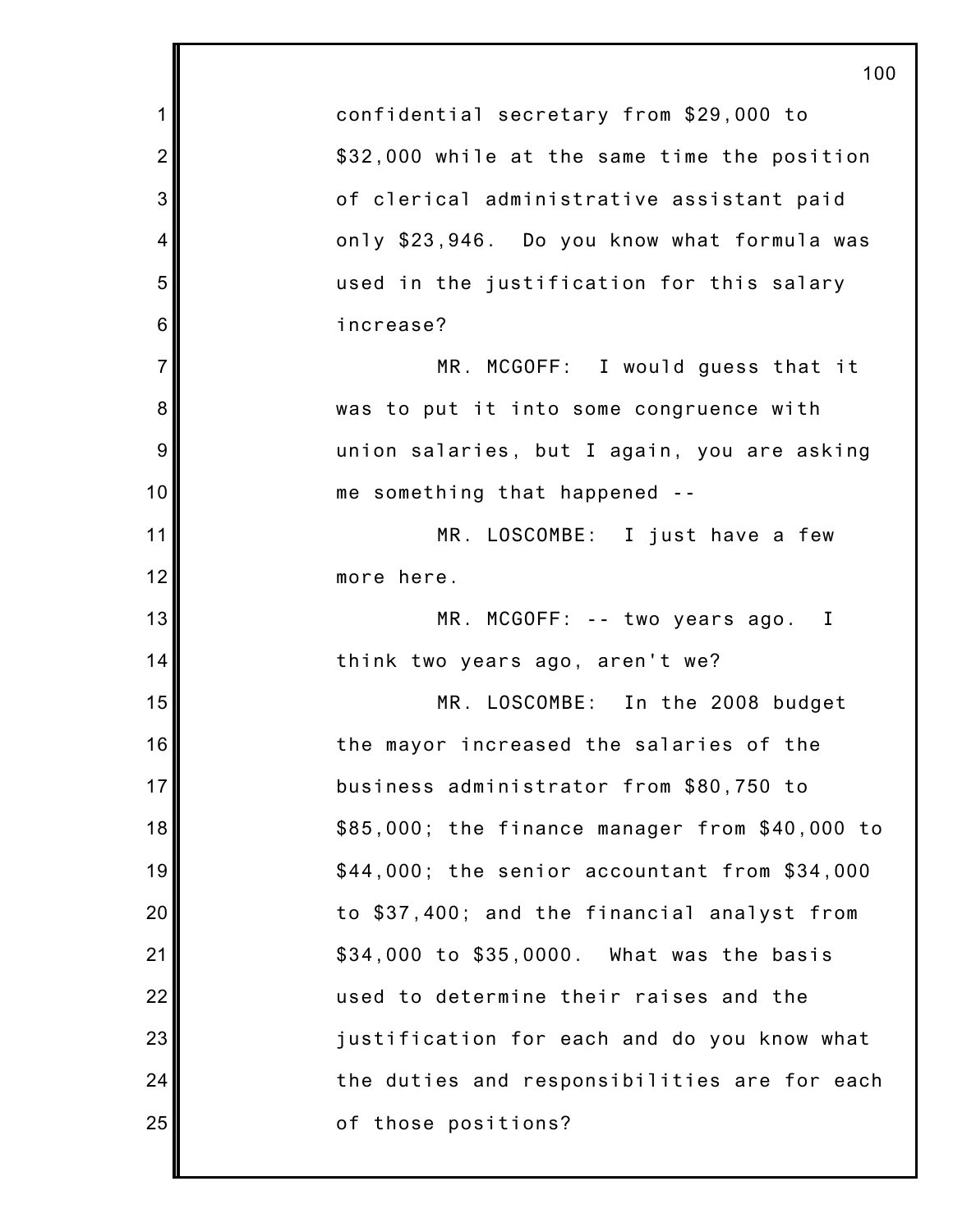|                | 101                                          |
|----------------|----------------------------------------------|
| 1              | MR. MCGOFF: Business administrator,          |
| $\overline{2}$ | yes. What were the other two?                |
| 3              | MR. LOSCOMBE: The finance manager            |
| 4              | and the senior accountant?                   |
| 5              | MR. MCGOFF: They assist the                  |
| 6              | business administrator.                      |
| $\overline{7}$ | MR. LOSCOMBE: The financial                  |
| 8              | analyst?                                     |
| 9              | MR. MCGOFF: They assist the                  |
| 10             | business administrator.                      |
| 11             | MR. LOSCOMBE: In the 2008 budget             |
| 12             | the mayor increased the salaries of the      |
| 13             | human resources director from \$47,500 to    |
| 14             | \$50,000 and the confidential secretary from |
| 15             | \$29,000 to \$32,000. Is it the same basis   |
| 16             | used for these raises or what was the        |
| 17             | justification?                               |
| 18             | MR. MCGOFF: I don't know why that            |
| 19             | amount was chosen, but they had not received |
| 20             | any raises in the past.                      |
| 21             | MR. LOSCOMBE: In the 2008 budget             |
| 22             | the salaries of the information technology   |
| 23             | manager increased from \$47,500 to \$55,000. |
| 24             | The computer support specialist increased    |
| 25             | from \$35,000 to \$40,000 and the network    |
|                |                                              |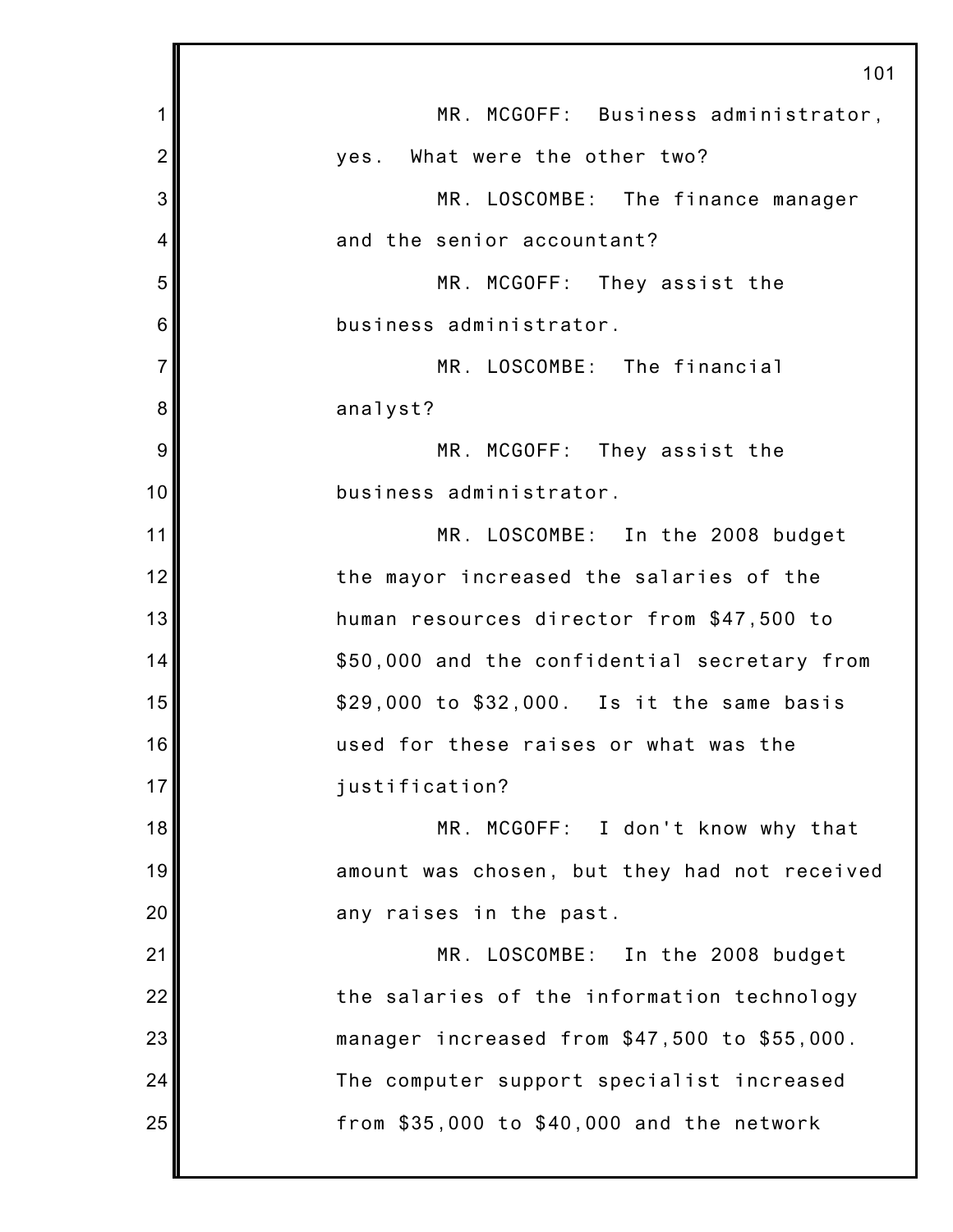|                | 102                                          |
|----------------|----------------------------------------------|
| 1              | systems manager increased from \$40,000 to   |
| $\overline{2}$ | \$45,000, all of which are jobs created by   |
| 3              | the mayor. What was the basis used to        |
| $\overline{4}$ | determine these raises and what duties       |
| 5              | increased the merit of these raises?         |
| 6              | MR. MCGOFF: Again, you are asking            |
| $\overline{7}$ | something that took place, you know, two     |
| 8              | years ago.                                   |
| 9              | MR. LOSCOMBE: In the 2008 budget             |
| 10             | the mayor eliminated the accounts receivable |
| 11             | clerk in the Treasurer's Office. This        |
| 12             | position was created by PEL in the Recovery  |
| 13             | Plan. Why was this position --               |
| 14             | MR. MCGOFF: I don't know.                    |
| 15             | MR. LOSCOMBE: At the same time the           |
| 16             | mayor increased the salary of the Treasurer  |
| 17             | from 40 to 48,0000 dollars and the same base |
| 18             | -- what was the same basis to determine the  |
| 19             | raise on that one?                           |
| 20             | MR. MCGOFF: I imagine that they had          |
| 21             | not received a raise or that position had    |
| 22             | not received a raise in a number of years.   |
| 23             | MR. LOSCOMBE: And why was the clerk          |
| 24             | eliminated and who absorbed those duties?    |
| 25             | MR. MCGOFF: I'm not sure.                    |
|                |                                              |

Ш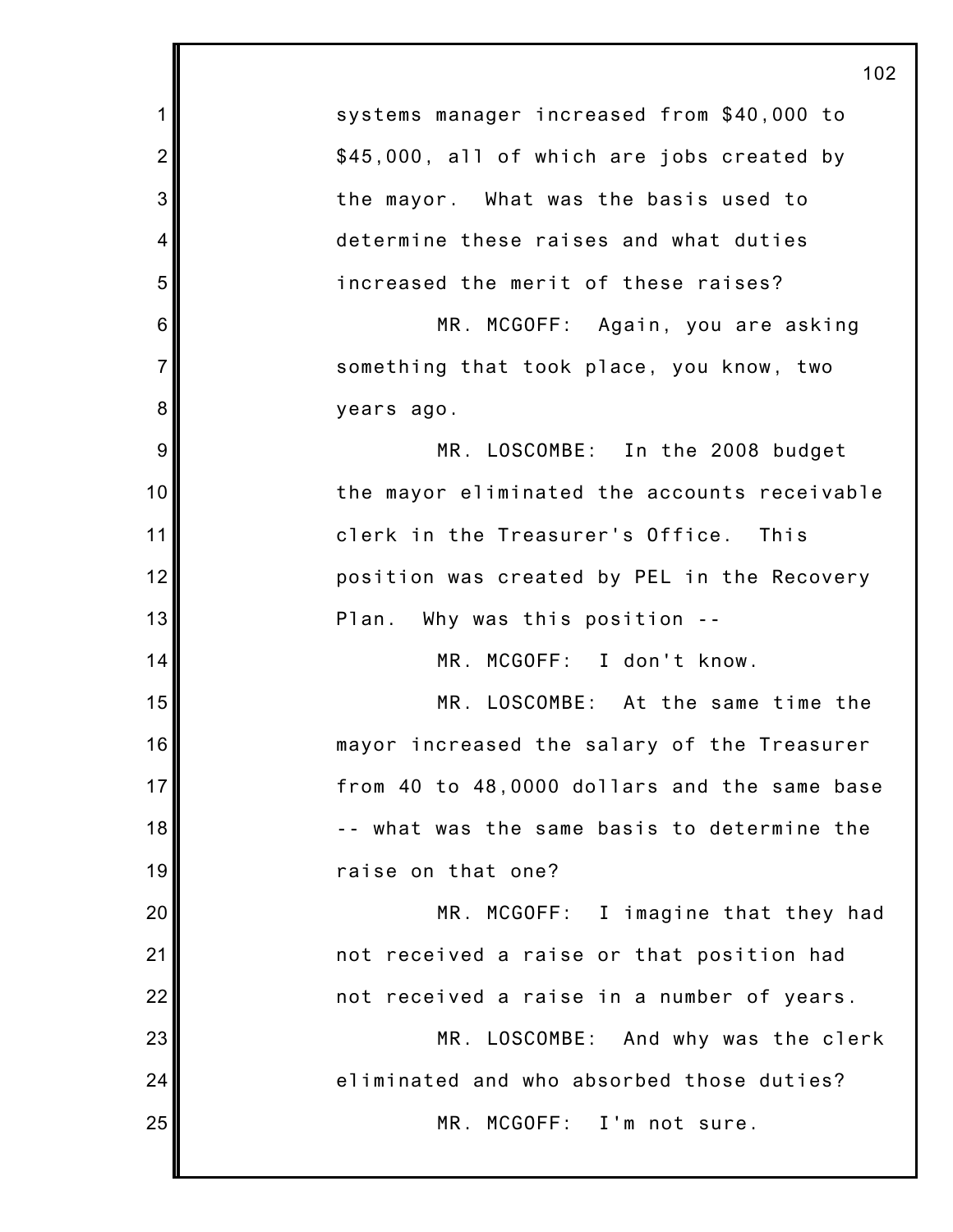1 2 3 4 5 6 7 8 9 10 11 12 13 14 15 16 17 18 19 20 21 22 23 24 25 103 MR LOSCOMBE: In the 2008 budget the mayor eliminated the positions of housing rehab management supervisor of ADA, one program manager, and one labor standard officer construction coordinator, ADA compliance. Do you know why these positions were eliminated? MR. MCGOFF: No, I do not. MR. LOSCOMBE: And at the same time he added a director of community planning and development, a director of housing and ADAA compliance and an environmental project coordinator. Do you know what the duties of the environment project coordinator are? MR. MCGOFF: At this time, I don't. MR. LOSCOMBE: In the 2008 budget the salaries of the city solicitor increased from \$66,500 to \$70,000. One assistant city solicitor increased from \$32,900 to \$36,900; and the confidential secretary increased from \$29,000 to \$32,000. Same question, what was the justification for these raises? MR. MCGOFF: Probably additional duties. MR. LOSCOMBE: In the 2008 budget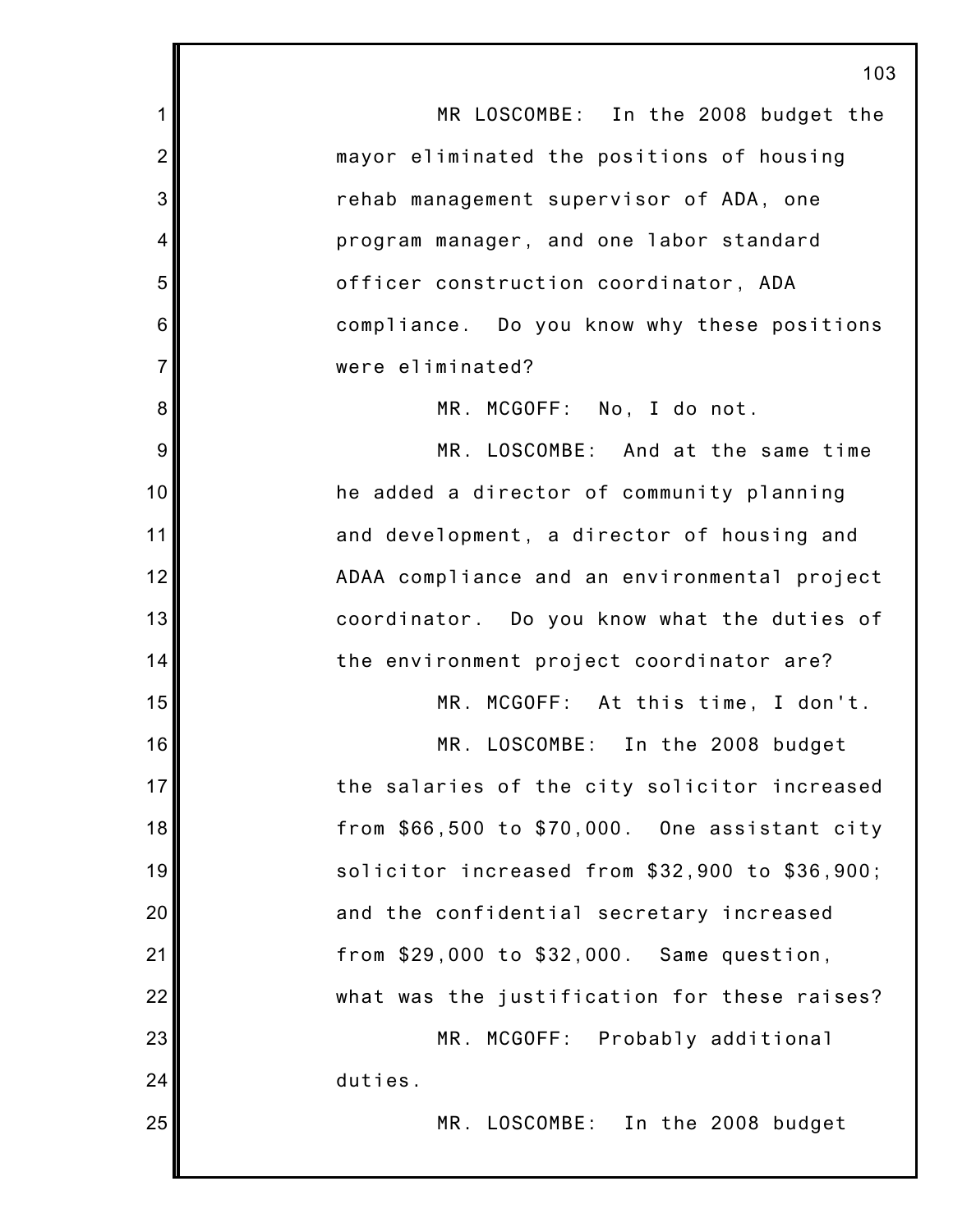the mayor increased the salary of the DPW director from \$61,750 to \$65,000. At the same time the mayor added a position of city engineer at a salary of \$50,000. Since the DPW director did not fill the two positions of director and city engineer like it's predecessor, Mr. George Parker, what was the basis to determine this raise and why was this salary never decreased in correlation to the decreased duties and responsibilities? And the mayor also added an administrative assistant to this department at a salary of \$23,946.

1

2

3

4

5

6

7

8

9

10

11

12

13

14

15

16

17

18

19

20

21

22

23

24

25

In the 2008 budget the mayor increased the salaries of DPW highway foreman, the refuse foreman, the traffic maintenance foreman and the recycling foreman from \$36,200 to \$39,000. At the same time he increased the salary of the fleet manager to \$37,000 to \$39,000. How did the duties and responsibilities of each of these positions increase to merit a pay hike?

MR. MCGOFF: You are asking me asking something that happened two years ago

104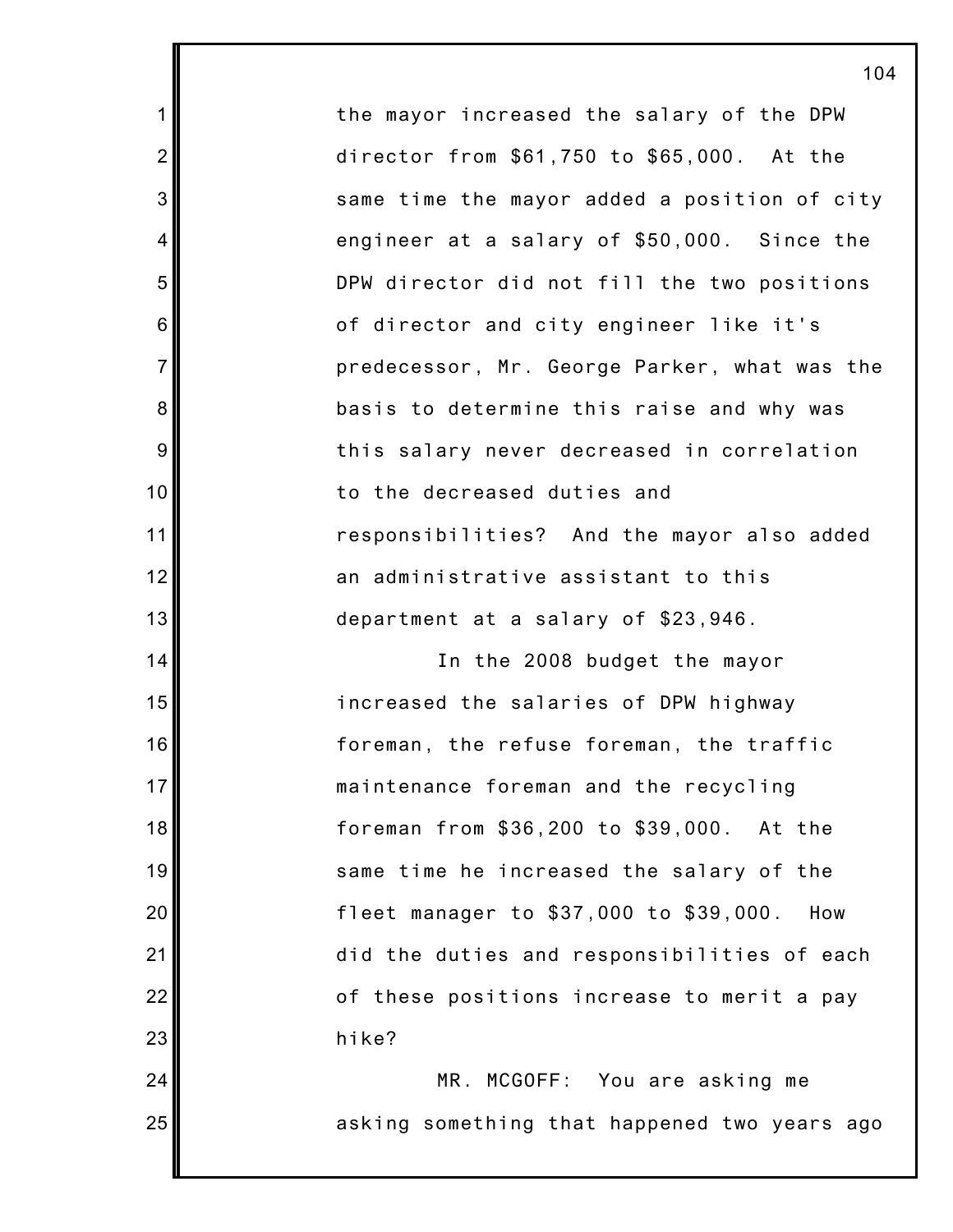and at this point in time I don't have an answer for you. I will say that some -- the raises that were given were to -- many of them were to positions that had not received raises in a period of time and it was deemed that they were -- that that should be done.

1

2

3

4

5

6

7

8

9

10

11

12

13

14

15

16

17

18

19

20

21

22

23

24

25

MR. LOSCOMBE: A lot of these were newly created positions only a year or two old, too, so let's see here. In the Department of Parks and Recreation the mayor increased the salaries of the following position: Director from \$47,500 to \$50,000. Parks and recreation specialist from \$35,000 to \$38,000. Recreation specialist from \$35,000 to \$38,000 and a program manager from 35 to 38,000. The last three were job creations under this mayor and what was the basis used to determine the increases for these job creation?

MR. MCGOFF: Again, you are asking me something that happened two years ago and I don't have that knowledge at this time.

MR. LOSCOMBE: In the 2008 budget the mayor increased the line item entitled "Other salary, miscellaneous in the parks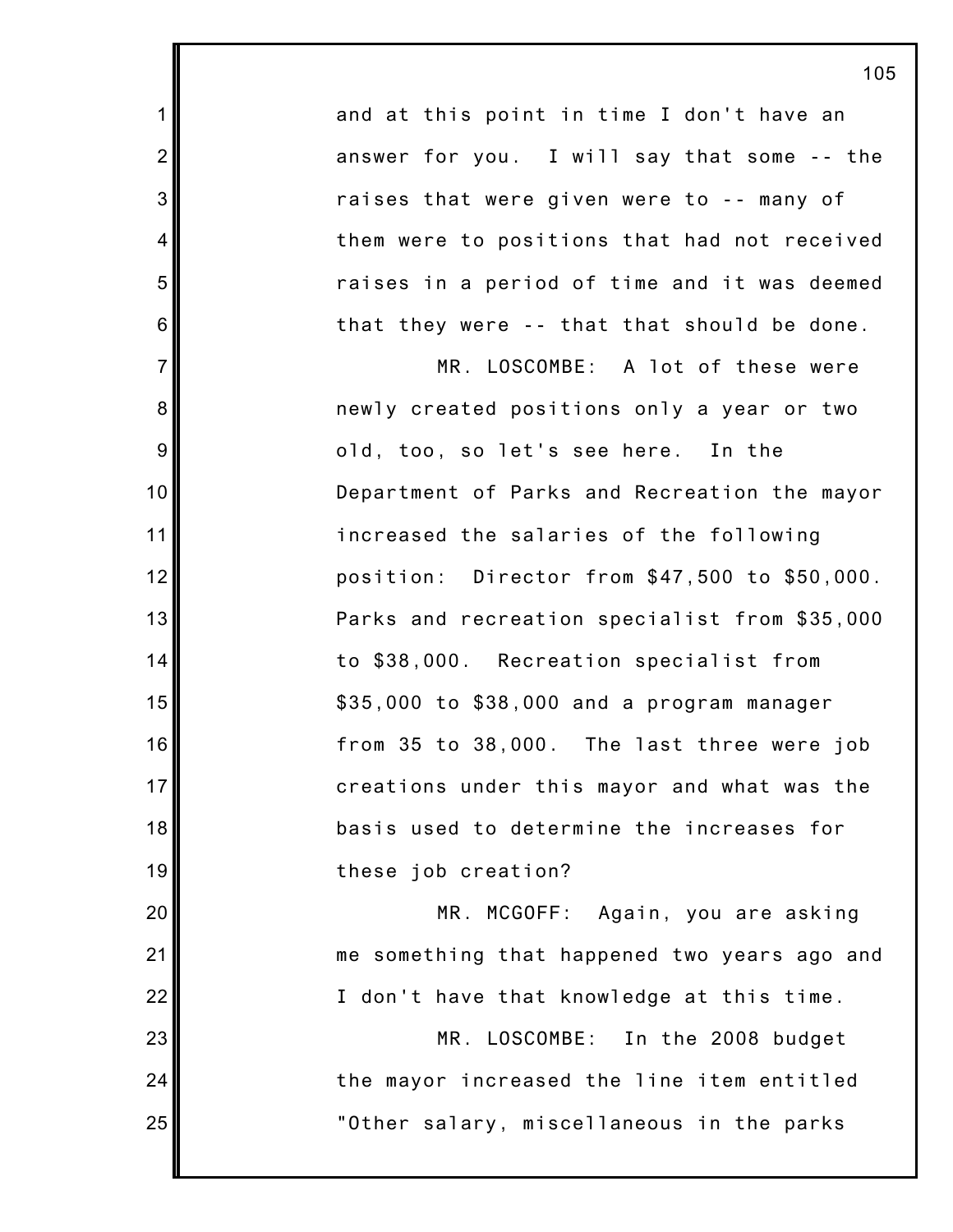|                | 106                                          |
|----------------|----------------------------------------------|
| 1              | and recreation department" from \$372,025 to |
| $\overline{2}$ | \$400,300 for a total increase of \$28,274.  |
| 3              | Could you explain that line item and the     |
| 4              | funding increase or some reason.             |
| 5              | MR. MCGOFF: You can continue to ask          |
| 6              | about the 2008 budget, you are going to get  |
| $\overline{7}$ | the same response. If you want me to go      |
| 8              | back and examine the 2008 budget and inquire |
| 9              | as to why these things were done I'll do     |
| 10             | that for you.                                |
| 11             | MR. LOSCOMBE: Okay. Well, in                 |
| 12             | consideration of time constraints I'll       |
| 13             | refrain from questioning the 2009 and 2010   |
| 14             | budgets, Mr. McGoff's knowledge of these     |
| 15             | budgets may likely mirror his previous       |
| 16             | responses.                                   |
| 17             | It seems evident that no particular          |
| 18             | formula appears to have been used to         |
| 19             | determine raises and that all of the salary  |
| 20             | increases I question tonight apply solely to |
| 21             | management positions. Throughout the last    |
| 22             | eight years, it is only management that has  |
| 23             | been benefited from job creations and salary |
| 24             | increases.                                   |
| 25             | Further, many management and cabinet         |
|                |                                              |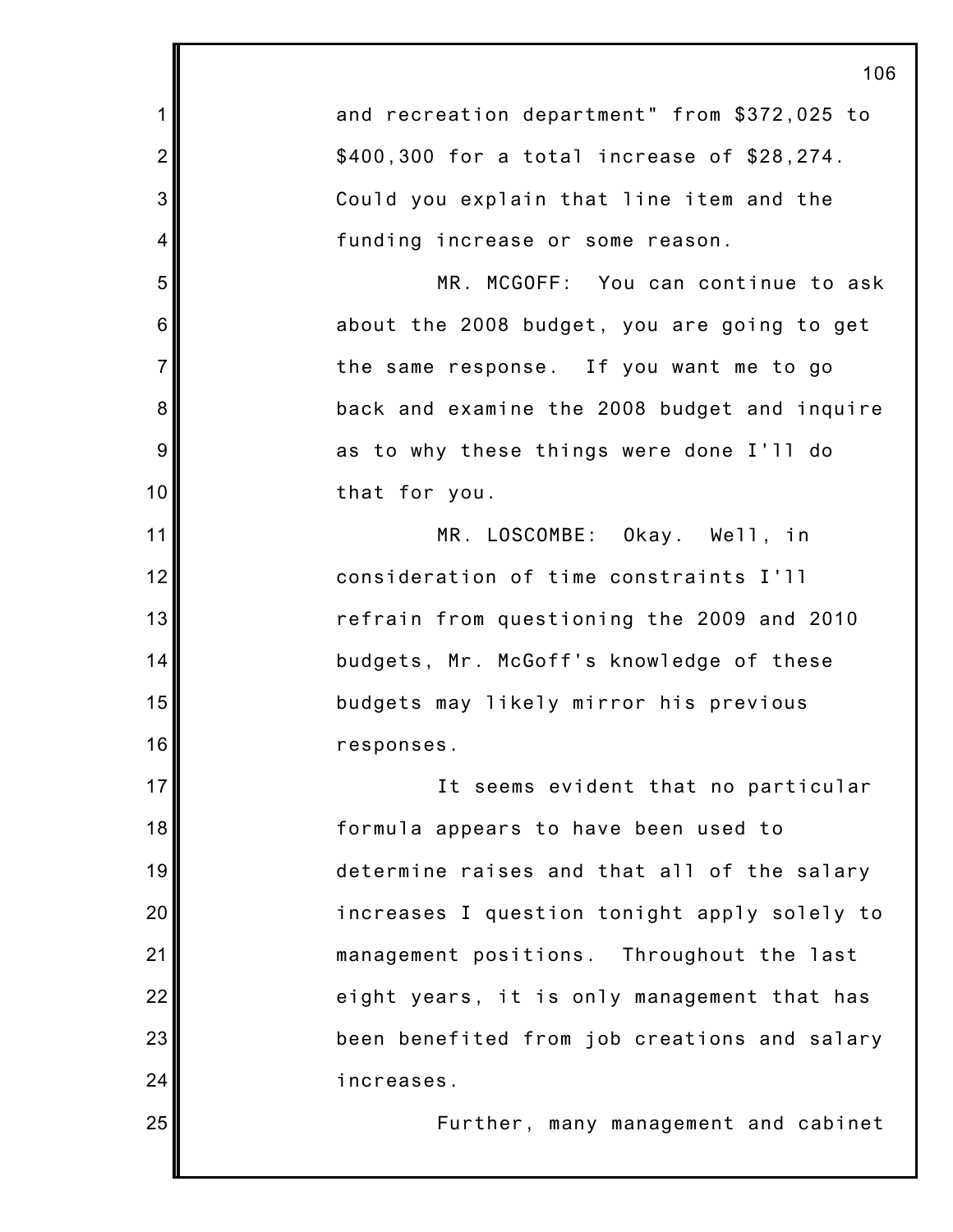positions over the last eight years have been filled by individuals who lack appropriate credentials and/or professional experience in their fields. Consequently, many raises and job creations cannot be justified in a satisfactory manner. Unfortunately, the newspaper has failed to report these issues for whatever it's reason with the exception of the fiasco involving the creation of the assistant zoning officer position and the mayor's appointment of an unqualified applicant to that position. This incident should have served as a red flag to the newspaper and additional investigation into other positions was merited. However, the newspaper chose to drop the ball. And that is all I have. MS. EVANS: Thank you, Mr. Loscombe.

1

2

3

4

5

6

7

8

9

10

11

12

13

14

15

16

17

21

22

23

24

25

18 19 20 Mr. Joyce, do you have any motions or comments?

MR. JOYCE: Yes. Over the past week I have received various types of feedback from the public regarding the proposed budget cuts. Much of the feedback that I received was positive, however, there were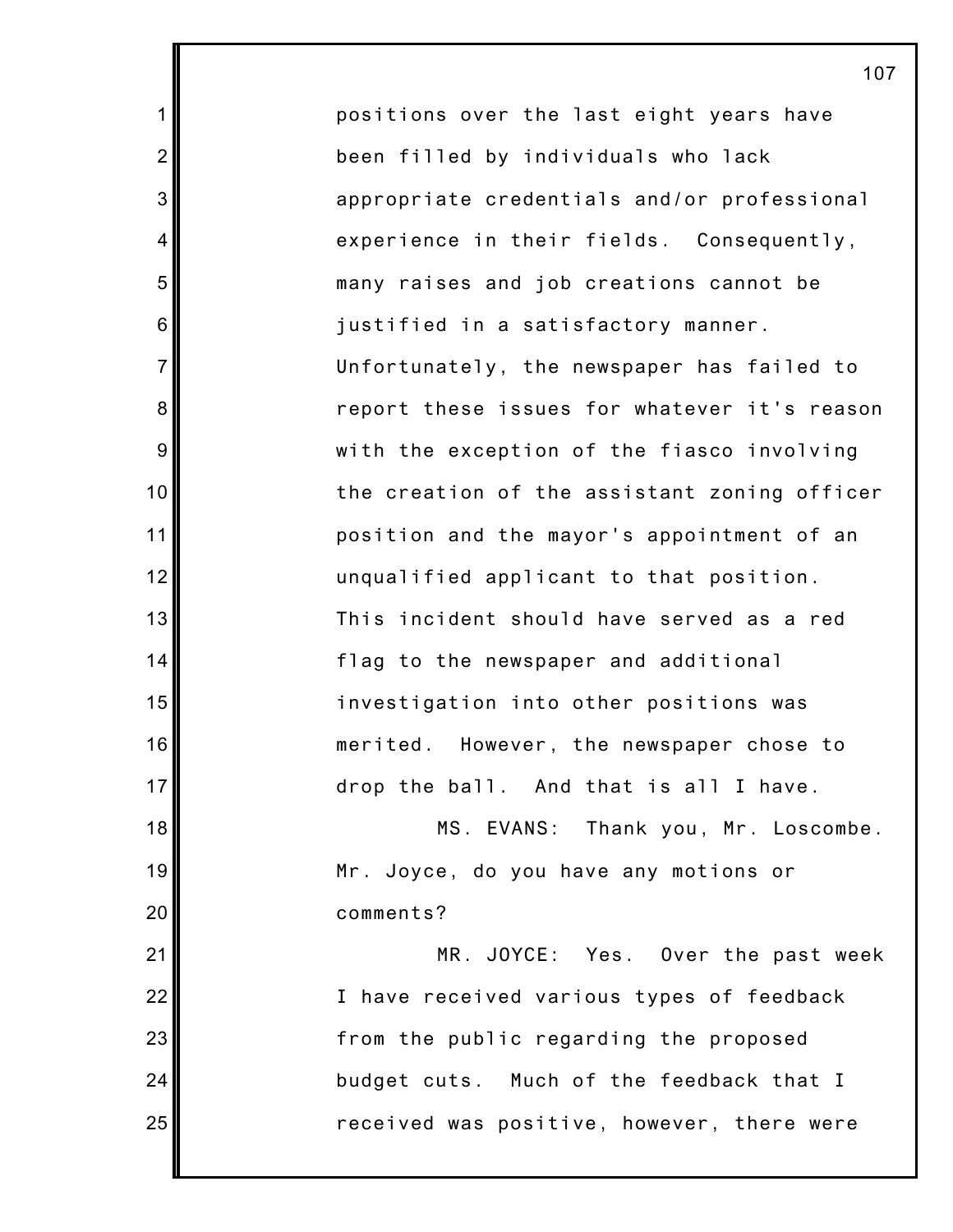those who questioned whether or not I know the strain these proposed cuts may cause on some of the folks who had reductions in pay or some of the folks who had their jobs eliminated.

1

2

3

4

5

6

7

8

9

10

11

12

13

14

15

16

17

18

19

20

21

22

23

24

25

To answer that question that some of my critics may have, I do realize the strain that is caused by cuts, however, these cuts are what are in the best interest of the city in order to prevent Scranton from incurring more debt.

To share my own personal story, I myself received an approximate \$7,000 reduction in pay in 2009 in comparison to my salary from 2008. The company I worked for decided to make pay cuts in order to respond to a debt that was incurred as the company was losing money during recent economic struggles.

In addition to the \$7,000 salary reduction, I was also required to pay more for my health insurance which resulted in an additional cost of approximately \$1,000 per year. In addition to that, the company I worked for also removed the company match on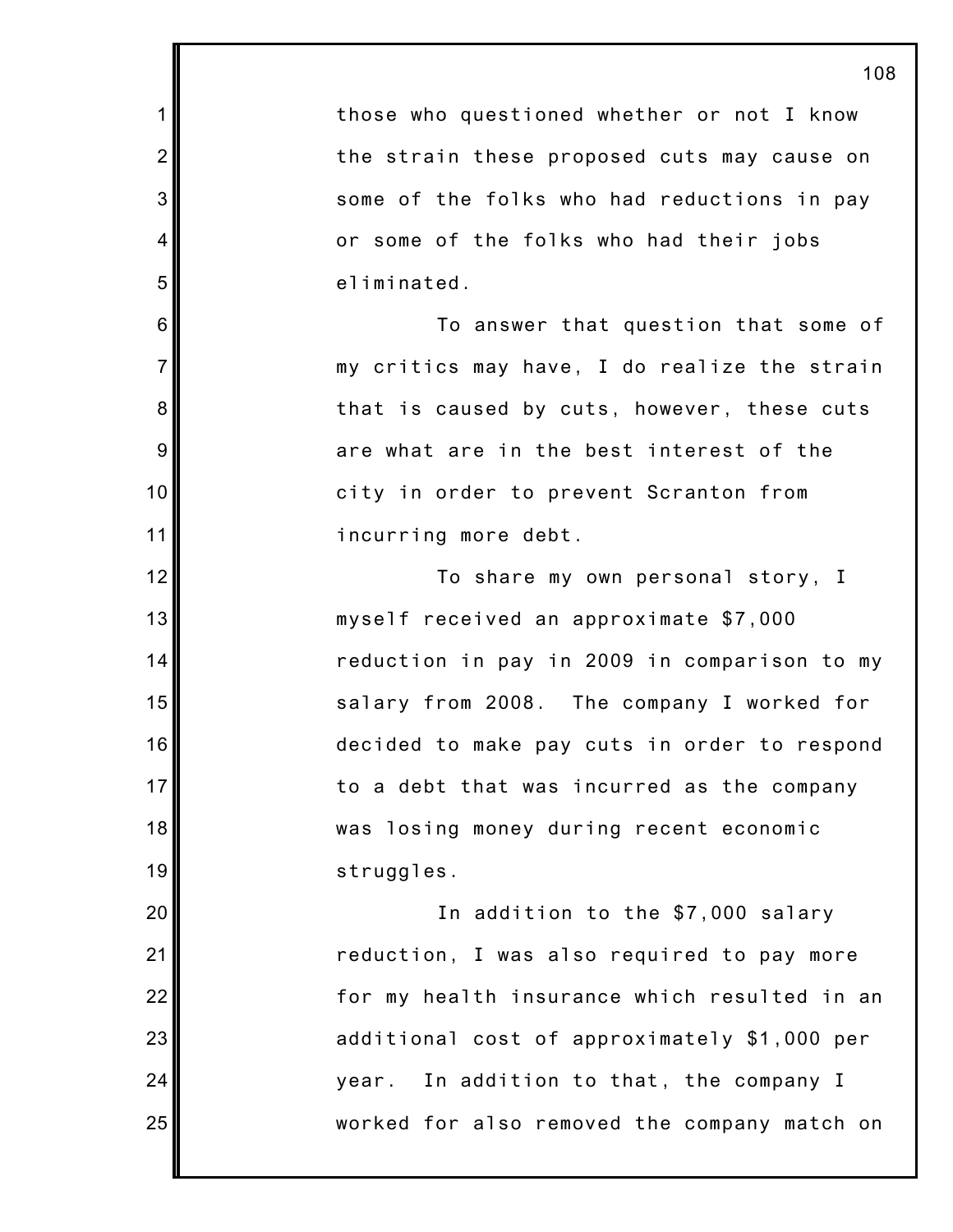our 401-K plan.

1

2

3

4

5

6

7

8

9

10

11

12

13

14

15

16

17

18

19

20

21

22

23

24

25

Overall, when factoring everything in I myself received a reduction in salary and benefits of over \$10,000 which is a figure that is I would say more on the conservative side. Therefore, I do understand the strain that salary reductions and cuts cause. Also, I am not in a union and never have been. The company that I work for in this company there were no reductions made to union employees for the simple fact that they can't since they are under union contract. Though some would like to argue you that budget is being created with union favoritism in mind they are incorrect. In regard to the budget, being in the union has it's benefits, but sometimes being in management does, too. Union positions are under contract, as I said before, and generally receive a set pay increase on the timely basis expect in the case of the Scranton fire and police department, of course, who did not see a pay increase for a seven-year period.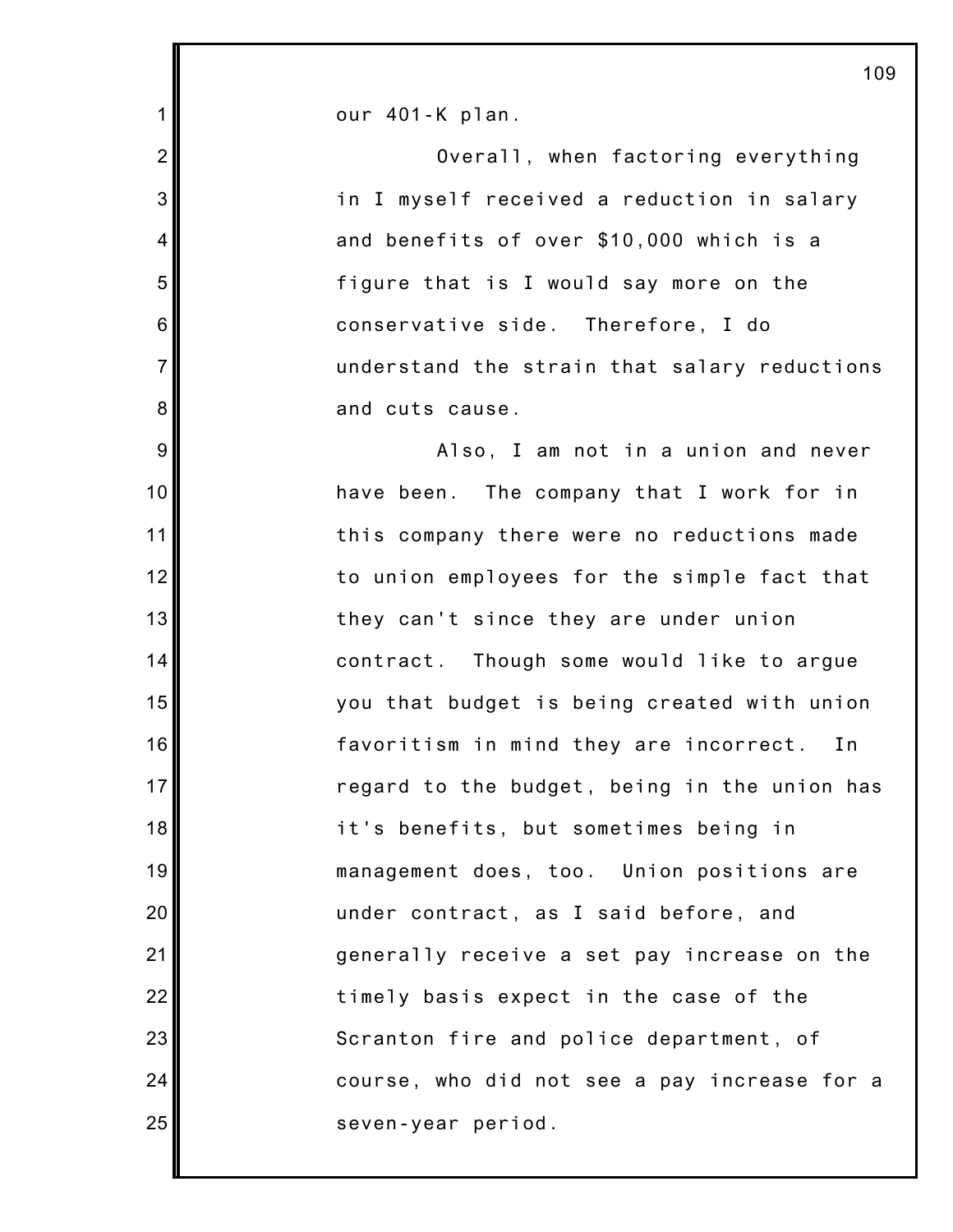In addition, union salaries cannot be touched in light of cost savings initiatives. Being in management as opposed being in a union has it's benefits, too. One may receive greater pay increases when there is financial times. A typical example of this may be the 61 percent pay increase that the business administrator received in 2000 and the additional 12 percent pay increase that this position received in 2002.

1

2

3

4

5

6

7

8

9

10

11

12

13

14

15

16

17

18

19

20

21

22

23

24

25

Was there some strain that was placed on me for my own pay cut? Yes. But you know what, at the end of the day I see why it was done and I am happy to be gainfully employed. Companies must earn a profit to please their shareholders to ensure that they are not losing money by lowering the value of their investment just as we as a city must protect taxpayers by not incurring more debt and placing ourselves in a bigger hole than we are already in. The larger our debt grows translates into the harder it is to provide any type of relief to the taxpayer. It is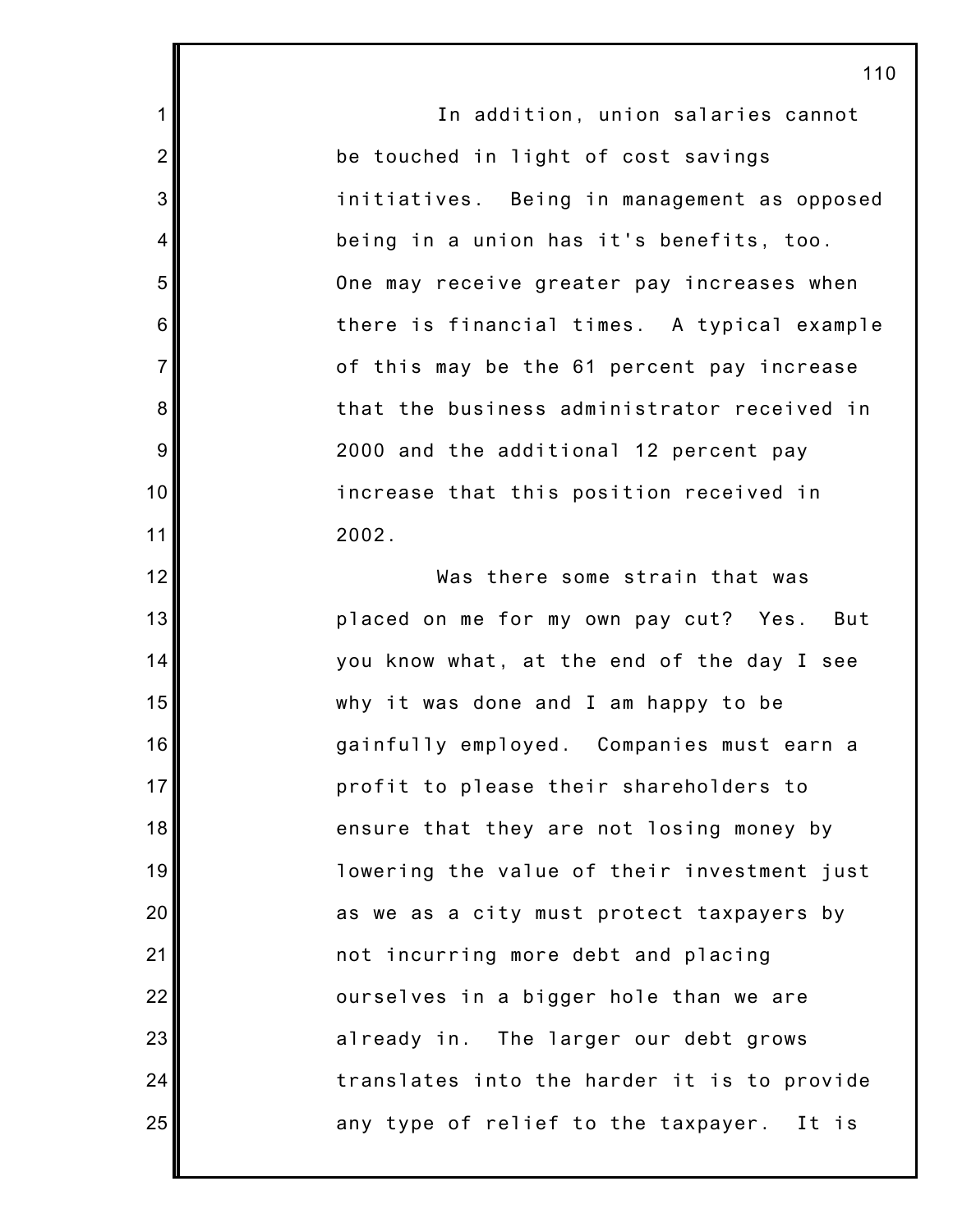already unfortunate enough that many people avoid moving to Scranton due to lower taxes in neighboring communities and that many people move out of Scranton due to lack of opportunity here. Taking all of this into account, not incurring my debt serves as pretty good emergency to me.

1

2

3

4

5

6

7

8

9

10

11

12

13

14

15

16

17

18

19

20

21

22

23

24

25

Though critics of this council decision in regard to the budget describe the cost savings that were taken as political, I do not see how they can do so when the same critics never referred to some of the management pay increases that were made in the past as political. Some of these examples include the 26.6 percent pay increase that the police chief received in 2008; the 26.6 percent pay increase that the fire chief received in 2008; the 20 percent pay increase that the city treasurer received in 2008; the 25 percent pay increase that the HR director received in 2003; the 19.2 percent pay increase that the city treasurer received in 2003; the 11.5 percent pay increase that the city solicitor received in 2002; and the 63.3 percent pay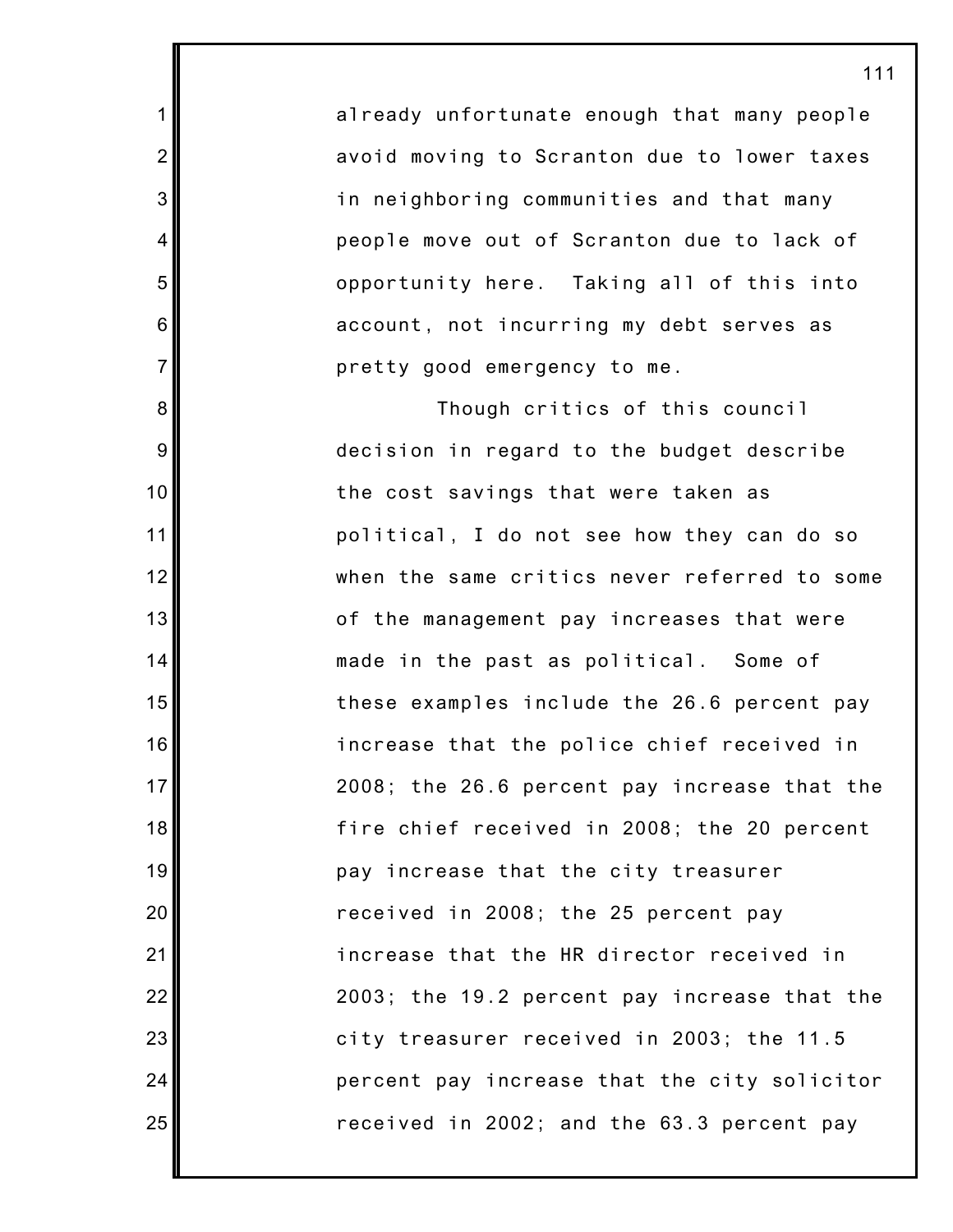increase that the DPW director received in 2002. Not to mention that all of these pay increases were given during a time when our structural deficit was growing.

1

2

3

4

5

6

7

8

9

10

11

12

13

14

15

16

17

18

19

20

21

22

23

24

25

In addition, the budget that was proposed uses a uniform system to generate the salaries of administrative department heads. How is that political? If any one was -- anyone here was interested in playing politics would any one of us actually vote to reduce the salary a person that we all voted to appoint, our own city clerk?

Also, what critics fail to mention is that under the system that was used some of the mayor's appointments received pay increases. Again, the same critics say - this is political, fail to mention that in 2007 most administrative salaries were reduced by varying amounts, however, not all were reduced. For instance, in 2007 the city treasurer's salary along with the fire and police chief's salary were not reduced when all other department heads were reduced by 5 percent. I must ask, when some of the department heads saw a salary reduction in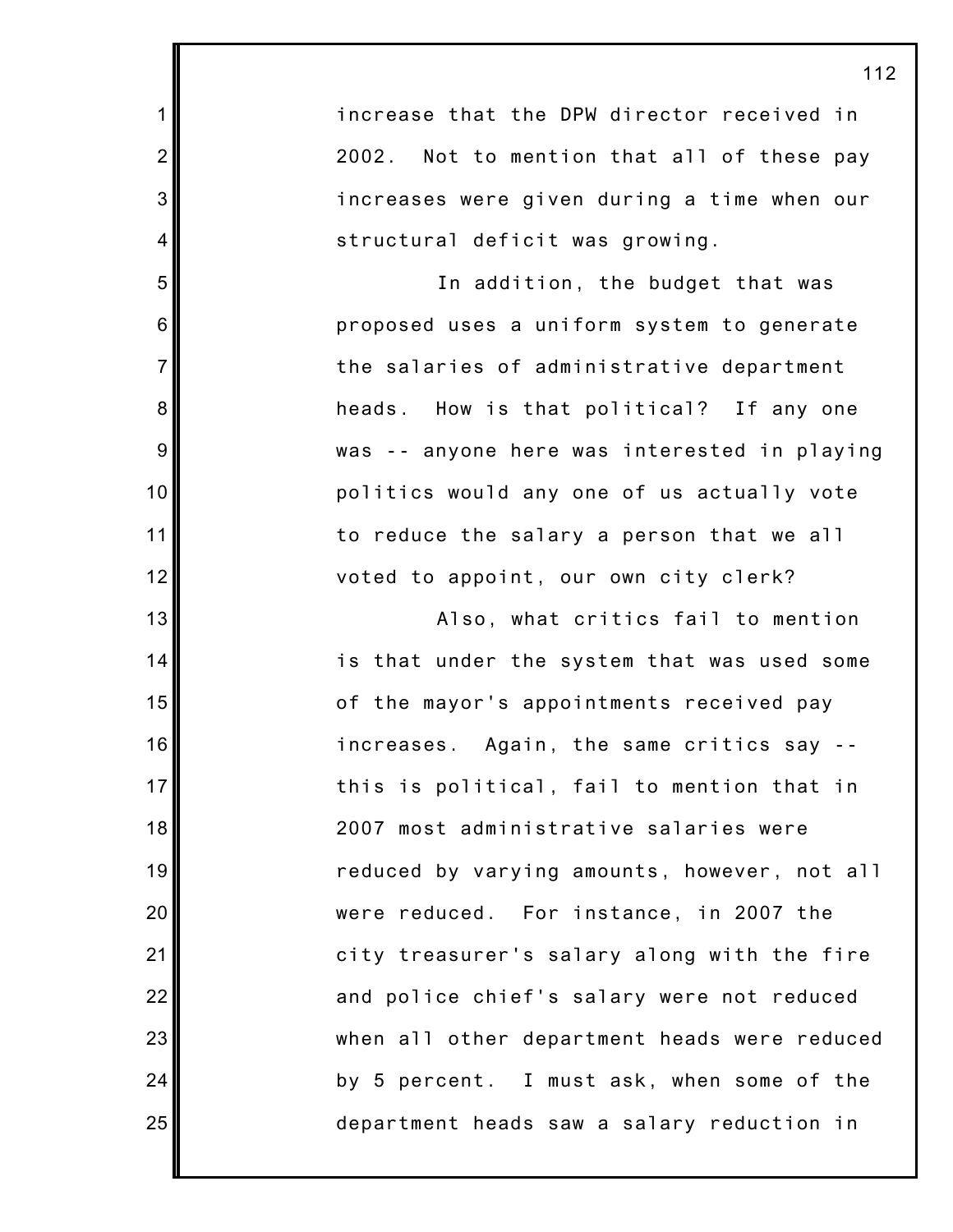the same year that others did not was that political? Was the administration playing favorites? Why was the same system not used for all department heads? The system proposed in counsel's budget does.

1

2

3

4

5

6

7

8

9

10

11

12

13

14

15

16

17

18

19

20

21

22

23

24

25

Along with this some may argue that the salaries of the police and fire chief are lower than in neighboring cities and other cities comparable in size to Scranton. Though this is true, the salaries of the police officers and firefighters are also lower. Under the new budget plan, the salaries of firefighters and police officers are proportional in regard to what an employee makes versus what the chief makes.

To further explain this, the base salary of an entry level firefighter now in town is roughly about 77 percent of the chief's salary. Under the new proposed budget, the base salary of an entry level firefighter would be roughly about 76 or 77 percent of the base salary of the chief as well.

It is unfortunate that the mayor wishes to sue council and waste taxpayer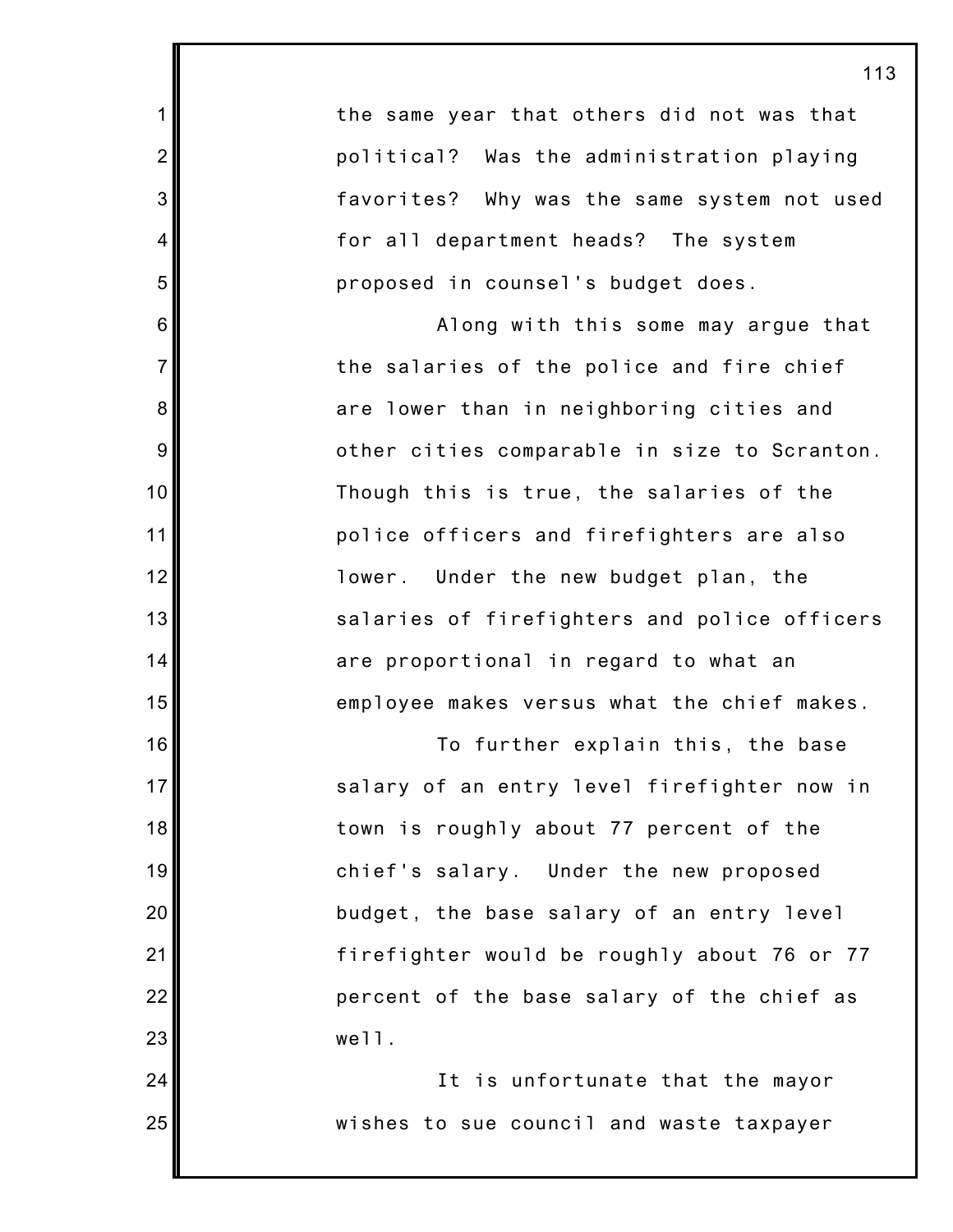dollars if this budget is passed. It appears that -- - you know, it appears as if the mayor is simply trying to take the proposed budget to Court for the simple fact that he doesn't agree with it. He must realize that our votes count and that those who may vote for this budget are integral part of city government as well. The attempt to sue council would be a blatant disregard for the taxpayer money. This is especially true considering that we already paid millions of dollars a year towards debt services and have a structural deficit of roughly \$6 million. Wasting taxpayer money is something that we simply cannot afford.

1

2

3

4

5

6

7

8

9

10

11

12

13

14

15

16

17

18

19

20

21

22

23

24

25

In contrast, we should all consider working together to focus our attention on generating more revenue for the city such as by generating more revenue from nonprofits along with being behind in salaries, we are also behind in PILOT contributions as the City of Erie receives nearly \$1 million from PILOTS as compared to our approximate amount of \$120,000 on annual basis.

In conclusion tonight, I would just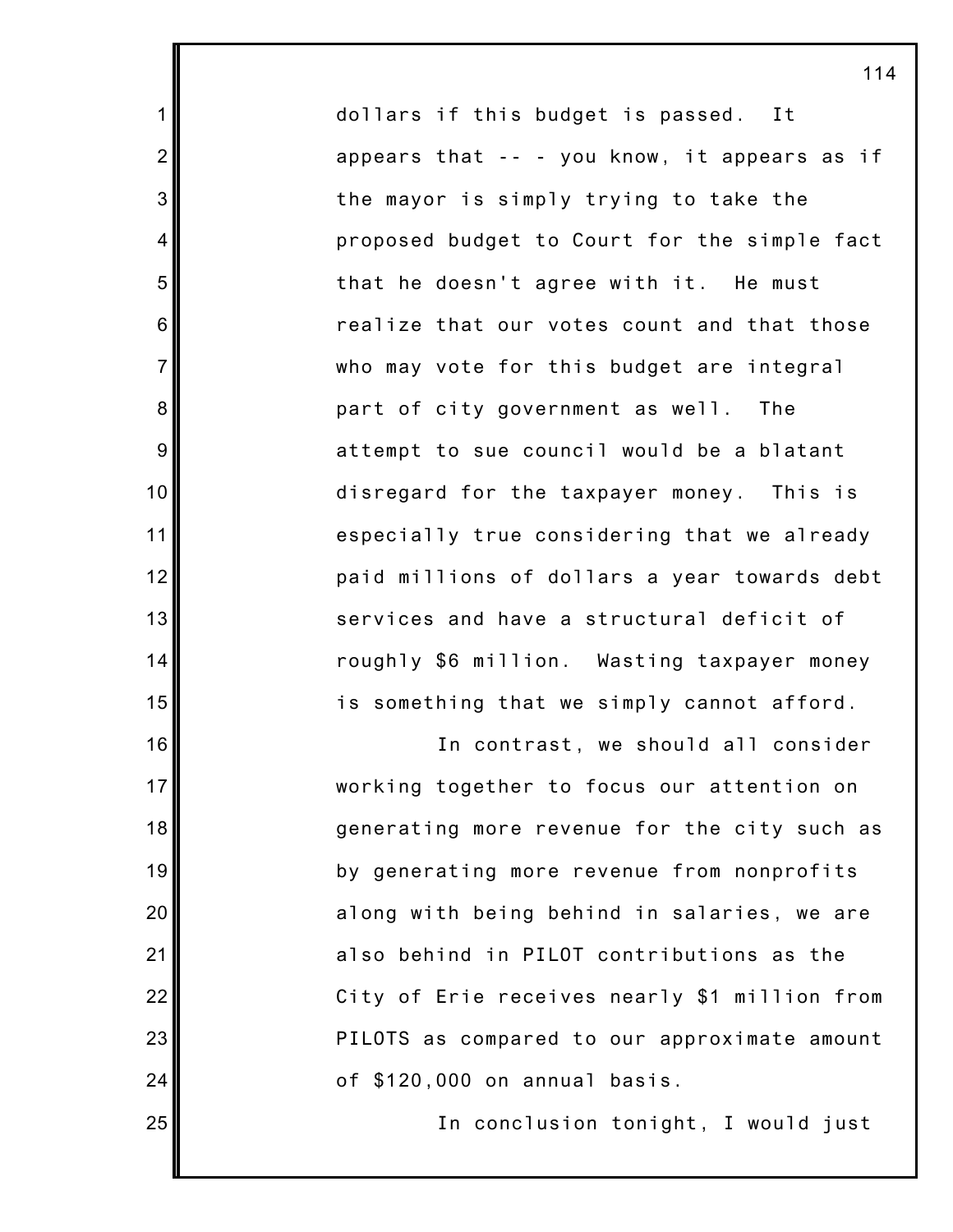like to reiterate the fact that the cuts being made are in no way political in any nature. Through sharing my own personal story and explaining tonight how a uniform system was used to readjust salaries, I do not see how some critics can argue preventing a city from increasing a structural deficit is in no way, shape or form a destructive measure. All this budget is trying to do is prevent the city from following deeper into a hole of debt, a hole that has been growing deeper and deeper as time has progressed, and that's all I have for tonight. MS. EVANS: Thank you, Mr. Joyce.

1

2

3

4

5

6

7

8

9

10

11

12

13

14

15

16

17

18

19

20

21

22

23

24

25

MR. JOYCE: If I may add, I'm sorry, I did receive a citizens' request right before the meeting. Before the meeting I was informed that there was a rather large pothole right in front of the fire station on Mulberry Street. Nancy, if you would be able to send a letter to the DPW asking them to review this and see if they could patch that up. Thanks, and that's all I have for tonight.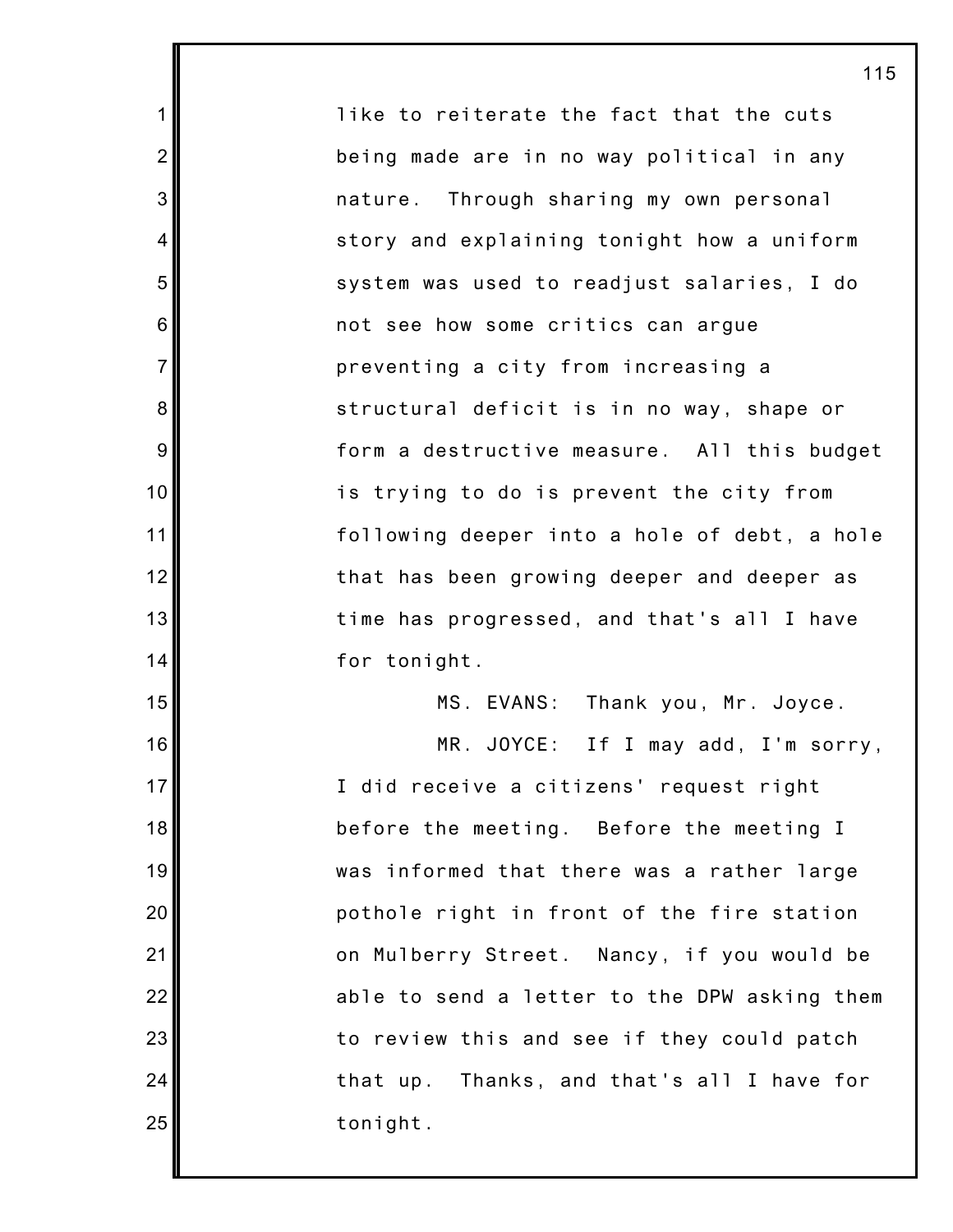MS. EVANS: Thank you. Good evening. First, I have received numerous complaints throughout the last four months regarding the audio quality of the ECTV, operator of Channels 19 and 21. Viewers report that they experience difficult hearing the Scranton City Council meetings. Some portions of the meeting are audible while others are not. Many viewers must turn volume to it's highest point in order to receive any sound. Mrs. Krake, please contact Mr. Migliori of ECTV by phone and letter and notify him that city council requests that he correct this ongoing problem as soon as possible if it is occurring on ECTV's end. As reported in yesterday's edition of the Scranton Times, the mayor plans to take city council to Court over it's amendments to his 2010 budget. The mayor

asserts that city council cannot amend his

budget unless he declares an emergency to

council. The mayor will have people believe

there is no financial emergency in Scranton.

This is a spectacular falsehood. There has

1

2

3

4

5

6

7

8

9

10

11

12

13

14

15

16

17

18

19

20

21

22

23

24

25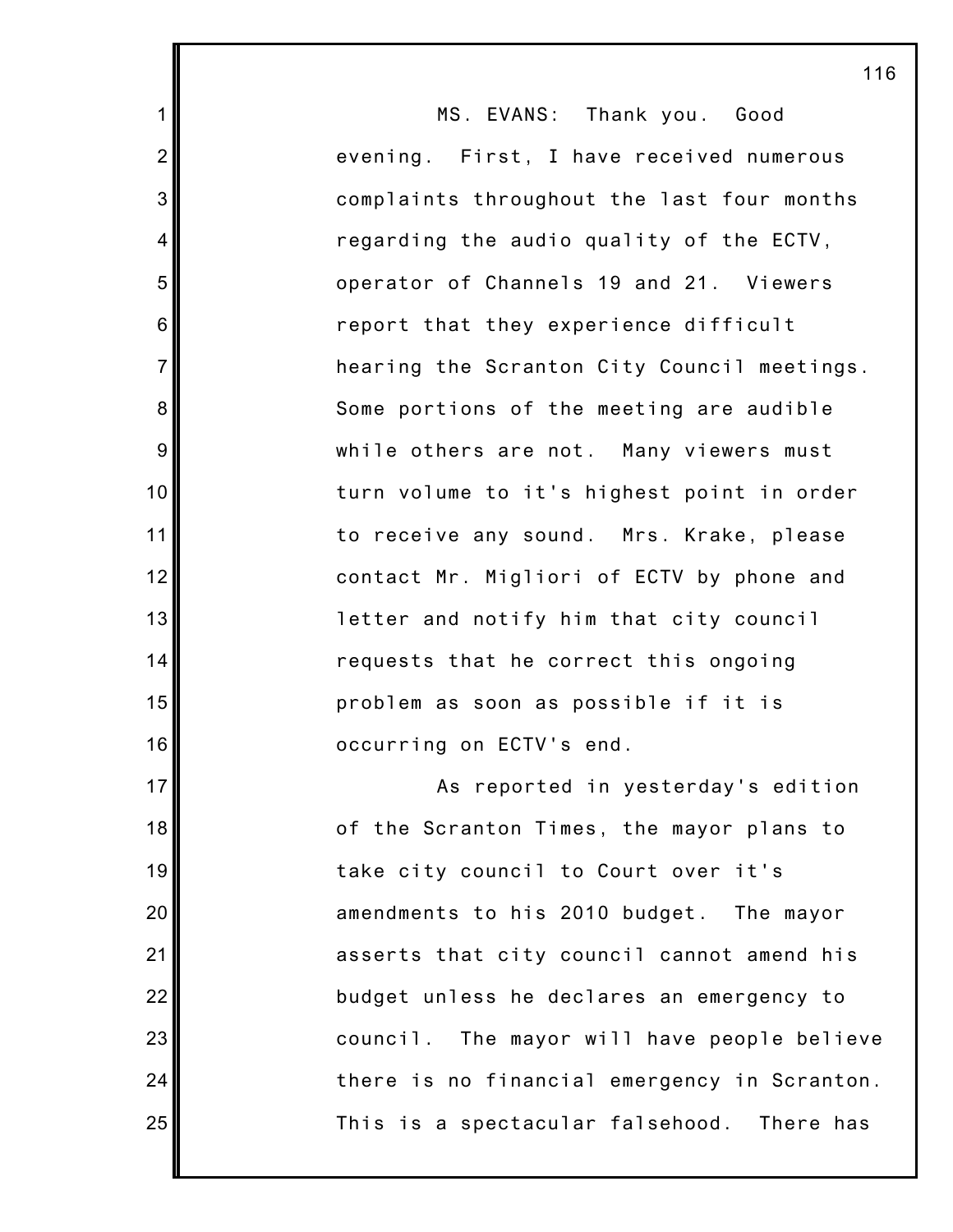been a financial emergency for decades. The sirens of distressed status have been wailing since 1992. The mayor heard the sirens as a city councilman when he made cuts and closely scrutinized the budgets of Mayor Connors. However, he inserted some earplugs in 2002 when he became mayor, reversed course and drove the city debt up to over \$316 million in part by creating numerous nonessential jobs in city hall and city authorities and by awarding management raises in the name of political patronage.

1

2

3

4

5

6

7

8

9

10

11

12

13

14

15

16

17

18

19

20

21

22

23

24

25

Perhaps he did hear the sirens briefly in 2007, but addressed it by raising property taxes by 25 percent and the realty transfer tax rather than making necessary cuts. The council's budget amendments removed many of the aforesaid positions and many of those raises. As I stated last week, council's amendments to the mayor's budget are a first small step to addressing past and current financial emergencies, specifically, the \$6 million annual structural deficit as well as the mayor's 2010 unbalanced budget.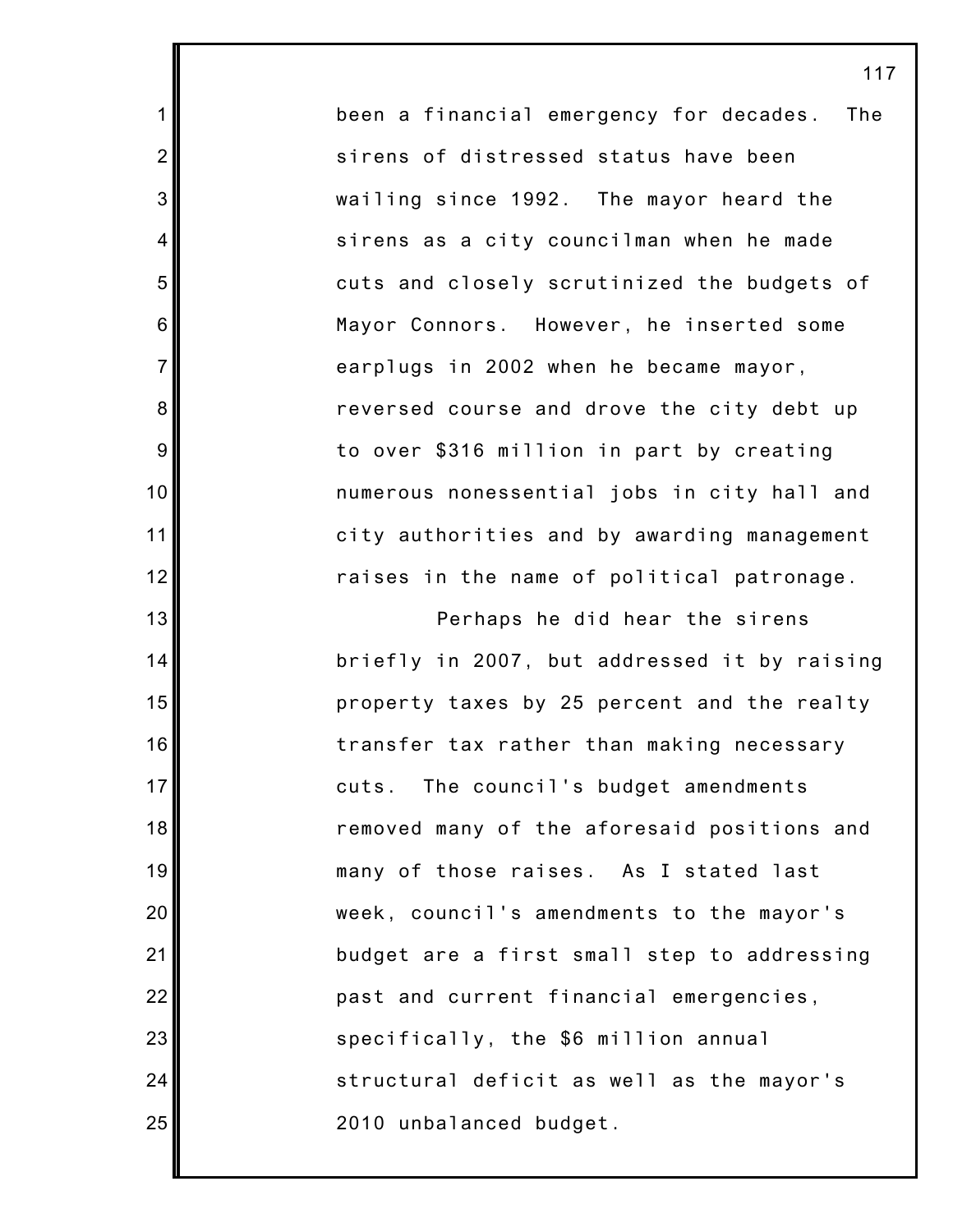1 2 3 4 5 6 7 8 9 10 11 12 13 14 15 16 17 18 19 20 21 22 23 24 Regarding the mayor's 2010 budget, first, \$1.6 million from the tax office was not received by the city. Although, \$5.5 million was plugged into the 2009 budget for tax office revenue, this dollar amount was not provided by the tax office to the city. The \$1.6 million hole is not addressed either in the 2010 budget. The budget allocations for the Single Tax Office are incorrect and underfunded by approximately \$50,000. Mr. Renda provided no funding for tax office employees who must work overtime on Saturdays for their collective bargaining agreements. There is no funding allocated for the positions eliminated by the mayor in his 2010 budget, yet these same employees continue to work throughout the months of January and February. How has the administration funded these positions while including no dollar amount for them in the 2010 budget? Regarding the ongoing \$6 million structural deficit, Article 9, Section 909

of the Home Rule Charter states that: The

25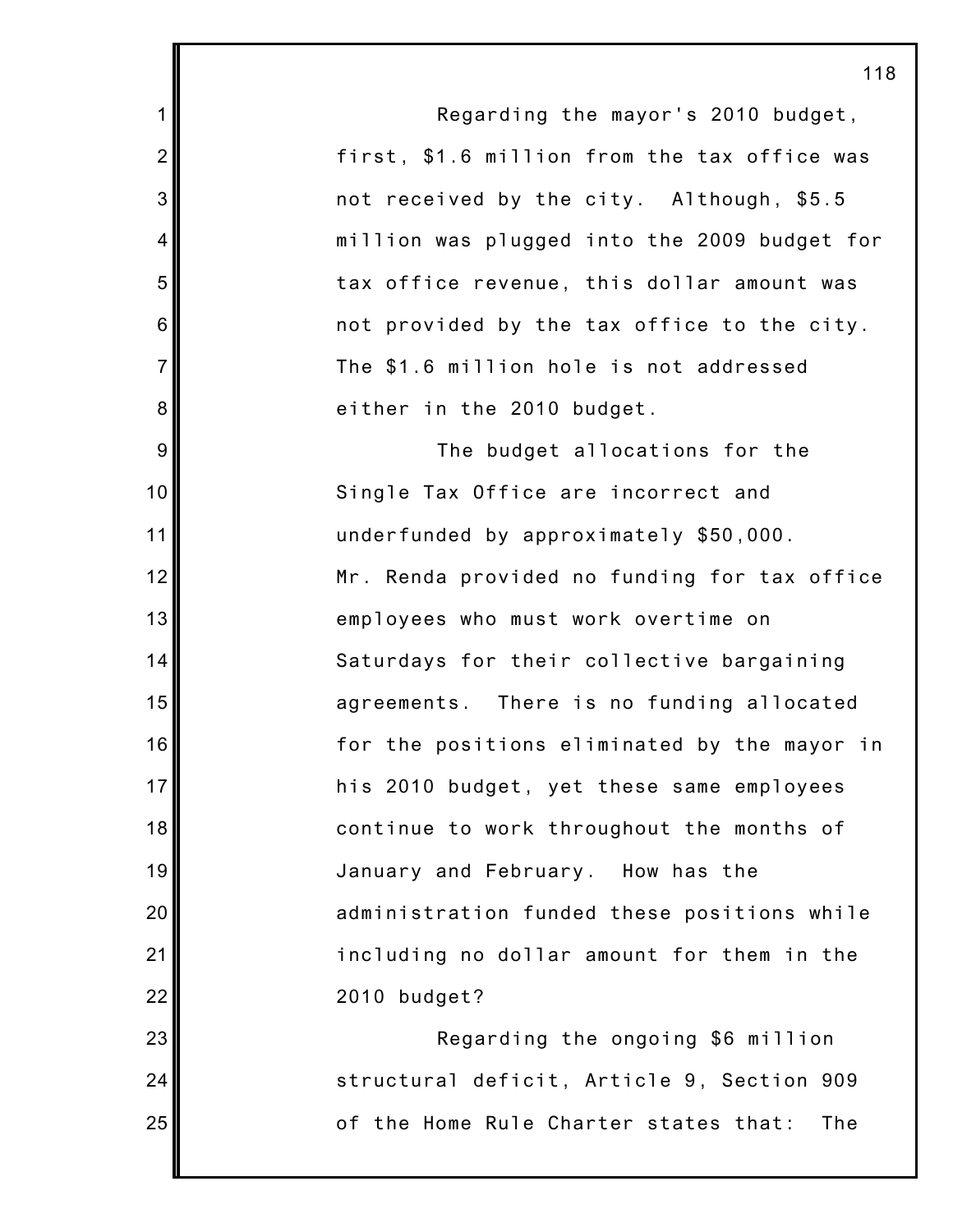mayor shall make recommendations to minimize the deficit and for that purpose council may reduce other appropriations. It appears that the mayor has violated the Home Rule Charter throughout his terms as mayor by failing to reduce the structural deficit of Scranton.

1

2

3

4

5

6

7

8

9

10

11

12

13

14

15

16

17

18

19

20

21

22

23

24

25

Also, it appears that the mayor has violated the city's Recovery Plan by failing to abide by set employee salaries and failing to aggressively seek payments in lieu of taxes from nonprofits among other things. Council is legally attempting to address the structural deficits in a modest way by eliminating unnecessary positions and reducing appropriations in the mayor's budget.

The Pennsylvania Economy League's solution to the structural deficit and this unbalanced budget, is to raise taxes. This council will exhaust all avenues before it considers any tax increase. While the mayor insists there is no financial emergency in Scranton and continues to ignore the ongoing structural deficit and threaten city council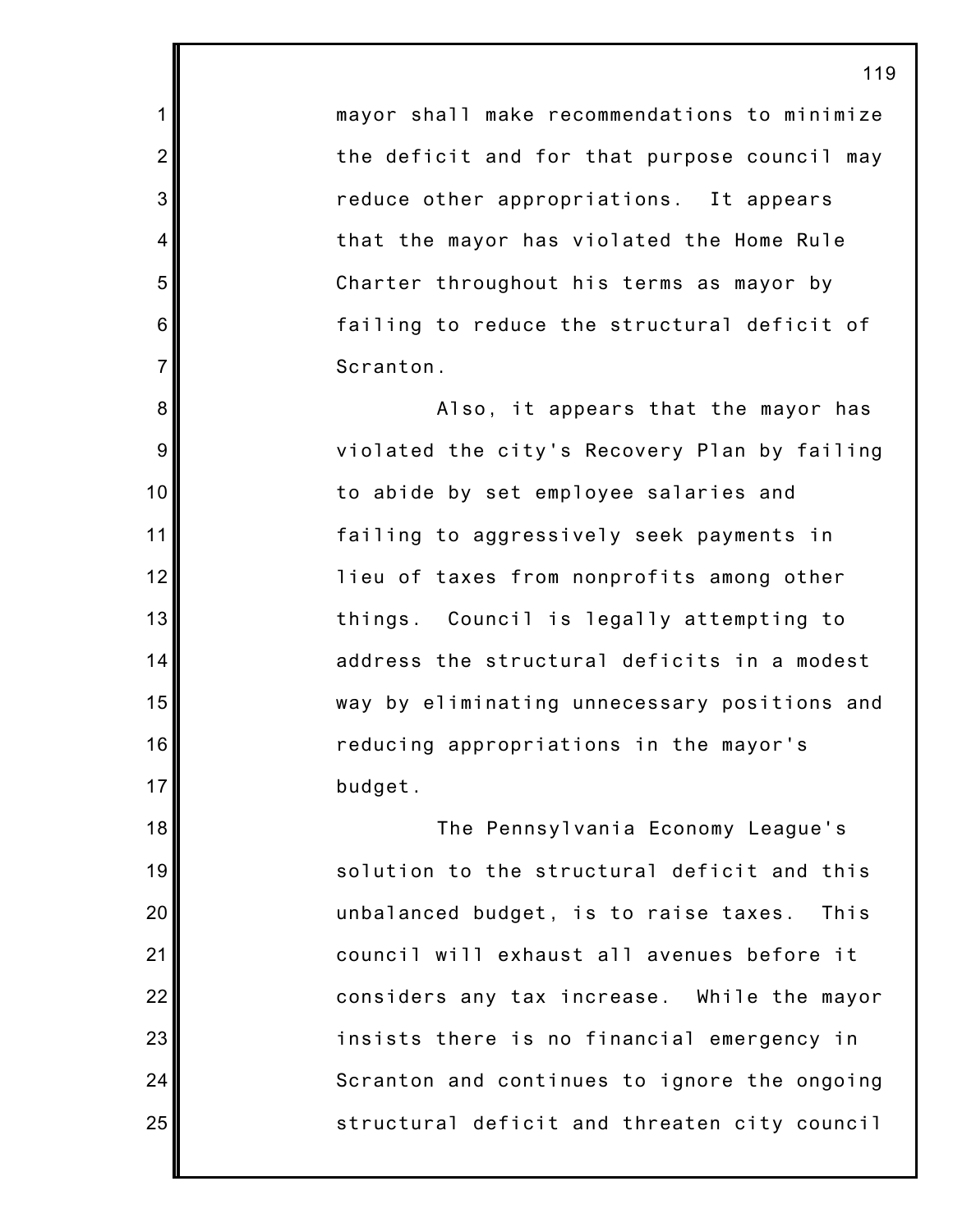with legal action for addressing that deficit, let us all be mindful of the facts that costly Court awards to the police and fire unions are pending and the mayor is not prepared to address them. Also, as some speakers noted earlier this evening, 24 percent of Scrantonians live at the poverty level. Nearly 10 percent of Scrantonians are currently unemployed. Foreclosures are up, home sales are down. Consequently, the mayor's estimated tax revenues are most likely inflated and council has addressed this by reducing the revenues with savings realized from job and salary cuts in council's amendments. If actual tax revenues exceed council's estimates by year's end, these monies will be used in the 2011 budget to further decrease the structural deficit in

1

2

3

4

5

6

7

8

9

10

11

12

13

14

15

16

17

18

19

20

21

22

23

24

25

from job elimination and salaries cuts.

conjunction with the total savings realized

Mr. McGoff, the mayor, and the editorial staff of the Scranton Times have posited that these budget amendments have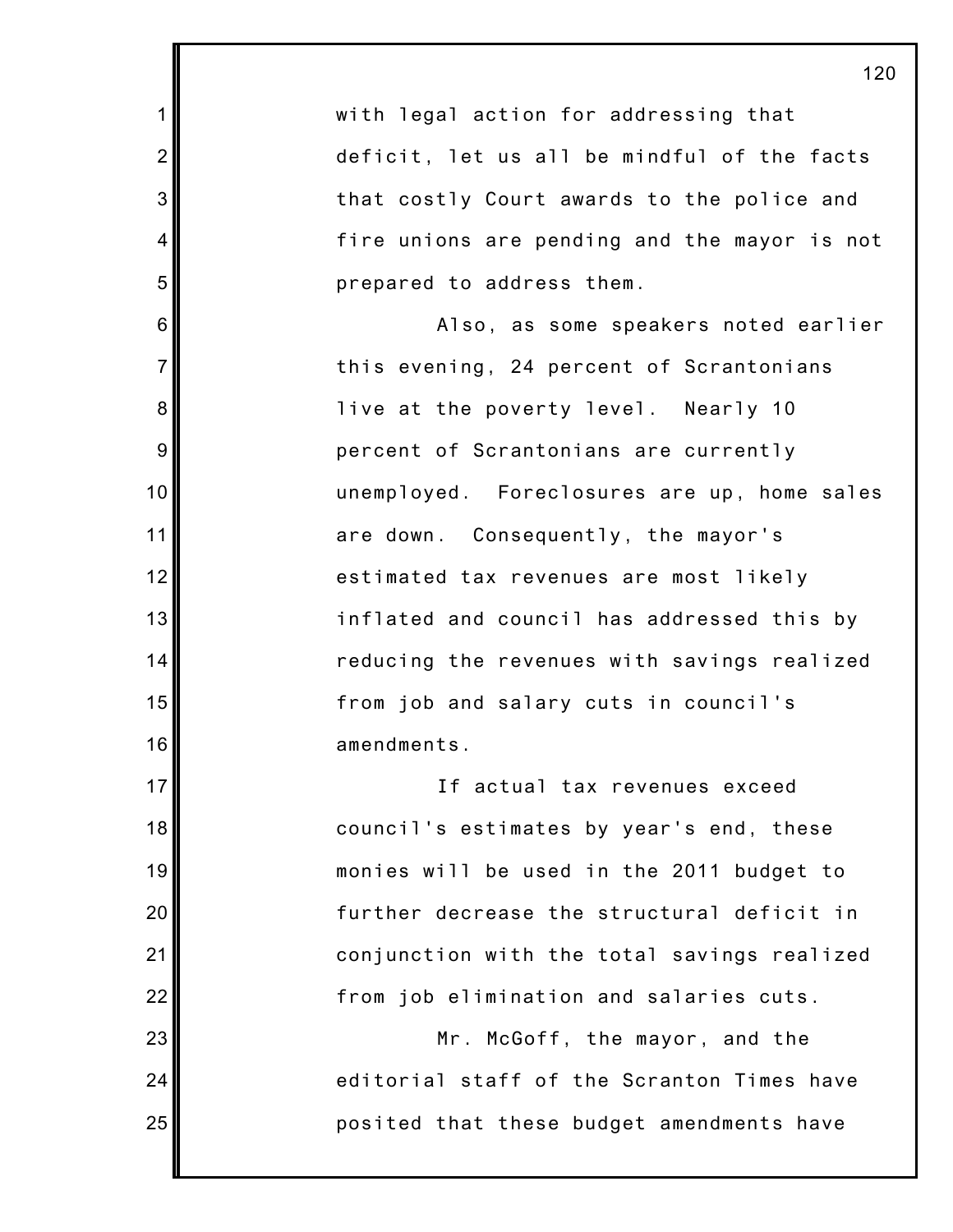been made at the behest of the police and fire unions, which is another spectacular falsehood. I reiterate that seven positions in the fire department and one in the police department have not been restored. There were more cuts to the fire department than to any other in the mayor's budget. I am also eager to hear the mayor explain how a decrease in this salaries of the fire and police chiefs will lead to a decrease in public safety.

1

2

3

4

5

6

7

8

9

10

11

12

13

14

15

16

17

18

19

20

21

22

23

24

25

As reported in the Scranton Times prior to the announcement of the budget amendments, violent crime in Scranton has significantly increased by 19 percent despite the prior raise awarded to the police chief. I state your unequivocally that these budget amendments are based upon financial decisions and formulas, not politics, not personalities. The budget amendments do not create any positions and they provide for a balanced budget. The cuts will not affect vital daily services for the residents of Scranton. That is why council restored the positions to the Single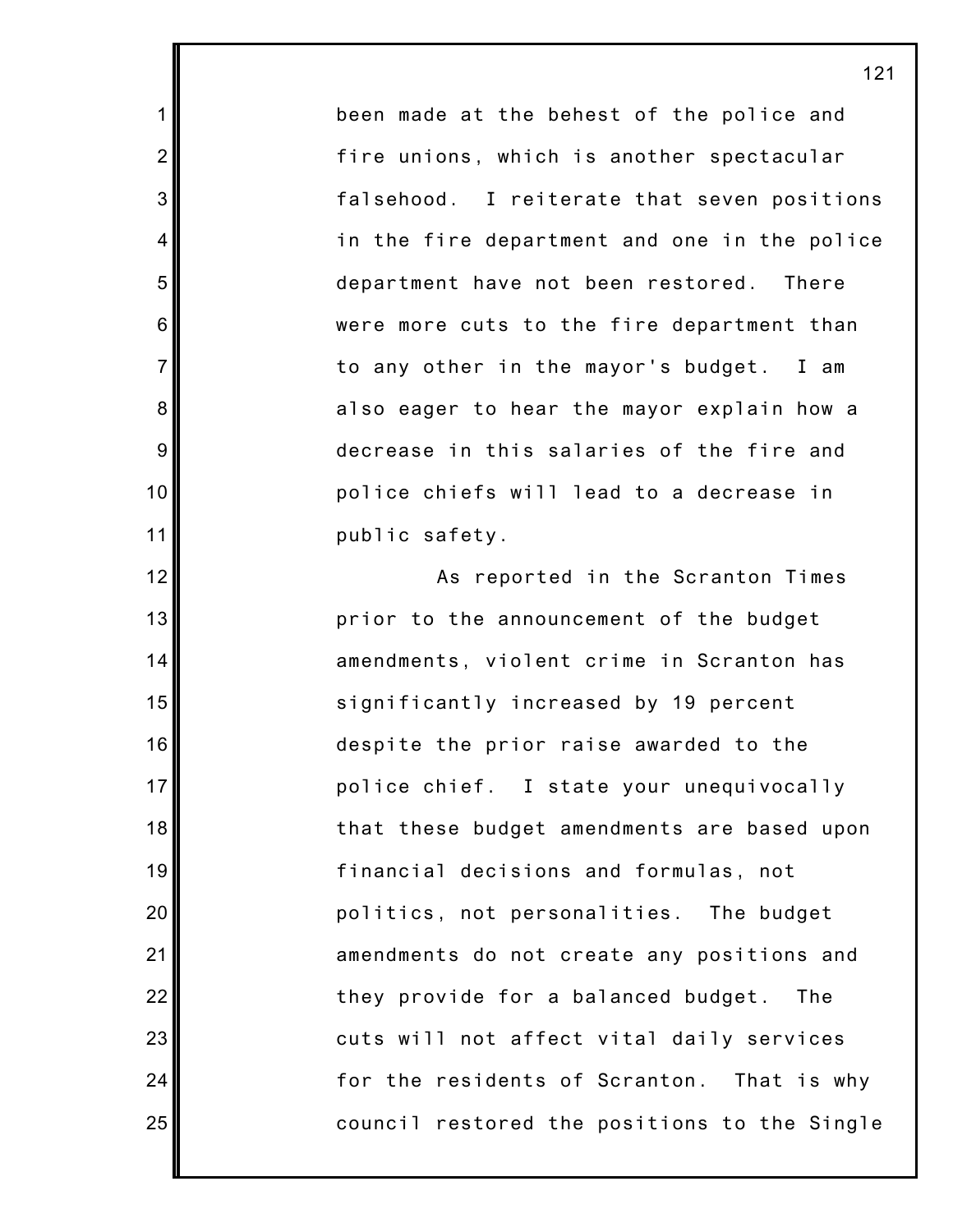Tax Office and the traffic maintenance department. The Single Tax Office serves as one of the financial watchdogs of the city and the traffic maintenance department provides daily services to the public.

1

2

3

4

5

6

7

8

9

10

11

12

13

14

15

16

17

18

19

20

21

22

23

24

25

The mayor's feckless response to sound financial action is to take city council to Court which, in fact, is equivalent to taking the people of Scranton to Court who charged city council to do this work. However, this is not surprising since the mayor has a record of court cases and appeals to every circumstance that he cannot dictate. It is disgraceful that Mayor Doherty raised taxes by 25 percent, but refuses to cut government spending as has occurred in state and county government.

I hope the taxpayers of Senator Mellow's district and the throughout Pennsylvania are watching and listening to this professional politician who has no desire to cut government spending, no empathy or compassion for the taxpayers, and no realistic grasp on this current economy. Even if the mayor successfully wages battle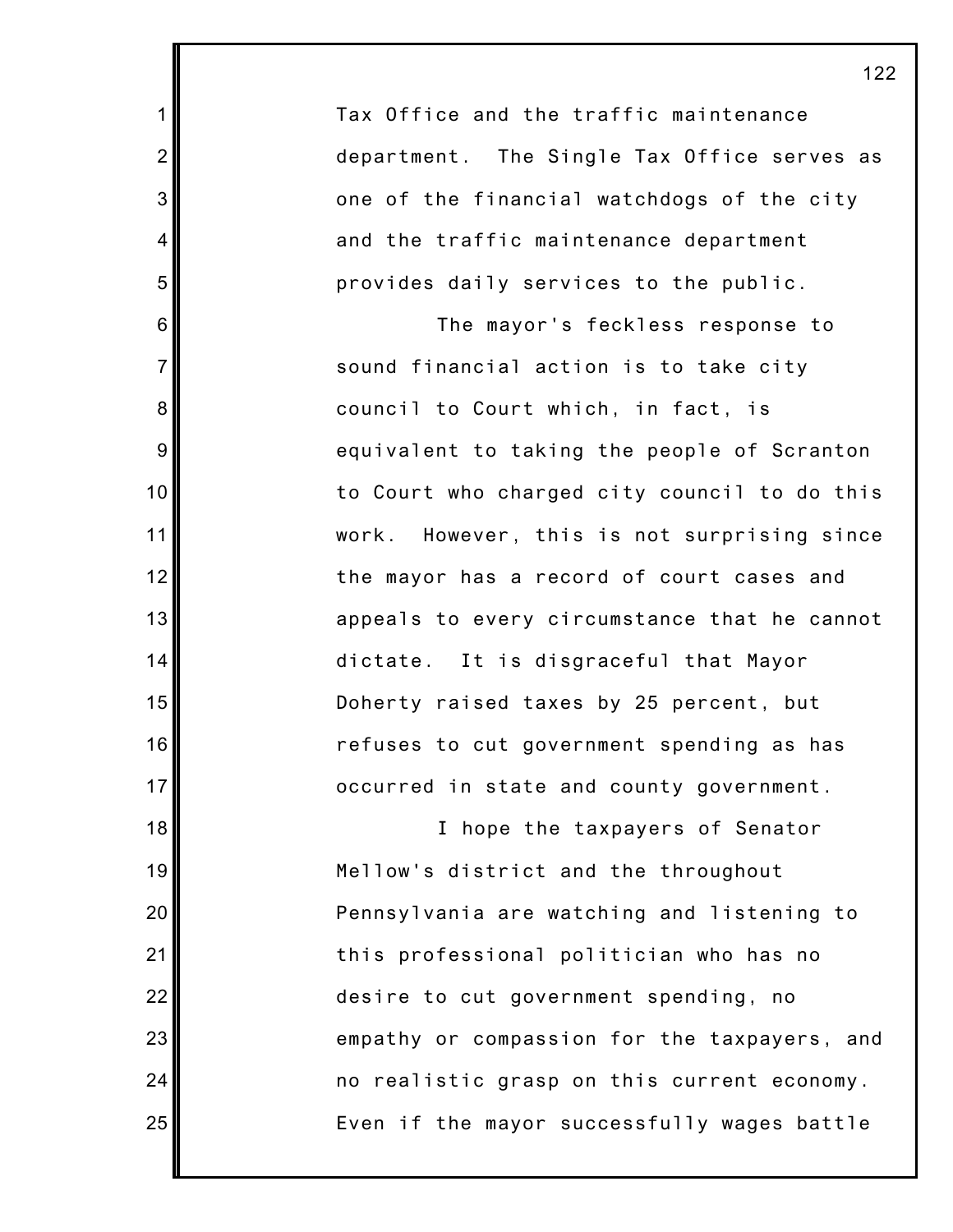against council's budget amendments he will lose the war over the 2011 budget which will eliminate positions and cut salary raises that violated his Recovery Plan. He will use the taxpayers dollars to fight city council for doing what the overwhelming majority of voters told us to do.

1

2

3

4

5

6

7

8

9

10

11

12

13

14

15

16

17

18

19

20

21

22

23

24

25

Further, it will be interesting to follow how the insurance company will cover the cost of the executive branch suing the legislative while it will simultaneously pay to defend the legislative branch. The city must defend council in any litigation creating yet another quagmire for the cunning skills of the mayor and his army of the attorneys.

Although the finance chair and I met with the business administrator over the weekend, to date the mayor has never contacted council regarding his concerns and rather chose to discuss them and threaten council in the newspaper. Final passage of the budget amendments will occur at next week's meeting providing the mayor with one last opportunity to communicate with council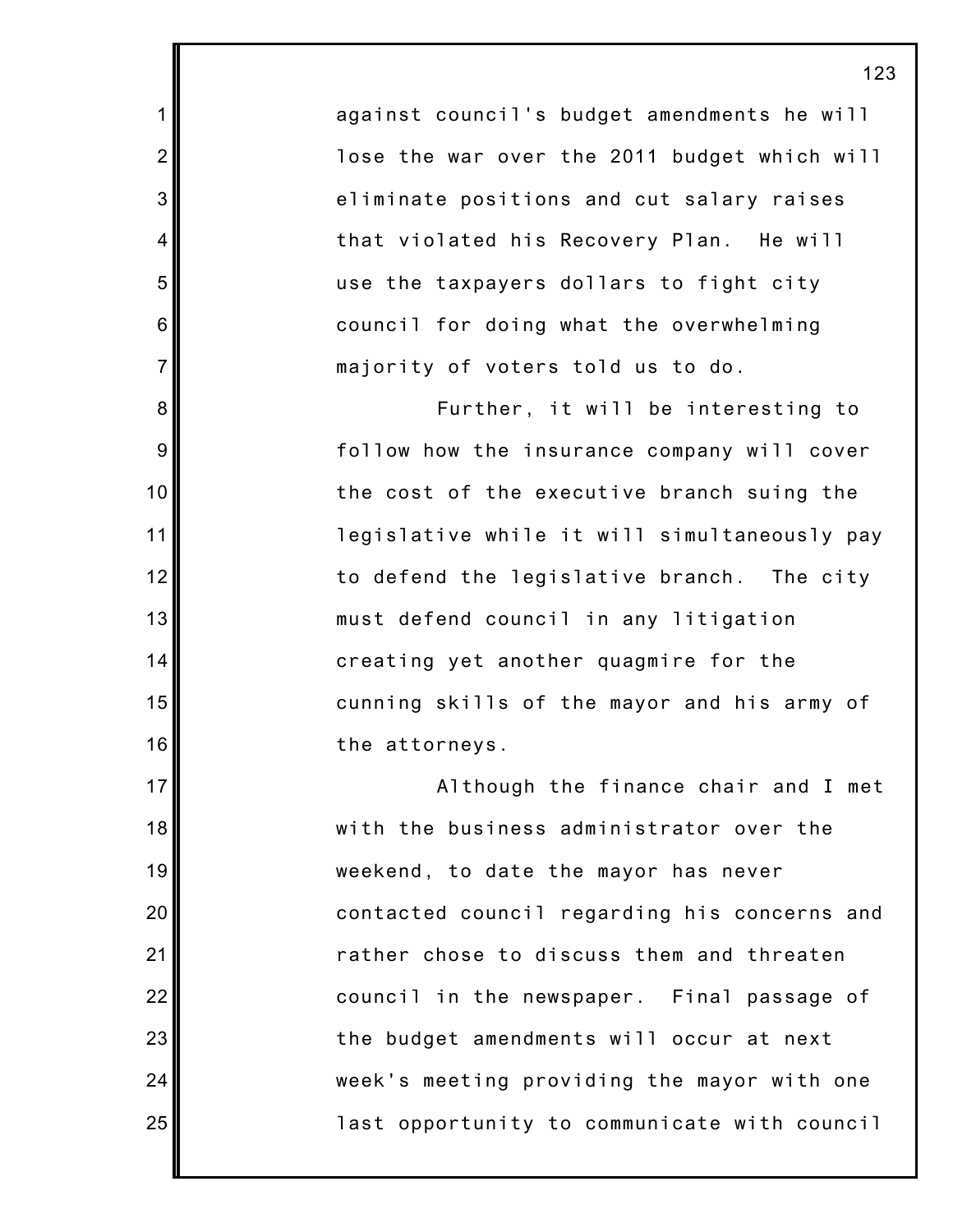directly. Perhaps, he could come to council chambers. We would welcome constructive comments from the sixth council person and we will have questions and constructive comments for him as well. Finally, I have some citizens' requests for the week. Residents report

1

2

3

4

5

6

7

8

9

10

11

12

13

14

15

16

17

18

19

20

21

22

23

24

25

that potholes have opened in Boulevard Avenue from Parker Street to the Throop line. In addition, trucks traveling to and from the development of the culm dump on Boulevard Avenue are covering the road with dirt and debris and vehicles speed across the stretch of road between Throop and Scranton on a daily basis. Send letters to the DPW and the police department regarding these problems.

Residents request that a police officer when on duty in the area patrol and ticket the vehicles parked in the fire lane at the Keyser Avenue shopping center. Children have darted into the parking lot between parked cars and into the path of drivers entering and exiting the shopping center. This type of illegal parking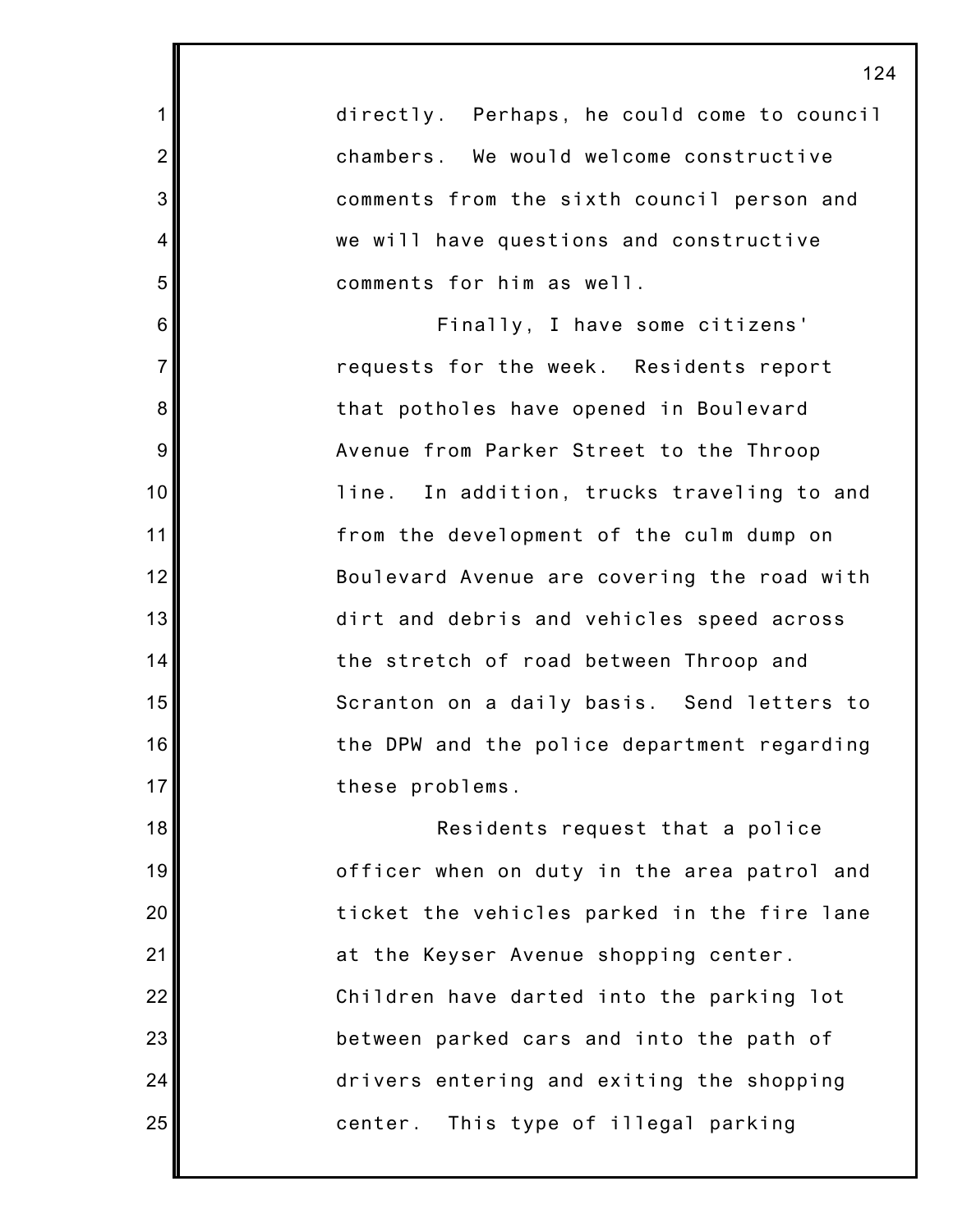|                | 125                                          |
|----------------|----------------------------------------------|
| 1              | creates a demonstrated safety hazard.        |
| $\overline{2}$ | A letter to the legal department:            |
| 3              | Council requests copies of all lawsuits      |
| 4              | filed against any and all departments of     |
| 5              | Scranton City government, employees of       |
| 6              | Scranton City government, and the City of    |
| $\overline{7}$ | Scranton beginning January 1, 2002, and up   |
| 8              | to and including February 2010 and/or before |
| 9              | March 9, 2010.                               |
| 10             | A letter to the DPW: Council                 |
| 11             | requests a complete inventory of any and all |
| 12             | equipment for the refuse, recycling and      |
| 13             | traffic maintenance department on or before  |
| 14             | March 9, 2010.                               |
| 15             | A letter to the business                     |
| 16             | administrator: Council requests a copy of    |
| 17             | any and all vouchers and documentation of    |
| 18             | payment for all equipment purchases made by  |
| 19             | the Departments of Refuse, Recycling and     |
| 20             | Traffic Maintenance beginning January 1,     |
| 21             | 2006, and up to and including February 28,   |
| 22             | 2010.<br>These copies are to be provided to  |
| 23             | council on or before March 9, 2010.<br>And   |
| 24             | that's it.                                   |
| 25             | MS. KRAKE: 5-B. FOR INTRODUCTION             |
|                |                                              |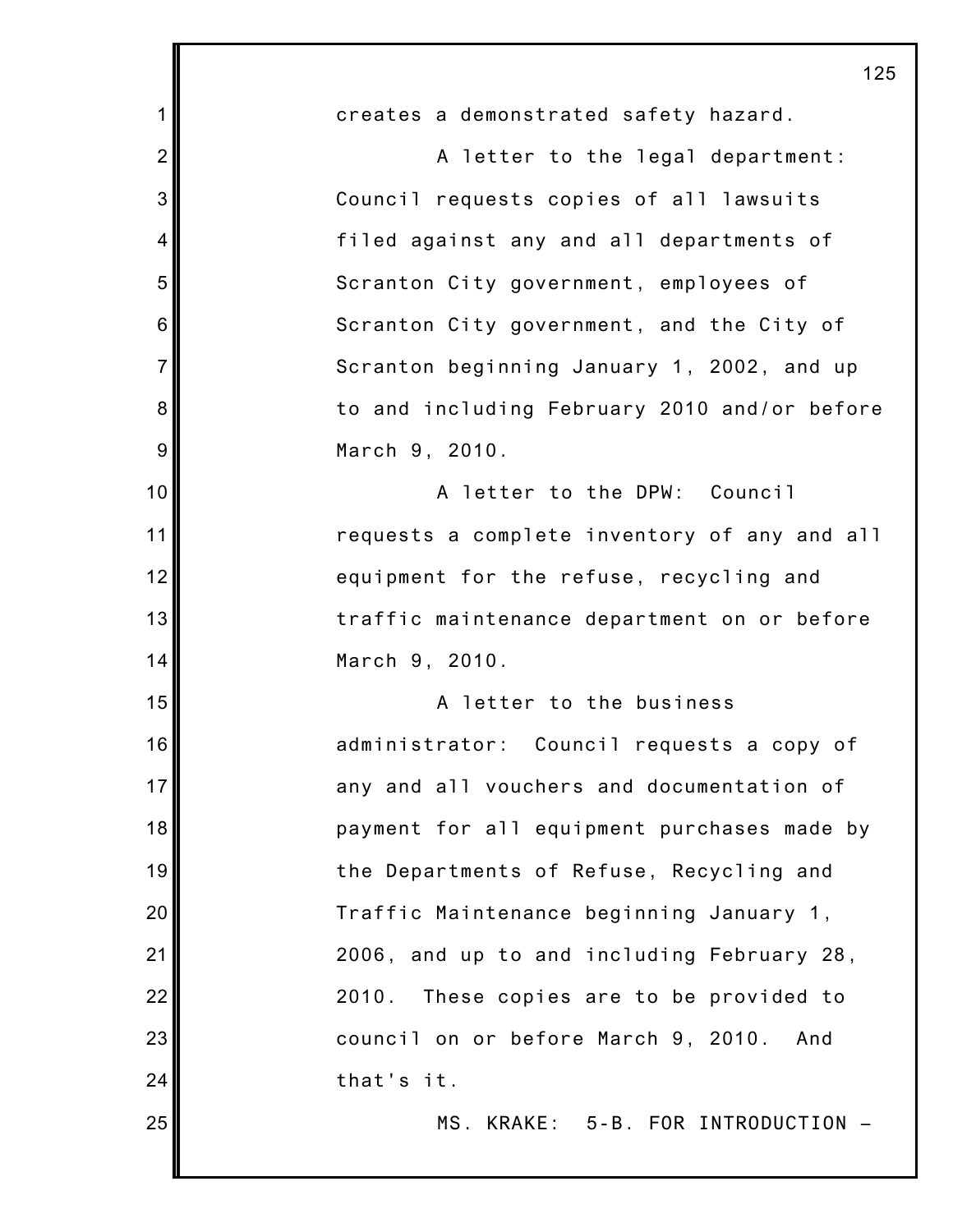|                | 126                                         |
|----------------|---------------------------------------------|
| 1              | A RESOLUTION - ACCEPTING THE DONATION OF    |
| $\overline{2}$ | FIVE (5) AUTOMATIC EXTERNAL DEFIBRILLATOR'S |
| 3              | ("AED'S) FROM SANOFI PASTEUR PRESENTED TO   |
| 4              | THE CITY OF SCRANTON FIRE DEPARTMENT.       |
| 5              | MS. EVANS: At this time, I'll               |
| 6              | entertain a motion that Item 5-B be         |
| $\overline{7}$ | introduced into it's proper committee.      |
| 8              | MR. ROGAN: So moved.                        |
| 9              | MR. JOYCE: Second.                          |
| 10             | MS. EVANS: On the question? All             |
| 11             | those in favor signify by saying aye.       |
| 12             | MR. MCGOFF: Aye.                            |
| 13             | MR. ROGAN: Aye.                             |
| 14             | MR. LOSCOMBE: Aye.                          |
| 15             | MR. JOYCE: Aye.                             |
| 16             | MS. EVANS: Aye. Opposed?<br>The ayes        |
| 17             | have it and so moved.                       |
| 18             | MS. KRAKE: SIXTH ORDER. 6-A.                |
| 19             | READING BY TITLE - FILE OF COUNCIL NO. 11,  |
| 20             | 2010 - AN ORDINANCE - AUTHORIZING THE MAYOR |
| 21             | AND OTHER APPROPRIATE CITY OFFICIALS TO     |
| 22             | EXECUTE AND ENTER INTO AN EASEMENT          |
| 23             | AGREEMENT BETWEEN THE CITY OF SCRANTON AND  |
| 24             | LACKAWANNA HERITAGE VALLEY AUTHORITY FOR A  |
| 25             | SECTION OF THE LACKAWANNA RIVER HERITAGE    |
|                |                                             |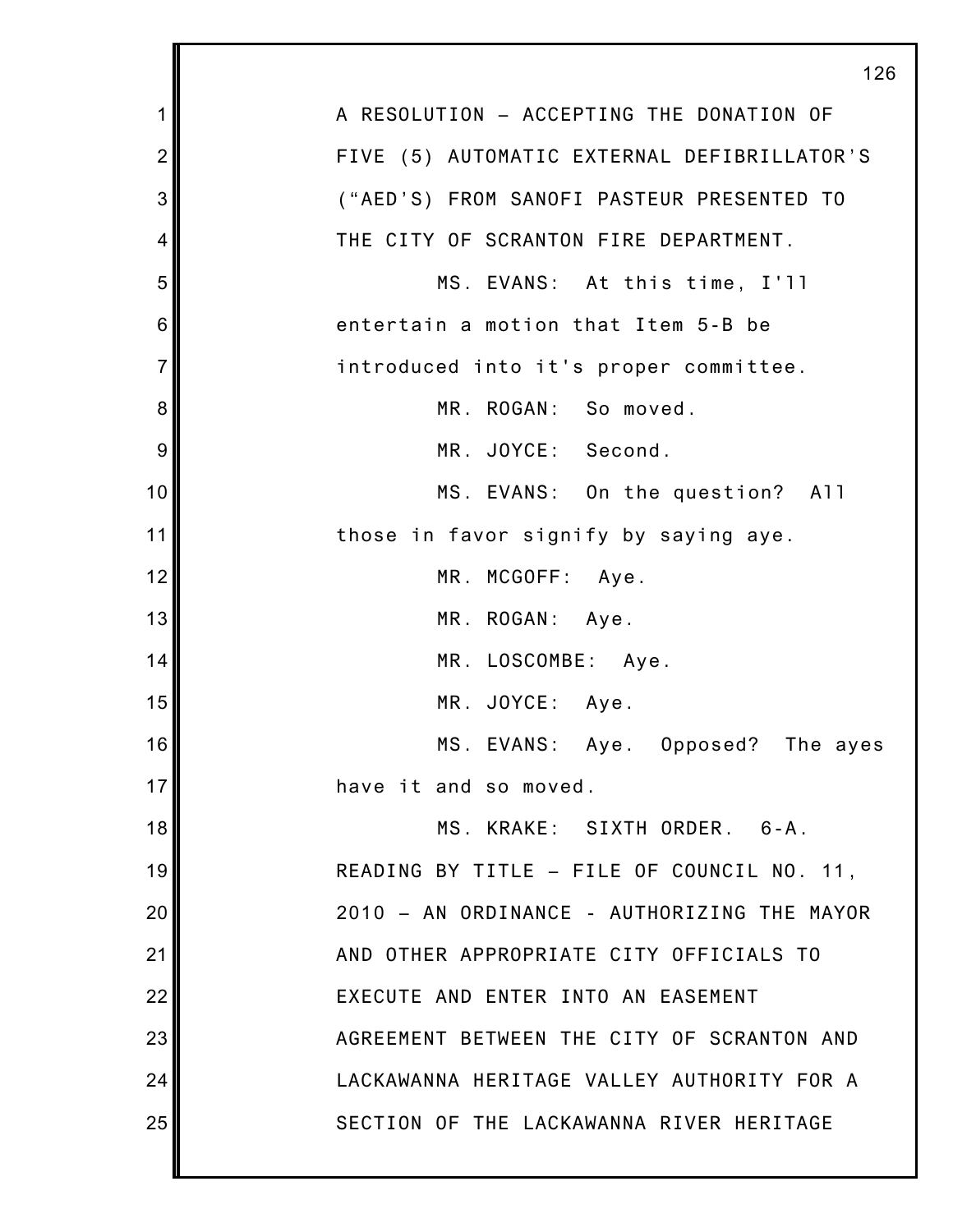|                | 127                                          |
|----------------|----------------------------------------------|
| 1              | TRAIL SITUATE IN SOUTH SCRANTON.             |
| $\overline{2}$ | MS. EVANS: You've heard reading by           |
| 3              | title of Item 6-A, what is your pleasure?    |
| 4              | MR. ROGAN:<br>Mrs. Chairman, I move          |
| 5              | that Item 6-A pass reading by title.         |
| 6              | MR. JOYCE: Second.                           |
| $\overline{7}$ | MS. EVANS: On the question? All              |
| 8              | those in favor signify by saying aye.        |
| $\overline{9}$ | MR. MCGOFF: Aye.                             |
| 10             | MR. ROGAN: Aye.                              |
| 11             | MR. LOSCOMBE: Aye.                           |
| 12             | MR. JOYCE: Aye.                              |
| 13             | MS. EVANS: Aye. Opposed? The ayes            |
| 14             | have it and so moved.                        |
| 15             | MS. KRAKE: 6-B. READING BY TITLE -           |
| 16             | FILE OF COUNCIL NO. 12, 2010 - AN            |
| 17             | ORDINANCE - (AS AMENDED) AMENDING FILE OF    |
| 18             | THE COUNCIL NO. 97, 2009 AN ORDINANCE (AS    |
| 19             | AMENDED) ENTITLED "APPROPRIATING FUNDS FOR   |
| 20             | THE EXPENSES OF THE CITY GOVERNMENT FOR THE  |
| 21             | PERIOD COMMENCING ON THE FIRST DAY OF        |
| 22             | JANUARY, 2010 TO AND INCLUDING DECEMBER 31,  |
| 23             | 2010 BY THE ADOPTION OF THE GENERAL CITY     |
| 24             | OPERATING BUDGET FOR THE YEAR 2010". BY      |
| 25             | MAKING ADJUSTMENTS TO THE NAMED ACCOUNTS AND |
|                |                                              |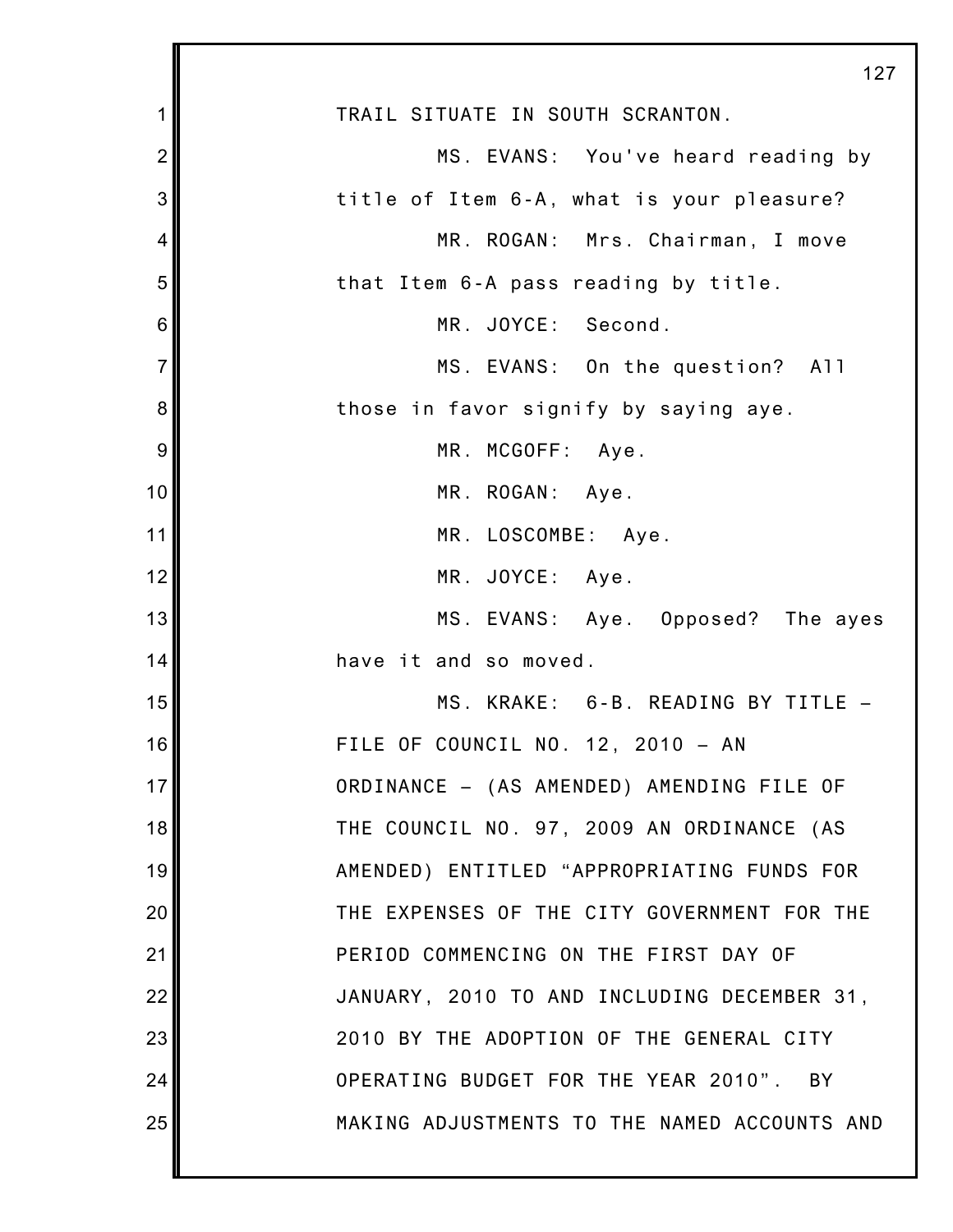LINE ITEMS AS SET FORTH ON THE "AMENDED GENERAL CITY OPERATING BUDGET FOR THE YEAR 2010", WHICH IS ATTACHMENT 1 HERETO, AS FOLLOWS: INCREASING APPROPRIATIONS FOR DEPARTMENTAL EXPENDITURES AS SET FORTH ON PAGE ONE (1) OF ATTACHMENT 1, THE AMENDED 2010 BUDGET, DECREASING APPROPRIATIONS FOR DEPARTMENTAL EXPENDITURES AS SET FORTH ON PAGE TWO (2) OF ATTACHMENT 1, THE AMENDED 2010 BUDGET, DECREASING APPROPRIATIONS FOR NON DEPARTMENTAL EXPENDITURES AS PER PAGE THREE (3) OF ATTACHMENT 1, THE AMENDED 2010 BUDGET, REINSTATING CERTAIN POSITIONS, CREATING CERTAIN POSITIONS AND INCREASING SALARIES OF CERTAIN POSITIONS OF THE CITY OF SCRANTON AS SET FORTH ON PAGE FOUR (4) OF ATTACHMENT 1, THE AMENDED 2010 BUDGET, ELIMINATING CERTAIN POSITIONS AND DECREASING SALARIES OF CERTAIN POSITIONS AS SET FORTH ON PAGE FIVE (5) OF ATTACHMENT 1, THE AMENDED 2010 BUDGET, REDUCING VARIOUS REVENUE ITEMS AS SET FORTH ON PAGE SIX (6) OF ATTACHMENT 1, THE AMENDED 2010 BUDGET THAT WILL REDUCE ESTIMATED REVENUES BY \$676,882 TO \$77,188,864 AND REDUCE

1

2

3

4

5

6

7

8

9

10

11

12

13

14

15

16

17

18

19

20

21

22

23

24

25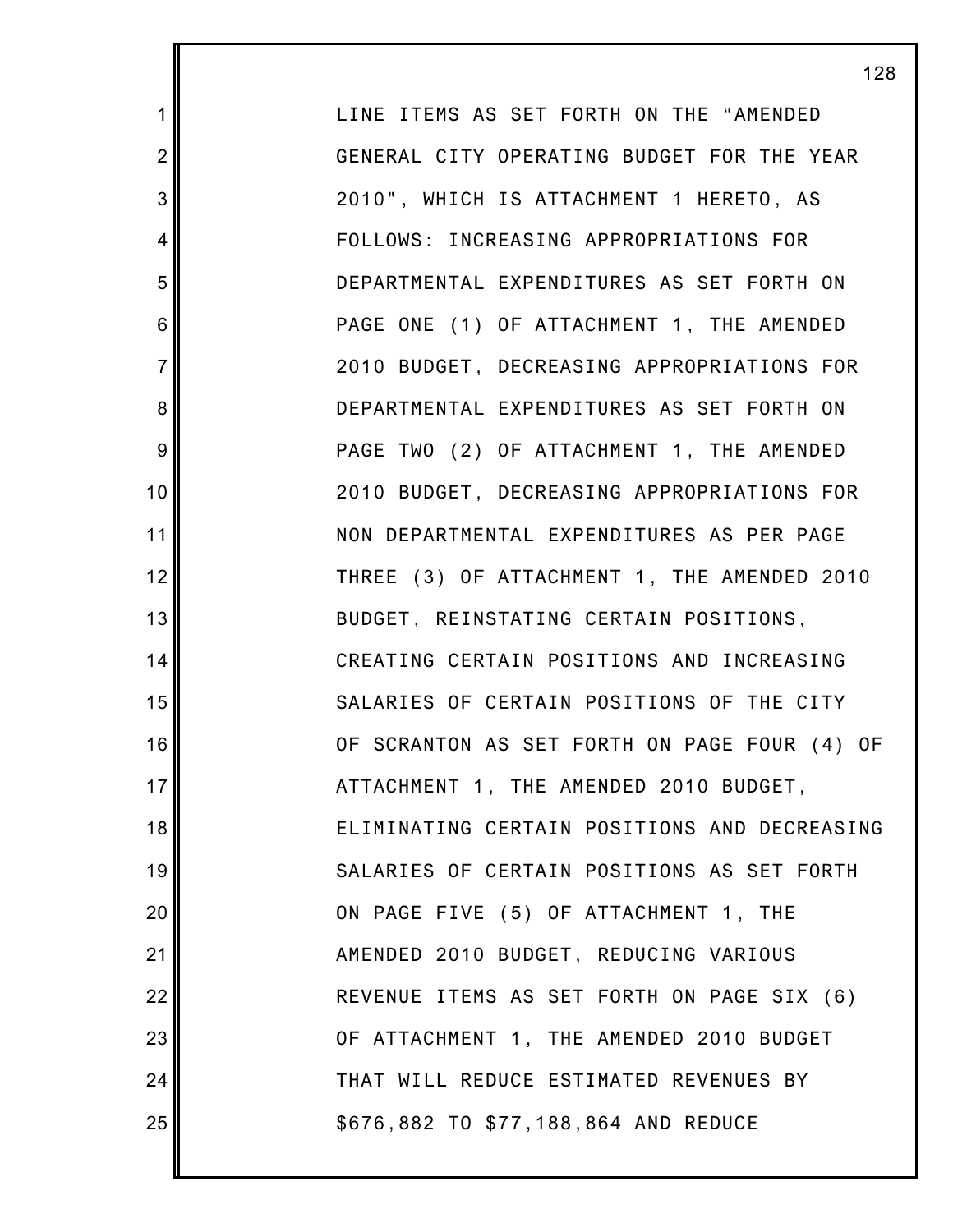ESTIMATED EXPENDITURES BY A NET \$676,882 TO \$77,188,864 IN ORDER TO MAINTAIN A BALANCED BUDGET.

1

2

3

4

5

6

7

8

9

10

11

12

13

14

15

16

17

18

19

20

21

22

23

24

25

MR. JOYCE: I move to amend 6-B as per the following adjustments in Attachment 1 to the amended 2010 budgets: Increasing appropriations for departmental expenditures, Page 1 of Attachment 1, Single Tax Office health insurance account in the amount of \$45,217 and the clerical union health insurance account in the amount of \$11,304. Decreasing appropriations for departmental expenditures, Page 2 of Attachment 1, nonunion health insurance in the amount of \$86,538 reinstating and creating and increasing certain positions, Page 4 of Attachment 1, eliminating standard salaries, city council account in the amount of \$30,520, and business administration, administrative assistant II, in the amount of \$26,538; increasing the various departments standard salary accounts for the first two months of the year, information technology \$6,667; OECD, \$22,577; licensing, inspections and permits, \$4,544; law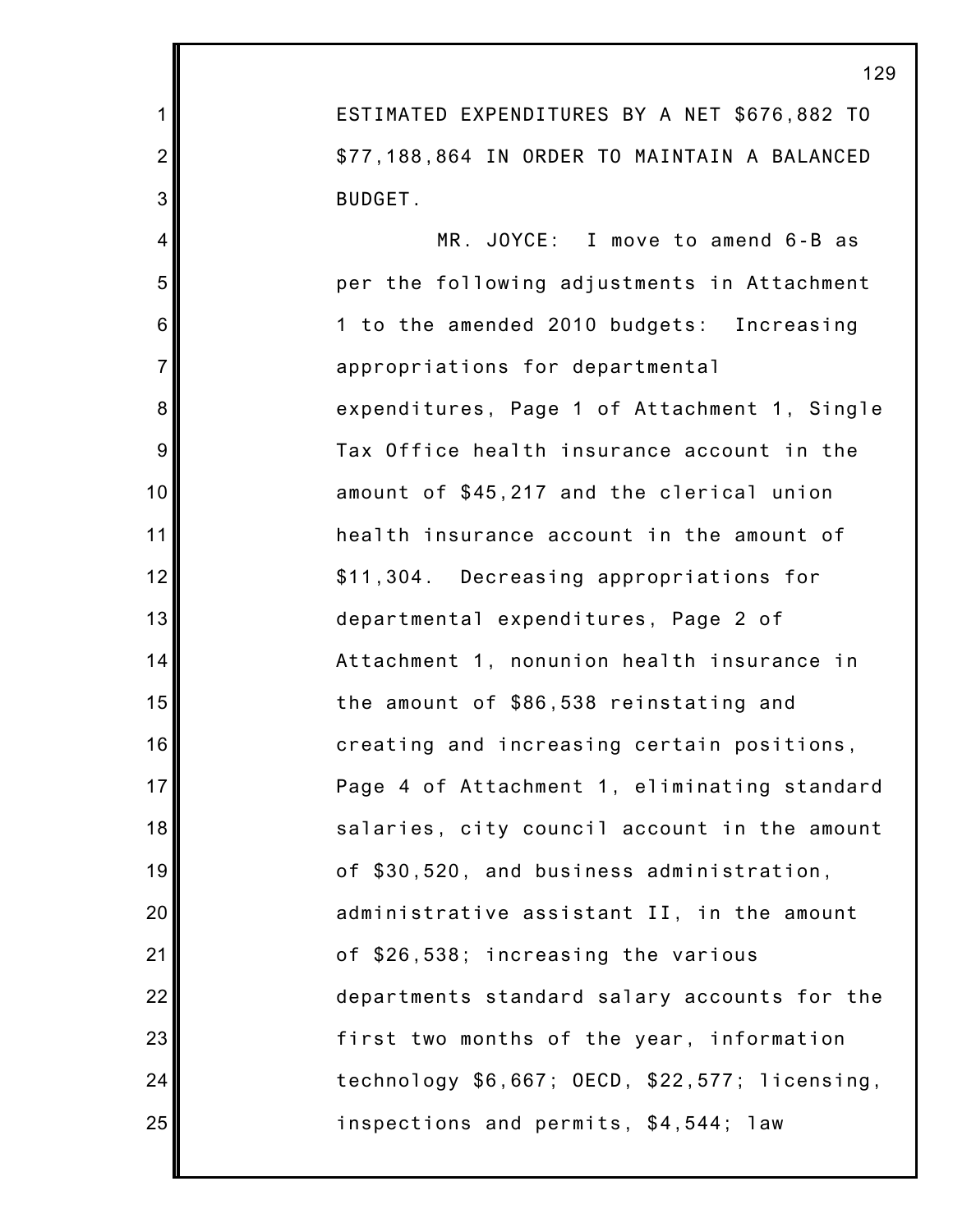|                | 130                                           |
|----------------|-----------------------------------------------|
| 1              | \$17,928; parks and recreation, \$20,999; DPW |
| $\overline{2}$ | highway, \$6,500; business administration,    |
| 3              | \$5,833. And reducing various revenue items,  |
| 4              | Page 6 of Attachment 1, in the amount of      |
| 5              | \$24,604 and reducing estimated revenues by   |
| 6              | \$701,487 to \$77,142,947 and expenditures by |
| $\overline{7}$ | a net \$701,487 to \$77,142,947.              |
| 8              | MS. EVANS: A motion has been made             |
| 9              | to amend 6-B, is there a second?              |
| 10             | MR. ROGAN: Second.                            |
| 11             | MS. EVANS: All those in favor                 |
| 12             | signify by saying aye?                        |
| 13             | MR. MCGOFF: On the question?                  |
| 14             | MS. EVANS: On the question we can             |
| 15             | go when we return to the original amendment.  |
| 16             | All those in favor?                           |
| 17             | MR. ROGAN: Aye.                               |
| 18             | MR. LOSCOMBE: Aye.                            |
| 19             | MR. JOYCE: Aye.                               |
| 20             | MS. EVANS: Aye. Opposed?                      |
| 21             | (Mr. McGoff did not give an audible           |
| 22             | response for the vote.)                       |
| 23             | MS. EVANS: The ayes have it and so            |
| 24             | moved. I will now return to our original      |
| 25             | piece of legislation. You have heard          |
|                |                                               |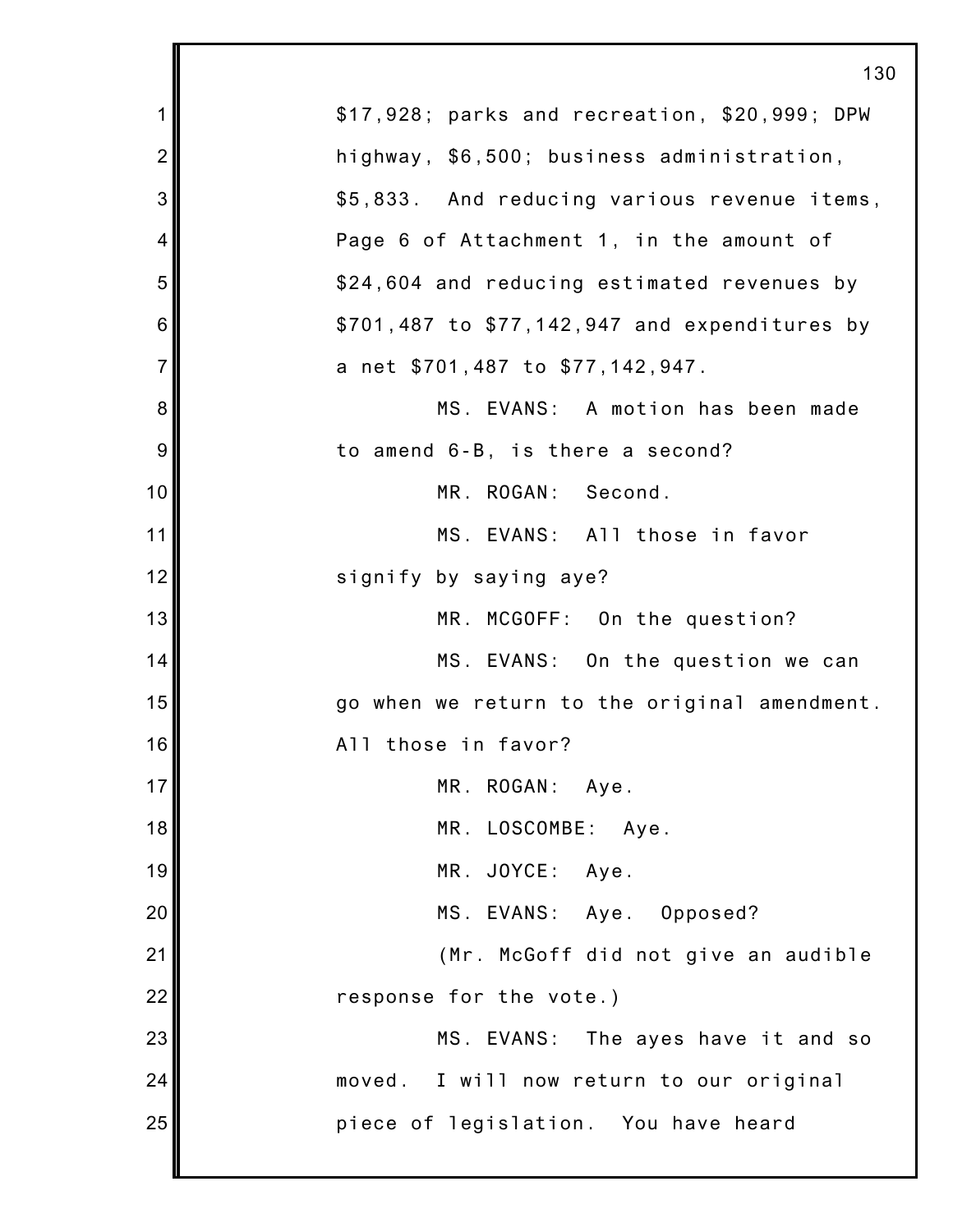|                | 131                                          |
|----------------|----------------------------------------------|
| $\mathbf 1$    | Reading by Title of Item 6-B, as amended,    |
| $\overline{2}$ | what is your pleasure? Is there a council    |
| 3              | person who is going to move it?              |
| 4              | MR. JOYCE: Mrs. Chairman, I move             |
| 5              | that Item 6-B, as amended, pass Reading by   |
| 6              | Title.                                       |
| $\overline{7}$ | MR. ROGAN: Second.                           |
| 8              | MS. EVANS: On the question?.                 |
| $9\,$          | MR. JOYCE: Yes. I just wanted to             |
| 10             | inform Mr. McGoff of the motion -- or what I |
| 11             | just brought up. As far as the motion is     |
| 12             | concerned, the amendments being made are to  |
| 13             | allocate funding for all positions that were |
| 14             | eliminated into a specific salary counts to  |
| 15             | fund these positions for the first two       |
| 16             | months of the year.                          |
| 17             | In addition to this, under this              |
| 18             | motion adjustments were being made           |
| 19             | accordingly to the health insurance accounts |
| 20             | to account for the additional costs          |
| 21             | associated with health insurance and the     |
| 22             | Single Tax Office, clerical union and        |
| 23             | nonunion insurance. Insurance rates were     |
| 24             | added and subtracted from the various        |
| 25             | insurance accounts that they affect.<br>The  |
|                |                                              |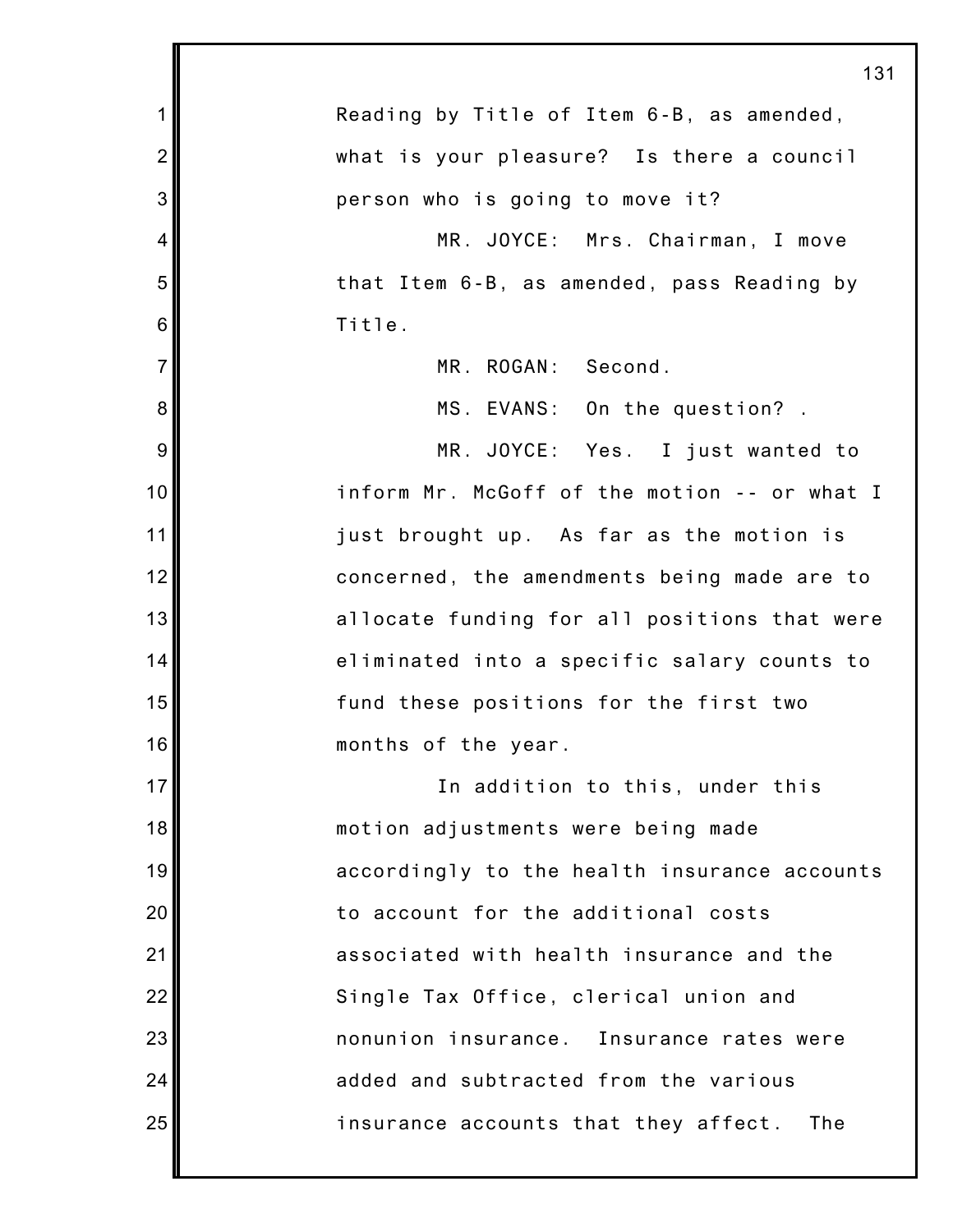rate that was used for the nonunion positions was roughly \$11,500 per employee. This was the amount that was calculated after providing the total insurance costs by the original number of employees and the 2010 budget for each account.

1

2

3

4

5

6

7

8

9

10

11

12

13

14

15

16

17

18

19

20

21

22

23

24

25

Also, in addition to this, this motion is being made to reduce the amount of funding in the city council standard salary account due to the removal of the additional position that was originally put in in the amended 2010 budget.

In addition to this, in addition to the city clerk's office position removal, this motion also adjusted the standard salary of the BA's Office to remove the administrative assistant that was made in the original amended budget. Over the weekend, Mr. Renda and I discussed this position, he explained to me that the function of the assistant was primary to handle some of the Right-to-know requests and compose some letters and answer e-mails on occasion. Mr. Renda indicating that last year the person who filled this position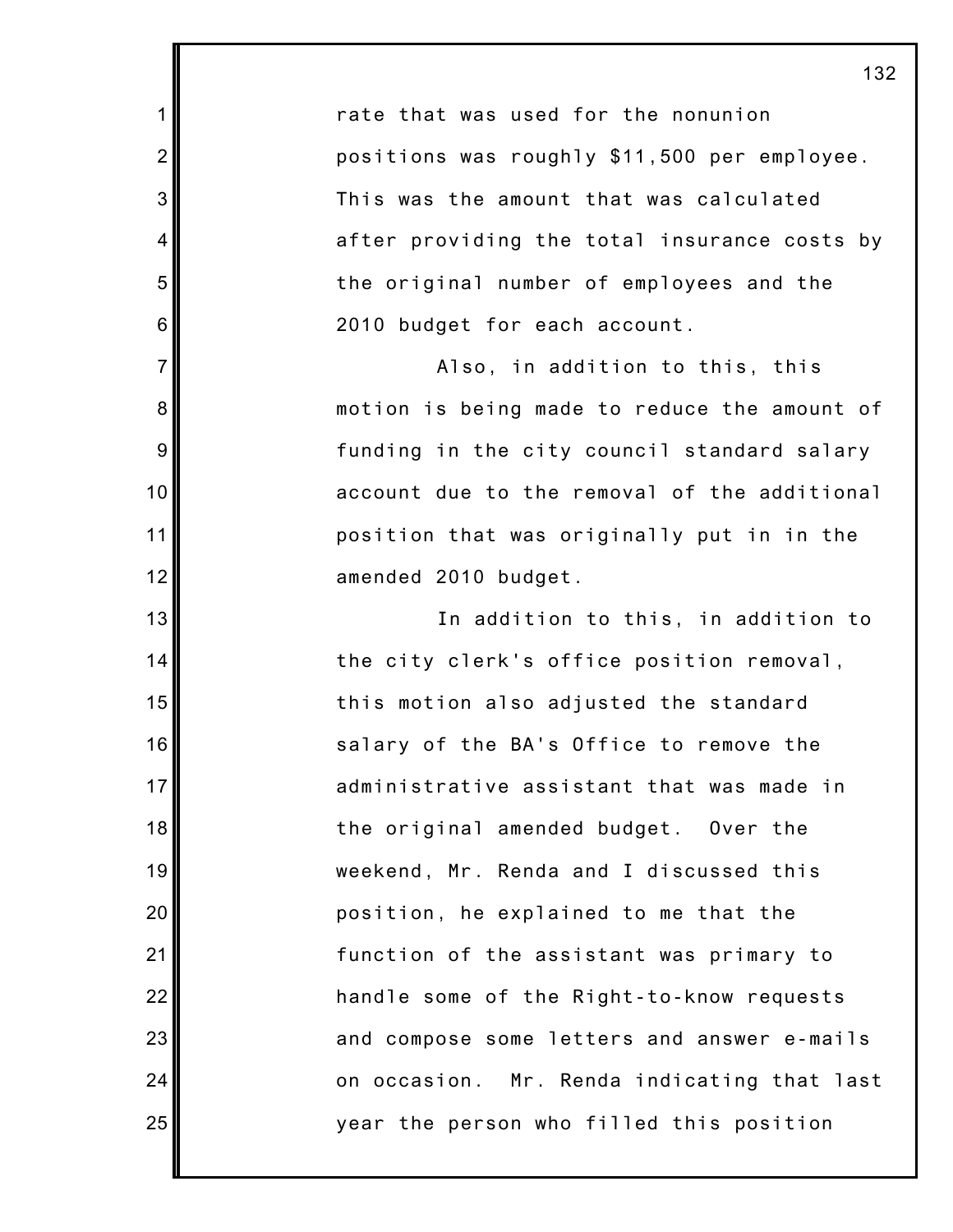1 2 3 4 5 6 7 8 9 10 11 12 13 14 15 16 17 18 19 20 21 22 23 24 25 133 took another position in the Scranton School District and since it's been vacant Mr. Renda also, you know, he specified that he handles the Right-to-Know requests right now and he also writes his own letters and e-mails, and therefore, he doesn't think that this position was required in his department. MS. EVANS: Anyone else on the question? MR. MCGOFF: Yes. Just one question on the amendments, to the amendments, the reinstating standard salary DPW Bureau of Refuse, that was for? MS. EVANS: Did you read that? MR. ROGAN: We talked about that position earlier and I have been doing research into that position as well as others throughout the last week and I'm not done with all of my research yet, but I most likely will be making a motion next week to rein state that position. MR. MCGOFF: So that wasn't read? MS. EVANS: No, that not read this evening because no decision has been made.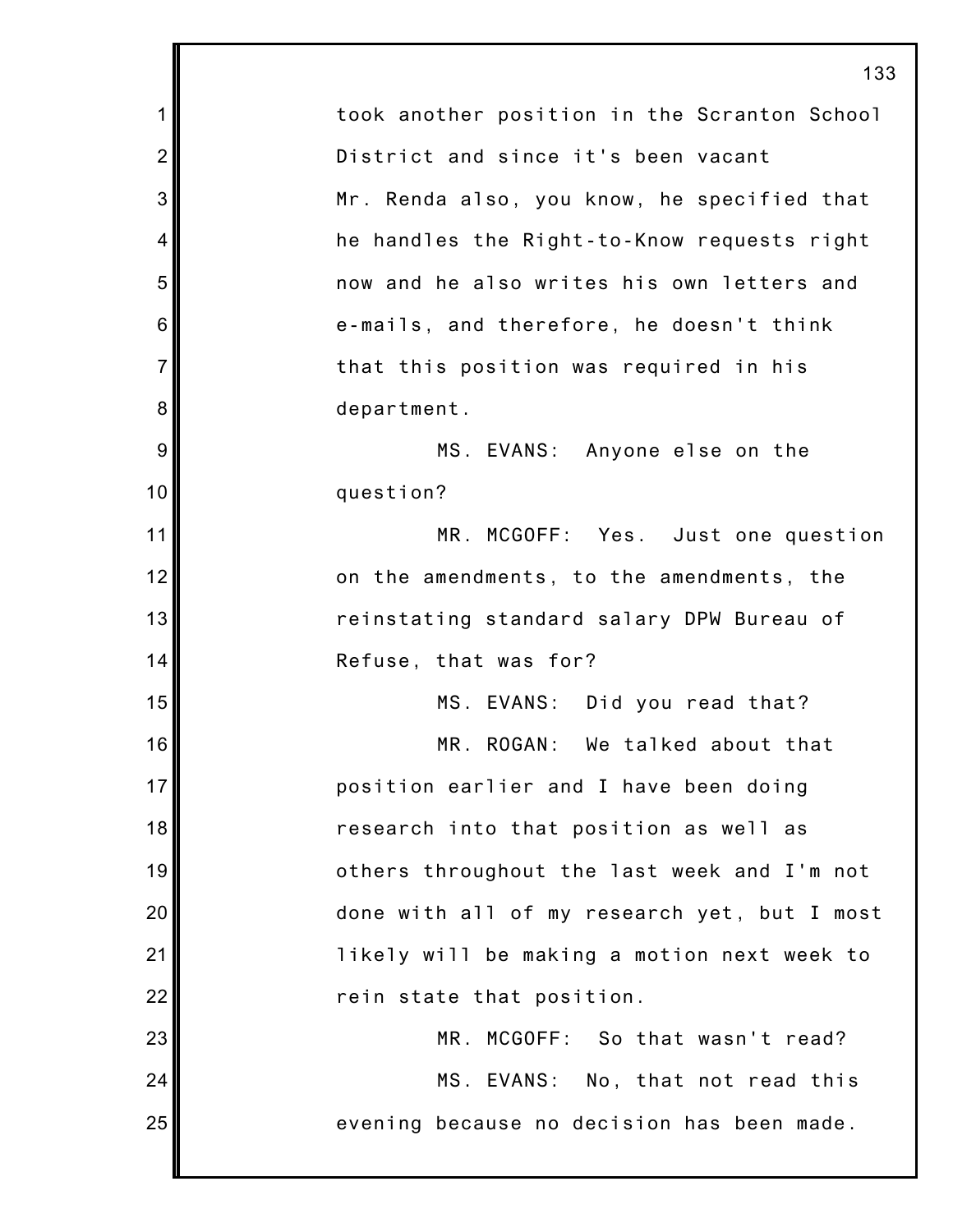MR. MCGOFF: Okay. Yes, I would like to on the question once again express my opposition to the budget changes that are being proposed. Once again, I stated that we do have a balanced budget that was passed in 2009 for 2010. It had no -- it did not increase debt, it did not increase taxes, and actually it reduced the budget from the year before and, therefore, I saw little reason for opening the budget and changing what was a balanced budget. Also, right now there is questionable legality as to whether the budget can be opened by council without an emergency being declared which will now put if, in fact, this is passed next week it will put the City of Scranton back into the courts fighting one another in the courts over what I think -- what again, I believe is something that is totally unnecessary. The justification for opening the budget was because our estimates, council's estimates were better than the business administrator's estimates. That doesn't - to me that doesn't constitute any type of

1

2

3

4

5

6

7

8

9

10

11

12

13

14

15

16

17

18

19

20

21

22

23

24

25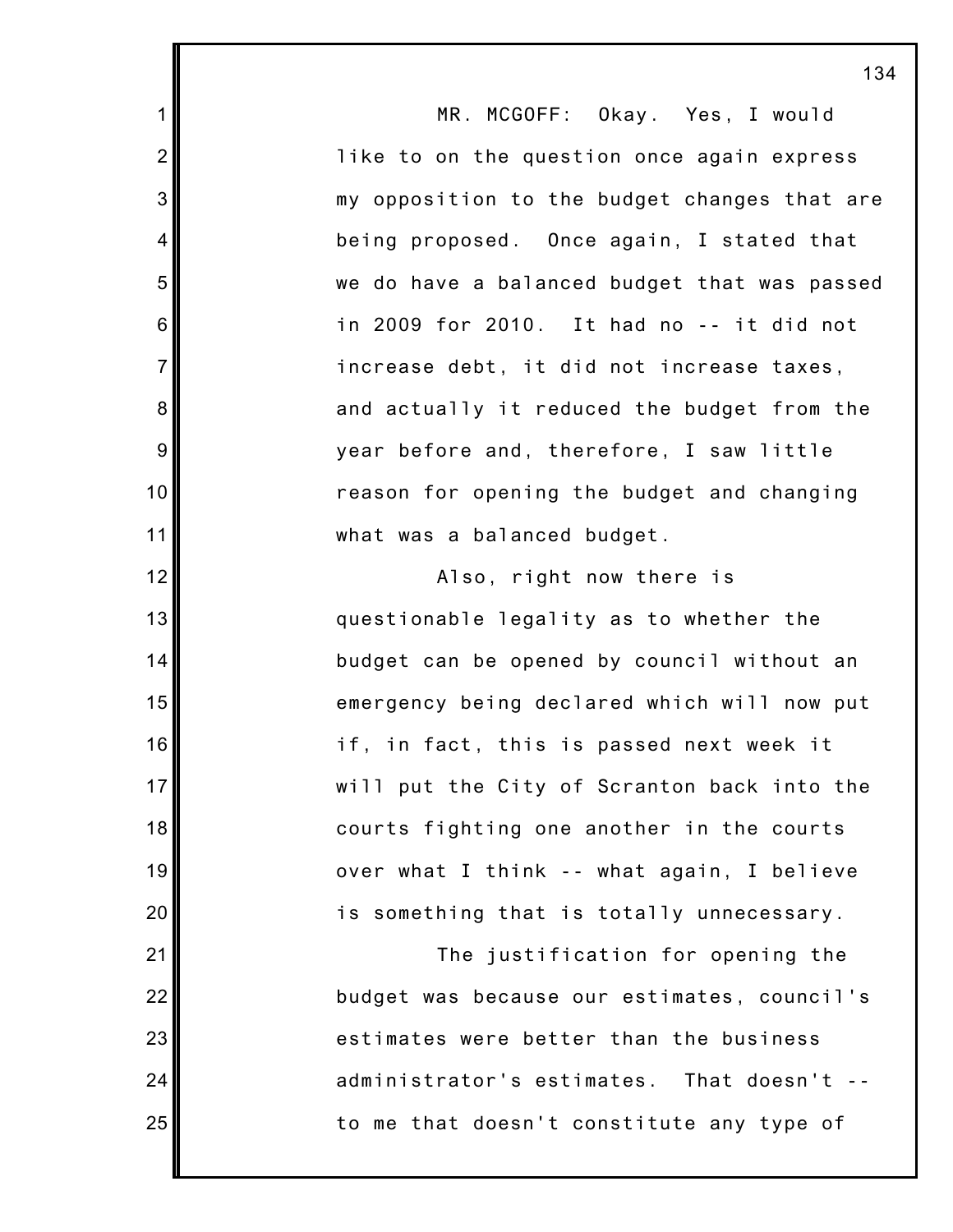emergency. We are playing with numbers, we are playing with estimates, and if Mr. Joyce was quoted properly by the newspaper he admitted that estimates are not perfect, but yet we will put the city into the courts because we feel that our estimates are better than theirs.

1

2

3

4

5

6

7

8

9

10

11

12

13

14

15

16

17

18

19

20

21

22

23

24

25

Also, we talked about financial or fiscal responsibility. The amended budget does nothing to save money for the taxpayer. There is no reduction in taxes. Again, it's -- it does nothing other than change estimates and reduce the number of jobs.

Also, when we talk about fiscal responsibility we are looking at the possibility of paying unemployment to over 90 weeks to the people who are dismissed. I don't know that we are prepared to do that or we are ready to do that. For those who don't know, the city is self-insured. Unemployment claims go directly to the city and under the Obama legislation dealing with unemployment, unemployment has been increased to 90 weeks and so anybody dismissed from the job is eligible for 90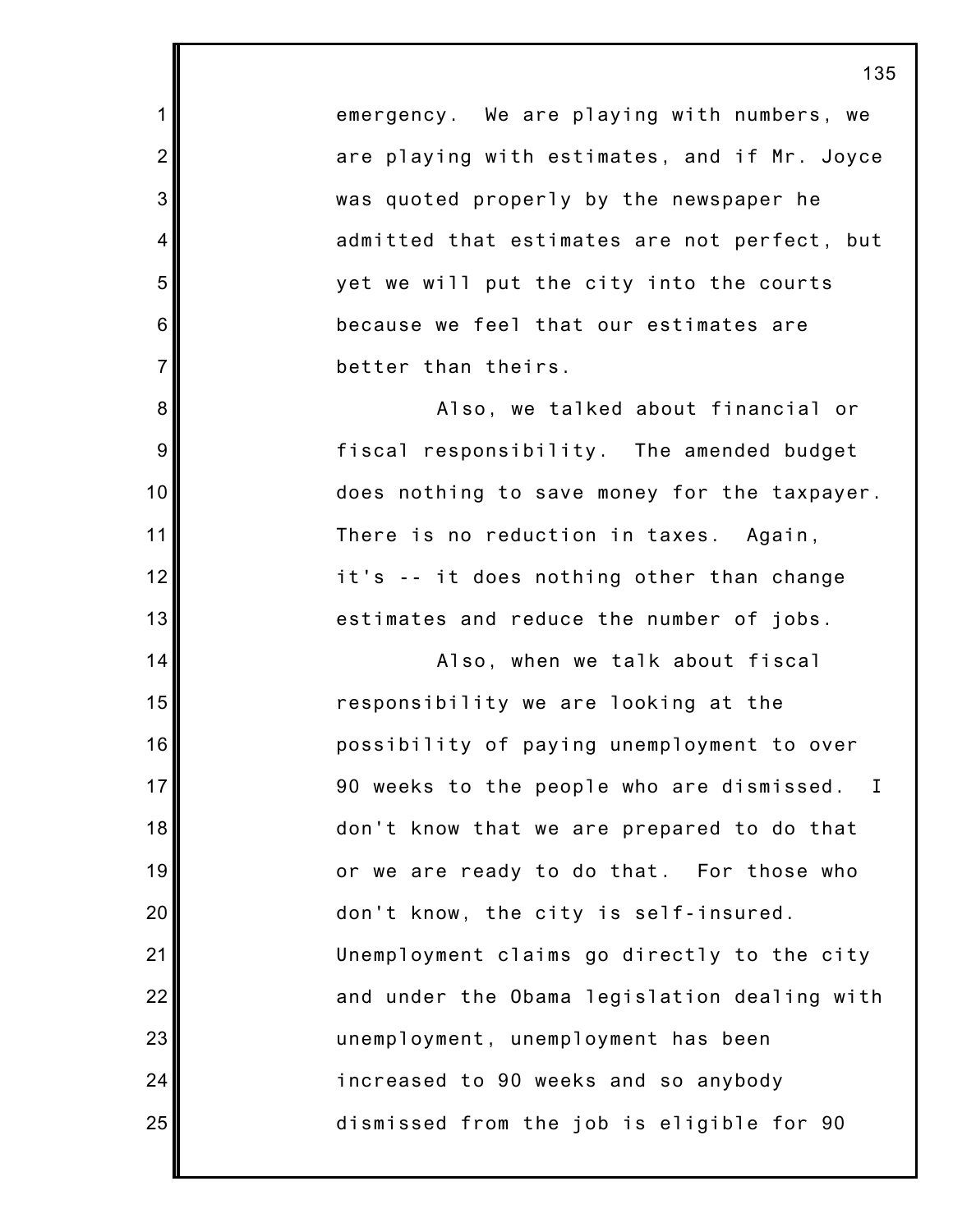| 1                | weeks of unemployment that's going to be     |  |
|------------------|----------------------------------------------|--|
| $\overline{2}$   | paid by the city.                            |  |
| 3                | Also, if I'm not mistaken, and I'll          |  |
| $\overline{4}$   | have to check on this, I believe anybody     |  |
| 5                | whose salaries are reduced by a significant  |  |
| 6                | amount are also eligible for a certain       |  |
| $\overline{7}$   | amount of unemployment compensation. We are  |  |
| 8                | also looking at the possibility if these     |  |
| $\boldsymbol{9}$ | jobs are eliminated there is already talk of |  |
| 10               | wrongful termination suits against the city  |  |
| 11               | again placing the city in jeopardy, and      |  |
| 12               | again, as has been said so often in the past |  |
| 13               | when we deal with these types of things we   |  |
| 14               | are going to make attorneys wealthy because  |  |
| 15               | there will be -- there will be Court cases.  |  |
| 16               | And the effect of some of these              |  |
| 17 <sup>1</sup>  | of losing some of these job, some of the     |  |
| 18               | jobs that are being taken away are people    |  |
| 19               | that contribute to the city. We have         |  |
| 20               | already looked at and we have spoken about   |  |
| 21               | the, you know, grants being written by the   |  |
| 22               | recycling coordinator that have helped the   |  |
| 23               | city. In the Parks and Recreation            |  |
| 24               | Department, one of the persons that's being  |  |
| 25               | removed is a person who has also provided    |  |

I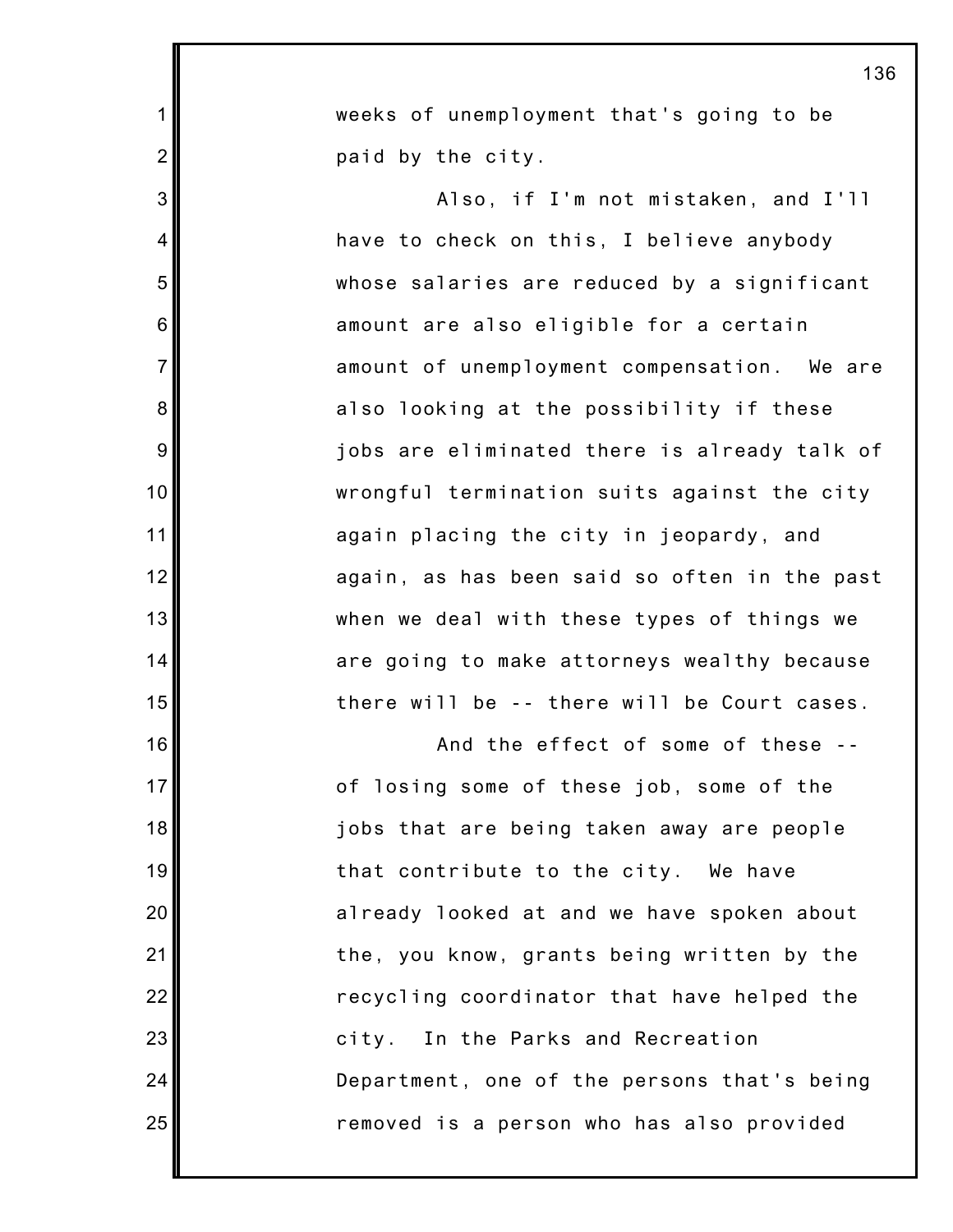|                |                                              | 137 |
|----------------|----------------------------------------------|-----|
| 1              | money for grants to the city. It just        |     |
| $\overline{2}$ | doesn't make sense to take these jobs away   |     |
| 3              | and put them in the hands of people who are  |     |
| 4              | inexperienced at doing what's -- doing those |     |
| 5              | jobs.                                        |     |
| $\,6$          | We are also taking away positions            |     |
| $\overline{7}$ | from OECD. These are positions that have     |     |
| 8              | absolutely no effect on the budget and if    |     |
| 9              | these -- the jobs that were lost, the        |     |
| 10             | salaries that are lost, that money is not    |     |
| 11             | going to go to any other place other than    |     |
| 12             | HUD will reduce the amount of money that's   |     |
| 13             | given to the city because these positions    |     |
| 14             | have been eliminated.                        |     |
| 15             | I think that what we are doing here          |     |
| 16             | is unwise, it's irresponsible, I think it's  |     |
| 17             | usurping the authority of the mayor, I think |     |
| 18             | it's putting the city in jeopardy of         |     |
| 19             | numerous lawsuits, and personally I see no   |     |
| 20             | justification for doing this at this time.   |     |
| 21             | As was suggested by one of the               |     |
| 22             | speakers, there is, you know -- if these are |     |
| 23             | things that we need to do there is a 2011    |     |
| 24             | budget in which they can be done. Right now  |     |
| 25             | we have a balanced budget, it's a workable   |     |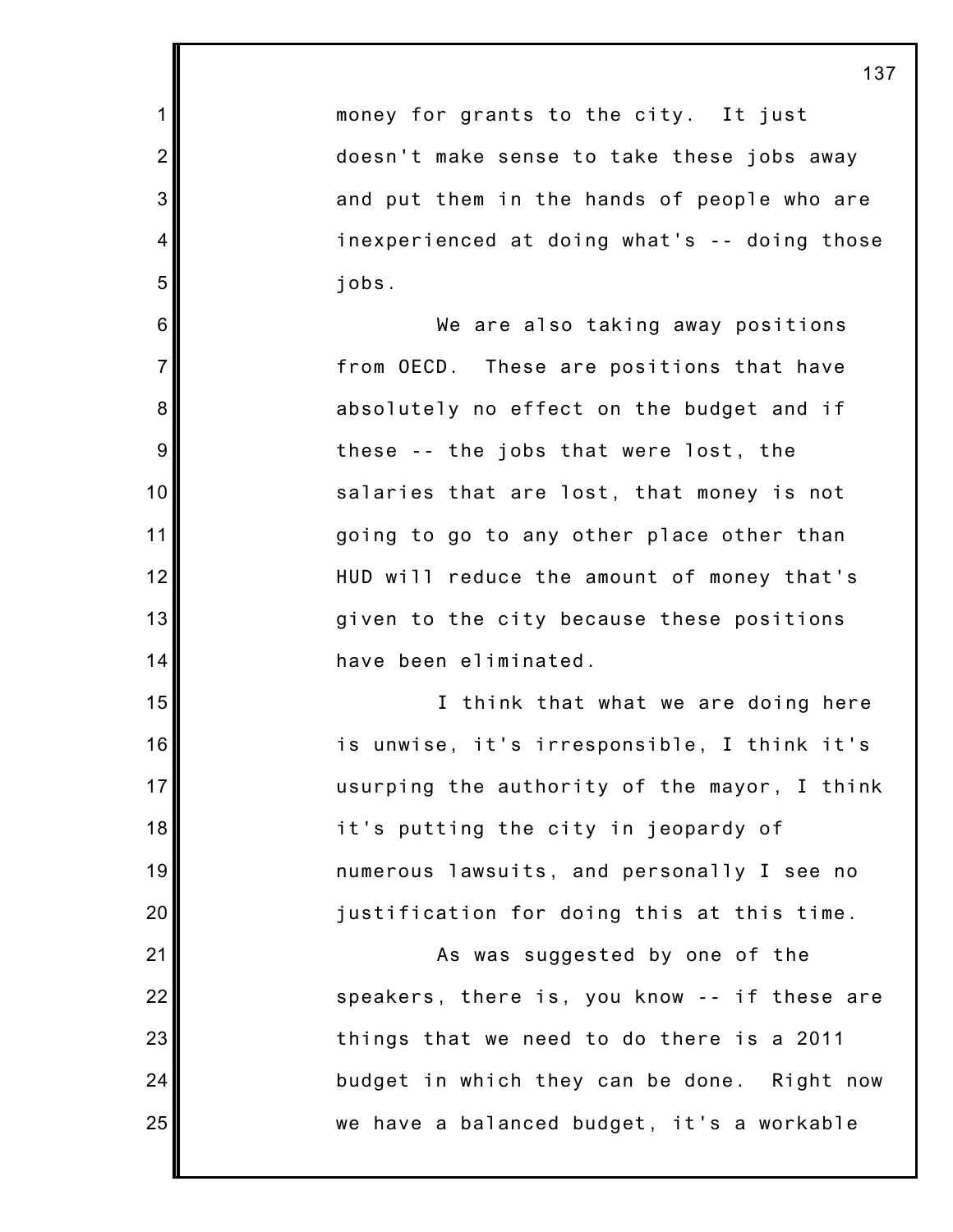budget and it should remain intact. Thank you.

1

2

3

4

5

6

7

8

9

10

11

12

13

14

15

16

17

18

19

20

21

22

23

24

25

MS. EVANS: Well, that was certainly remarkable justification for the hope of retaining positions and salary increases. It's certainly more than I have ever heard described by Mr. McGoff in terms of any budget that he approved. In addition, I do want to remind Mr. McGoff that the budget, the mayor's budget is not balanced. It appears to be balanced because we are plugging in phony numbers, but it is not balanced. He has never covered the wages and health care of the individuals who have continued to work for a period of two months. MR. MCGOFF: What positions are they?

MS. EVANS: What positions are they? MR. MCGOFF: Yes.

MS. EVANS: If you look at the legislation you will see. It was in last week's packet all of those positions that are being eliminated.

MR. MCGOFF: No, you are saying that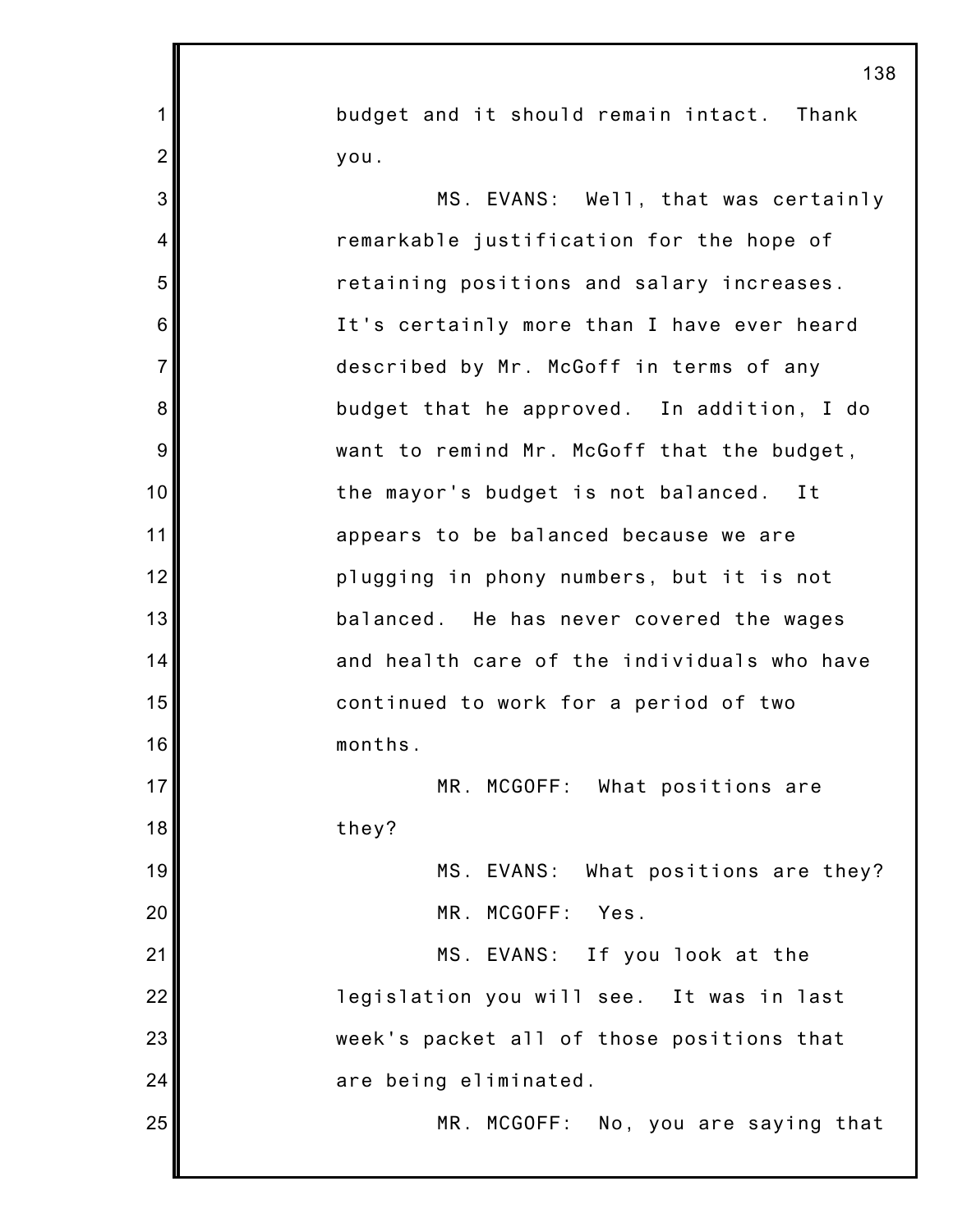|                | 139                                         |
|----------------|---------------------------------------------|
| 1              | there were positions that have been --      |
| $\overline{2}$ | MS. EVANS: Oh, oh, oh, I'm sorry,           |
| 3              | I'm sorry. I'm talking about the traffic    |
| 4              | maintenance department. The traffic         |
| 5              | maintenance department, if you look at the  |
| 6              | 2010 budget you will notice that under 2010 |
| $\overline{7}$ | there is a dash and next to that you will   |
| 8              | see within parentheses a minus 100          |
| 9              | percent --                                  |
| 10             | MR. MCGOFF: Yes.                            |
| 11             | MS. EVANS: -- of funding.                   |
| 12             | MR. MCGOFF: And all of those                |
| 13             | traffic maintenance positions are now --    |
| 14             | have been paid through -- are being paid in |
| 15             | January and February?                       |
| 16             | MS. EVANS: Those individuals                |
| 17             | continue to work daily to date.             |
| 18             | MR. MCGOFF: The members of the              |
| 19             | traffic maintenance?                        |
| 20             | MS. EVANS:<br>Yes.                          |
| 21             | MR. MCGOFF: Okay. They are union            |
| 22             | positions?                                  |
| 23             | MS. EVANS: Yes, I believe they are.         |
| 24             | MR. MCGOFF:<br>Okay.                        |
| 25             | MS. EVANS: And in addition to that,         |
|                |                                             |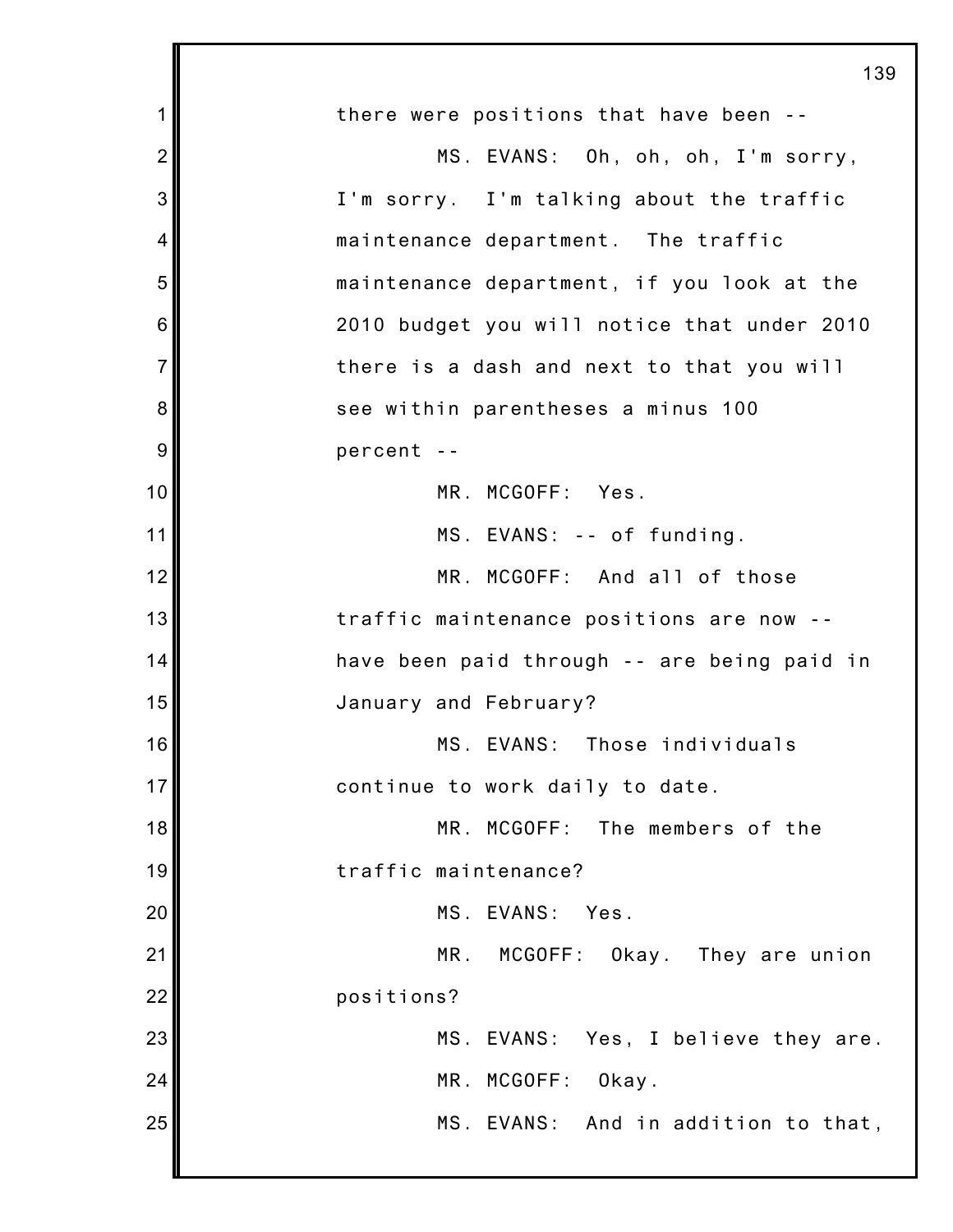we have a significant shortfall from the 2009 budget, 5.5 million was plugged in by the mayor and his business administrator and that never materialized in totality. We are currently awaiting the final portion, which is our \$750,000, from the new tax collector and that will be our final distribution of funds. There is \$1.6 million out of that \$5.5 million that remains missing and it's not been covered in 2009. I have sat on this council and that gapping hole was never addressed. I searched through the 2010 budget and that gapping hole is not addressed. I don't know if it has dematerialized or disappeared, but there are serious questions here about having a balanced budget.

1

2

3

4

5

6

7

8

9

10

11

12

13

14

15

16

17

18

19

20

21

22

23

24

25

Finally, I think the only thing I can add is that council is not taking this case to Court. Council is not suing anyone. The mayor will decide if it's taken to Court because he is the one threatening to do just that, just as he does in every other event where he losses the ability to dictate the results of the situation. I think it will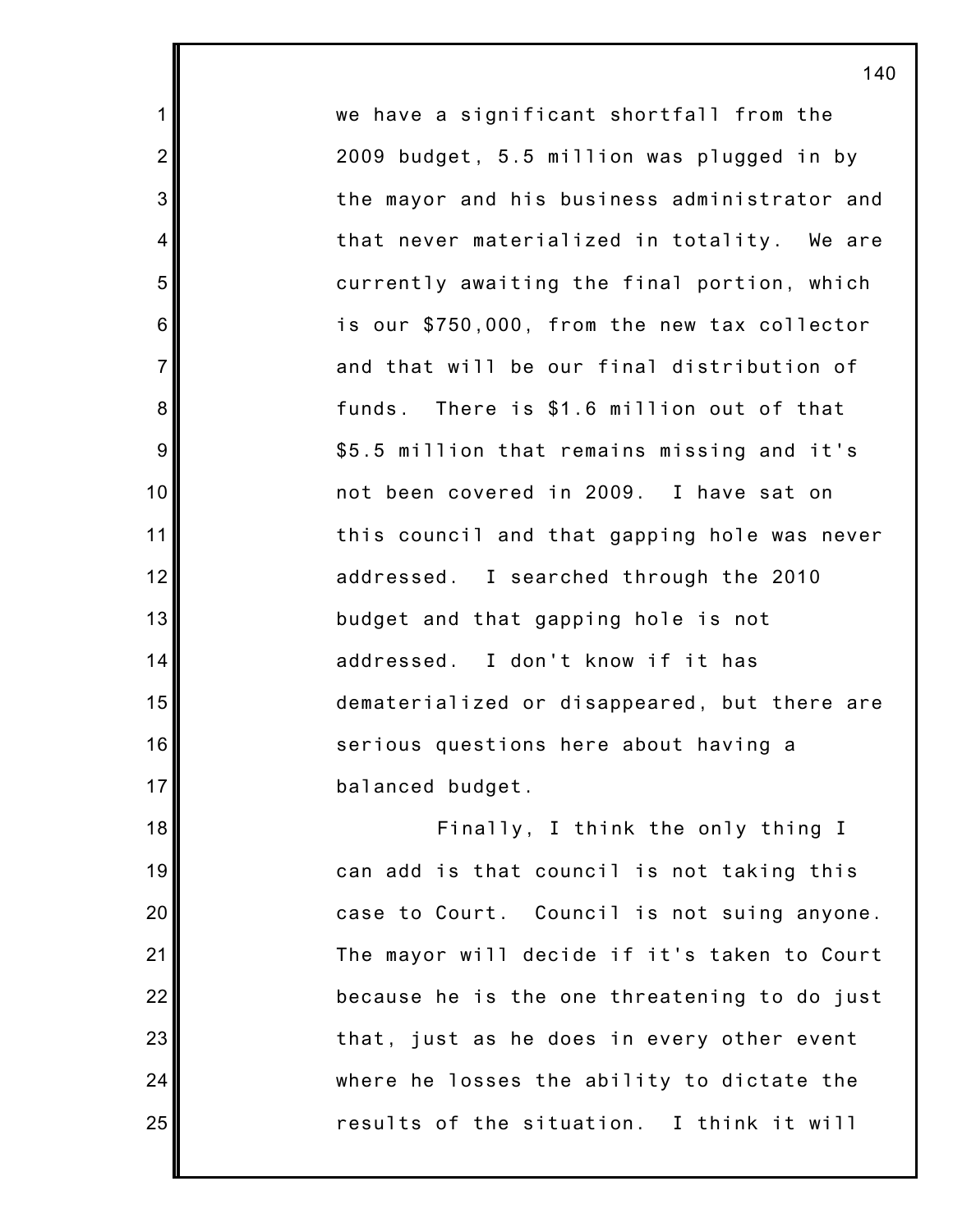1 2 3 4 5 6 7 8 9 10 11 12 13 14 15 16 17 18 19 20 21 22 23 24 25 be a travesty if he chooses to, in fact, take the people of this city to Court for council doing it's job that it was directed to do by the those people. And so as much as the opposition might hope to spin this issue, I can tell you, you can only take semantics so far. If anyone sues it will be the mayor making that decision to sue council. It is not city council deciding to sue anyone, but I can tell you this, city council will continue to fight hard for the taxpayers of this city and represent you and do what you have elected us to do. And you know, I'm sorry, but this just occurred to me, for all of the numerous job creations that have occurred in city government at the hands of the Mayor Doherty since January of 2002, I would like to know what services improved as a result of these job creations that justified the millions in extra costs for salaries and raises over a eight-year period? What services to each taxpayer have improved to justify millions of dollars spent in job creations for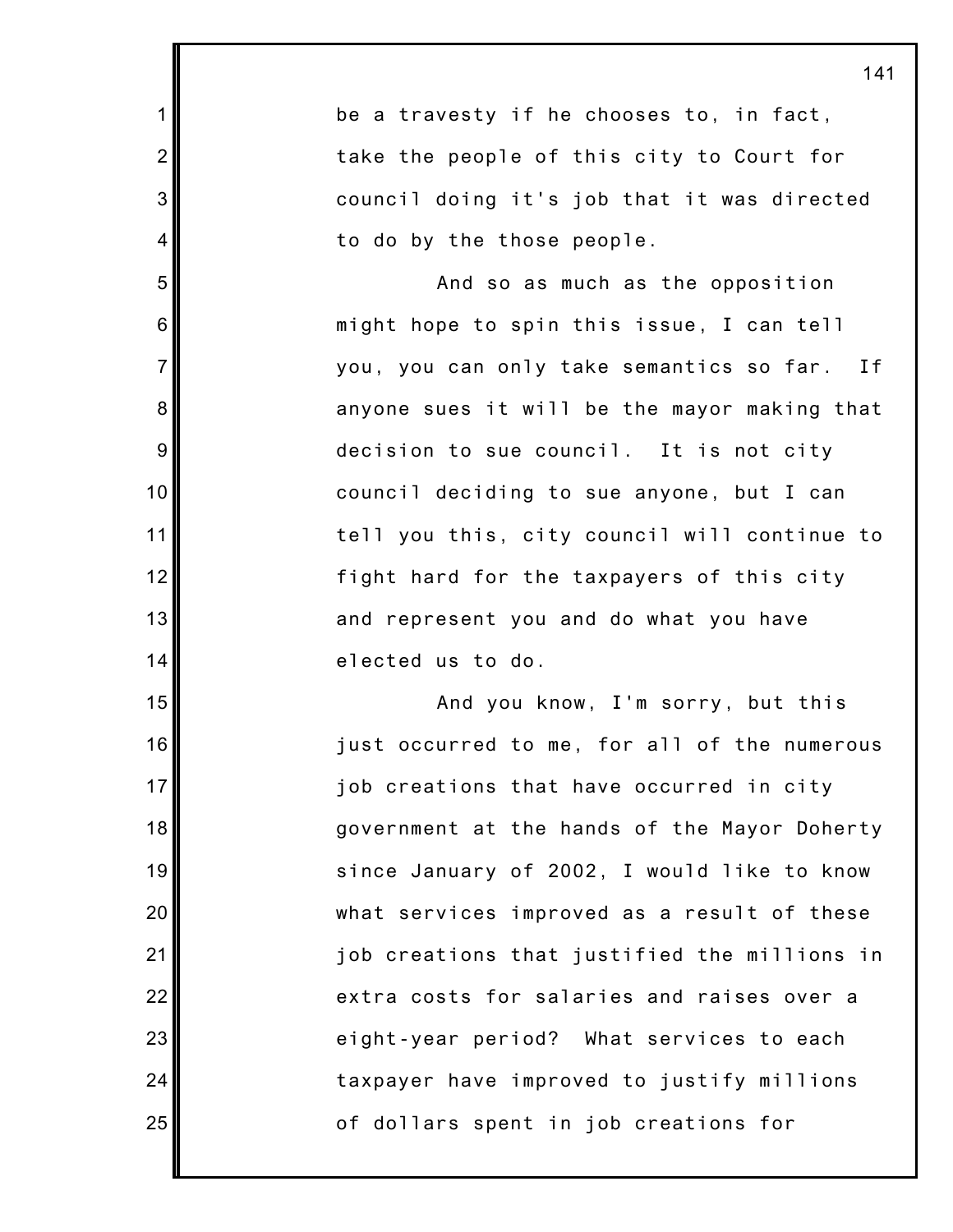|                | 142                                         |
|----------------|---------------------------------------------|
| 1              | political supporters? I think that the only |
| $\overline{2}$ | tangible result of that action was the 25   |
| 3              | percent tax increase you got a year or two  |
| 4              | ago, and that's it.                         |
| 5              | MS. KRAKE: SEVENTH ORDER. NO                |
| 6              | BUSINESS AT THIS TIME.                      |
| $\overline{7}$ | MS. EVANS: No, we, Mrs Krake -- I'm         |
| 8              | sorry.                                      |
| 9              | MS. KRAKE: I'm sorry.                       |
| 10             | MS. EVANS: All those in favor               |
| 11             | signify by saying aye.                      |
| 12             | MR. ROGAN: Aye.                             |
| 13             | MR. LOSCOMBE: Aye.                          |
| 14             | MR. JOYCE: Aye.                             |
| 15             | MS. EVANS: Aye. Opposed?                    |
| 16             | MR. ROGAN:<br>No.                           |
| 17             | MS. EVANS: The ayes have it and so          |
| 18             | moved.                                      |
| 19             | MS. KRAKE: My apologies.                    |
| 20             | MS. EVANS: I'm sorry. No, no, no,           |
| 21             | no. I'm the one who is sorry.               |
| 22             | MS. KRAKE: SEVENTH ORDER.<br>N <sub>0</sub> |
| 23             | BUSINESS AT THIS TIME.                      |
| 24             | MR. ROGAN: I make a motion that             |
| 25             | council break for executive session to      |
|                |                                             |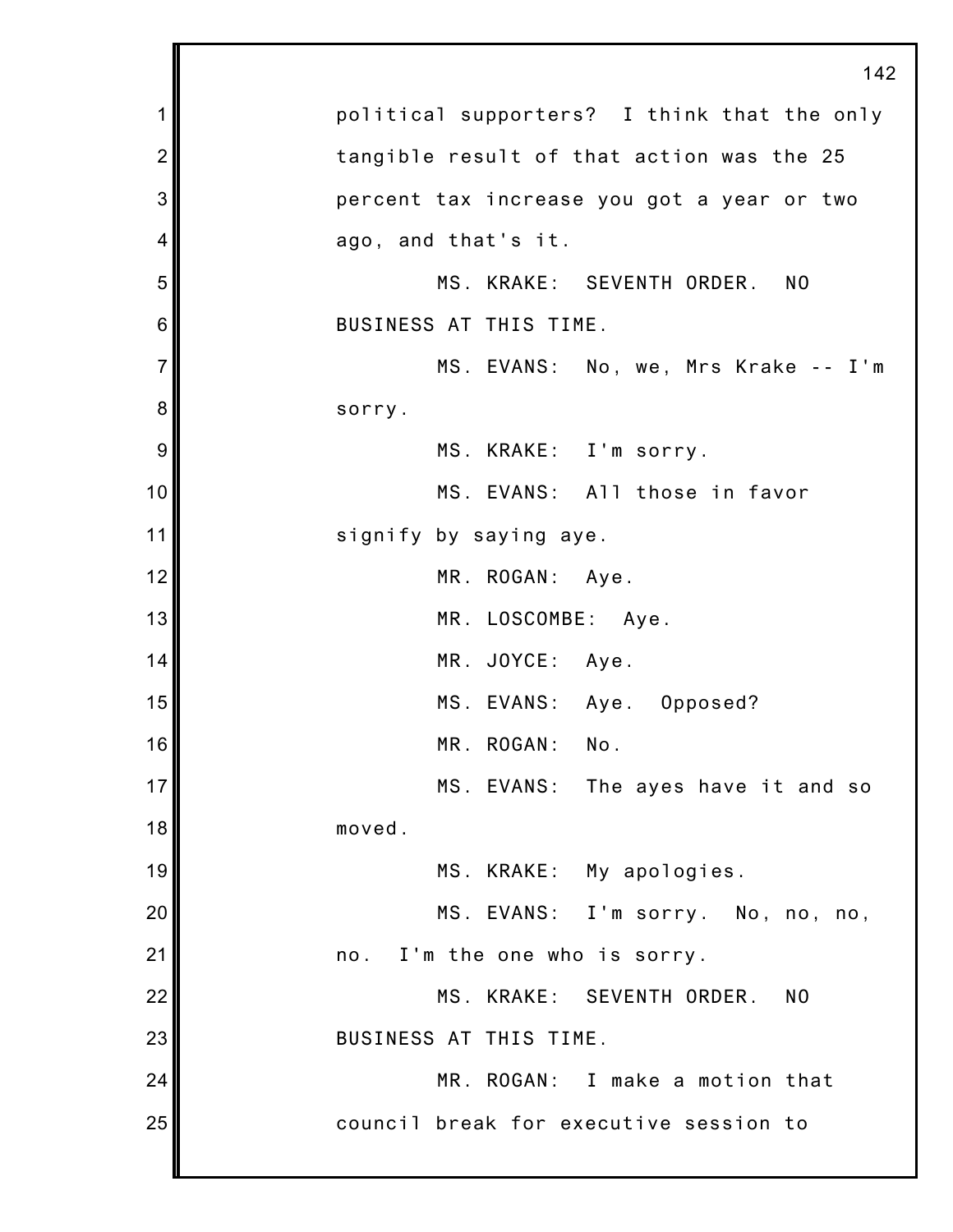|                | 143                                          |
|----------------|----------------------------------------------|
| 1              | discuss Comcast negotiations and litigation. |
| $\overline{2}$ | MR. JOYCE: Second.                           |
| 3              | MS. EVANS: On the question? All              |
| 4              | those in favor signify by saying aye.        |
| 5              | MR. MCGOFF: Aye.                             |
| 6              | MR. ROGAN: Aye.                              |
| $\overline{7}$ | MR. LOSCOMBE: Aye.                           |
| 8              | MR. JOYCE: Aye.                              |
| 9              | MS. EVANS: Aye. Opposed? The ayes            |
| 10             | have it and so moved. At this time council   |
| 11             | will conduct a recess in order to discuss    |
| 12             | confident negotiations involving the Comcast |
| 13             | cable franchise fee.                         |
| 14             | (Council recesses to executive               |
| 15             | session.)                                    |
| 16             | (Mr. Rogan, Mr. Joyce and Mr. McGoff         |
| 17             | return to the dais and proceed as follows:)  |
| 18             | MR MCGOFF:<br>Motion to adjourn.             |
| 19             | JOYCE:<br>Second.<br>MR.                     |
| 20             | ROGAN:<br>MR.<br>Meeting adjourned.          |
| 21             |                                              |
| 22             |                                              |
| 23             |                                              |
| 24             |                                              |
| 25             |                                              |
|                |                                              |